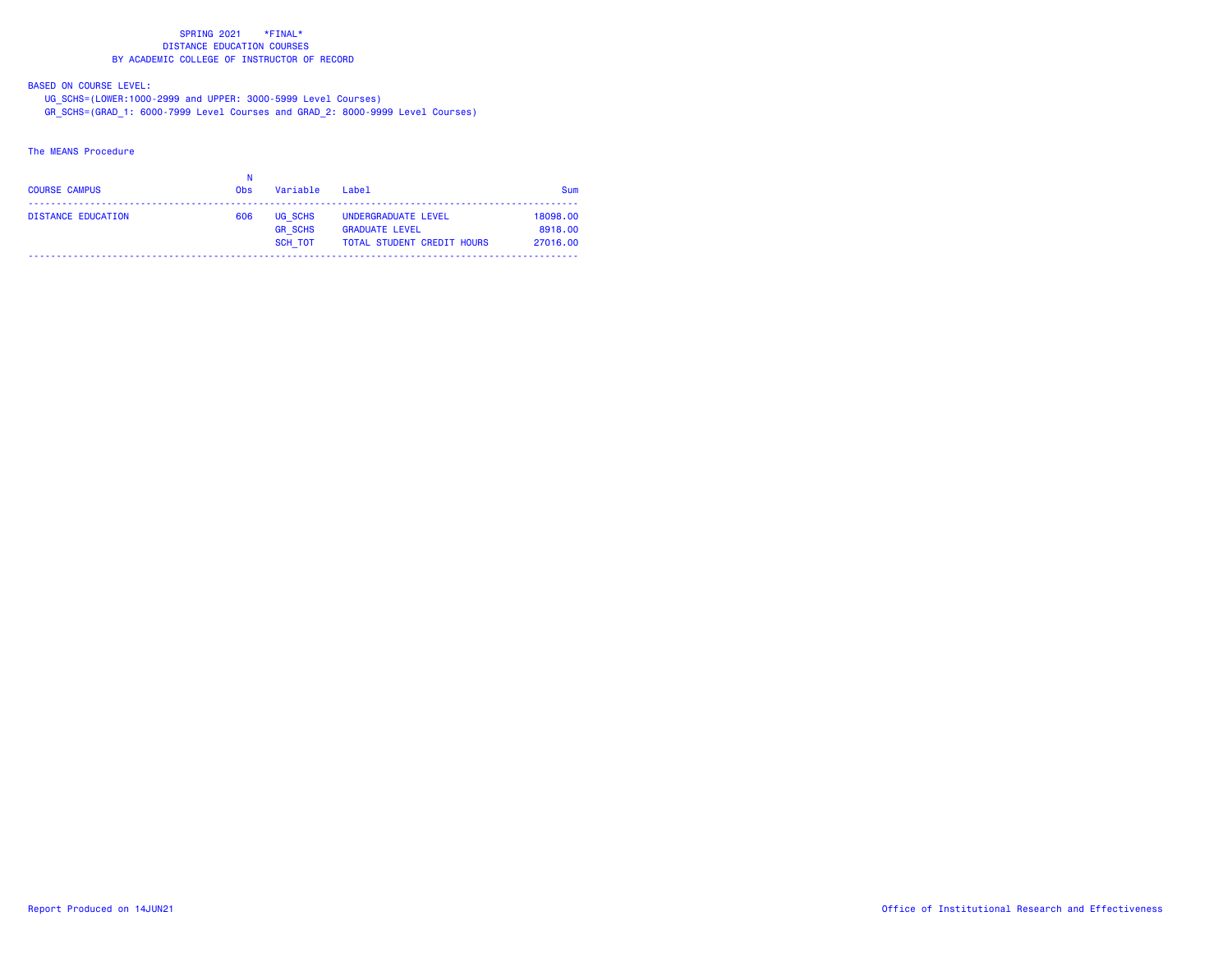BASED ON COURSE LEVEL:

 UG\_SCHS=(LOWER:1000-2999 and UPPER: 3000-5999 Level Courses \*\*Excludes CVM 5000-5999 Level Courses\*\*) GR\_SCHS=(GRAD\_1: 6000-7999 Level Courses and GRAD\_2: 8000-9999 Level Courses)

### The MEANS Procedure

|                                                            | N              |                |                                    |          |
|------------------------------------------------------------|----------------|----------------|------------------------------------|----------|
| <b>ACADEMIC COLLEGE</b>                                    | <b>Obs</b>     | Variable       | Label                              | Sum      |
| Agriculture & Life Sciences 40 UG_SCHS UNDERGRADUATE LEVEL |                |                |                                    | 778.00   |
|                                                            |                |                | GR_SCHS GRADUATE LEVEL             | 678.50   |
|                                                            |                |                | SCH TOT TOTAL STUDENT CREDIT HOURS | 1456.50  |
| Architecture, Art & Design 5                               |                | UG_SCHS        | UNDERGRADUATE LEVEL                | 399.00   |
|                                                            |                | GR_SCHS        | <b>GRADUATE LEVEL</b>              | 0.00     |
|                                                            |                | SCH TOT        | TOTAL STUDENT CREDIT HOURS         | 399.00   |
| Arts & Sciences                                            | 186            | UG SCHS        | UNDERGRADUATE LEVEL                | 8711.50  |
|                                                            |                | GR_SCHS        | <b>GRADUATE LEVEL</b>              | 1293.00  |
|                                                            |                | SCH TOT        | TOTAL STUDENT CREDIT HOURS         | 10004.50 |
| <b>Business</b>                                            | 55             | UG SCHS        | UNDERGRADUATE LEVEL                | 3577.00  |
|                                                            |                |                | GR_SCHS    GRADUATE LEVEL          | 2028.00  |
|                                                            |                | SCH_TOT        | TOTAL STUDENT CREDIT HOURS         | 5605.00  |
| Education                                                  | 170            | UG_SCHS        | UNDERGRADUATE LEVEL                | 4427.50  |
|                                                            |                |                | GR_SCHS GRADUATE LEVEL             | 3551.00  |
|                                                            |                | SCH TOT        | TOTAL STUDENT CREDIT HOURS         | 7978.50  |
| Engineering                                                | 131            | UG SCHS        | UNDERGRADUATE LEVEL                | 148.00   |
|                                                            |                | GR_SCHS        | <b>GRADUATE LEVEL</b>              | 1245.50  |
|                                                            |                | SCH TOT        | TOTAL STUDENT CREDIT HOURS         | 1393.50  |
| <b>Forest Resources</b>                                    | 17             | UG_SCHS        | UNDERGRADUATE LEVEL                | 9.00     |
|                                                            |                | <b>GR_SCHS</b> | <b>GRADUATE LEVEL</b>              | 122.00   |
|                                                            |                | SCH TOT        | TOTAL STUDENT CREDIT HOURS         | 131.00   |
| Academic Affairs                                           | $\overline{2}$ |                | UG SCHS UNDERGRADUATE LEVEL        | 48.00    |
|                                                            |                |                | GR_SCHS GRADUATE LEVEL             | 0.00     |
|                                                            |                | SCH_TOT        | TOTAL STUDENT CREDIT HOURS         | 48.00    |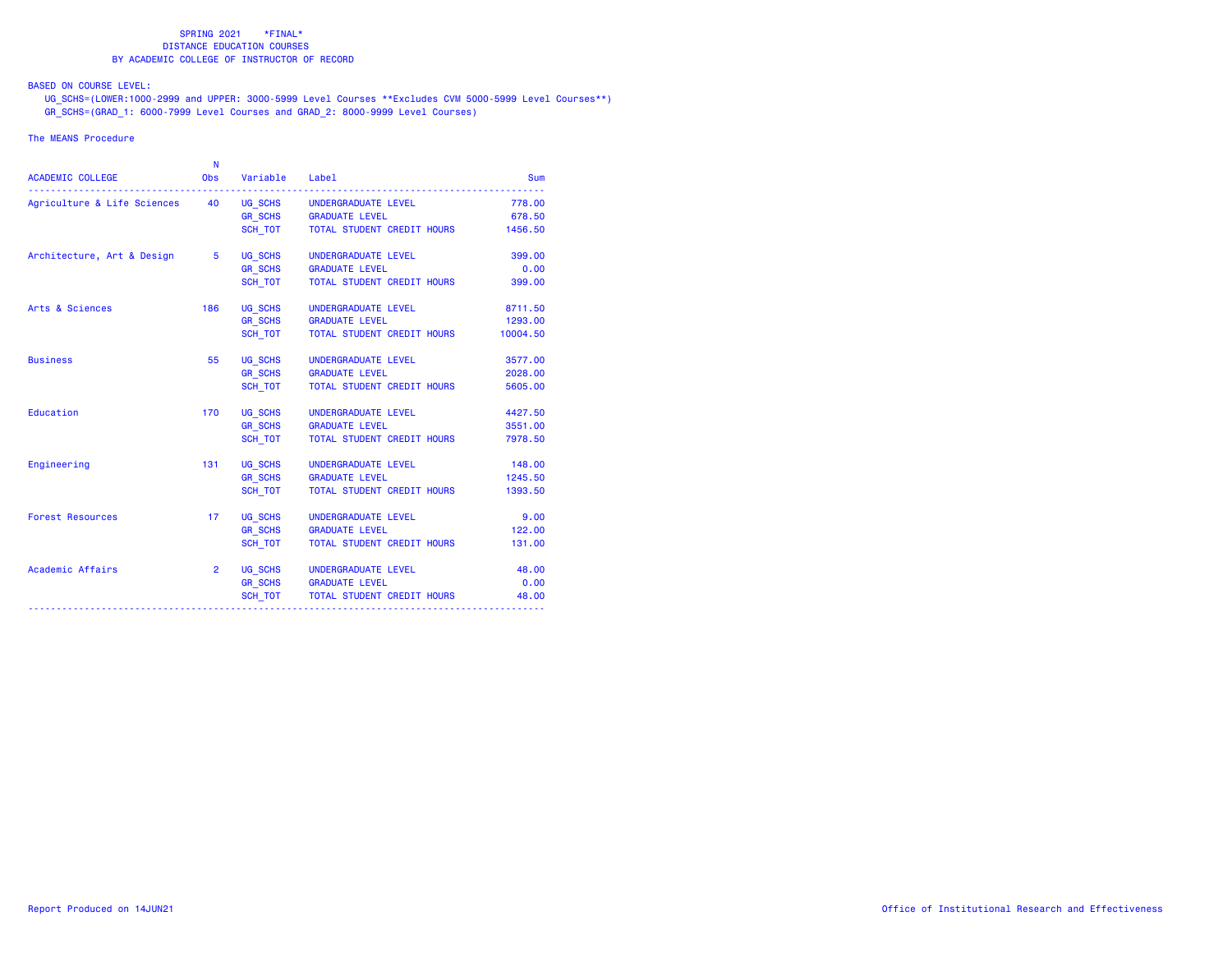# BASED ON COURSE LEVEL:

 UG\_SCHS=(LOWER:1000-2999 and UPPER: 3000-5999 Level Courses \*\*Excludes CVM 5000-5999 Level Courses\*\*) GR\_SCHS=(GRAD\_1: 6000-7999 Level Courses and GRAD\_2: 8000-9999 Level Courses)

|                                            | <b>UNDERGRADUATE</b> | <b>GRADUATE</b> |              |
|--------------------------------------------|----------------------|-----------------|--------------|
| <b>ACADEMIC DEPARTMENT</b>                 | LEVEL                | LEVEL           | <b>TOTAL</b> |
| Agricultural Economics                     | 39.00                | 111.00          | 150.00       |
| Animal Dairy Science                       | 94.00                | 26.00           | 120.00       |
| Food Science, Nutrition & Health Promotion | 462.00               | 231.00          | 693.00       |
| Human Sciences, School of                  | 57.00                | 310.50          | 367.50       |
| Landscape Architecture                     | 114.00               | 0.00            | 114.00       |
| Poultry Science                            | 12.00                | 0.00            | 12.00        |
|                                            | 778.00               | 678.50          | 1456.50      |
|                                            | ------------         | ___________     | ----------   |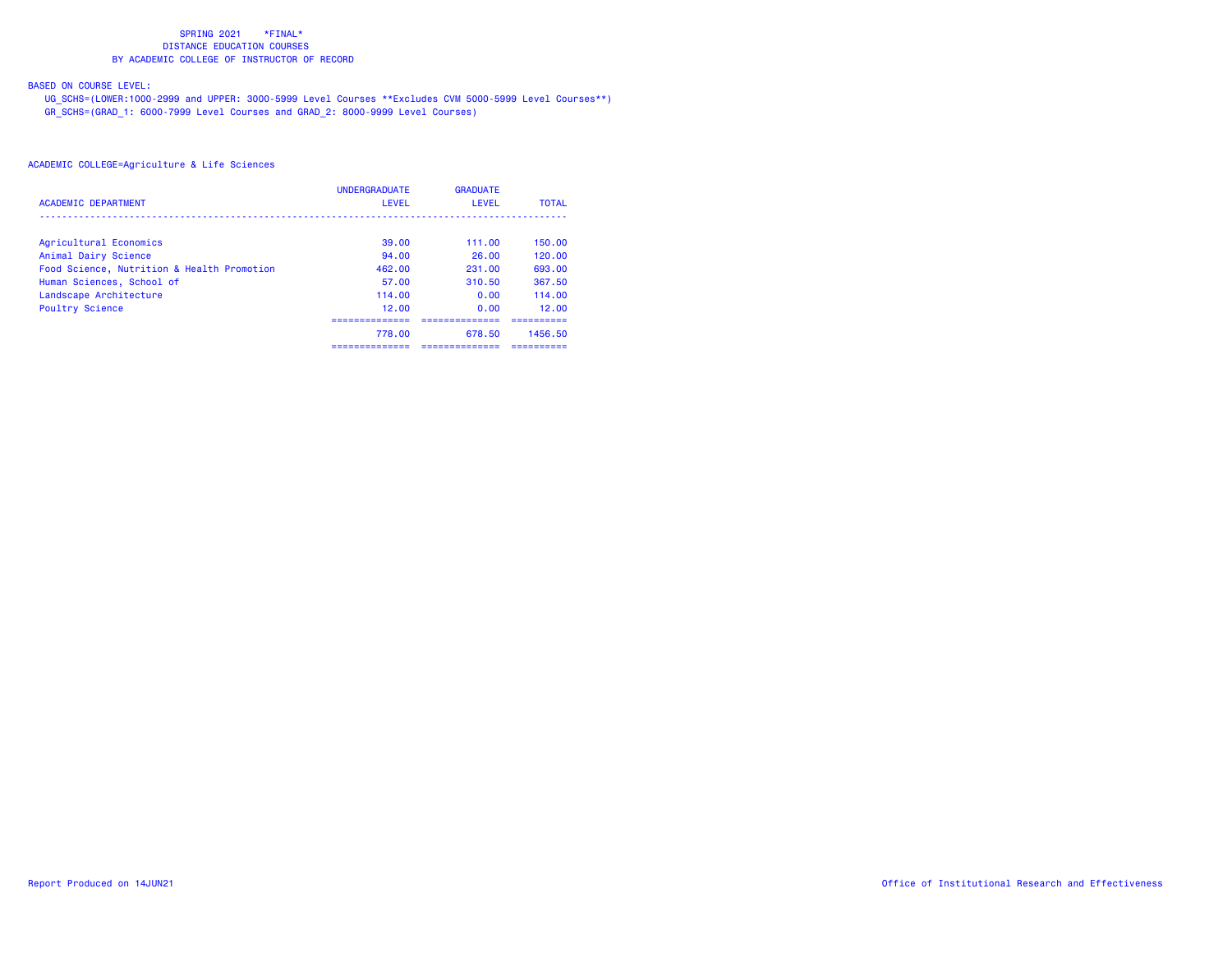# BASED ON COURSE LEVEL:

 UG\_SCHS=(LOWER:1000-2999 and UPPER: 3000-5999 Level Courses \*\*Excludes CVM 5000-5999 Level Courses\*\*) GR\_SCHS=(GRAD\_1: 6000-7999 Level Courses and GRAD\_2: 8000-9999 Level Courses)

| <b>ACADEMIC DEPARTMENT</b> | <b>UNDERGRADUATE</b><br>LEVEL | <b>GRADUATE</b><br>LEVEL | <b>TOTAL</b> |
|----------------------------|-------------------------------|--------------------------|--------------|
| Architecture, School of    | 93.00                         | 0.00                     | 93.00        |
| Art AAD                    | 282.00                        | 0.00                     | 282.00       |
| Interior Design            | 24.00                         | 0.00                     | 24.00        |
|                            | ---------------<br>399.00     | ------------<br>0.00     | 399.00       |
|                            | -----------                   | ------------             | ----------   |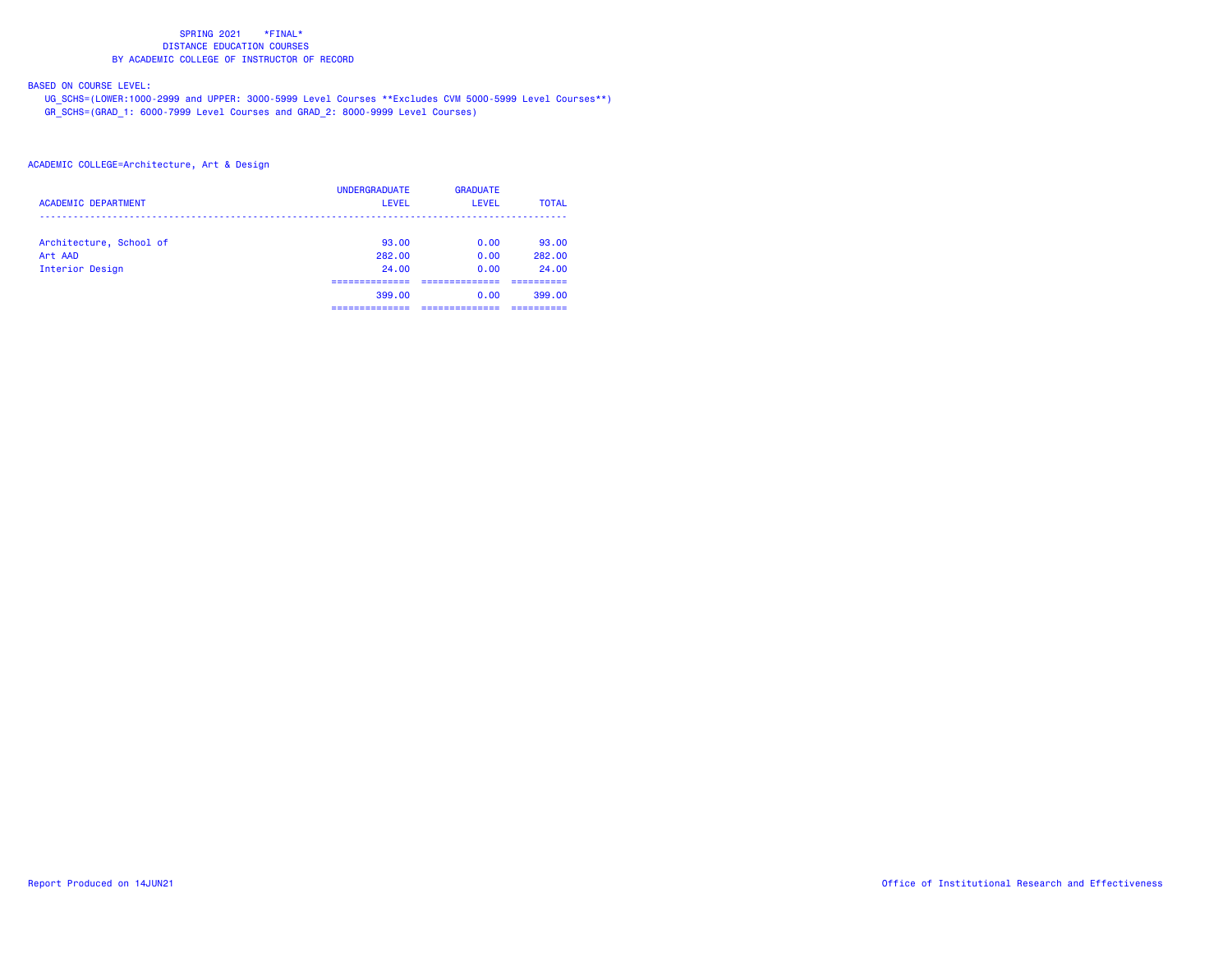# BASED ON COURSE LEVEL:

 UG\_SCHS=(LOWER:1000-2999 and UPPER: 3000-5999 Level Courses \*\*Excludes CVM 5000-5999 Level Courses\*\*) GR\_SCHS=(GRAD\_1: 6000-7999 Level Courses and GRAD\_2: 8000-9999 Level Courses)

|                                            | UNDERGRADUATE             | <b>GRADUATE</b>           |              |
|--------------------------------------------|---------------------------|---------------------------|--------------|
| <b>ACADEMIC DEPARTMENT</b>                 | <b>LEVEL</b>              | <b>LEVEL</b>              | <b>TOTAL</b> |
| Anthropology & Middle Eastern Cultures     | 180.00                    | 0.00                      | 180.00       |
| <b>Biological Sciences</b>                 | 138,00                    | 189,00                    | 327,00       |
| Chemistry                                  | 115.00                    | 0.00                      | 115,00       |
| Classical & Modern Languages & Literatures | 489,00                    | 12.00                     | 501.00       |
| Communication                              | 789.00                    | 15.00                     | 804.00       |
| English                                    | 273.00                    | 15.00                     | 288,00       |
| Geosciences                                | 2059.00                   | 935,00                    | 2994.00      |
| History                                    | 711.00                    | 0.00                      | 711.00       |
| Mathematics & Statistics                   | 1191.00                   | 76.00                     | 1267.00      |
| Philosophy & Religion                      | 387,00                    | 0.00                      | 387,00       |
| <b>Physics &amp; Astronomy</b>             | 98.00                     | 0.00                      | 98.00        |
| Political Science & Public Administration  | 141.00                    | 39,00                     | 180,00       |
| Psychology                                 | 1513.50                   | 12.00                     | 1525.50      |
| Sociology                                  | 627,00                    | 0.00                      | 627,00       |
|                                            | ==============<br>8711.50 | ==============<br>1293.00 | 10004.50     |
|                                            | ==============            | ===============           |              |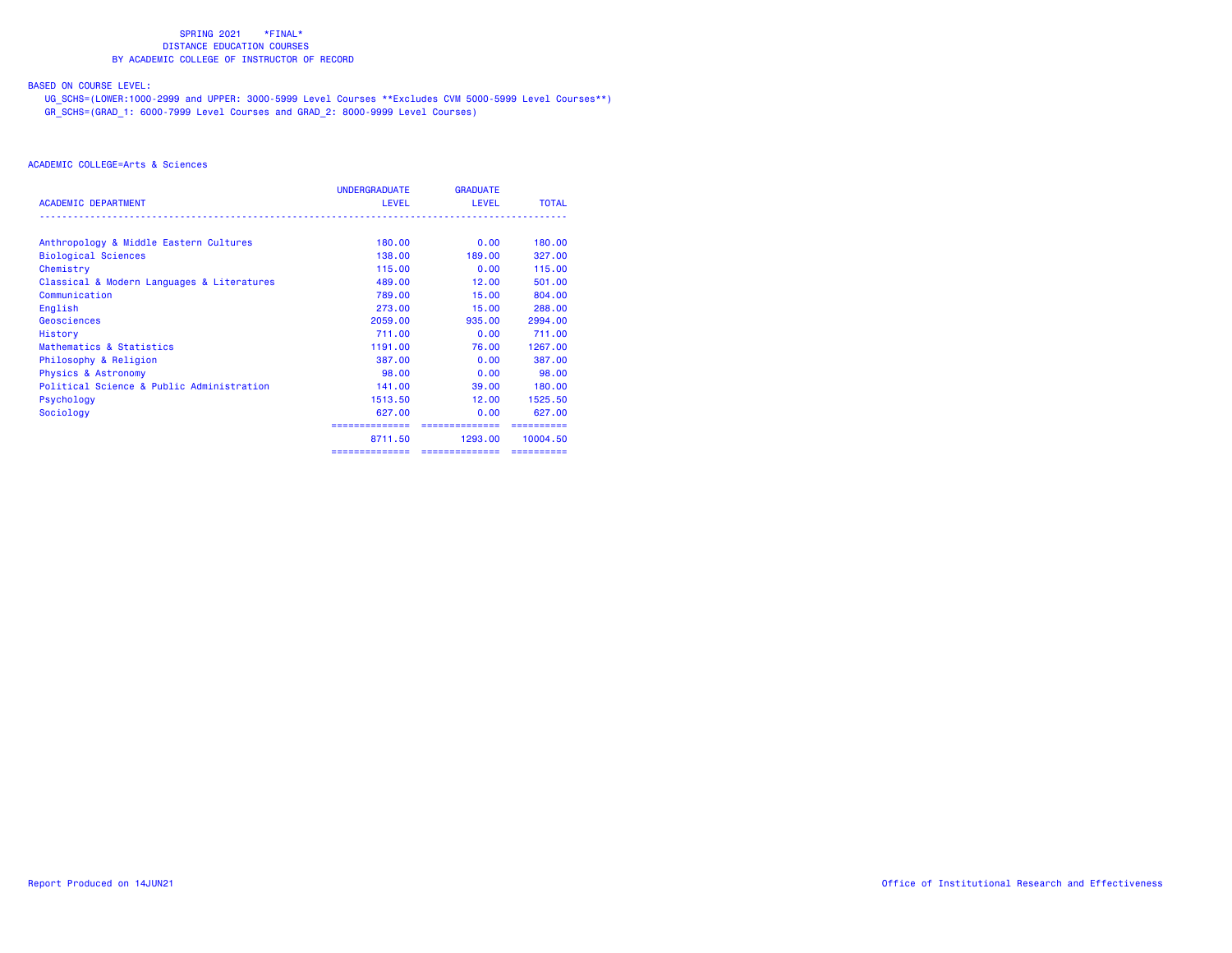# BASED ON COURSE LEVEL:

 UG\_SCHS=(LOWER:1000-2999 and UPPER: 3000-5999 Level Courses \*\*Excludes CVM 5000-5999 Level Courses\*\*) GR\_SCHS=(GRAD\_1: 6000-7999 Level Courses and GRAD\_2: 8000-9999 Level Courses)

| <b>ACADEMIC DEPARTMENT</b>                      | <b>UNDERGRADUATE</b><br>LEVEL | <b>GRADUATE</b><br>LEVEL | <b>TOTAL</b> |
|-------------------------------------------------|-------------------------------|--------------------------|--------------|
|                                                 |                               |                          |              |
| Accountancy, School of                          | 381.00                        | 171.00                   | 552.00       |
| Finance & Economics                             | 885.00                        | 231.00                   | 1116.00      |
| Management & Information Systems                | 1062.00                       | 555.00                   | 1617.00      |
| Marketing, Quantitative Analysis & Business Law | 1249.00                       | 1071.00                  | 2320.00      |
|                                                 |                               |                          |              |
|                                                 | 3577.00                       | 2028.00                  | 5605.00      |
|                                                 | ------------                  |                          | ----------   |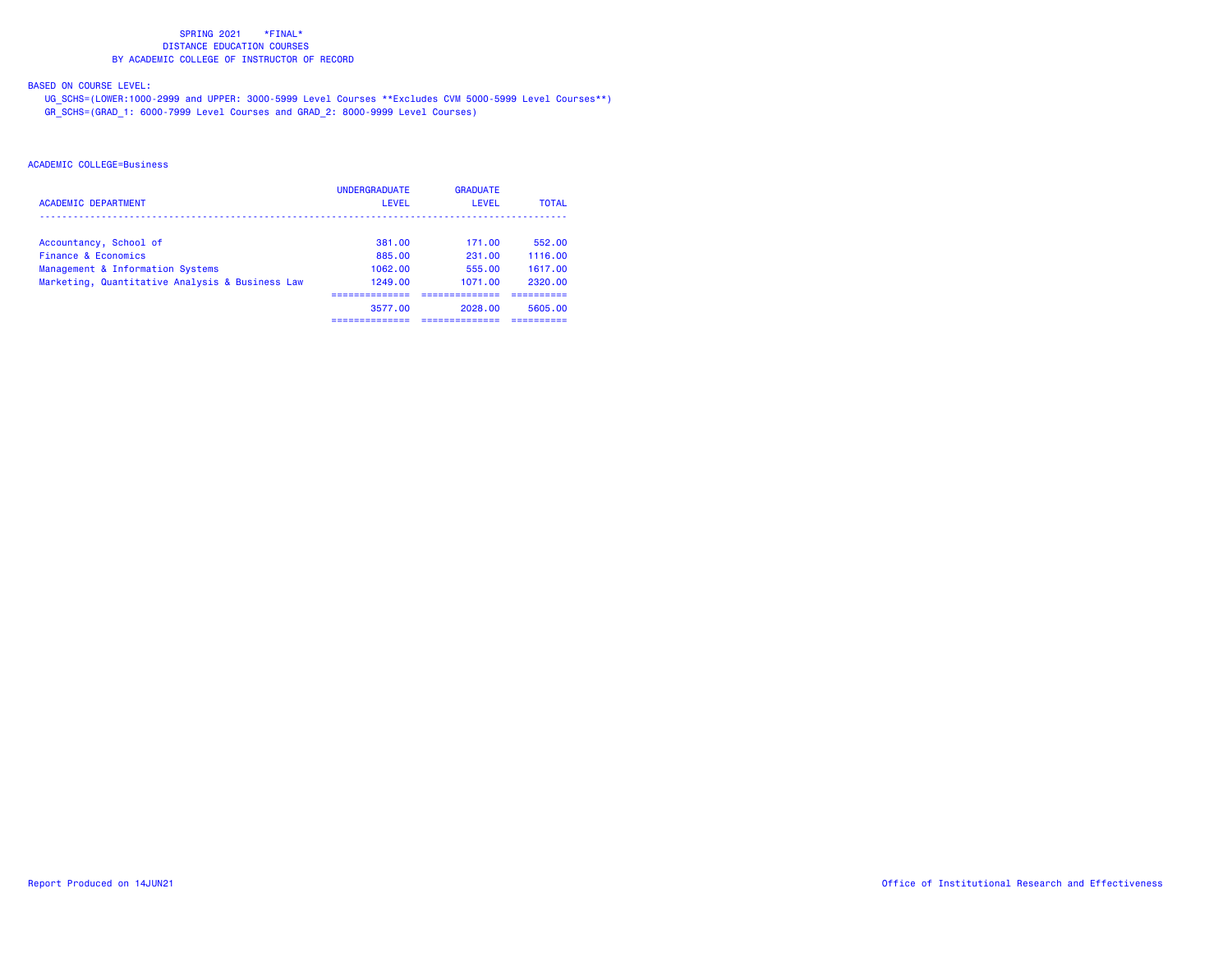# BASED ON COURSE LEVEL:

 UG\_SCHS=(LOWER:1000-2999 and UPPER: 3000-5999 Level Courses \*\*Excludes CVM 5000-5999 Level Courses\*\*) GR\_SCHS=(GRAD\_1: 6000-7999 Level Courses and GRAD\_2: 8000-9999 Level Courses)

|                                                    | <b>UNDERGRADUATE</b> | <b>GRADUATE</b> |              |
|----------------------------------------------------|----------------------|-----------------|--------------|
| <b>ACADEMIC DEPARTMENT</b>                         | LEVEL                | LEVEL           | <b>TOTAL</b> |
| Counseling, Educational Psychology, and Foundation | 435.00               | 247.00          | 682.00       |
| Curriculum, Instruction & Special Education        | 2129.00              | 1833.00         | 3962.00      |
| Educational Leadership                             | 72.00                | 1012.00         | 1084.00      |
| Instructional Systems and Workforce Development    | 933.50               | 447.00          | 1380.50      |
| Kinesiology                                        | 474.00               | 12.00           | 486.00       |
| Music                                              | 384.00               | 0.00            | 384.00       |
|                                                    |                      |                 |              |
|                                                    | 4427.50              | 3551.00         | 7978.50      |
|                                                    | ==============       | ------------    | ---------    |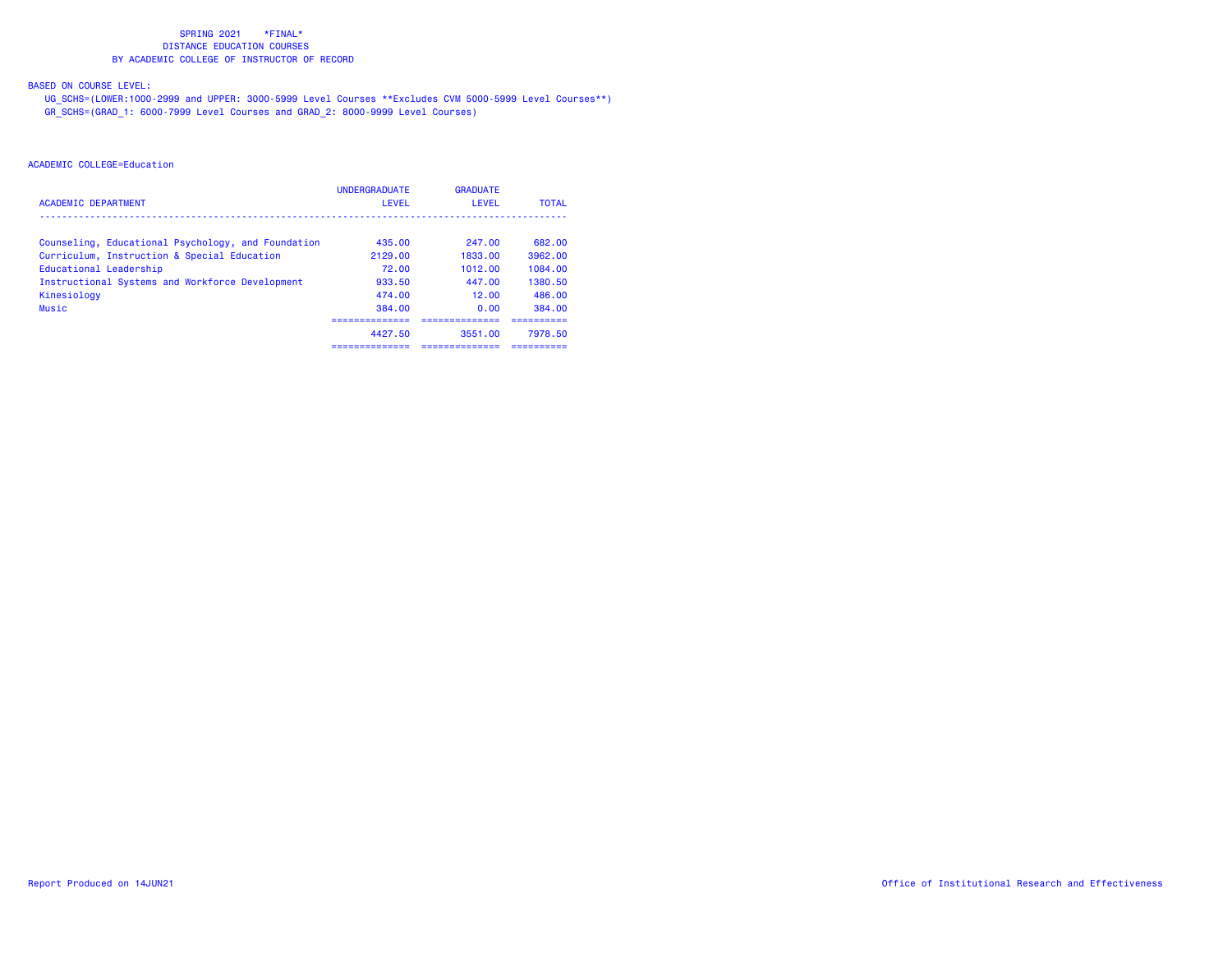# BASED ON COURSE LEVEL:

 UG\_SCHS=(LOWER:1000-2999 and UPPER: 3000-5999 Level Courses \*\*Excludes CVM 5000-5999 Level Courses\*\*) GR\_SCHS=(GRAD\_1: 6000-7999 Level Courses and GRAD\_2: 8000-9999 Level Courses)

|                                   | <b>UNDERGRADUATE</b> | <b>GRADUATE</b> |              |
|-----------------------------------|----------------------|-----------------|--------------|
| <b>ACADEMIC DEPARTMENT</b>        | LEVEL                | LEVEL           | <b>TOTAL</b> |
|                                   |                      |                 |              |
| Aerospace Engineering             | 0.00                 | 94.14           | 94.14        |
| Chemical Engineering, School of   | 0.00                 | 3.00            | 3.00         |
| Civil & Environmental Engineering | 0.00                 | 229.00          | 229.00       |
| Computer Science & Engineering    | 148.00               | 67.00           | 215.00       |
| Electrical & Computer Engineering | 0.00                 | 231.50          | 231.50       |
| Industrial & Systems Engineering  | 0.00                 | 407.00          | 407.00       |
| Mechanical Engineering            | 0.00                 | 213.86          | 213.86       |
|                                   |                      |                 |              |
|                                   | 148.00               | 1245.50         | 1393.50      |
|                                   | ==============       | ;=============  | ---------    |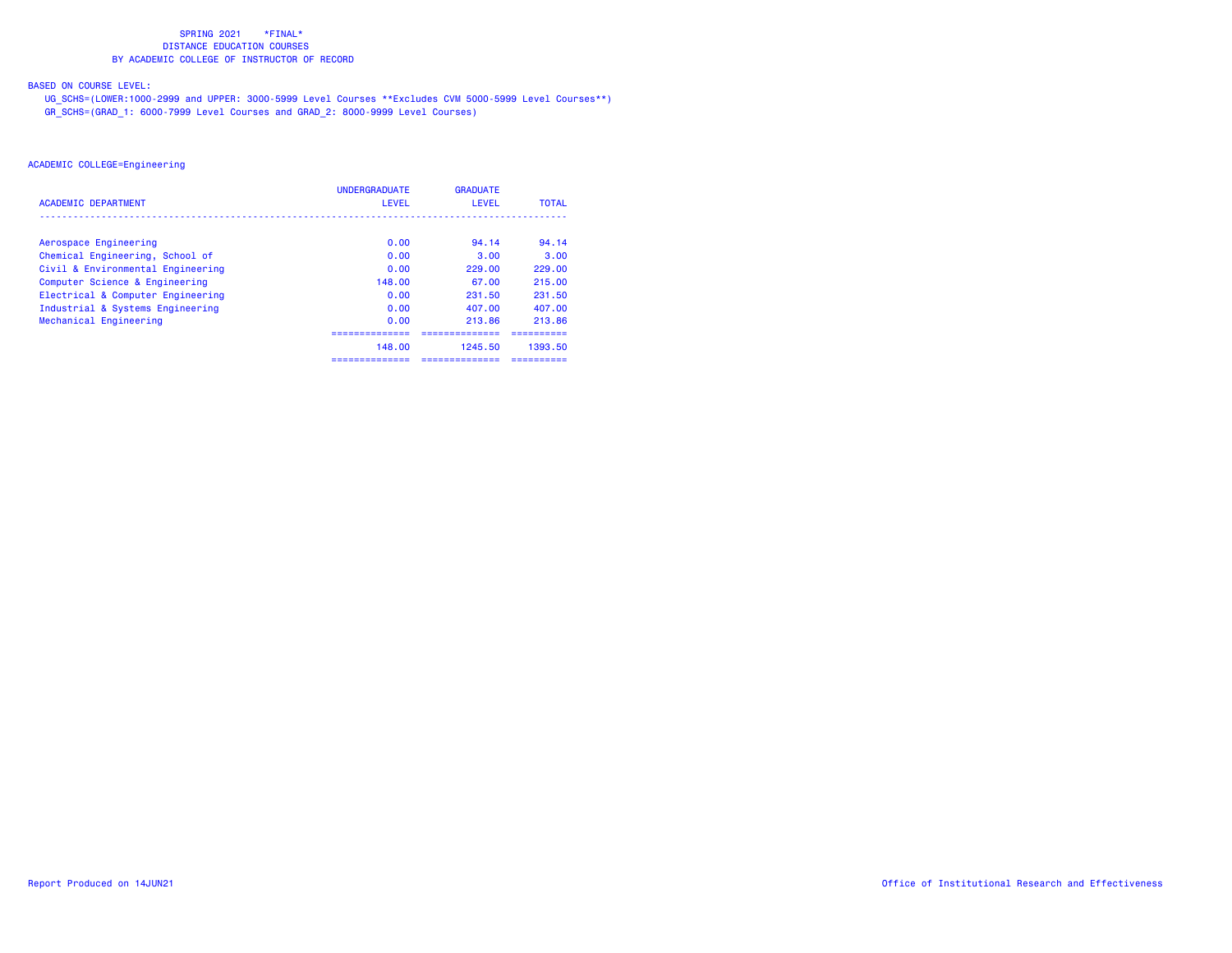# BASED ON COURSE LEVEL:

 UG\_SCHS=(LOWER:1000-2999 and UPPER: 3000-5999 Level Courses \*\*Excludes CVM 5000-5999 Level Courses\*\*) GR\_SCHS=(GRAD\_1: 6000-7999 Level Courses and GRAD\_2: 8000-9999 Level Courses)

| <b>ACADEMIC DEPARTMENT</b>        | <b>UNDERGRADUATE</b><br>LEVEL | <b>GRADUATE</b><br><b>LEVEL</b> | <b>TOTAL</b> |
|-----------------------------------|-------------------------------|---------------------------------|--------------|
| Forestry                          | 0.00                          | 74.00                           | 74.00        |
| Sustainable Bioproducts           | 9.00                          | 9.00                            | 18.00        |
| Wildlife, Fisheries & Aquaculture | 0.00                          | 39.00                           | 39.00        |
|                                   |                               |                                 |              |
|                                   | 9.00                          | 122.00                          | 131.00       |
|                                   |                               |                                 |              |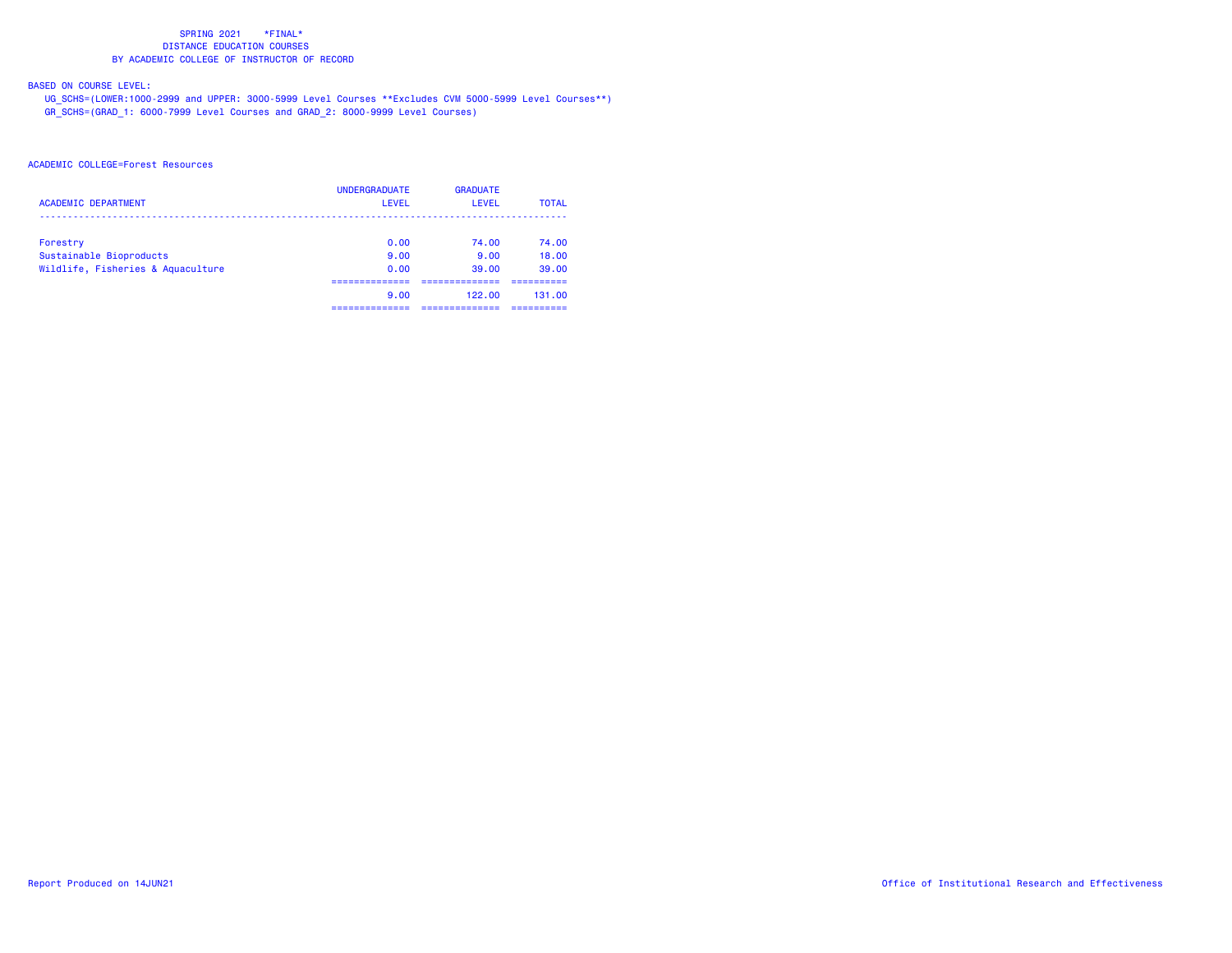# BASED ON COURSE LEVEL:

 UG\_SCHS=(LOWER:1000-2999 and UPPER: 3000-5999 Level Courses \*\*Excludes CVM 5000-5999 Level Courses\*\*) GR\_SCHS=(GRAD\_1: 6000-7999 Level Courses and GRAD\_2: 8000-9999 Level Courses)

## ACADEMIC COLLEGE=Academic Affairs

| <b>ACADEMIC DEPARTMENT</b> | <b>UNDERGRADUATE</b><br><b>LEVEL</b> | <b>GRADUATE</b><br>LEVEL | <b>TOTAL</b> |
|----------------------------|--------------------------------------|--------------------------|--------------|
| Library                    | 48.00                                | 0.00                     | 48.00        |
|                            | 48.00<br>----------                  | 0.00                     | 48.00        |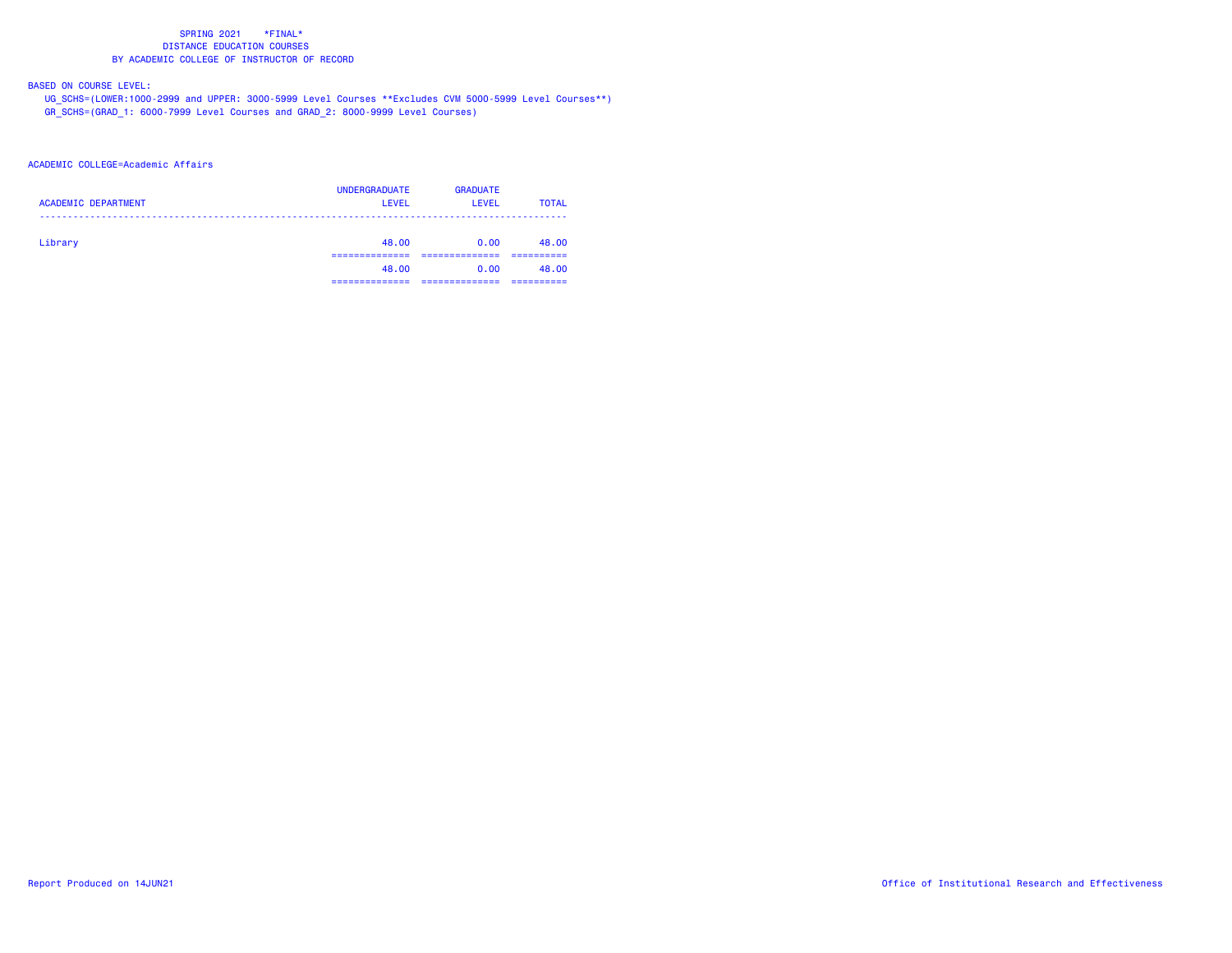| <b>ACADEMIC DEPARTMENT</b> | Instructor Name | Rank                              | Tenure<br>Status | <b>Course</b><br>$Cip$ # | <b>CRN</b> | Course #                    | Sec   | Crs | Type Title             | Delvy        | Inst<br>Per | <b>UG</b><br><b>SCHS</b>  | <b>GR</b><br><b>SCHS</b>         | Total<br><b>SCHS</b>    |
|----------------------------|-----------------|-----------------------------------|------------------|--------------------------|------------|-----------------------------|-------|-----|------------------------|--------------|-------------|---------------------------|----------------------------------|-------------------------|
| Agricultural Economics     | Barrett, Jason  | Extension Assist Pr Non-Ten Track |                  |                          |            | 451002 14770 PS 1113        | 502 C |     | American Government    | $\mathbf{O}$ | 1.00        | 39.00                     | 0.00                             | 39.00                   |
|                            |                 |                                   |                  |                          |            |                             |       |     |                        |              |             | 39.00                     | .<br>0.00                        | 39.00                   |
|                            | Davis, George   | Assistant Professor Ten Track     |                  |                          |            | 010103 14266 AEC 6223       | 501 C |     | Applied Quant Anal I 0 |              | 1.00        | 0.00                      | 39,00                            | 39.00                   |
|                            |                 |                                   |                  |                          |            |                             |       |     |                        |              |             | .<br>0.00                 | --------<br>39.00                | .<br>39.00              |
|                            | Janzen, Matthew | Instructor                        | Non-Ten Track    |                          |            | 010103 14265 AEC 6113       | 501 C |     | Agribus Firm Mgt       | $\mathbf{0}$ | 1.00        | 0.00                      | 51.00                            | 51.00                   |
|                            |                 |                                   |                  |                          |            |                             |       |     |                        |              |             | 0.00                      | --------<br>51.00                | ------<br>----<br>51.00 |
|                            | Kim, Ayoung     | Assistant Professor Ten Track     |                  |                          |            | 010103 14267 AEC 6623 501 C |       |     | Gbl Mkg of Ag Prod     | $\mathbf 0$  | 1.00        | 0.00                      | 21.00                            | 21.00                   |
|                            |                 |                                   |                  |                          |            |                             |       |     |                        |              |             | --------<br>0.00          | <u> - - - - - - - -</u><br>21.00 | .<br>21.00              |
| Agricultural Economics     |                 |                                   |                  |                          |            |                             |       |     |                        |              |             | ----<br>39,00<br>======== | 111.00                           | ==========<br>150,00    |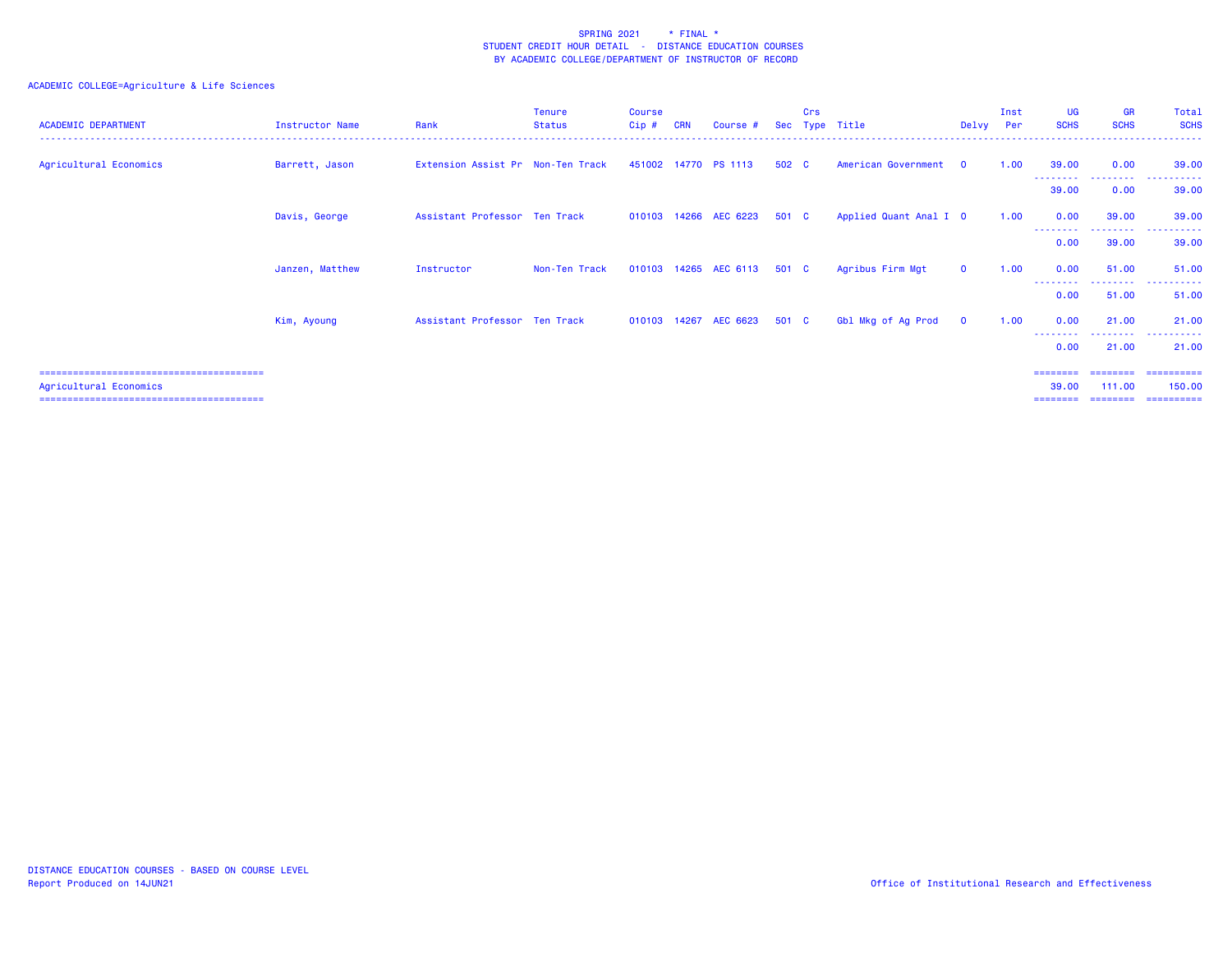| <b>ACADEMIC DEPARTMENT</b> | <b>Instructor Name</b> | Rank                              | Tenure<br><b>Status</b> | Course<br>Cip# | <b>CRN</b> | Course #              |         | Crs | Sec Type Title         | Delvy Per | Inst | UG<br><b>SCHS</b>                                                                                                                      | <b>GR</b><br><b>SCHS</b> | Total<br><b>SCHS</b>                                                                                                                                                                                                                                                                                                                                                                                                                                                                                               |
|----------------------------|------------------------|-----------------------------------|-------------------------|----------------|------------|-----------------------|---------|-----|------------------------|-----------|------|----------------------------------------------------------------------------------------------------------------------------------------|--------------------------|--------------------------------------------------------------------------------------------------------------------------------------------------------------------------------------------------------------------------------------------------------------------------------------------------------------------------------------------------------------------------------------------------------------------------------------------------------------------------------------------------------------------|
| Animal Dairy Science       | Carroll, Erica         | Instructor                        | Non-Ten Track           | 010901         | 16295      | <b>ADS 2202</b>       | 501 L   |     | Companion Animal Eva 0 |           | 1.00 | 54.00                                                                                                                                  | 0.00                     | 54.00                                                                                                                                                                                                                                                                                                                                                                                                                                                                                                              |
|                            |                        |                                   |                         | 010904         |            | 16299 ADS 3413        | 501 C   |     | Companion Animal Nut 0 |           | 1.00 | 33.00                                                                                                                                  | 0.00                     | 33.00                                                                                                                                                                                                                                                                                                                                                                                                                                                                                                              |
|                            |                        |                                   |                         |                |            |                       |         |     |                        |           |      | --------<br>87.00                                                                                                                      | <b></b><br>0.00          | .<br>87.00                                                                                                                                                                                                                                                                                                                                                                                                                                                                                                         |
|                            | Lemley, Caleb          | Associate Professor Tenured       |                         | 260707         | 16307      | ADS 8243              | 501 C   |     | Adv Physiol Of Repro 0 |           | 1.00 | 0.00<br><u>.</u>                                                                                                                       | 15.00                    | 15.00                                                                                                                                                                                                                                                                                                                                                                                                                                                                                                              |
|                            |                        |                                   |                         |                |            |                       |         |     |                        |           |      | 0.00                                                                                                                                   | 15.00                    | 15.00                                                                                                                                                                                                                                                                                                                                                                                                                                                                                                              |
|                            | Nicodemus, Molly       | Associate Professor Tenured       |                         | 010302         | 16305      | ADS 4511              | 501 L   |     | Companion Animal Lab 0 |           | 1.00 | 1.00                                                                                                                                   | 0.00                     | 1.00                                                                                                                                                                                                                                                                                                                                                                                                                                                                                                               |
|                            |                        |                                   |                         |                | 16306      | ADS 6511              | 501 L   |     | Companion Animal Lab 0 |           | 1.00 | 0.00                                                                                                                                   | 1.00                     | 1.00                                                                                                                                                                                                                                                                                                                                                                                                                                                                                                               |
|                            |                        |                                   |                         | 010901         |            | 16302 ADS 4513        | 501 C   |     | Companion Animal Man 0 |           | 1.00 | 6.00                                                                                                                                   | 0.00                     | 6.00                                                                                                                                                                                                                                                                                                                                                                                                                                                                                                               |
|                            |                        |                                   |                         |                | 16304      | ADS 6513              | 501 C   |     | Companion Animal Man 0 |           | 1.00 | 0.00                                                                                                                                   | 3.00                     | 3.00                                                                                                                                                                                                                                                                                                                                                                                                                                                                                                               |
|                            |                        |                                   |                         |                |            |                       |         |     |                        |           |      | $\frac{1}{2}$<br>7.00                                                                                                                  | 4.00                     | 11.00                                                                                                                                                                                                                                                                                                                                                                                                                                                                                                              |
|                            | Rivera, J.             | Extension Assoc Pro Non-Ten Track |                         |                |            | 010901 17022 ADS 7000 | $501$ I |     | Directed Indiv Study 0 |           | 1.00 | 0.00<br>$\frac{1}{2} \left( \frac{1}{2} \right) \left( \frac{1}{2} \right) \left( \frac{1}{2} \right) \left( \frac{1}{2} \right)$<br>. | 3.00                     | 3.00                                                                                                                                                                                                                                                                                                                                                                                                                                                                                                               |
|                            |                        |                                   |                         |                |            |                       |         |     |                        |           |      | 0.00                                                                                                                                   | 3.00                     | 3.00                                                                                                                                                                                                                                                                                                                                                                                                                                                                                                               |
|                            | Smith, Trent           | Associate Professor Tenured       |                         | 010901         |            | 16308 ADS 8004        | 501 B   |     | Meth Appl & Data Ana N |           | 1.00 | 0.00<br>--------                                                                                                                       | 4.00                     | 4.00                                                                                                                                                                                                                                                                                                                                                                                                                                                                                                               |
|                            |                        |                                   |                         |                |            |                       |         |     |                        |           |      | 0.00                                                                                                                                   | 4.00                     | 4.00                                                                                                                                                                                                                                                                                                                                                                                                                                                                                                               |
|                            |                        |                                   |                         |                |            |                       |         |     |                        |           |      | ========                                                                                                                               | ========                 | $\begin{array}{c} \multicolumn{3}{c} {\color{blue} \textbf{2}} & \multicolumn{3}{c} {\color{blue} \textbf{3}} & \multicolumn{3}{c} {\color{blue} \textbf{4}} \\ \multicolumn{3}{c} {\color{blue} \textbf{4}} & \multicolumn{3}{c} {\color{blue} \textbf{5}} & \multicolumn{3}{c} {\color{blue} \textbf{6}} & \multicolumn{3}{c} {\color{blue} \textbf{6}} \\ \multicolumn{3}{c} {\color{blue} \textbf{5}} & \multicolumn{3}{c} {\color{blue} \textbf{6}} & \multicolumn{3}{c} {\color{blue} \textbf{6}} & \multic$ |
| Animal Dairy Science       |                        |                                   |                         |                |            |                       |         |     |                        |           |      | 94.00                                                                                                                                  | 26.00                    | 120.00                                                                                                                                                                                                                                                                                                                                                                                                                                                                                                             |
|                            |                        |                                   |                         |                |            |                       |         |     |                        |           |      | $=$ = = = = = = =                                                                                                                      | --------                 | ==========                                                                                                                                                                                                                                                                                                                                                                                                                                                                                                         |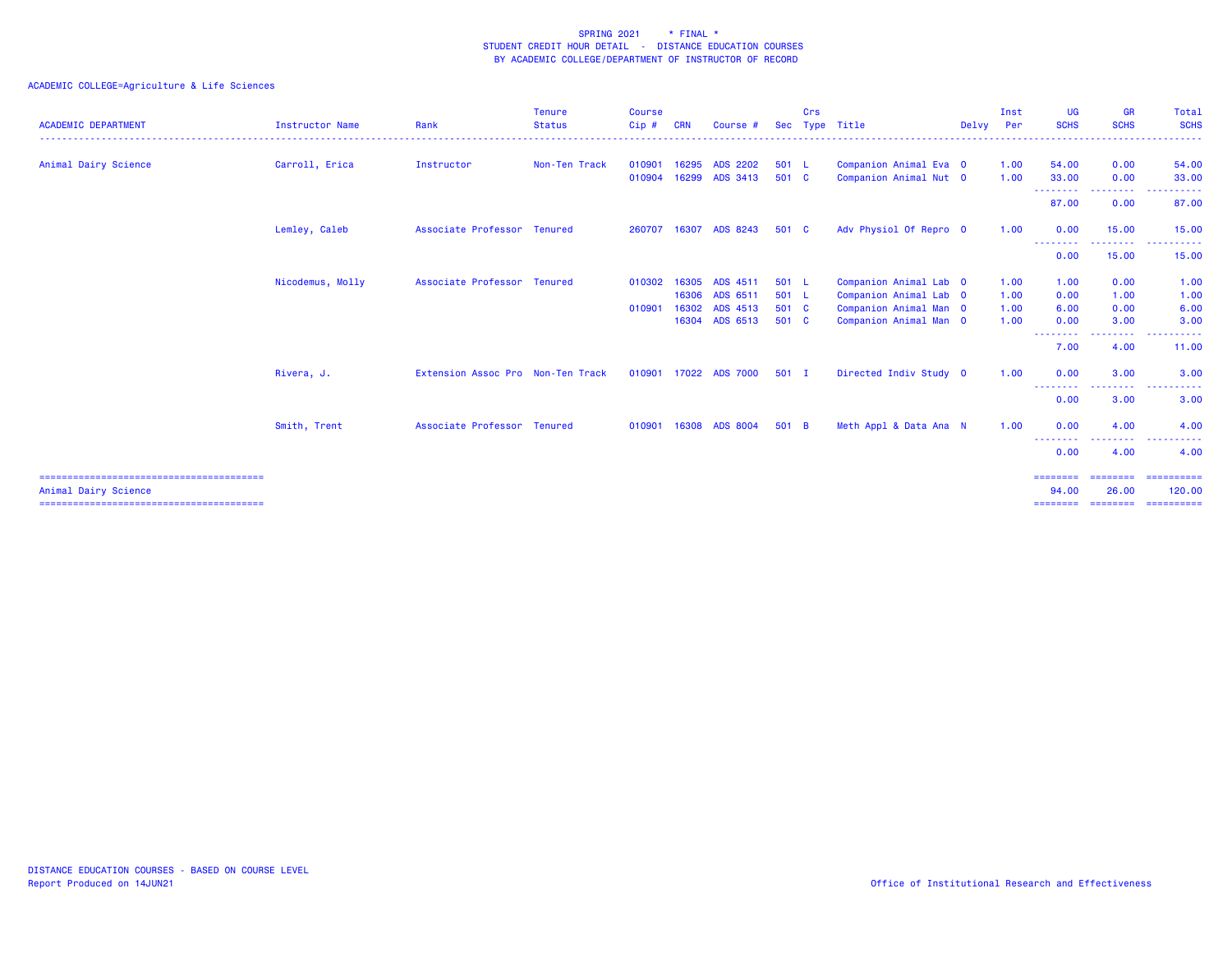| <b>ACADEMIC DEPARTMENT</b>                            | <b>Instructor Name</b> | Rank                          | <b>Tenure</b><br><b>Status</b> | <b>Course</b><br>Cip# | <b>CRN</b>              | Course #                                              |                           | Crs      | Sec Type Title                                                         | Delvy                        | Inst<br>Per          | <b>UG</b><br><b>SCHS</b>         | <b>GR</b><br><b>SCHS</b>                                                                                                                                     | Total<br><b>SCHS</b><br>$\frac{1}{2} \left( \frac{1}{2} \right) \left( \frac{1}{2} \right) \left( \frac{1}{2} \right) \left( \frac{1}{2} \right) \left( \frac{1}{2} \right)$ |
|-------------------------------------------------------|------------------------|-------------------------------|--------------------------------|-----------------------|-------------------------|-------------------------------------------------------|---------------------------|----------|------------------------------------------------------------------------|------------------------------|----------------------|----------------------------------|--------------------------------------------------------------------------------------------------------------------------------------------------------------|------------------------------------------------------------------------------------------------------------------------------------------------------------------------------|
| Food Science, Nutrition & Health Promoti Cox, Melissa |                        | Non-Faculty                   | Not Applicable                 |                       |                         | 190504 14535 FNH 6393                                 | 501 C                     |          | Prevention of Diseas 0                                                 |                              | 1.00                 | 0.00<br>---------                | 45.00<br>.                                                                                                                                                   | 45.00<br>222222<br>$  -$                                                                                                                                                     |
|                                                       |                        |                               |                                |                       |                         |                                                       |                           |          |                                                                        |                              |                      | 0.00                             | 45.00                                                                                                                                                        | 45.00                                                                                                                                                                        |
|                                                       | Gardner, Antonio       | Assistant Professor Ten Track |                                | 190501<br>512207      | 14531<br>14540          | <b>FNH 4783</b><br><b>FNH 8613</b>                    | 501 C<br>501 C            |          | Sch Comm Drug Use Pr 0<br>Dsgn Admin Hp Prog                           | $\mathbf 0$                  | 1.00<br>1.00         | 63.00<br>0.00                    | 0.00<br>39.00                                                                                                                                                | 63.00<br>39.00                                                                                                                                                               |
|                                                       |                        |                               |                                |                       |                         |                                                       |                           |          |                                                                        |                              |                      | --------<br>63.00                | 39.00                                                                                                                                                        | <b><i><u><u> - - - - -</u></u></i></b><br>102.00                                                                                                                             |
|                                                       | Horay, Jason           | Lecturer                      | Non-Ten Track                  | 512207                |                         | 14532 FNH 4793                                        | 501 C                     |          | Hith Prom in the Wor 0                                                 |                              | 1.00                 | 48.00<br>.                       | 0.00<br>$\frac{1}{2} \left( \frac{1}{2} \right) \left( \frac{1}{2} \right) \left( \frac{1}{2} \right) \left( \frac{1}{2} \right) \left( \frac{1}{2} \right)$ | 48.00<br>د د د د د د                                                                                                                                                         |
|                                                       |                        |                               |                                |                       |                         |                                                       |                           |          |                                                                        |                              |                      | 48.00                            | 0.00                                                                                                                                                         | 48.00                                                                                                                                                                        |
|                                                       | Hunt, Barry            | Professor                     | <b>Tenured</b>                 | 512207                | 14536<br>14538          | <b>FNH 8193</b><br><b>FNH 8553</b><br>15176 FNH 8673  | 501 C<br>501 C<br>$501$ I |          | Problems in Health E 0<br>Behavioral Epidemiol 0<br>Appl Proj for CHES | $\mathbf 0$                  | 1.00<br>1.00<br>1.00 | 0.00<br>0.00<br>0.00             | 18.00<br>63.00<br>12.00                                                                                                                                      | 18.00<br>63.00<br>12.00                                                                                                                                                      |
|                                                       |                        |                               |                                |                       |                         |                                                       |                           |          |                                                                        |                              |                      | .<br>0.00                        | ------<br>93.00                                                                                                                                              | .<br>93.00                                                                                                                                                                   |
|                                                       | Norwood, Arnita        | Assistant Professor Ten Track |                                | 190504                | 14526                   | <b>FNH 2283</b><br>14624 HS 2283                      | 501<br>501 C              | <b>C</b> | Child Health & Nutri 0<br>Child Health & Nutri 0                       |                              | 1.00<br>1.00         | 72.00<br>30.00                   | 0.00<br>0.00                                                                                                                                                 | 72.00<br>30.00                                                                                                                                                               |
|                                                       |                        |                               |                                |                       |                         |                                                       |                           |          |                                                                        |                              |                      | <b></b><br>102.00                | .<br>0.00                                                                                                                                                    | 102.00                                                                                                                                                                       |
|                                                       | Pylate, Leah           | Assistant Professor Ten Track |                                | 512207                | 14539                   | <b>FNH 8563</b><br>16415 FNH 3163                     | 501 C<br>501 C            |          | Prin Epic & Hlth Sci 0<br>Basic Principle Heal 0                       |                              | 1.00<br>1.00         | 0.00<br>36.00                    | 36.00<br>0.00                                                                                                                                                | 36.00<br>36.00                                                                                                                                                               |
|                                                       |                        |                               |                                |                       |                         |                                                       |                           |          |                                                                        |                              |                      | <u> - - - - - - - -</u><br>36.00 | .<br>36.00                                                                                                                                                   | <u>.</u><br>72.00                                                                                                                                                            |
|                                                       | Weiskopf, Amy          | Lecturer                      | Non-Ten Track                  | 190504                | 14527                   | <b>FNH 2293</b><br>14625 HS 2293                      | 501 C<br>501 C            |          | Indiv & Family Nutri 0<br>Indiv & Family Nutri 0                       |                              | 1.00<br>1.00         | 105.00<br>45.00                  | 0.00<br>0.00                                                                                                                                                 | 105.00<br>45.00                                                                                                                                                              |
|                                                       |                        |                               |                                |                       |                         |                                                       |                           |          |                                                                        |                              |                      | .<br>150.00                      | المستملك<br>0.00                                                                                                                                             | بالمستمال<br>150.00                                                                                                                                                          |
|                                                       | White, Kelly           | Lecturer                      | Non-Ten Track                  | 190501<br>190504      | 14534<br>14537<br>14530 | <b>FNH 6223</b><br><b>FNH 8473</b><br><b>FNH 4223</b> | 501 C<br>501 C<br>501 C   |          | Sports Nutrition<br>Advanced Sports Nutr 0<br>Sports Nutrition         | $\mathbf{O}$<br>$\mathbf{O}$ | 1.00<br>1.00<br>1.00 | 0.00<br>0.00<br>63.00            | 9.00<br>9.00<br>0.00                                                                                                                                         | 9.00<br>9.00<br>63.00                                                                                                                                                        |
|                                                       |                        |                               |                                |                       |                         |                                                       |                           |          |                                                                        |                              |                      | .<br>63.00                       | <u>.</u><br>18.00                                                                                                                                            | .<br>81.00                                                                                                                                                                   |
| Food Science, Nutrition & Health Promoti              |                        |                               |                                |                       |                         |                                                       |                           |          |                                                                        |                              |                      | ========<br>462,00               | ========<br>231,00                                                                                                                                           | $\begin{array}{c} \texttt{m} = \texttt{m} = \texttt{m} = \texttt{m} = \texttt{m} \end{array}$<br>693.00<br>======== ======== ==========                                      |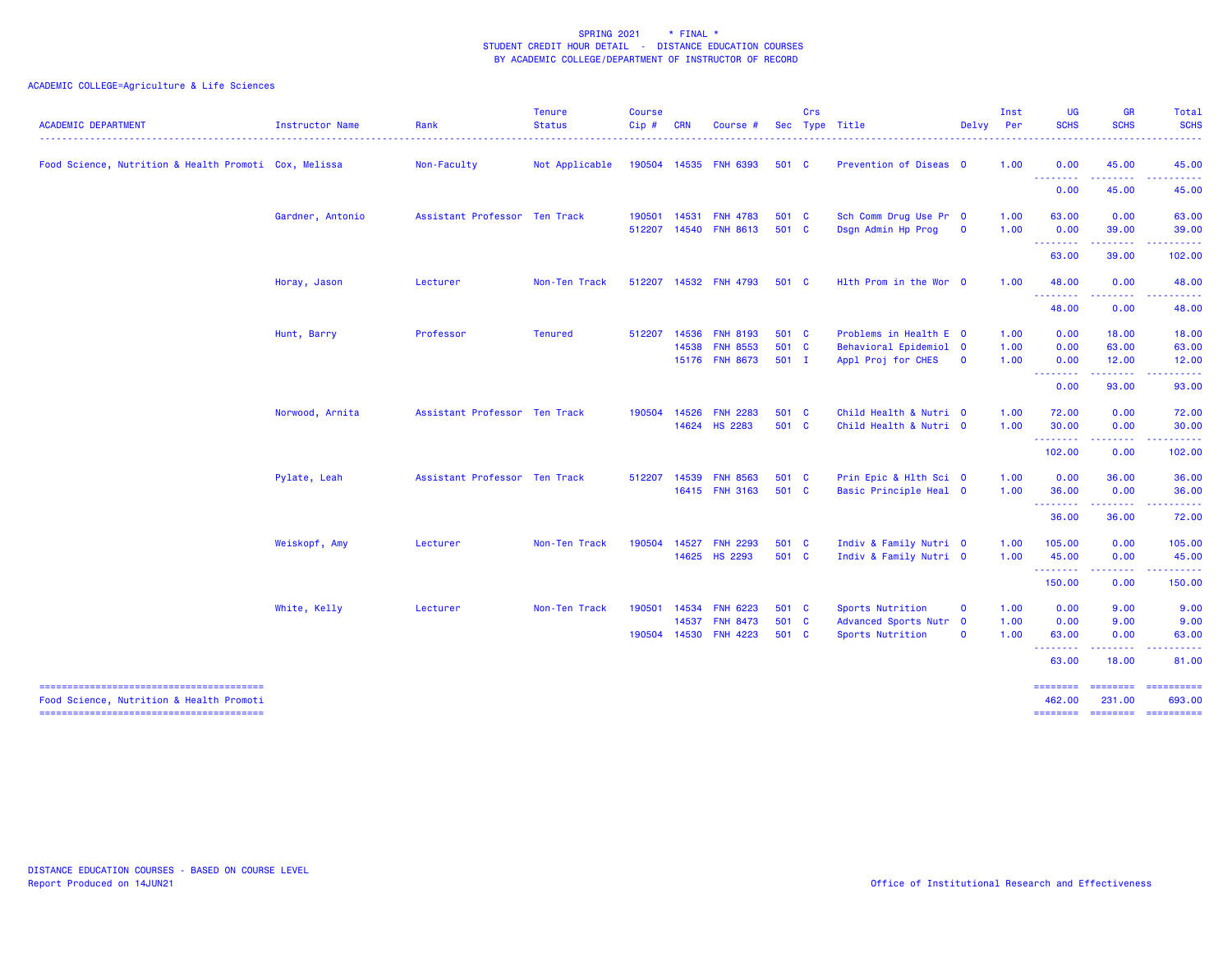| <b>ACADEMIC DEPARTMENT</b> | Instructor Name     | Rank                          | <b>Tenure</b><br><b>Status</b>      | <b>Course</b><br>Cip# | <b>CRN</b> | Course                                   | <b>Sec</b> | Crs | Type Title                  | Delvy Per                    | Inst         | UG<br><b>SCHS</b> | <b>GR</b><br><b>SCHS</b>               | Total<br><b>SCHS</b>                                                                                                                                                                                                                                                                                                                                                                                                                                                                             |
|----------------------------|---------------------|-------------------------------|-------------------------------------|-----------------------|------------|------------------------------------------|------------|-----|-----------------------------|------------------------------|--------------|-------------------|----------------------------------------|--------------------------------------------------------------------------------------------------------------------------------------------------------------------------------------------------------------------------------------------------------------------------------------------------------------------------------------------------------------------------------------------------------------------------------------------------------------------------------------------------|
| Human Sciences, School of  | Boutwell, Angela    | Non-Employee                  | Not Applicable                      |                       |            | 190706 16271 HDFS 2813 501 B             |            |     | Child Development           | $\mathbf{0}$                 | 1.00         | 57.00<br>.        | 0.00                                   | 57.00                                                                                                                                                                                                                                                                                                                                                                                                                                                                                            |
|                            |                     |                               |                                     |                       |            |                                          |            |     |                             |                              |              | 57.00             | 0.00                                   | 57.00                                                                                                                                                                                                                                                                                                                                                                                                                                                                                            |
|                            | Elmore-Staton, Lori | Associate Professor Tenured   |                                     |                       |            | 190701 14610 HDFS 8123 501 C             |            |     | <b>Effects of Poverty</b>   | $\mathbf{O}$                 | 1.00         | 0.00<br>.         | 51.00<br>. <b>.</b>                    | 51.00<br>------                                                                                                                                                                                                                                                                                                                                                                                                                                                                                  |
|                            |                     |                               |                                     |                       |            |                                          |            |     |                             |                              |              | 0.00              | 51.00                                  | 51.00                                                                                                                                                                                                                                                                                                                                                                                                                                                                                            |
|                            | Panse, Chelsea      | Assistant Professor Ten Track |                                     |                       |            | 190701 14609 HDFS 8113 501 C             |            |     | Trends Infant Child         | N                            | 1.00         | 0.00<br><b></b>   | 51.00<br>---------                     | 51.00<br>. <b>.</b>                                                                                                                                                                                                                                                                                                                                                                                                                                                                              |
|                            |                     |                               |                                     |                       |            |                                          |            |     |                             |                              |              | 0.00              | 51.00                                  | 51.00                                                                                                                                                                                                                                                                                                                                                                                                                                                                                            |
|                            | Parker, Julie       | Associate Professor Tenured   |                                     | 190710                | 16583      | HDFS 8543 501 F<br>16584 HDFS 8553 501 F |            |     | Practicum I<br>Practicum II | $\mathbf{0}$<br>$\mathbf{O}$ | 1.00<br>1.00 | 0.00<br>0.00      | 6.00<br>9.00                           | 6.00<br>9.00                                                                                                                                                                                                                                                                                                                                                                                                                                                                                     |
|                            |                     |                               |                                     |                       |            |                                          |            |     |                             |                              |              | --------<br>0.00  | .<br>15.00                             | 15.00                                                                                                                                                                                                                                                                                                                                                                                                                                                                                            |
|                            | Seal, Susan         | Non-Faculty                   | Not Applicable                      |                       |            | 520201 15134 MGT 8113 531 C              |            |     | Leadership Skills           | $\mathbf{O}$                 | 1.00         | 0.00              | 150.00                                 | 150.00                                                                                                                                                                                                                                                                                                                                                                                                                                                                                           |
|                            |                     |                               |                                     |                       |            |                                          |            |     |                             |                              |              | --------<br>0.00  | <b><i><u>ALLASSE</u></i></b><br>150.00 | .<br>150.00                                                                                                                                                                                                                                                                                                                                                                                                                                                                                      |
|                            | Swann, Tamra        | Non-Faculty                   | Not Applicable 140101 14563 GE 8003 |                       |            |                                          | 501 C      |     | <b>MENG Capstone</b>        | $\mathbf{0}$                 | 0.25         | 0.00              | 1.50                                   | 1.50                                                                                                                                                                                                                                                                                                                                                                                                                                                                                             |
|                            |                     |                               |                                     |                       |            |                                          |            |     |                             |                              |              | --------<br>0.00  | --------<br>1.50                       | ----------<br>1.50                                                                                                                                                                                                                                                                                                                                                                                                                                                                               |
|                            | Swortzel, Kirk      | Professor                     | <b>Tenured</b>                      |                       |            | 010801 14268 AELC 8803 501 C             |            |     | App Res Meth to AEE N       |                              | 1.00         | 0.00              | 42.00                                  | 42.00                                                                                                                                                                                                                                                                                                                                                                                                                                                                                            |
|                            |                     |                               |                                     |                       |            |                                          |            |     |                             |                              |              | <b></b><br>0.00   | 42.00                                  | 42.00                                                                                                                                                                                                                                                                                                                                                                                                                                                                                            |
| Human Sciences, School of  |                     |                               |                                     |                       |            |                                          |            |     |                             |                              |              | ========<br>57.00 | ========<br>310.50                     | $\begin{array}{cccccccccc} \multicolumn{2}{c}{} & \multicolumn{2}{c}{} & \multicolumn{2}{c}{} & \multicolumn{2}{c}{} & \multicolumn{2}{c}{} & \multicolumn{2}{c}{} & \multicolumn{2}{c}{} & \multicolumn{2}{c}{} & \multicolumn{2}{c}{} & \multicolumn{2}{c}{} & \multicolumn{2}{c}{} & \multicolumn{2}{c}{} & \multicolumn{2}{c}{} & \multicolumn{2}{c}{} & \multicolumn{2}{c}{} & \multicolumn{2}{c}{} & \multicolumn{2}{c}{} & \multicolumn{2}{c}{} & \multicolumn{2}{c}{} & \mult$<br>367.50 |
|                            |                     |                               |                                     |                       |            |                                          |            |     |                             |                              |              | ========          |                                        | --------------------                                                                                                                                                                                                                                                                                                                                                                                                                                                                             |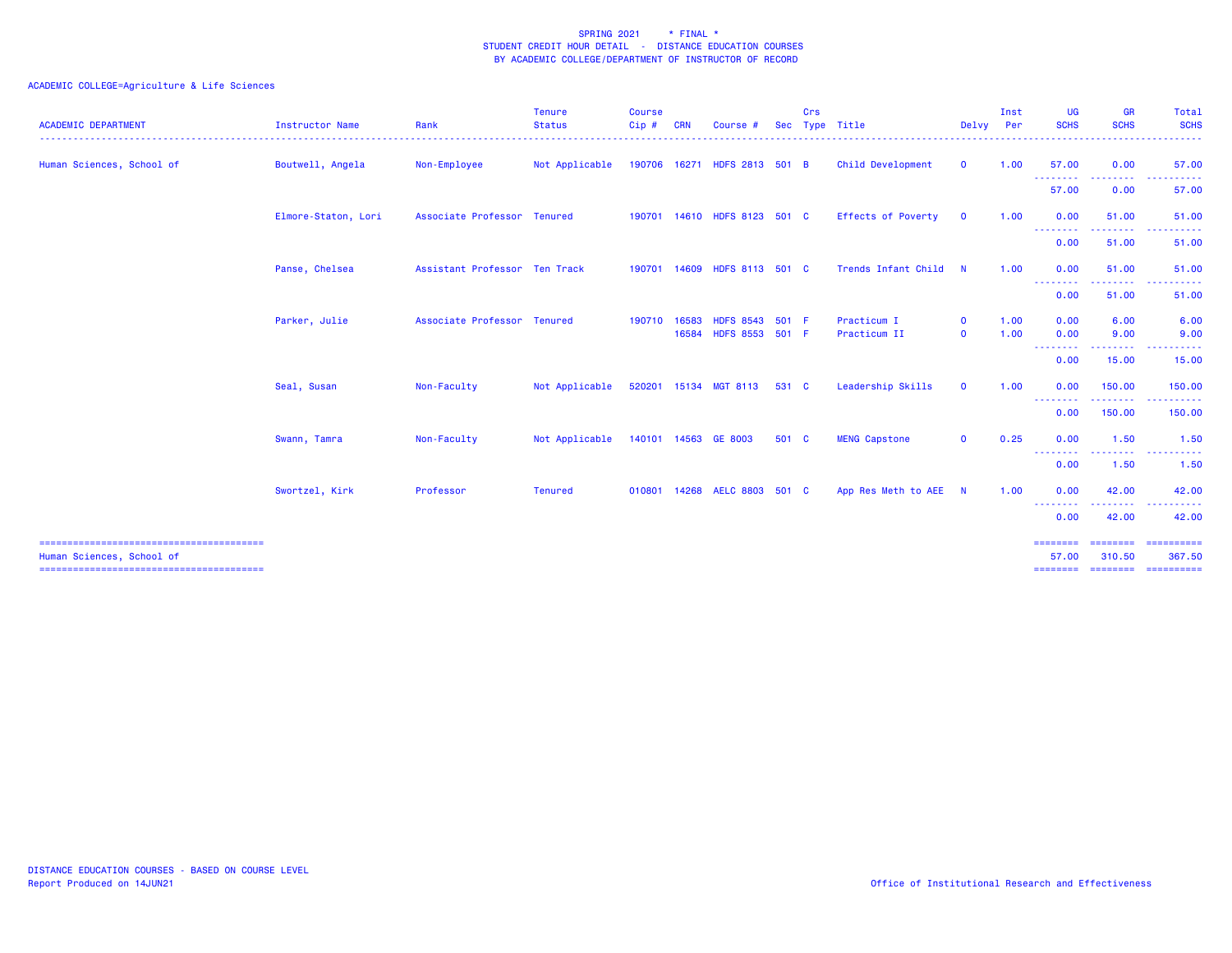| <b>ACADEMIC DEPARTMENT</b> | Instructor Name | Rank     | Tenure<br>Status | <b>Course</b><br>Cip# | <b>CRN</b> | Course # Sec Type Title |       | Crs |                 | Delvy        | Inst<br>Per | <b>UG</b><br><b>SCHS</b>       | <b>GR</b><br><b>SCHS</b>     | Total<br><b>SCHS</b>               |
|----------------------------|-----------------|----------|------------------|-----------------------|------------|-------------------------|-------|-----|-----------------|--------------|-------------|--------------------------------|------------------------------|------------------------------------|
| Landscape Architecture     | Rood, Cynthia   | Lecturer | Non-Ten Track    |                       |            | 040601 14688 LA 1803    | 501 C |     | Land Arch Appre | $\mathbf{0}$ | 1.00        | 114,00<br>114,00               | 0.00<br>0.00                 | 114,00<br>.<br>114,00              |
| Landscape Architecture     |                 |          |                  |                       |            |                         |       |     |                 |              |             | ========<br>114,00<br>======== | ========<br>0.00<br>======== | ==========<br>114,00<br>========== |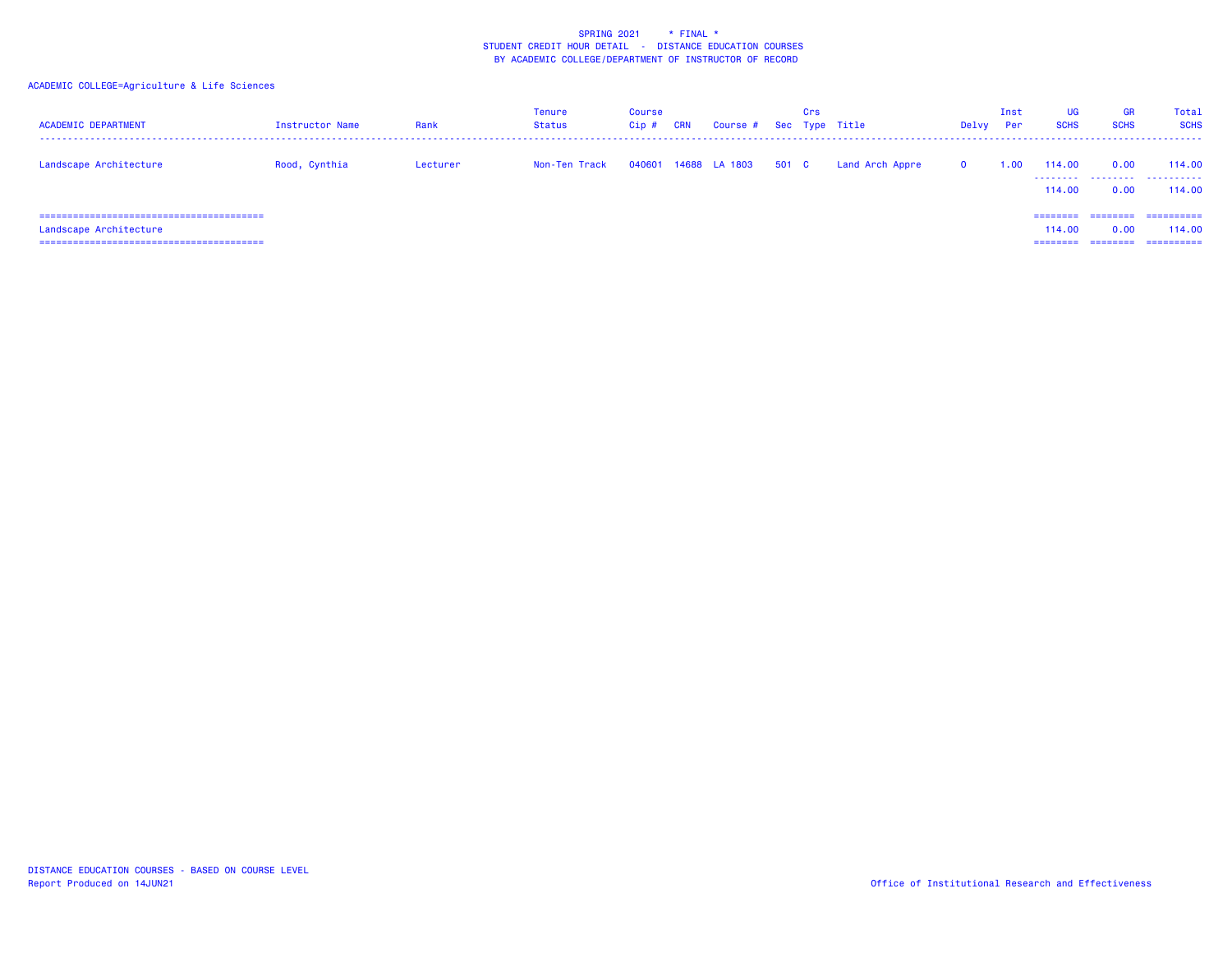| <b>ACADEMIC DEPARTMENT</b> | <b>Instructor Name</b> | Rank                              | Tenure<br>Status | Course<br>Cip# | <b>CRN</b> | Course # Sec Type Title               |                | Crs |                                                   | Delvy        | Inst<br><b>Per</b> | UG<br><b>SCHS</b>          | <b>GR</b><br><b>SCHS</b>  | Total<br><b>SCHS</b>       |
|----------------------------|------------------------|-----------------------------------|------------------|----------------|------------|---------------------------------------|----------------|-----|---------------------------------------------------|--------------|--------------------|----------------------------|---------------------------|----------------------------|
| <b>Poultry Science</b>     | Wells, Jessica         | Clinical Assist Pro Non-Ten Track |                  |                |            | 010907 14768 PO 3313<br>15132 PO 3353 | 501 C<br>551 E |     | <b>Com Poultry Prod</b><br>Poultry Prod Interns 0 | $\mathbf{o}$ | 1.00<br>1.00       | 3.00<br>9.00<br>.<br>12,00 | 0.00<br>0.00<br>.<br>0.00 | 3.00<br>9.00<br>.<br>12.00 |
|                            |                        |                                   |                  |                |            |                                       |                |     |                                                   |              |                    | ========                   | ========                  | ==========                 |
| <b>Poultry Science</b>     |                        |                                   |                  |                |            |                                       |                |     |                                                   |              |                    | 12,00                      | 0.00                      | 12.00                      |
|                            |                        |                                   |                  |                |            |                                       |                |     |                                                   |              |                    | ----                       |                           | -----------                |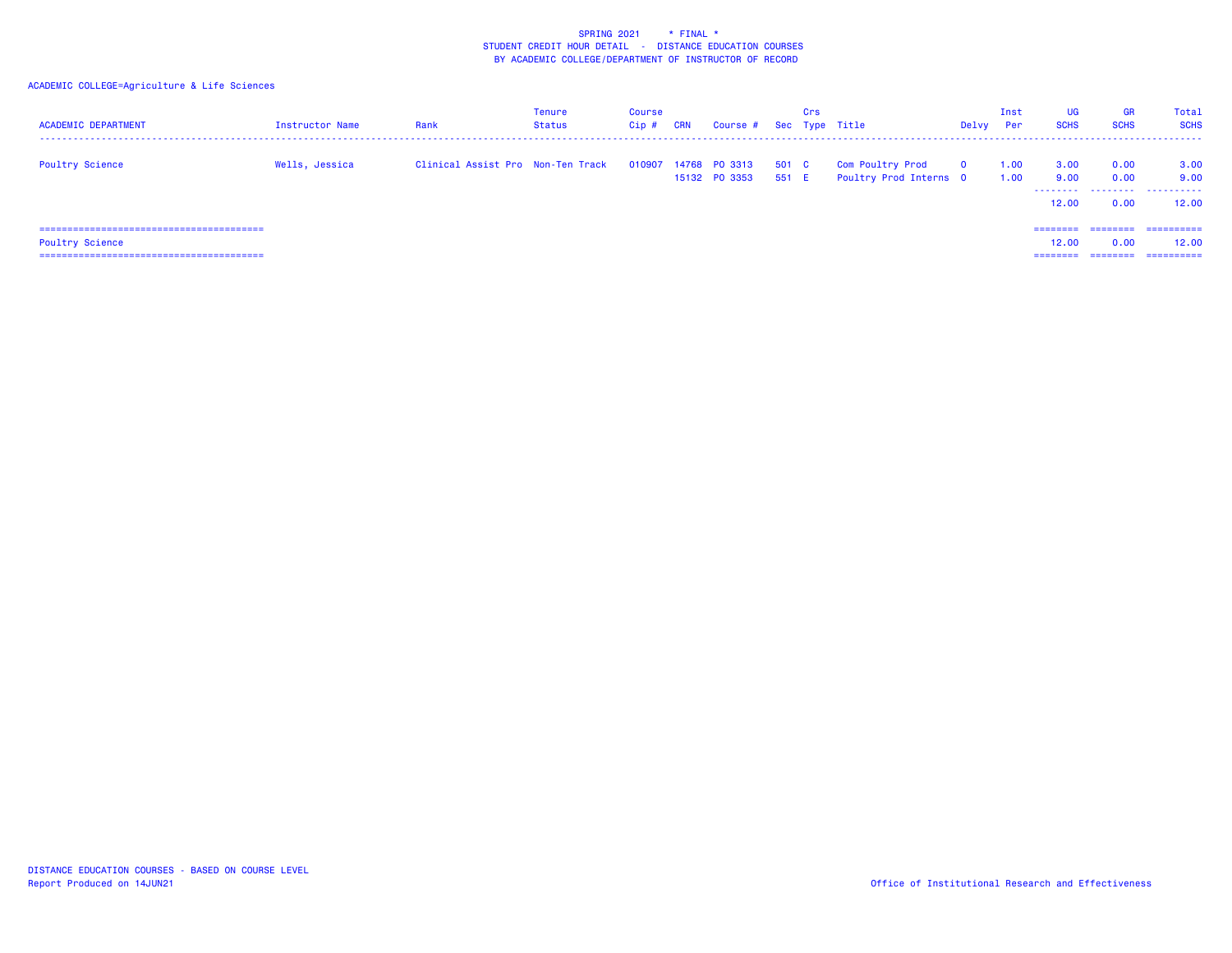| <b>ACADEMIC DEPARTMENT</b> | Instructor Name | Rank        | Tenure<br>Status | <b>Course</b><br>Cip# | <b>CRN</b> | Course # Sec Type Title     | Crs |                   | Delvy        | Inst<br>Per | <b>UG</b><br><b>SCHS</b>      | GR<br><b>SCHS</b>            | Total<br><b>SCHS</b>              |
|----------------------------|-----------------|-------------|------------------|-----------------------|------------|-----------------------------|-----|-------------------|--------------|-------------|-------------------------------|------------------------------|-----------------------------------|
| Architecture, School of    | Kemp, Leah      | Non-Faculty | Not Applicable   |                       |            | 040201 14270 ARC 1013 501 C |     | Arch Appreciation | $\mathbf{o}$ | 1.00        | 93.00<br>93.00                | 0.00<br>0.00                 | 93.00<br>.<br>93,00               |
| Architecture, School of    |                 |             |                  |                       |            |                             |     |                   |              |             | ========<br>93.00<br>======== | ========<br>0.00<br>======== | ==========<br>93,00<br>========== |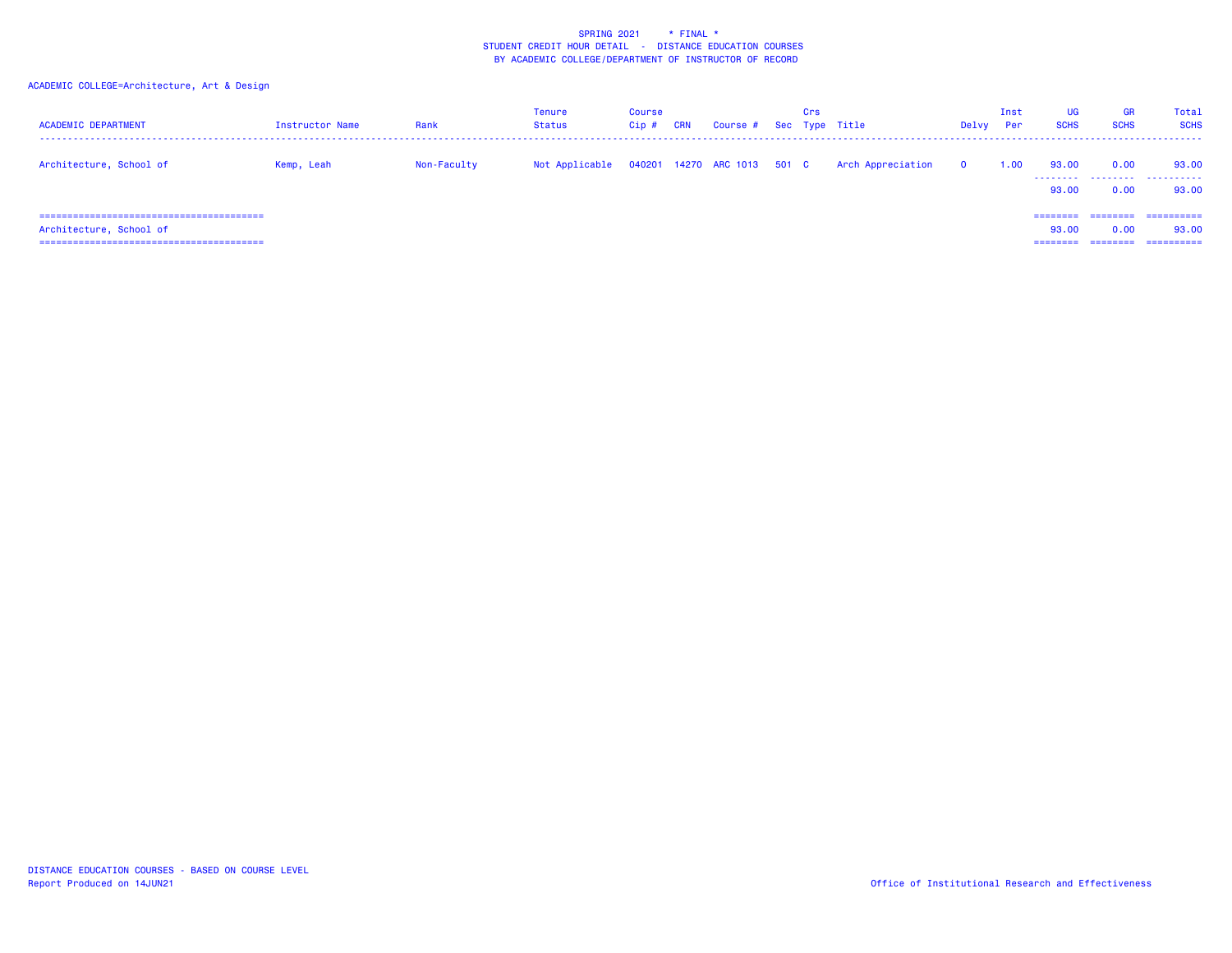| <b>ACADEMIC DEPARTMENT</b> | Instructor Name | Rank     | <b>Tenure</b><br><b>Status</b> | Course<br>$Cip$ # | <b>CRN</b> | Course #                               |       | Crs | Sec Type Title                       | Delvy Per                    | Inst         | UG<br><b>SCHS</b> | <b>GR</b><br><b>SCHS</b> | Total<br><b>SCHS</b> |
|----------------------------|-----------------|----------|--------------------------------|-------------------|------------|----------------------------------------|-------|-----|--------------------------------------|------------------------------|--------------|-------------------|--------------------------|----------------------|
| Art AAD                    | Arthur, Candace | Lecturer | Non-Ten Track                  |                   |            | 500605 14273 ART 2103 501 C            |       |     | Photography Survey                   | $\mathbf 0$                  | 1.00         | 36.00             | 0.00                     | 36.00                |
|                            |                 |          |                                |                   |            |                                        |       |     |                                      |                              |              | .<br>36.00        | .<br>0.00                | .<br>36.00           |
|                            | Gordon, Jeffery | Lecturer | Non-Ten Track                  | 500703            |            | 14271 ART 1113<br>14272 ART 1113 502 C | 501 C |     | Art Appreciation<br>Art Appreciation | $\mathbf{o}$<br>$\mathbf{O}$ | 1.00<br>1.00 | 120.00<br>126.00  | 0.00<br>0.00             | 120.00<br>126.00     |
|                            |                 |          |                                |                   |            |                                        |       |     |                                      |                              |              | .<br>246,00       | .<br>0.00                | .<br>246,00          |
|                            |                 |          |                                |                   |            |                                        |       |     |                                      |                              |              | ========          | ========                 | ==========           |
| Art AAD                    |                 |          |                                |                   |            |                                        |       |     |                                      |                              |              | 282,00            | 0.00                     | 282,00               |
|                            |                 |          |                                |                   |            |                                        |       |     |                                      |                              |              | ========          | ========                 | ==========           |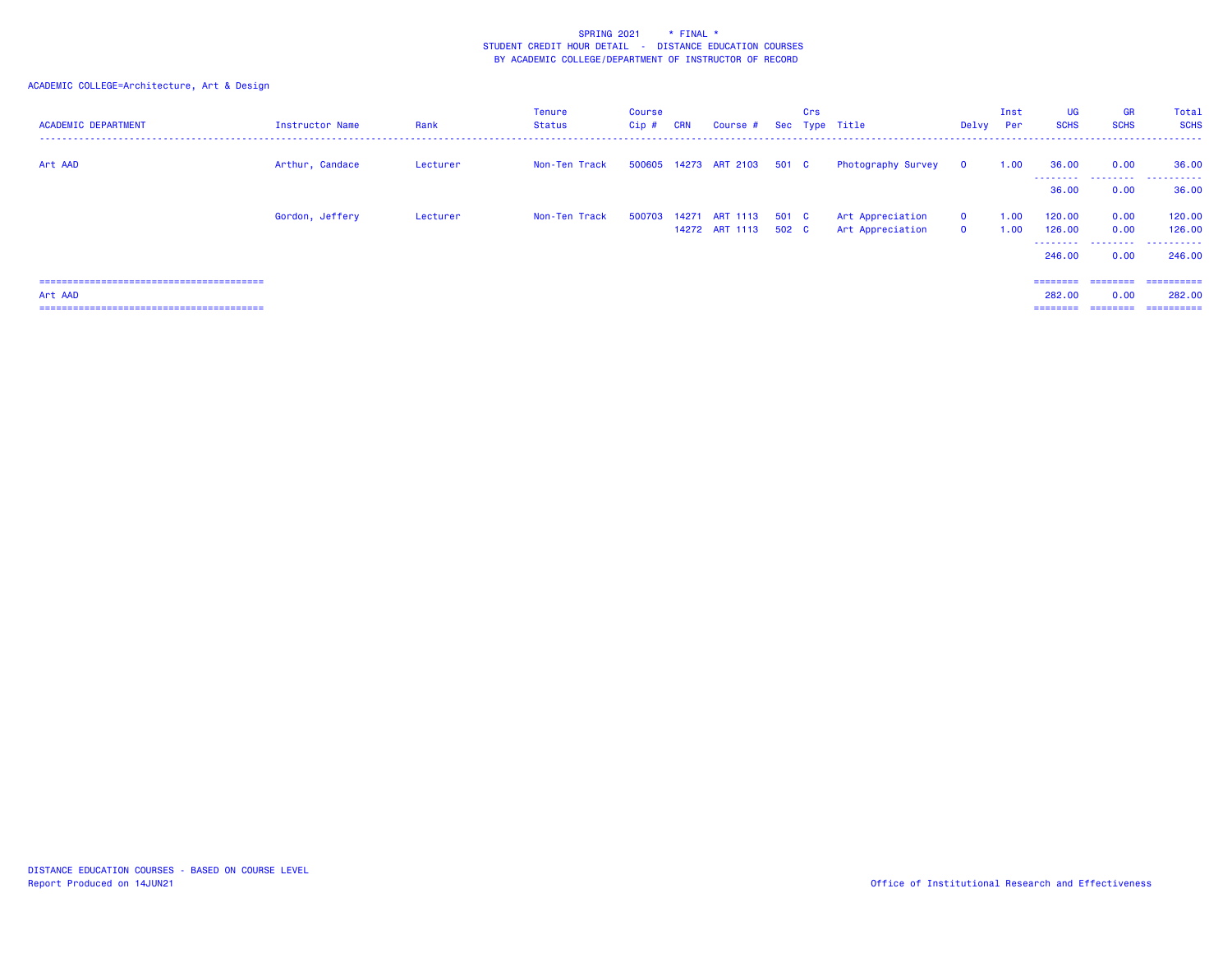| <b>ACADEMIC DEPARTMENT</b> | Instructor Name | Rank                          | Tenure<br>Status | Course<br>Cip# | <b>CRN</b> | Course #             |       | Crs | Sec Type Title         | Delvy | Inst<br>Per | <b>UG</b><br><b>SCHS</b>      | <b>GR</b><br><b>SCHS</b>     | Total<br><b>SCHS</b>              |
|----------------------------|-----------------|-------------------------------|------------------|----------------|------------|----------------------|-------|-----|------------------------|-------|-------------|-------------------------------|------------------------------|-----------------------------------|
| Interior Design            | Carroll, Robin  | Assistant Professor Ten Track |                  |                |            | 190601 14626 ID 2603 | 501 C |     | Interior Design Fund 0 |       | 1.00        | 24.00<br>.<br>24,00           | 0.00<br>0.00                 | 24,00<br>24,00                    |
| Interior Design            |                 |                               |                  |                |            |                      |       |     |                        |       |             | ========<br>24,00<br>======== | ========<br>0.00<br>======== | ==========<br>24,00<br>========== |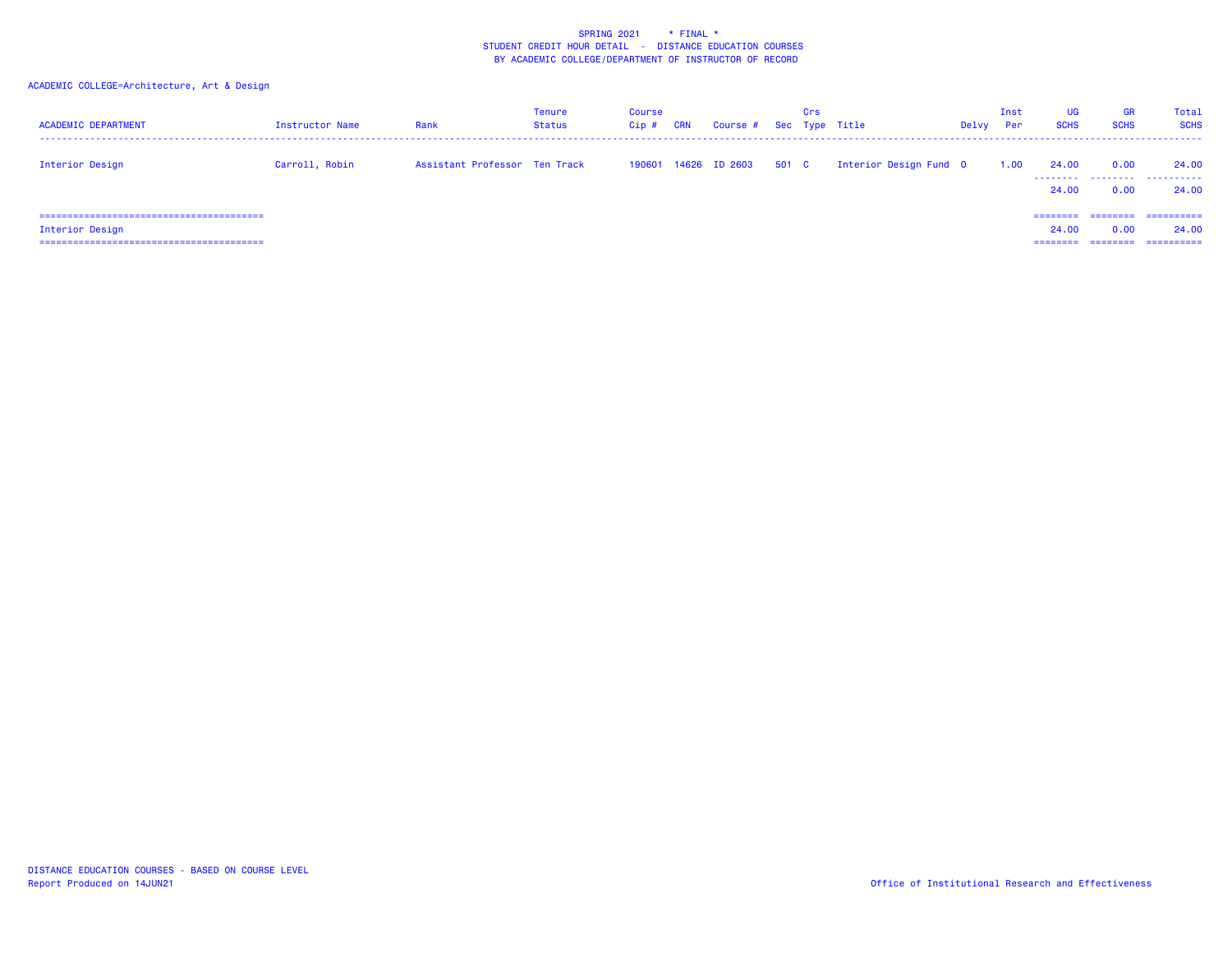| <b>ACADEMIC DEPARTMENT</b>             | Instructor Name  | Rank                          | Tenure<br><b>Status</b> | Course<br>Cip # | <b>CRN</b> | Course #                       |                | Crs | Sec Type Title                        | Delvy Per            | Inst         | <b>UG</b><br><b>SCHS</b>       | <b>GR</b><br><b>SCHS</b>            | Total<br><b>SCHS</b><br>.            |
|----------------------------------------|------------------|-------------------------------|-------------------------|-----------------|------------|--------------------------------|----------------|-----|---------------------------------------|----------------------|--------------|--------------------------------|-------------------------------------|--------------------------------------|
| Anthropology & Middle Eastern Cultures | McClellan, Laura | Assistant Professor Ten Track |                         | 450204          |            | 14269 AN 1143                  | 501 C          |     | Cultural Anthro                       | $\Omega$             | 1.00         | 78.00<br>.                     | 0.00                                | 78.00                                |
|                                        |                  |                               |                         |                 |            |                                |                |     |                                       |                      |              | 78.00                          | 0.00                                | 78.00                                |
|                                        | Turner, James    | Lecturer                      | Non-Ten Track           | 450201          |            | 10227 AN 1103<br>15333 AN 3113 | 501 C<br>501 C |     | Intro To Anthro<br>Societies Of World | $\Omega$<br>$\Omega$ | 1.00<br>1.00 | 87.00<br>15.00<br>.<br>102,00  | 0.00<br>0.00<br>0.00                | 87.00<br>15,00<br>102,00             |
| Anthropology & Middle Eastern Cultures |                  |                               |                         |                 |            |                                |                |     |                                       |                      |              | ========<br>180.00<br>======== | ========<br>0.00<br><b>CONSIDER</b> | -----------<br>180,00<br>----------- |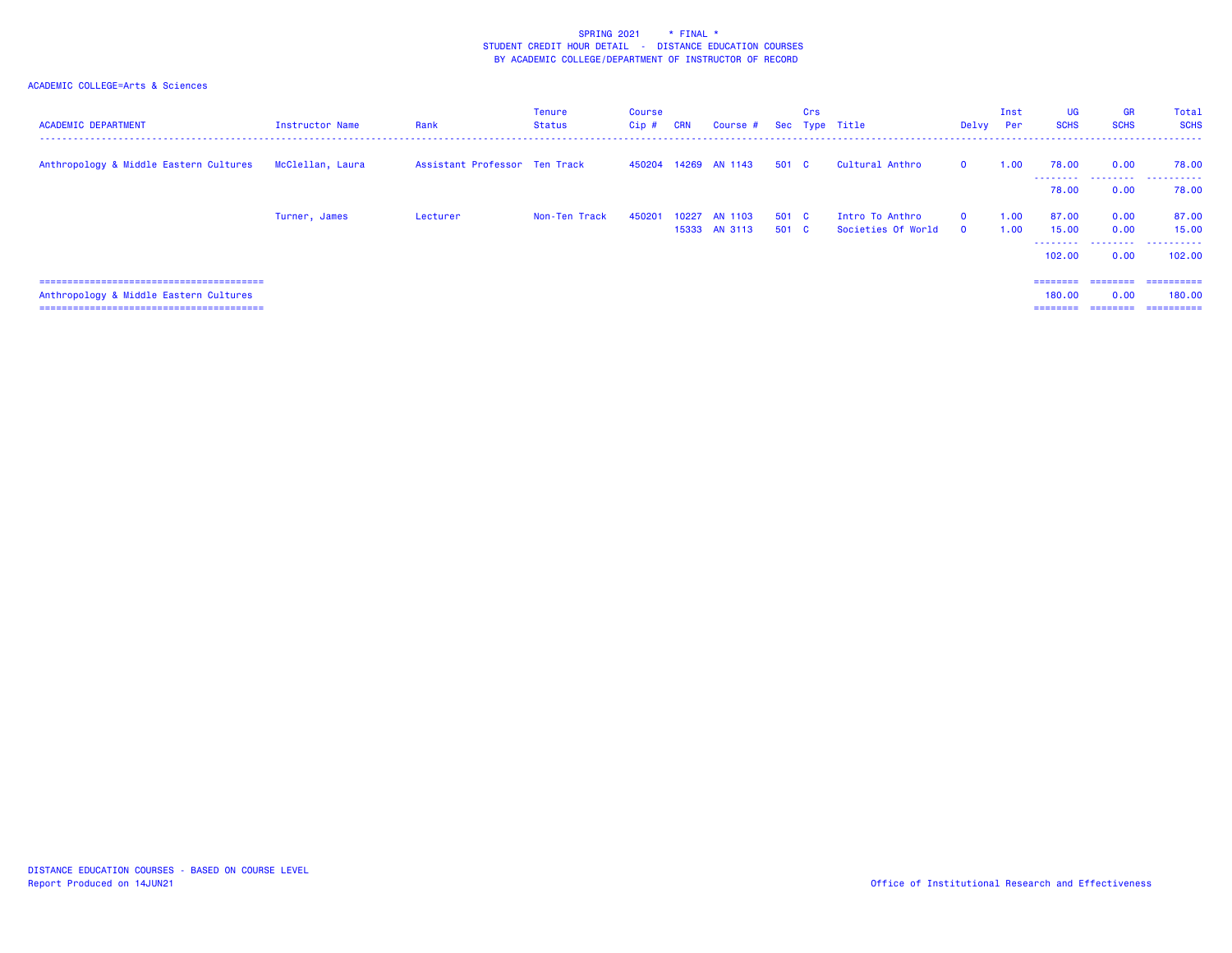| <b>ACADEMIC DEPARTMENT</b> | Instructor Name   | Rank                        | <b>Tenure</b><br><b>Status</b> | <b>Course</b><br>Cip# | <b>CRN</b> | Course #              | <b>Sec</b> | Crs | Type Title             | Delvy       | Inst<br>Per | <b>UG</b><br><b>SCHS</b>  | <b>GR</b><br><b>SCHS</b>   | Total<br><b>SCHS</b><br>. <u>.</u> . |
|----------------------------|-------------------|-----------------------------|--------------------------------|-----------------------|------------|-----------------------|------------|-----|------------------------|-------------|-------------|---------------------------|----------------------------|--------------------------------------|
| <b>Biological Sciences</b> | Gordon, Donna     | Associate Professor Tenured |                                |                       |            | 260401 14286 BIO 8033 | 501 C      |     | Adv. Cell Biology      | $\mathbf 0$ | 1.00        | 0.00<br>- - - - - - - - - | 33.00<br>---------         | 33,00<br><b>.</b> .                  |
|                            |                   |                             |                                |                       |            |                       |            |     |                        |             |             | 0.00                      | 33.00                      | 33.00                                |
|                            | Jolley, Rachel    | Non-Employee                | Not Applicable                 |                       |            | 261102 14288 BIO 8093 | 501 C      |     | Experm Bio & Biostat 0 |             | 1.00        | 0.00<br>--------          | 45.00<br>.                 | 45.00<br>. <b>.</b> .                |
|                            |                   |                             |                                |                       |            |                       |            |     |                        |             |             | 0.00                      | 45.00                      | 45.00                                |
|                            | Shoemaker, Cory   | Non-Employee                | Not Applicable                 | 260301                | 14287      | <b>BIO 8063</b>       | 501 C      |     | Comp Study of Plants 0 |             | 1.00        | 0.00<br>--------          | 75.00<br>- - - - - - - - - | 75.00<br>.                           |
|                            |                   |                             |                                |                       |            |                       |            |     |                        |             |             | 0.00                      | 75.00                      | 75.00                                |
|                            | Welch, Mark       | Professor                   | Tenured                        |                       |            | 261310 14285 BIO 6023 | 501 C      |     | Prin Evolutionary Bi 0 |             | 1.00        | 0.00<br>.                 | 36.00<br>. <u>.</u> .      | 36.00<br>$\sim$ $\sim$ $\sim$<br>.   |
|                            |                   |                             |                                |                       |            |                       |            |     |                        |             |             | 0.00                      | 36.00                      | 36.00                                |
|                            | Williamson, Emily | Instructor                  | Non-Ten Track                  | 260701                |            | 14284 BIO 1123        | 501 B      |     | Animal Biology         | $\mathbf 0$ | 1.00        | 138,00<br>---------       | 0.00<br>.                  | 138,00<br>.                          |
|                            |                   |                             |                                |                       |            |                       |            |     |                        |             |             | 138.00                    | 0.00                       | 138,00                               |
|                            |                   |                             |                                |                       |            |                       |            |     |                        |             |             | ========                  | ========                   | -----------                          |
| <b>Biological Sciences</b> |                   |                             |                                |                       |            |                       |            |     |                        |             |             | 138.00<br>========        | 189,00<br>========         | 327,00<br>==========                 |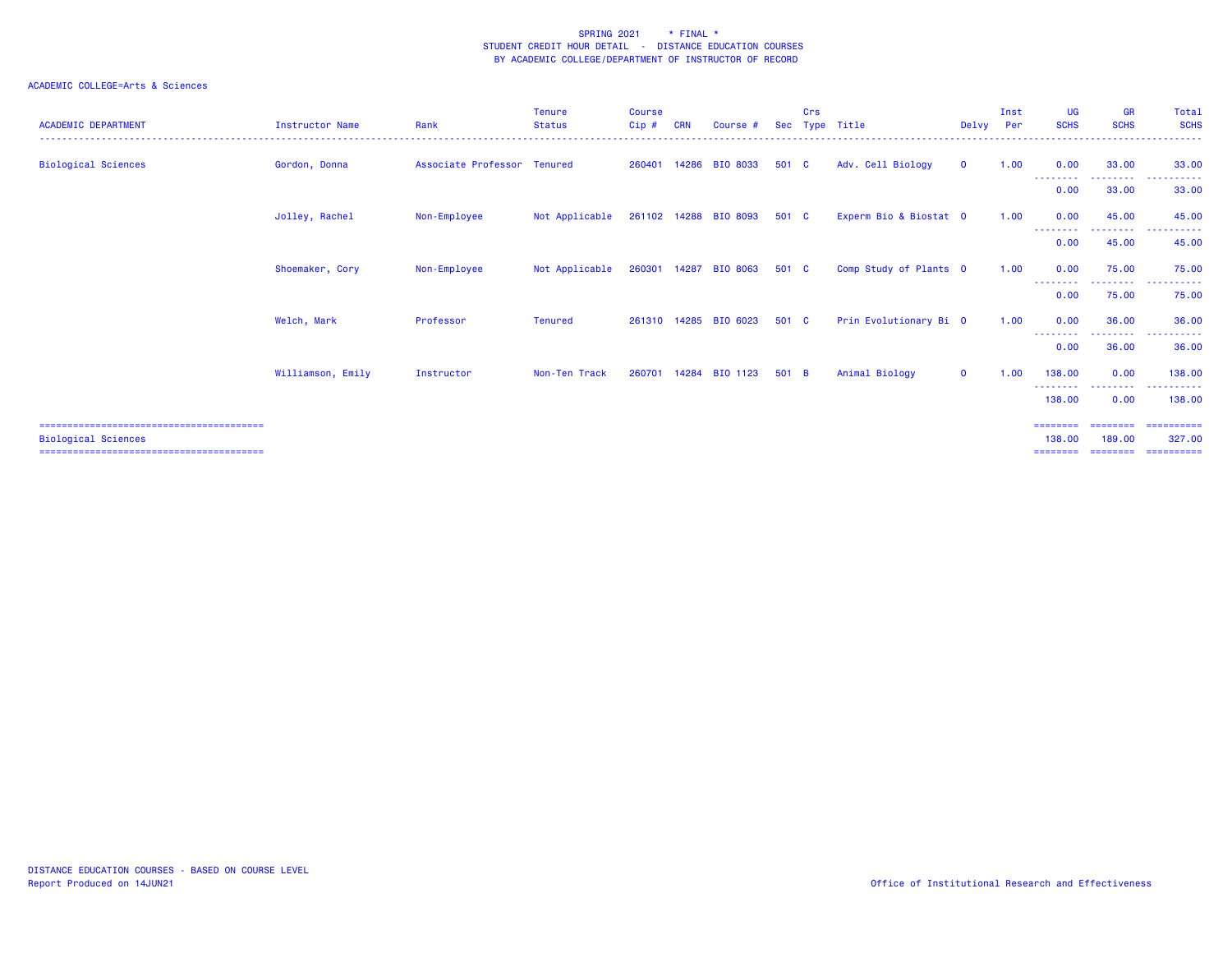| <b>ACADEMIC DEPARTMENT</b> | <b>Instructor Name</b> | Rank       | <b>Tenure</b><br>Status | Course<br>$Cip$ # | CRN | Course # Sec Type Title                                |                         | Crs |                                                                     | Delvy          | Inst<br>Per          | <b>UG</b><br><b>SCHS</b> | <b>GR</b><br><b>SCHS</b> | Total<br><b>SCHS</b>                                   |
|----------------------------|------------------------|------------|-------------------------|-------------------|-----|--------------------------------------------------------|-------------------------|-----|---------------------------------------------------------------------|----------------|----------------------|--------------------------|--------------------------|--------------------------------------------------------|
| Chemistry                  | Smith, Laura           | Instructor | Non-Ten Track           |                   |     | 400501 14353 CH 1043<br>14354 CH 1051<br>14355 CH 1053 | 501 C<br>501 L<br>501 C |     | Survey of Chemistry 0<br>Experimental Chem<br>Survey of Chemistry 0 | $\overline{0}$ | 1.00<br>1.00<br>1.00 | 96.00<br>16.00<br>3.00   | 0.00<br>0.00<br>0.00     | 96.00<br>16.00<br>3.00<br>--------  --------  -------- |
|                            |                        |            |                         |                   |     |                                                        |                         |     |                                                                     |                |                      | 115,00                   | 0.00                     | 115,00                                                 |
|                            |                        |            |                         |                   |     |                                                        |                         |     |                                                                     |                |                      | ========                 |                          | ====================                                   |
| Chemistry                  |                        |            |                         |                   |     |                                                        |                         |     |                                                                     |                |                      | 115.00                   | 0.00                     | 115.00                                                 |
|                            |                        |            |                         |                   |     |                                                        |                         |     |                                                                     |                |                      | ========                 |                          | ==========                                             |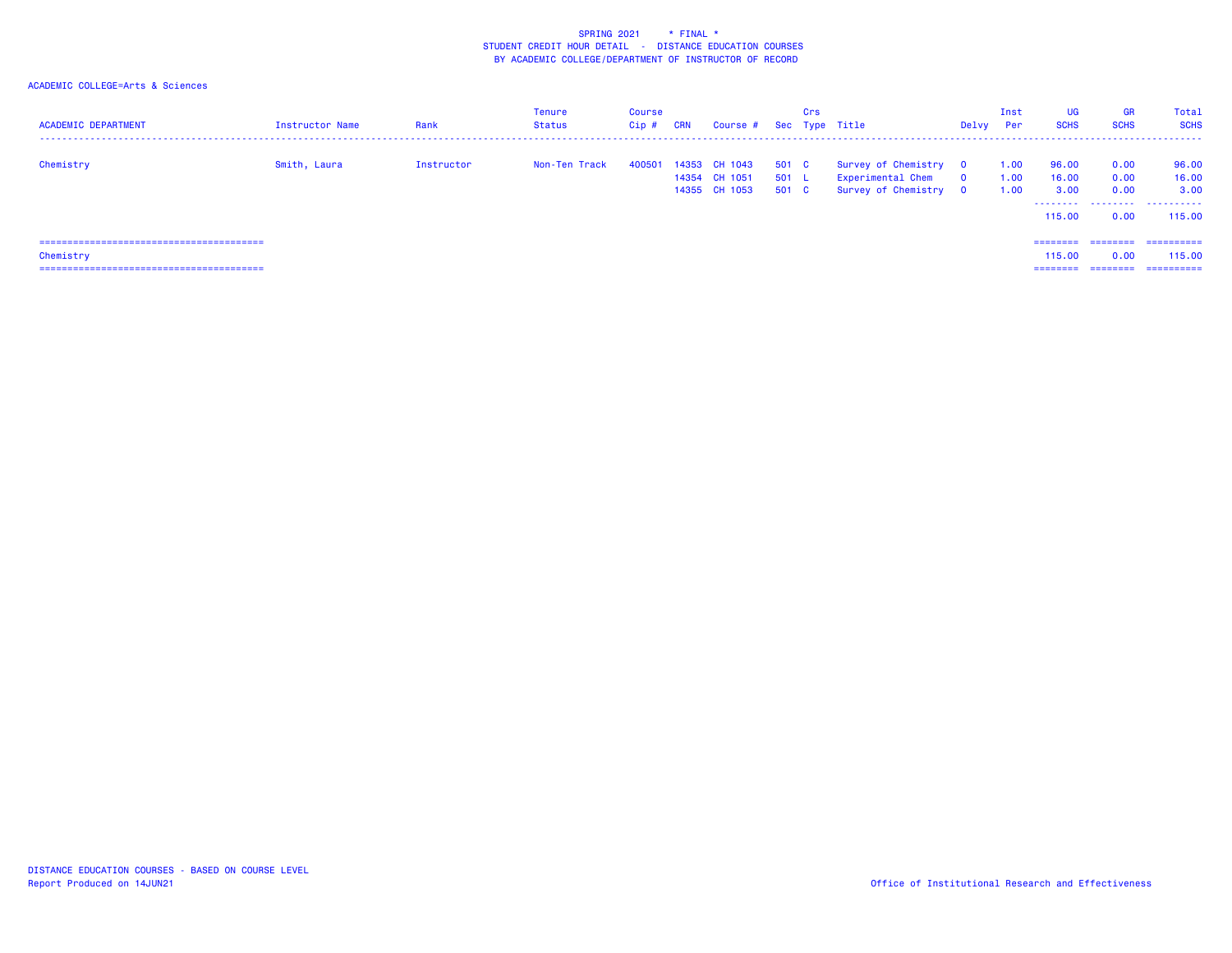| <b>ACADEMIC DEPARTMENT</b>                                 | <b>Instructor Name</b> | Rank                        | <b>Tenure</b><br><b>Status</b> | <b>Course</b><br>Cip# | <b>CRN</b> | Course                |         | Crs | Sec Type Title         | Delvy Per    | Inst | <b>UG</b><br><b>SCHS</b>                             | <b>GR</b><br><b>SCHS</b>                                                                                                                                     | Total<br><b>SCHS</b>                                                                                    |
|------------------------------------------------------------|------------------------|-----------------------------|--------------------------------|-----------------------|------------|-----------------------|---------|-----|------------------------|--------------|------|------------------------------------------------------|--------------------------------------------------------------------------------------------------------------------------------------------------------------|---------------------------------------------------------------------------------------------------------|
| Classical & Modern Languages & Literatur Bartera, Salvador |                        | Associate Professor Tenured |                                |                       |            | 161203 16289 FLL 7000 | $501$ I |     | Directed Indiv Study 0 |              | 1.00 | 0.00<br><u> - - - - - - - -</u>                      | 3.00                                                                                                                                                         | 3.00                                                                                                    |
|                                                            |                        |                             |                                |                       |            |                       |         |     |                        |              |      | 0.00                                                 | 3.00                                                                                                                                                         | 3.00                                                                                                    |
|                                                            | Hainsey, Arianne       | Lecturer                    | Non-Ten Track                  | 160501                |            | 14517 FLG 1113        | 501 C   |     | German I               | $\mathbf 0$  | 1.00 | 27.00                                                | 0.00                                                                                                                                                         | 27.00                                                                                                   |
|                                                            |                        |                             |                                |                       |            | 14518 FLG 1123        | 501 C   |     | German II              | $\mathbf{0}$ | 1.00 | 21.00                                                | 0.00                                                                                                                                                         | 21.00<br><u>.</u>                                                                                       |
|                                                            |                        |                             |                                |                       |            |                       |         |     |                        |              |      | <b></b><br>48.00                                     | -----<br>0.00                                                                                                                                                | 48.00                                                                                                   |
|                                                            | Hernandez, Magda       | Lecturer                    | Non-Ten Track                  |                       |            | 160905 14525 FLS 2133 | 501 C   |     | Spanish III            | $\mathbf 0$  | 1.00 | 42.00<br>--------                                    | 0.00<br>-----                                                                                                                                                | 42.00<br>------                                                                                         |
|                                                            |                        |                             |                                |                       |            |                       |         |     |                        |              |      | 42.00                                                | 0.00                                                                                                                                                         | 42.00                                                                                                   |
|                                                            | Kraker, Julia          | Lecturer                    | Non-Ten Track                  | 160905                |            | 14522 FLS 1123        | 501 C   |     | Spanish II             | $\mathbf{0}$ | 1.00 | 39.00                                                | 0.00                                                                                                                                                         | 39.00                                                                                                   |
|                                                            |                        |                             |                                |                       |            | 14523 FLS 1123        | 503 C   |     | Spanish II             | $\mathbf 0$  | 1.00 | 39.00                                                | 0.00                                                                                                                                                         | 39.00                                                                                                   |
|                                                            |                        |                             |                                |                       |            | 15020 FLS 1123        | 551 C   |     | Spanish II             | $\mathbf{0}$ | 1.00 | 18.00<br><b><i><u><u> Literature</u></u></i></b>     | 0.00<br>.                                                                                                                                                    | 18.00<br>.                                                                                              |
|                                                            |                        |                             |                                |                       |            |                       |         |     |                        |              |      | 96.00                                                | 0.00                                                                                                                                                         | 96.00                                                                                                   |
|                                                            | Little, Christopher    | Lecturer                    | Non-Ten Track                  | 160905                |            | 14519 FLS 1113        | 501 C   |     | Spanish I              | $\mathbf 0$  | 1.00 | 54.00                                                | 0.00                                                                                                                                                         | 54.00                                                                                                   |
|                                                            |                        |                             |                                |                       |            | 14520 FLS 1113        | 502 C   |     | Spanish I              | $\mathbf{O}$ | 1.00 | 54.00                                                | 0.00                                                                                                                                                         | 54.00                                                                                                   |
|                                                            |                        |                             |                                |                       |            | 14524 FLS 1123        | 504 C   |     | Spanish II             | $\mathbf 0$  | 1.00 | 60.00                                                | 0.00                                                                                                                                                         | 60.00                                                                                                   |
|                                                            |                        |                             |                                |                       |            | 15018 FLS 1113        | 551 C   |     | Spanish I              | $\mathbf 0$  | 1.00 | 48.00<br><b>.</b> .                                  | 0.00<br>.                                                                                                                                                    | 48.00                                                                                                   |
|                                                            |                        |                             |                                |                       |            |                       |         |     |                        |              |      | 216.00                                               | 0.00                                                                                                                                                         | .<br>216.00                                                                                             |
|                                                            | Moser, Keith           | Professor                   | <b>Tenured</b>                 |                       |            | 160104 15282 FL 8113  | 501 S   |     | Capstone Seminar       | $\mathbf{0}$ | 1.00 | 0.00                                                 | 6.00                                                                                                                                                         | 6.00                                                                                                    |
|                                                            |                        |                             |                                |                       |            |                       |         |     |                        |              |      | 0.00                                                 | 6.00                                                                                                                                                         | 6.00                                                                                                    |
|                                                            | Pelaez, Sol            | Associate Professor Tenured |                                |                       |            | 169999 17316 FLS 6990 | 501 C   |     | Special Topic In FLS N |              | 1.00 | 0.00                                                 | 3.00                                                                                                                                                         | 3.00                                                                                                    |
|                                                            |                        |                             |                                |                       |            |                       |         |     |                        |              |      | <b><i><u><u> - - - - - - - -</u></u></i></b><br>0.00 | $\frac{1}{2} \left( \frac{1}{2} \right) \left( \frac{1}{2} \right) \left( \frac{1}{2} \right) \left( \frac{1}{2} \right) \left( \frac{1}{2} \right)$<br>3.00 | . <b>.</b> .<br>3.00                                                                                    |
|                                                            | Spearman, Stephanie    | Lecturer                    | Non-Ten Track                  | 160901                |            | 14515 FLF 1113        | 501 C   |     | French I               | $\mathbf{0}$ | 1.00 | 51.00                                                | 0.00                                                                                                                                                         | 51.00                                                                                                   |
|                                                            |                        |                             |                                |                       |            | 14516 FLF 1123        | 501 C   |     | French II              | $\mathbf{0}$ | 1.00 | 36.00<br><b>--------</b>                             | 0.00<br><b><i><u><u>.</u></u></i></b>                                                                                                                        | 36.00<br>.                                                                                              |
|                                                            |                        |                             |                                |                       |            |                       |         |     |                        |              |      | 87.00                                                | 0.00                                                                                                                                                         | 87.00                                                                                                   |
|                                                            |                        |                             |                                |                       |            |                       |         |     |                        |              |      | ========                                             | <b>ESSESSES</b>                                                                                                                                              | ==========                                                                                              |
| Classical & Modern Languages & Literatur                   |                        |                             |                                |                       |            |                       |         |     |                        |              |      | 489.00<br><b>SEESSEES</b>                            | 12.00<br><b>CONSIGNS</b>                                                                                                                                     | 501.00<br>$\begin{array}{c} \texttt{m} = \texttt{m} = \texttt{m} = \texttt{m} = \texttt{m} \end{array}$ |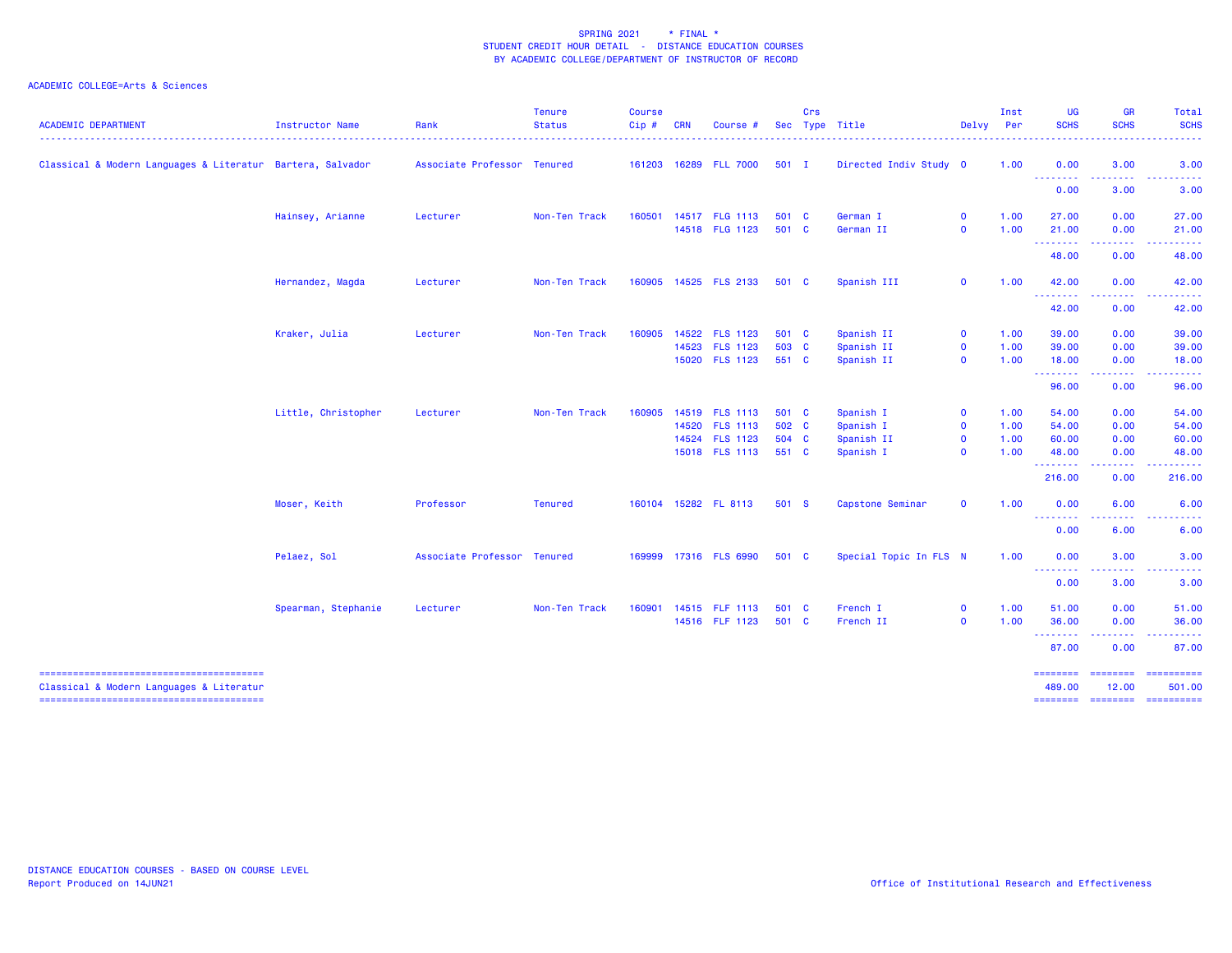|                            |                  |                             | <b>Tenure</b>      | <b>Course</b> |            |                      |            | Crs |                        |              | Inst | <b>UG</b>              | <b>GR</b>                                         | Total                         |
|----------------------------|------------------|-----------------------------|--------------------|---------------|------------|----------------------|------------|-----|------------------------|--------------|------|------------------------|---------------------------------------------------|-------------------------------|
| <b>ACADEMIC DEPARTMENT</b> | Instructor Name  | Rank                        | <b>Status</b><br>. | $Cip$ #       | <b>CRN</b> | Course $#$           | <b>Sec</b> |     | Type Title             | Delvv        | Per  | <b>SCHS</b><br>------- | <b>SCHS</b><br>.                                  | <b>SCHS</b><br>.              |
| Communication              | Anthony, Kelli   | Instructor                  | Non-Ten Track      | 090101        | 14365      | CO 1223              | 501 C      |     | Intro Comm Theory      | $\mathbf{o}$ | 1.00 | 138.00                 | 0.00                                              | 138.00                        |
|                            |                  |                             |                    |               |            | 14369 CO 3833        | 501 C      |     | Interviewing           | $\mathbf{o}$ | 1.00 | 60.00                  | 0.00                                              | 60.00                         |
|                            |                  |                             |                    | 090401        | 14366      | CO 1403              | 501 C      |     | Intro Mass Media       | $\mathbf 0$  | 1.00 | 141.00                 | 0.00                                              | 141.00                        |
|                            |                  |                             |                    | 090900        |            | 14368 CO 3813        | 501 C      |     | PR Case Problems       | $\mathbf 0$  | 1.00 | 9.00<br>.              | 0.00<br>.                                         | 9.00                          |
|                            |                  |                             |                    |               |            |                      |            |     |                        |              |      | 348.00                 | 0.00                                              | 348.00                        |
|                            | Chambers, Cheryl | Instructor                  | Non-Ten Track      | 090701        |            | 14372 CO 4433        | 501 C      |     | Television Criticism 0 |              | 1.00 | 36.00<br><b>.</b> .    | 0.00<br><b><i><u><u>ALLERS A</u></u></i></b>      | 36.00<br>.                    |
|                            |                  |                             |                    |               |            |                      |            |     |                        |              |      | 36.00                  | 0.00                                              | 36.00                         |
|                            | Forde, John      | Professor                   | <b>Tenured</b>     | 090900        | 14367      | CO 3803              | 501 C      |     | Prin Public Relation 0 |              | 1.00 | 57.00<br><b></b>       | 0.00<br><b>.</b>                                  | 57.00                         |
|                            |                  |                             |                    |               |            |                      |            |     |                        |              |      | 57.00                  | 0.00                                              | 57.00                         |
|                            | Fountain, Amy    | Instructor                  | Non-Ten Track      | 090101        | 14363      | CO 1013              | 501 C      |     | Intro to Communicati 0 |              | 1.00 | 105.00                 | 0.00<br>-----                                     | 105.00<br>.                   |
|                            |                  |                             |                    |               |            |                      |            |     |                        |              |      | ---------<br>105.00    | 0.00                                              | 105.00                        |
|                            | Hansom, Alaina   | Lecturer                    | Non-Ten Track      | 231304        |            | 14370 CO 4253        | 501 C      |     | Elements Of Persuasn 0 |              | 1.00 | 66.00                  | 0.00                                              | 66.00                         |
|                            |                  |                             |                    |               |            |                      |            |     |                        |              |      | <b></b><br>66.00       | .<br>0.00                                         | .<br>66.00                    |
|                            | Knight, Amy      | Instructor                  | Non-Ten Track      |               |            | 090101 14364 CO 1013 | 502 C      |     | Intro to Communicati 0 |              | 1.00 | 105.00                 | 0.00                                              | 105.00                        |
|                            |                  |                             |                    |               |            |                      |            |     |                        |              |      | .<br>105.00            | -----<br>0.00                                     | 105.00                        |
|                            | Williams, Kevin  | Associate Professor Tenured |                    | 090102        | 14371      | CO 4323              | 501 C      |     | Mass Media-Society     | $\mathbf 0$  | 1.00 | 72.00                  | 0.00                                              | 72.00                         |
|                            |                  |                             |                    | 090401        |            | 14374 CO 6323        | 501 C      |     | Mass Media-Society     | $\mathbf 0$  | 1.00 | 0.00<br><b></b>        | 15.00<br><b><i><u><u> - - - - - -</u></u></i></b> | 15.00<br>.                    |
|                            |                  |                             |                    |               |            |                      |            |     |                        |              |      | 72.00                  | 15.00                                             | 87.00                         |
| Communication              |                  |                             |                    |               |            |                      |            |     |                        |              |      | ========<br>789,00     | 15.00                                             | ===================<br>804.00 |
|                            |                  |                             |                    |               |            |                      |            |     |                        |              |      | ========               |                                                   | ========= ==========          |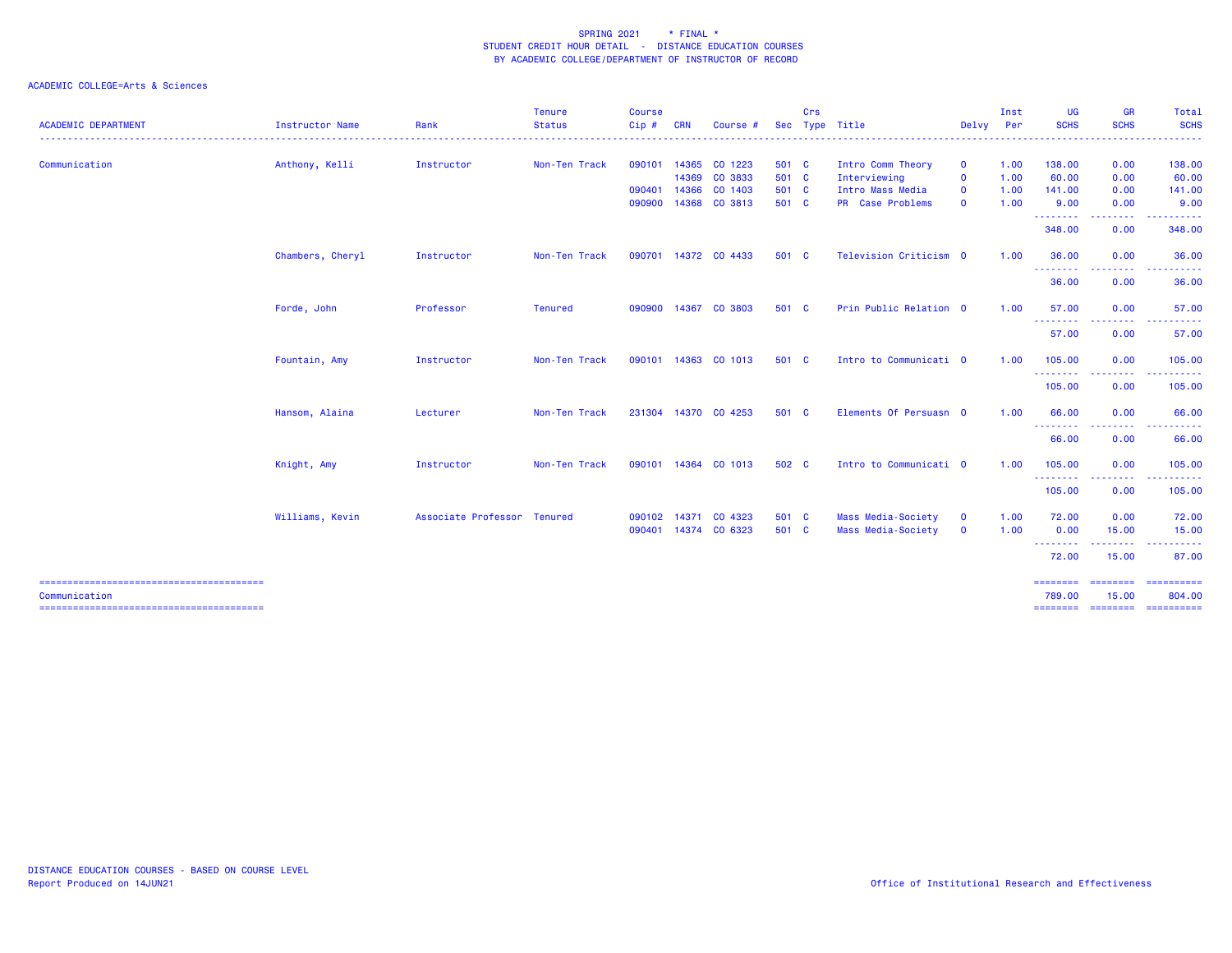| <b>ACADEMIC DEPARTMENT</b> | Instructor Name                      | Rank       | <b>Tenure</b><br><b>Status</b> | <b>Course</b><br>Cip# | <b>CRN</b> | Course #                                         | <b>Sec</b>              | Crs | Type Title                                                  | Delvy                                     | Inst<br>Per          | <b>UG</b><br><b>SCHS</b> | <b>GR</b><br><b>SCHS</b><br>. | Total<br><b>SCHS</b><br>.                                                                                                               |
|----------------------------|--------------------------------------|------------|--------------------------------|-----------------------|------------|--------------------------------------------------|-------------------------|-----|-------------------------------------------------------------|-------------------------------------------|----------------------|--------------------------|-------------------------------|-----------------------------------------------------------------------------------------------------------------------------------------|
| English                    | Austin, Daniel                       | Instructor | Non-Ten Track                  | 231401                |            | 14500 EN 2203                                    | 502 C                   |     | Intro To Literature 0                                       |                                           | 1.00                 | 36.00                    | 0.00                          | 36.00                                                                                                                                   |
|                            |                                      |            |                                |                       |            |                                                  |                         |     |                                                             |                                           |                      | ---------<br>36.00       | <b></b><br>0.00               | .<br>36.00                                                                                                                              |
|                            | Cardozo Gaibisso, Lourd Non-Employee |            | Not Applicable                 | 160102                |            | 15558 EN 4433<br>15559 EN 6433                   | 501 C<br>501 C          |     | Approaches to TESOL<br>Approaches to TESOL                  | $\mathbf{0}$<br>$\overline{\mathbf{0}}$   | 1.00<br>1.00         | 9.00<br>0.00             | 0.00<br>15.00                 | 9.00<br>15.00                                                                                                                           |
|                            |                                      |            |                                |                       |            |                                                  |                         |     |                                                             |                                           |                      | --------<br>9.00         | .<br>15.00                    | .<br>$\frac{1}{2} \left( \frac{1}{2} \right) \left( \frac{1}{2} \right) \left( \frac{1}{2} \right) \left( \frac{1}{2} \right)$<br>24.00 |
|                            | Lammert, Thomas                      | Instructor | Non-Ten Track                  | 231301                |            | 14498 EN 1113                                    | 503 C                   |     | En Composition II                                           | $\mathbf{0}$                              | 1.00                 | 39.00                    | 0.00                          | 39.00                                                                                                                                   |
|                            |                                      |            |                                |                       |            |                                                  |                         |     |                                                             |                                           |                      | ---------<br>39.00       | --------<br>0.00              | .<br>---<br>39.00                                                                                                                       |
|                            | Olson, Peter                         | Lecturer   | Non-Ten Track                  | 231301                | 17427      | 14497 EN 1113<br><b>EN 1113</b><br>17429 EN 1113 | 501 C<br>502 C<br>504 C |     | En Composition II<br>En Composition II<br>En Composition II | $\mathbf 0$<br>$\mathbf 0$<br>$\mathbf 0$ | 1.00<br>1.00<br>1.00 | 27.00<br>36.00<br>24.00  | 0.00<br>0.00<br>0.00          | 27.00<br>36.00<br>24.00                                                                                                                 |
|                            |                                      |            |                                | 231401<br>231402      |            | 14499 EN 2203<br>15556 EN 2253                   | 501 C<br>501 C          |     | Intro To Literature<br>American Lit After 1 0               | $\overline{0}$                            | 1.00<br>1.00         | 24.00<br>30.00           | 0.00<br>0.00                  | 24.00<br>30.00                                                                                                                          |
|                            |                                      |            |                                |                       |            |                                                  |                         |     |                                                             |                                           |                      | --------<br>141.00       | --------<br>0.00              | .<br>141.00                                                                                                                             |
|                            | Raymond, Richard                     | Lecturer   | Non-Ten Track                  | 231404                |            | 14502 EN 2223                                    | 501 C                   |     | English Lit After 18 0                                      |                                           | 1.00                 | 48.00<br>--------        | 0.00<br>-----                 | 48.00                                                                                                                                   |
|                            |                                      |            |                                |                       |            |                                                  |                         |     |                                                             |                                           |                      | 48.00                    | 0.00                          | 48.00                                                                                                                                   |
| English                    |                                      |            |                                |                       |            |                                                  |                         |     |                                                             |                                           |                      | ========<br>273.00       | ========<br>15.00             | ==========<br>288,00                                                                                                                    |
|                            |                                      |            |                                |                       |            |                                                  |                         |     |                                                             |                                           |                      | <b>EEEEEEEE</b>          | ========                      | ==========                                                                                                                              |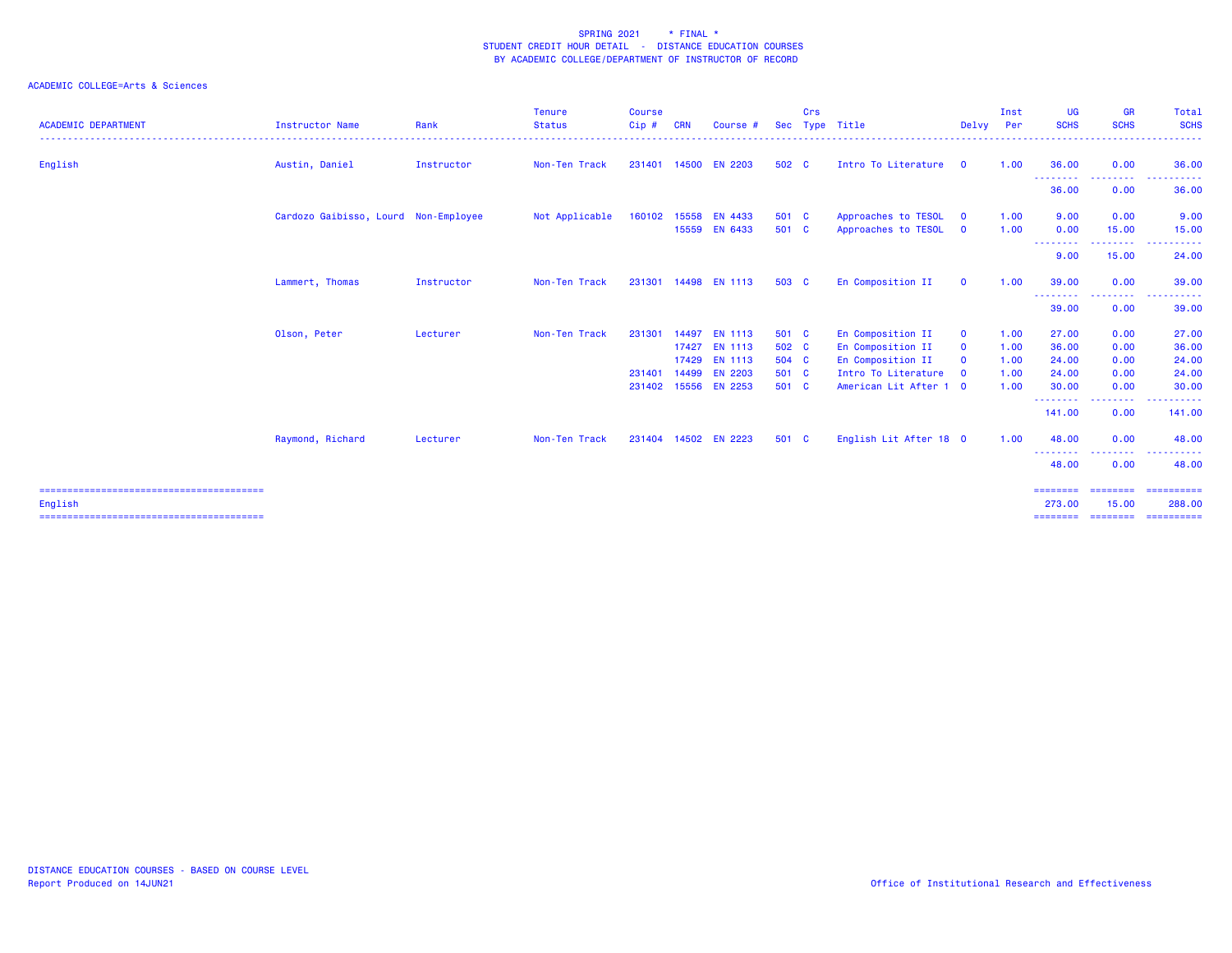| <b>ACADEMIC DEPARTMENT</b> | <b>Instructor Name</b>            | Rank                              | <b>Tenure</b><br><b>Status</b> | <b>Course</b><br>Cip# | <b>CRN</b>     | Course #             | Sec            | Crs | Type Title                                 | Delvy                      | Inst<br>Per  | <b>UG</b><br><b>SCHS</b>                           | <b>GR</b><br><b>SCHS</b> | Total<br><b>SCHS</b>                 |
|----------------------------|-----------------------------------|-----------------------------------|--------------------------------|-----------------------|----------------|----------------------|----------------|-----|--------------------------------------------|----------------------------|--------------|----------------------------------------------------|--------------------------|--------------------------------------|
| Geosciences                | Ambinakudige, Shrinidhi Professor |                                   | <b>Tenured</b>                 | 450701                | 14582          | GR 4353              | 501 C          |     | Geodatabase Design                         | $\mathbf 0$                | 1.00         | 6.00                                               | 0.00                     | 6.00                                 |
|                            |                                   |                                   |                                |                       | 14595          | GR 6353              | 501 C          |     | Geodatabase Design                         | $\mathbf 0$                | 1.00         | 0.00                                               | 9.00                     | 9.00                                 |
|                            |                                   |                                   |                                |                       |                |                      |                |     |                                            |                            |              | .<br>6.00                                          | 9.00                     | $\sim$ $\sim$ $\sim$ $\sim$<br>15.00 |
|                            |                                   |                                   |                                |                       |                |                      |                |     |                                            |                            |              |                                                    |                          |                                      |
|                            | Brown, Michael E.                 | Professor                         | <b>Tenured</b>                 | 400601                |                | 14603 GR 8191        | 501 S          |     | <b>Geoscience Review</b>                   | $\mathbf 0$                | 1.00         | 0.00<br><u> - - - - - - - -</u>                    | 5.00                     | 5.00                                 |
|                            |                                   |                                   |                                |                       |                |                      |                |     |                                            |                            |              | 0.00                                               | 5.00                     | 5.00                                 |
|                            | Cooke, William                    | Non-Employee                      | Not Applicable                 | 450701                | 14594<br>17689 | GR 6313<br>GR 6313   | 501 B<br>502 B |     | <b>Advanced GIS</b><br><b>Advanced GIS</b> | $\mathbf 0$<br>$\mathbf 0$ | 1.00<br>1.00 | 0.00<br>0.00                                       | 36.00<br>33.00           | 36.00<br>33.00                       |
|                            |                                   |                                   |                                |                       | 450702 14581   | GR 4313              | 501 B          |     | <b>Advanced GIS</b>                        | $\mathbf 0$                | 1.00         | 6.00                                               | 0.00                     | 6.00                                 |
|                            |                                   |                                   |                                |                       |                | 17688 GR 4313        | 502 B          |     | <b>Advanced GIS</b>                        | $\mathbf 0$                | 1.00         | 6.00                                               | 0.00                     | 6.00                                 |
|                            |                                   |                                   |                                |                       |                |                      |                |     |                                            |                            |              |                                                    |                          |                                      |
|                            |                                   |                                   |                                |                       |                |                      |                |     |                                            |                            |              | 12.00                                              | 69.00                    | 81,00                                |
|                            | Crockett, Destiny                 | Grad Teach Assist                 | Not Applicable                 | 450701                |                | 14576 GR 1123        | 501 C          |     | Intro World Geog                           | $\mathbf 0$                | 1.00         | 84.00<br>.                                         | 0.00                     | 84.00<br>المستملة                    |
|                            |                                   |                                   |                                |                       |                |                      |                |     |                                            |                            |              | 84.00                                              | 0.00                     | 84.00                                |
|                            | Ezell, John                       | Non-Employee                      | Not Applicable                 | 400601                | 14566          | GG 1113              | 502 C          |     | Survey Earth Sci I                         | $\mathbf 0$                | 1.00         | 42.00                                              | 0.00                     | 42.00                                |
|                            |                                   |                                   |                                |                       | 14574          | GG 8613              | 501 C          |     | Hydrology                                  | $\mathbf 0$                | 1.00         | 0.00                                               | 90.00                    | 90.00                                |
|                            |                                   |                                   |                                |                       | 15981          | GG 1113              | 503 C          |     | Survey Earth Sci I                         | $\mathbf 0$                | 1.00         | 48.00                                              | 0.00                     | 48.00                                |
|                            |                                   |                                   |                                |                       |                | 17529 GG 8613        | 502 C          |     | Hydrology                                  | $\mathbf 0$                | 1.00         | 0.00<br>--------                                   | 72.00<br><u>.</u>        | 72.00<br>.                           |
|                            |                                   |                                   |                                |                       |                |                      |                |     |                                            |                            |              | 90.00                                              | 162.00                   | 252.00                               |
|                            | Fraza, Erik                       | Clinical Assist Pro Non-Ten Track |                                | 400404                | 14586          | GR 4753              | 501 C          |     | Satellite & Radar Me 0                     |                            | 1.00         | 120.00                                             | 0.00                     | 120.00                               |
|                            |                                   |                                   |                                |                       | 14587          | GR 4753              | 502 C          |     | Satellite & Radar Me 0                     |                            | 1.00         | 81.00                                              | 0.00                     | 81.00                                |
|                            |                                   |                                   |                                |                       | 14591          | GR 4823              | 501 C          |     | Dynamic Meteorology                        | $\mathbf 0$                | 1.00         | 42.00                                              | 0.00                     | 42.00                                |
|                            |                                   |                                   |                                | 450701                | 14596          | GR 6753              | 501 C          |     | Satellite & Radar Me                       | $\overline{\mathbf{0}}$    | 1.00         | 0.00                                               | 105.00                   | 105.00                               |
|                            |                                   |                                   |                                |                       | 14597          | GR 6823              | 501 C          |     | Dynamic Meteorology                        | $\mathbf 0$                | 1.00         | 0.00                                               | 39.00                    | 39.00                                |
|                            |                                   |                                   |                                |                       |                | 17211 GR 4000        | 501 I          |     | Directed Indiv Study 0                     |                            | 1.00         | 3.00<br>.                                          | 0.00<br>.                | 3.00<br><b>.</b>                     |
|                            |                                   |                                   |                                |                       |                |                      |                |     |                                            |                            |              | 246.00                                             | 144.00                   | 390.00                               |
|                            | Fuhrmann, Christopher             | Associate Professor Tenured       |                                |                       |                | 450701 17131 GR 8000 | 501 D          |     | Research / Thesis                          | $\mathbf 0$                | 1.00         | 0.00<br><b><i><u><u> - - - - - - -</u></u></i></b> | 3.00                     | 3.00                                 |
|                            |                                   |                                   |                                |                       |                |                      |                |     |                                            |                            |              | 0.00                                               | 3.00                     | 3.00                                 |
|                            | Gutter, Barrett                   | Clinical Assist Pro Non-Ten Track |                                | 400404                | 14592          | GR 4923              | 501 C          |     | Severe Weather                             | $\mathbf 0$                | 1.00         | 120.00                                             | 0.00                     | 120.00                               |
|                            |                                   |                                   |                                |                       | 14593          | GR 4923              | 502 C          |     | Severe Weather                             | $\mathbf 0$                | 1.00         | 66.00                                              | 0.00                     | 66.00                                |
|                            |                                   |                                   |                                |                       |                | 14602 GR 8133        | 501 C          |     | Foundations Forecast 0                     |                            | 1.00         | 0.00<br><u>.</u>                                   | 87.00                    | 87.00                                |
|                            |                                   |                                   |                                |                       |                |                      |                |     |                                            |                            |              | 186.00                                             | 87.00                    | 273.00                               |
|                            | Haney, Christa                    | Clinical Assist Pro Non-Ten Track |                                | 400601                | 14567          | GG 3613              | 501 C          |     | <b>Water Resources</b>                     | $\mathbf 0$                | 1.00         | 120.00                                             | 0.00                     | 120.00                               |
|                            |                                   |                                   |                                |                       | 14568          | GG 3613              | 502 C          |     | <b>Water Resources</b>                     | $\mathbf 0$                | 1.00         | 99.00                                              | 0.00                     | 99.00                                |
|                            |                                   |                                   |                                | 450701                | 14604          | GR 8553              | 501 S          |     | Research Methods in                        | $\mathbf 0$                | 1.00         | 0.00                                               | 72.00                    | 72.00                                |
|                            |                                   |                                   |                                |                       | 14605          | GR 8553              | 502 S          |     | Research Methods in                        | $\overline{0}$             | 1.00         | 0.00                                               | 72.00                    | 72.00                                |
|                            |                                   |                                   |                                |                       | 15562          | GR 6990              | 501 C          |     | Special Topic In GR                        | $\mathbf 0$                | 1.00         | 0.00                                               | 66.00                    | 66.00                                |
|                            |                                   |                                   |                                |                       | 15565          | GR 4990              | 501 C          |     | Special Topic In GR                        | $\Omega$                   | 1.00         | 27.00                                              | 0.00                     | 27.00                                |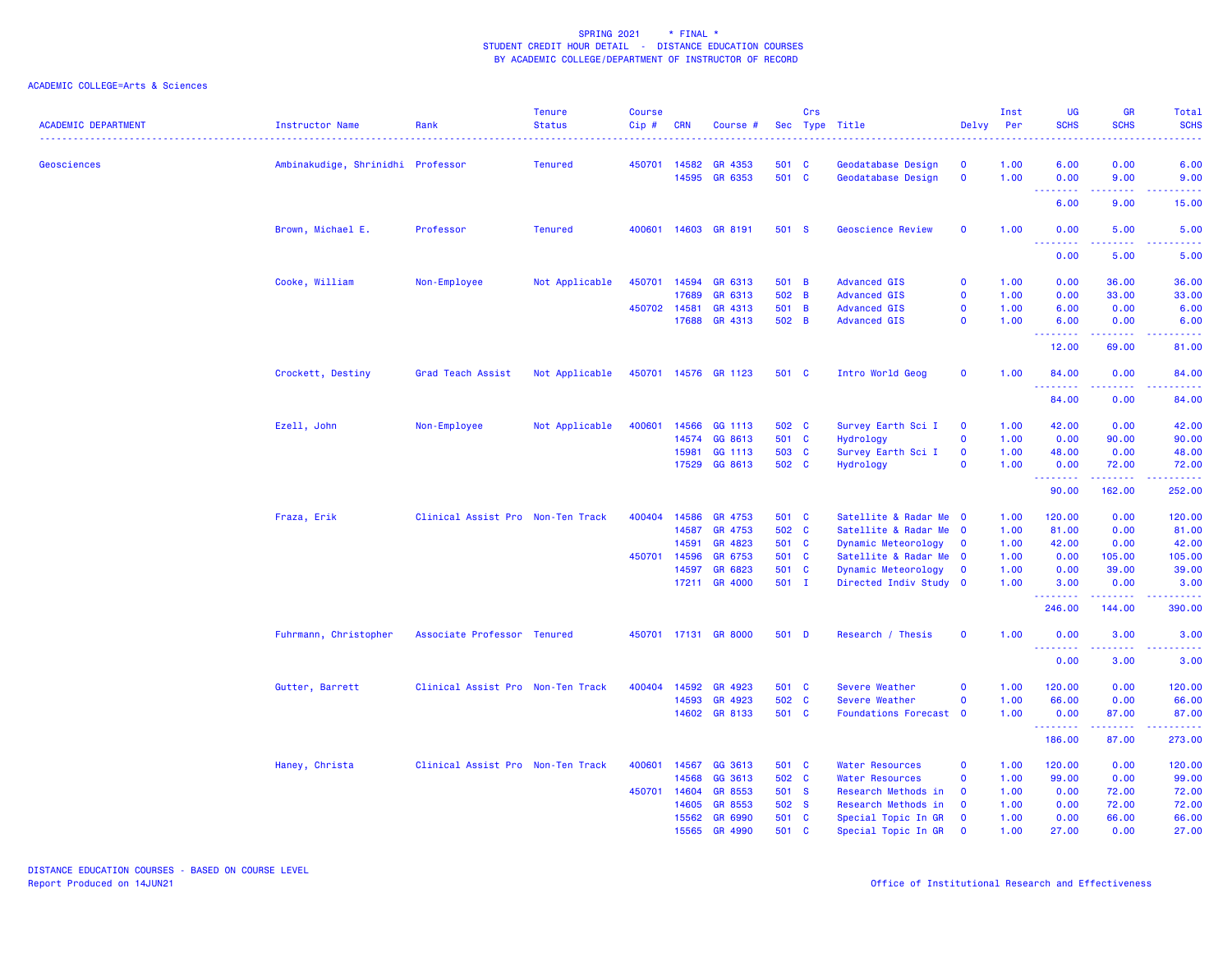| <b>ACADEMIC DEPARTMENT</b> | <b>Instructor Name</b>            | Rank                              | <b>Tenure</b><br><b>Status</b> | <b>Course</b><br>Cip# | <b>CRN</b>   | Course #                        |                | Crs | Sec Type Title                         | Delvy                       | Inst<br>Per  | <b>UG</b><br><b>SCHS</b>                                                                                                                                                                                                                                                                                                                                                                                                                                                               | <b>GR</b><br><b>SCHS</b> | Total<br><b>SCHS</b>               |
|----------------------------|-----------------------------------|-----------------------------------|--------------------------------|-----------------------|--------------|---------------------------------|----------------|-----|----------------------------------------|-----------------------------|--------------|----------------------------------------------------------------------------------------------------------------------------------------------------------------------------------------------------------------------------------------------------------------------------------------------------------------------------------------------------------------------------------------------------------------------------------------------------------------------------------------|--------------------------|------------------------------------|
|                            |                                   |                                   |                                |                       |              |                                 |                |     |                                        |                             |              | <u>.</u>                                                                                                                                                                                                                                                                                                                                                                                                                                                                               |                          |                                    |
|                            |                                   |                                   |                                |                       |              |                                 |                |     |                                        |                             |              | 246.00                                                                                                                                                                                                                                                                                                                                                                                                                                                                                 | 210.00                   | 456.00                             |
| Geosciences                | Lalk, Sarah                       | Clinical Assist Pro Non-Ten Track |                                | 400601                | 15808        | GG 4990                         | 501 C          |     | Special Topic In GG                    | $\mathbf 0$                 | 1.00         | 6.00                                                                                                                                                                                                                                                                                                                                                                                                                                                                                   | 0.00                     | 6.00                               |
|                            |                                   |                                   |                                |                       | 15809        | GG 6990                         | 501 C          |     | Special Topic In GG                    | $\mathbf 0$                 | 1.00         | 0.00                                                                                                                                                                                                                                                                                                                                                                                                                                                                                   | 51.00                    | 51.00                              |
|                            |                                   |                                   |                                |                       |              | 450701 17402 GR 8000            | 503 D          |     | Research / Thesis                      | $\mathbf 0$                 | 1.00         | 0.00<br><b><i><u><u> - - - - - - -</u></u></i></b>                                                                                                                                                                                                                                                                                                                                                                                                                                     | 3.00<br>.                | 3.00<br>.                          |
|                            |                                   |                                   |                                |                       |              |                                 |                |     |                                        |                             |              | 6.00                                                                                                                                                                                                                                                                                                                                                                                                                                                                                   | 54.00                    | 60.00                              |
|                            | Lyons, Karly                      | Lecturer                          | Non-Ten Track                  |                       |              | 400601 14565 GG 1113            | 501 C          |     | Survey Earth Sci I                     | $\mathbf 0$                 | 1.00         | 63.00                                                                                                                                                                                                                                                                                                                                                                                                                                                                                  | 0.00<br><u>.</u>         | 63.00<br>.                         |
|                            |                                   |                                   |                                |                       |              |                                 |                |     |                                        |                             |              | 63.00                                                                                                                                                                                                                                                                                                                                                                                                                                                                                  | 0.00                     | 63.00                              |
|                            | McDill, Kristopher                | Lecturer                          | Non-Ten Track                  | 450701                |              | 15010 GR 1123                   | 551 C          |     | Intro World Geog                       | $\mathbf 0$                 | 1.00         | 69.00                                                                                                                                                                                                                                                                                                                                                                                                                                                                                  | 0.00                     | 69.00                              |
|                            |                                   |                                   |                                |                       |              | 15982 GR 1123                   | 503 C          |     | Intro World Geog                       | $\mathbf 0$                 | 1.00         | 84.00                                                                                                                                                                                                                                                                                                                                                                                                                                                                                  | 0.00                     | 84.00                              |
|                            |                                   |                                   |                                |                       |              |                                 |                |     |                                        |                             |              | .<br>153.00                                                                                                                                                                                                                                                                                                                                                                                                                                                                            | .<br>0.00                | .<br>153.00                        |
|                            |                                   | Instructor                        |                                | 400601                |              | 14564 GG 1111                   | 501 L          |     | Earth Science I Lab                    | $\mathbf 0$                 | 1.00         | 26.00                                                                                                                                                                                                                                                                                                                                                                                                                                                                                  | 0.00                     | 26.00                              |
|                            | Moe Hoffman, Amy                  |                                   | Non-Ten Track                  |                       |              |                                 |                |     |                                        |                             |              | $\begin{array}{cccccccccccccc} \multicolumn{2}{c}{} & \multicolumn{2}{c}{} & \multicolumn{2}{c}{} & \multicolumn{2}{c}{} & \multicolumn{2}{c}{} & \multicolumn{2}{c}{} & \multicolumn{2}{c}{} & \multicolumn{2}{c}{} & \multicolumn{2}{c}{} & \multicolumn{2}{c}{} & \multicolumn{2}{c}{} & \multicolumn{2}{c}{} & \multicolumn{2}{c}{} & \multicolumn{2}{c}{} & \multicolumn{2}{c}{} & \multicolumn{2}{c}{} & \multicolumn{2}{c}{} & \multicolumn{2}{c}{} & \multicolumn{2}{c}{} & \$ | .                        | <u>.</u>                           |
|                            |                                   |                                   |                                |                       |              |                                 |                |     |                                        |                             |              | 26.00                                                                                                                                                                                                                                                                                                                                                                                                                                                                                  | 0.00                     | 26.00                              |
|                            | Nagel, Athena                     | Clinical Assist Pro Non-Ten Track |                                | 450701                | 14588        | GR 4813                         | 501 C          |     | Natural Hazards                        | $\mathbf 0$                 | 1.00         | 117.00                                                                                                                                                                                                                                                                                                                                                                                                                                                                                 | 0.00                     | 117.00                             |
|                            |                                   |                                   |                                |                       | 14589        | GR 4813                         | 502 C          |     | Natural Hazards                        | $\mathbf 0$                 | 1.00         | 93.00                                                                                                                                                                                                                                                                                                                                                                                                                                                                                  | 0.00                     | 93.00                              |
|                            |                                   |                                   |                                |                       | 14590        | GR 4813                         | 503 C          |     | Natural Hazards                        | $\mathbf 0$                 | 1.00         | 36.00<br>.                                                                                                                                                                                                                                                                                                                                                                                                                                                                             | 0.00                     | 36.00<br>$\omega$ is $\omega$ in . |
|                            |                                   |                                   |                                |                       |              |                                 |                |     |                                        |                             |              | 246.00                                                                                                                                                                                                                                                                                                                                                                                                                                                                                 | 0.00                     | 246.00                             |
|                            | Nordstrom, Gregory                | Instructor                        | Non-Ten Track                  | 400404                | 14578        | GR 1604                         | 501 B          |     | Weather and Climate                    | $\mathbf 0$                 | 1.00         | 116.00                                                                                                                                                                                                                                                                                                                                                                                                                                                                                 | 0.00                     | 116.00                             |
|                            |                                   |                                   |                                |                       | 14579        | GR 1604                         | 502 B          |     | Weather and Climate                    | $\mathbf{o}$                | 1.00         | 108.00                                                                                                                                                                                                                                                                                                                                                                                                                                                                                 | 0.00                     | 108.00                             |
|                            |                                   |                                   |                                |                       | 14580        | GR 1604                         | 503 B          |     | Weather and Climate                    | $\mathbf 0$                 | 1.00         | 148.00                                                                                                                                                                                                                                                                                                                                                                                                                                                                                 | 0.00                     | 148.00                             |
|                            |                                   |                                   |                                |                       | 14583        | GR 4443                         | 501 C          |     | Weather Prediction I 0                 |                             | 1.00         | 117.00                                                                                                                                                                                                                                                                                                                                                                                                                                                                                 | 0.00                     | 117.00                             |
|                            |                                   |                                   |                                |                       |              | 14584 GR 4443                   | 502 C          |     | Weather Prediction I 0                 |                             | 1.00         | 66.00<br>.                                                                                                                                                                                                                                                                                                                                                                                                                                                                             | 0.00<br>.                | 66.00<br>.                         |
|                            |                                   |                                   |                                |                       |              |                                 |                |     |                                        |                             |              | 555.00                                                                                                                                                                                                                                                                                                                                                                                                                                                                                 | 0.00                     | 555.00                             |
|                            | Nunley, Christopher               | Lecturer                          | Non-Ten Track                  |                       | 400404 14601 | GR 8123                         | 501 C          |     | Met II: Fore and St 0                  |                             | 1.00         | 0.00                                                                                                                                                                                                                                                                                                                                                                                                                                                                                   | 33.00                    | 33.00                              |
|                            |                                   |                                   |                                |                       |              | 15011 GR 1604                   | 551 B          |     | Weather and Climate                    | $\mathbf 0$                 | 1.00         | 56.00<br><b><i><u>AAAAAAAA</u></i></b>                                                                                                                                                                                                                                                                                                                                                                                                                                                 | 0.00<br><u>.</u>         | 56.00<br>.                         |
|                            |                                   |                                   |                                |                       |              |                                 |                |     |                                        |                             |              | 56.00                                                                                                                                                                                                                                                                                                                                                                                                                                                                                  | 33.00                    | 89.00                              |
|                            | Paul, Varun                       | Assistant Professor Ten Track     |                                | 400601                |              | 18105 GG 8000                   | 502 D          |     | Research / Thesis                      | $\mathbf 0$                 | 1.00         | 0.00                                                                                                                                                                                                                                                                                                                                                                                                                                                                                   | 1.00                     | 1.00                               |
|                            |                                   |                                   |                                |                       |              |                                 |                |     |                                        |                             |              | <b></b><br>0.00                                                                                                                                                                                                                                                                                                                                                                                                                                                                        | 1.00                     | بالمحام<br>1.00                    |
|                            | Rodgers, John                     | Professor                         | <b>Tenured</b>                 |                       |              | 450701 17132 GR 8000            | 502 D          |     | Research / Thesis                      | $\mathbf 0$                 | 1.00         | 0.00                                                                                                                                                                                                                                                                                                                                                                                                                                                                                   | 3.00                     | 3.00                               |
|                            |                                   |                                   |                                |                       |              |                                 |                |     |                                        |                             |              |                                                                                                                                                                                                                                                                                                                                                                                                                                                                                        | 3.00                     | 3.00                               |
|                            |                                   |                                   |                                |                       |              |                                 |                |     |                                        |                             |              | 0.00                                                                                                                                                                                                                                                                                                                                                                                                                                                                                   |                          |                                    |
|                            | Sherman-Morris, Kathlee Professor |                                   | <b>Tenured</b>                 | 400401                | 14607        | <b>GR 8833</b><br>14608 GR 8833 | 501 C<br>502 C |     | Weather & Society<br>Weather & Society | $\mathbf 0$<br>$\mathbf{O}$ | 1.00<br>1.00 | 0.00<br>0.00                                                                                                                                                                                                                                                                                                                                                                                                                                                                           | 75.00<br>78.00           | 75.00<br>78.00                     |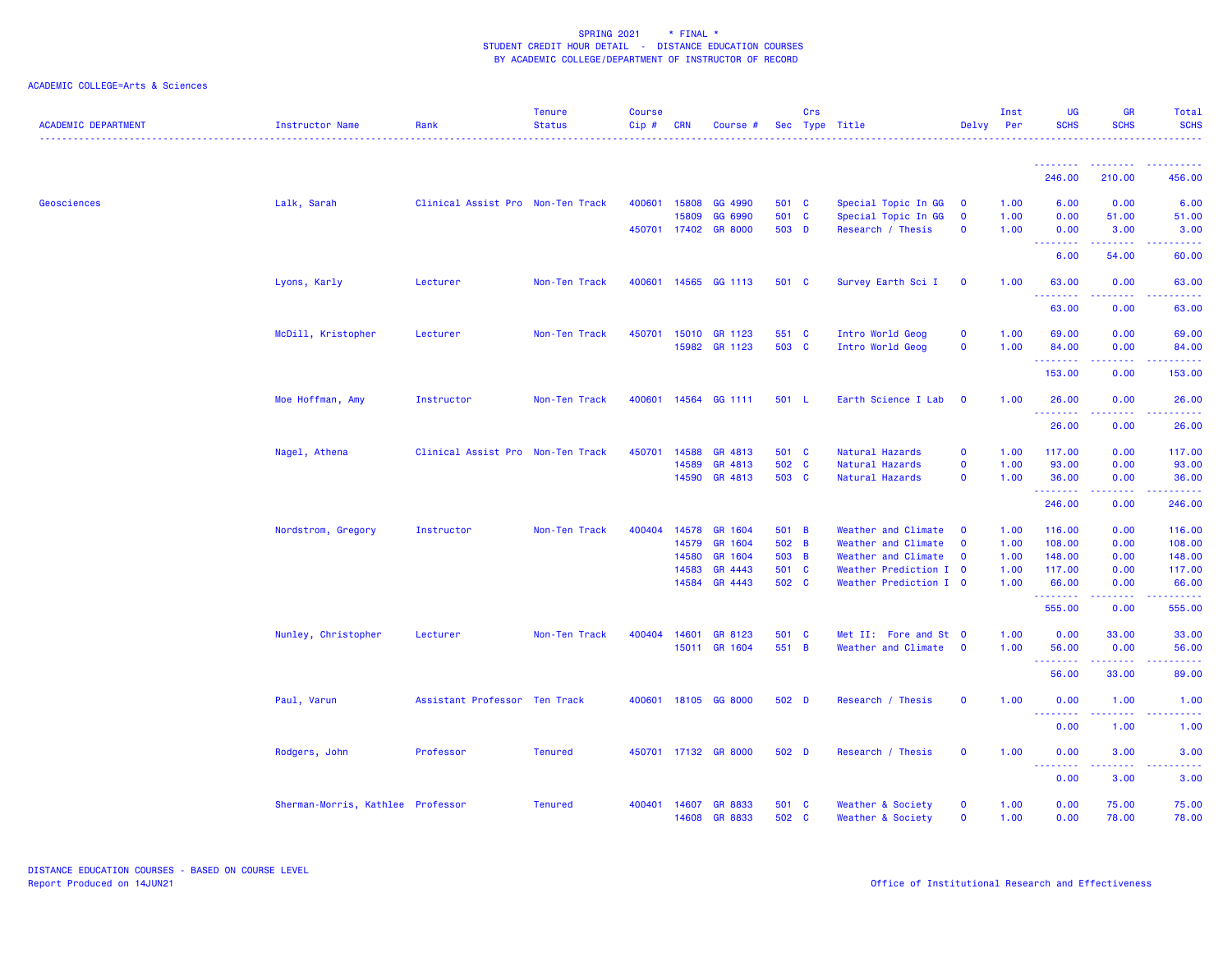| <b>ACADEMIC DEPARTMENT</b> | <b>Instructor Name</b> | Rank                        | <b>Tenure</b><br>Status | <b>Course</b><br>Cip # | <b>CRN</b> | Course #             |       | Crs | Sec Type Title    | Delvy Per    | Inst | UG<br><b>SCHS</b>  | <b>GR</b><br><b>SCHS</b> | Total<br><b>SCHS</b> |
|----------------------------|------------------------|-----------------------------|-------------------------|------------------------|------------|----------------------|-------|-----|-------------------|--------------|------|--------------------|--------------------------|----------------------|
|                            |                        |                             |                         |                        |            |                      |       |     |                   |              |      | 0.00               | 153,00                   | 153,00               |
| Geosciences                | Skarke, Adam           | Associate Professor Tenured |                         |                        |            | 400601 17212 GG 8000 | 501 D |     | Research / Thesis | $\Omega$     | 1.00 | 0.00               | 2.00                     | 2.00                 |
|                            |                        |                             |                         |                        |            |                      |       |     |                   |              |      | ---------<br>0.00  | .<br>2.00                | . <b>.</b><br>2.00   |
|                            | Williams, Christopher  | Lecturer                    | Non-Ten Track           |                        |            | 450701 14577 GR 1123 | 502 C |     | Intro World Geog  | $\mathbf{0}$ | 1.00 | 84.00              | 0.00                     | 84.00                |
|                            |                        |                             |                         |                        |            |                      |       |     |                   |              |      | ---------<br>84.00 | .<br>0.00                | .<br>84.00           |
|                            |                        |                             |                         |                        |            |                      |       |     |                   |              |      | $=$ = = = = = = =  | ========                 | ==========           |
| Geosciences                |                        |                             |                         |                        |            |                      |       |     |                   |              |      | 2059.00            | 935,00                   | 2994.00              |
|                            |                        |                             |                         |                        |            |                      |       |     |                   |              |      | ========           | ========                 | ==========           |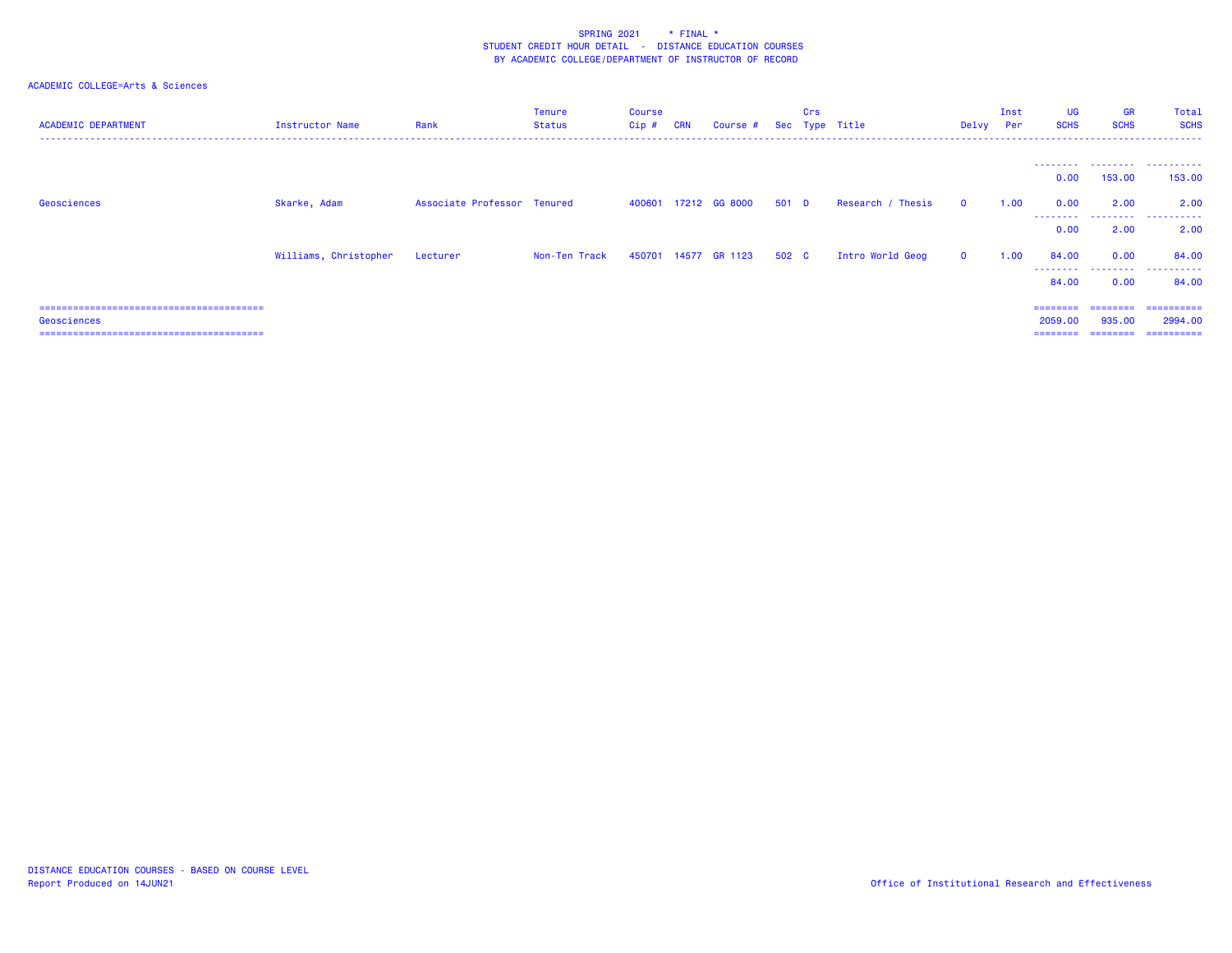| <b>ACADEMIC DEPARTMENT</b> | Instructor Name    | Rank                          | <b>Tenure</b><br><b>Status</b> | <b>Course</b><br>Cip# | <b>CRN</b> | Course #                              |                | Crs | Sec Type Title                                  | Delvy                   | Inst<br>Per  | UG<br><b>SCHS</b>                                  | <b>GR</b><br><b>SCHS</b>                                                                                                                                     | Total<br><b>SCHS</b>                             |
|----------------------------|--------------------|-------------------------------|--------------------------------|-----------------------|------------|---------------------------------------|----------------|-----|-------------------------------------------------|-------------------------|--------------|----------------------------------------------------|--------------------------------------------------------------------------------------------------------------------------------------------------------------|--------------------------------------------------|
| History                    | Campbell, Colin    | Grad Teach Assist             | Not Applicable                 |                       |            | 540102 14615 HI 1063                  | 501 C          |     | Early U S History                               | $\mathbf 0$             | 0.75         | 114.75<br>.                                        | 0.00<br>.                                                                                                                                                    | 114.75<br>2.2.2.2.1                              |
|                            |                    |                               |                                |                       |            |                                       |                |     |                                                 |                         |              | 114.75                                             | 0.00                                                                                                                                                         | 114.75                                           |
|                            | Conway, Robert     | Grad Teach Assist             | Not Applicable                 |                       |            | 540102 14616 HI 1073                  | 501 C          |     | Modern U S History                              | $\mathbf{O}$            | 0.75         | 126.00                                             | 0.00                                                                                                                                                         | 126.00                                           |
|                            |                    |                               |                                |                       |            |                                       |                |     |                                                 |                         |              | <u>.</u><br>126.00                                 | 0.00                                                                                                                                                         | <b><i><u><u> - - - - -</u></u></i></b><br>126.00 |
|                            | Davis, Henry       | Grad Teach Assist             | Not Applicable                 |                       |            | 540101 15283 HI 4683                  | 501 C          |     | Europe WWI - Hitler 0                           |                         | 0.75         | 76.50                                              | 0.00                                                                                                                                                         | 76.50                                            |
|                            |                    |                               |                                |                       |            |                                       |                |     |                                                 |                         |              | .<br>76.50                                         | .<br>0.00                                                                                                                                                    | .<br>76.50                                       |
|                            | Drake, Nathan      | Non-Faculty                   | Not Applicable                 |                       |            | 240102 14689 LIB 9010                 | 501 S          |     | ETD Format and Submi 0                          |                         | 0.25         | 0.00                                               | 0.00                                                                                                                                                         | 0.00                                             |
|                            |                    |                               |                                |                       |            |                                       |                |     |                                                 |                         |              | <b><i><u><u> - - - - - - -</u></u></i></b><br>0.00 | .<br>0.00                                                                                                                                                    | .<br>0.00                                        |
|                            | Himel, Matthew     | Lecturer                      | Non-Ten Track                  | 540101<br>540102      | 14620      | 16744 HI 3333<br>HI 4193              | 501 C<br>501 C |     | Mississippi History 0<br>US Environmental His 0 |                         | 0.75<br>0.75 | 49.50<br>9.00                                      | 0.00<br>0.00                                                                                                                                                 | 49.50<br>9.00                                    |
|                            |                    |                               |                                |                       |            |                                       |                |     |                                                 |                         |              | .<br>58.50                                         | 0.00                                                                                                                                                         | 58.50                                            |
|                            | Marshall, Anne     | Associate Professor Tenured   |                                |                       |            | 050114 14617 HI 1213<br>14618 HI 1223 | 501 C<br>501 C |     | Early Western World<br>Modern Western World 0   | $\mathbf 0$             | 0.25<br>0.25 | 15.00<br>12.75                                     | 0.00<br>0.00                                                                                                                                                 | 15.00<br>12.75                                   |
|                            |                    |                               |                                | 050207                | 14621      | HI 4273                               | 501 C          |     | Women In Am History                             | $\mathbf{0}$            | 0.25         | 14.25                                              | 0.00                                                                                                                                                         | 14.25                                            |
|                            |                    |                               |                                | 540101                | 15283      | HI 4683                               | 501 C          |     | Europe WWI - Hitler                             | $\mathbf 0$             | 0.25         | 25.50                                              | 0.00                                                                                                                                                         | 25.50                                            |
|                            |                    |                               |                                |                       | 16744      | HI 3333                               | 501 C          |     | Mississippi History                             | $\mathbf{O}$            | 0.25         | 16.50                                              | 0.00                                                                                                                                                         | 16.50                                            |
|                            |                    |                               |                                | 540102                | 14615      | HI 1063                               | 501 C          |     | Early U S History                               | $\mathbf 0$             | 0.25         | 38.25                                              | 0.00                                                                                                                                                         | 38.25                                            |
|                            |                    |                               |                                |                       |            | 14616 HI 1073                         | 501 C          |     | Modern U S History                              | $\mathbf 0$             | 0.25         | 42.00                                              | 0.00                                                                                                                                                         | 42.00                                            |
|                            |                    |                               |                                |                       | 14620      | HI 4193                               | 501 C          |     | US Environmental His                            | $\overline{\mathbf{0}}$ | 0.25         | 3.00                                               | 0.00                                                                                                                                                         | 3.00                                             |
|                            |                    |                               |                                |                       |            | 14622 HI 4303                         | 501 C          |     | The Old South                                   | $\mathbf{o}$            | 0.25         | 7.50<br><u>.</u>                                   | 0.00<br>.                                                                                                                                                    | 7.50<br>.                                        |
|                            |                    |                               |                                |                       |            |                                       |                |     |                                                 |                         |              | 174.75                                             | 0.00                                                                                                                                                         | 174.75                                           |
|                            | Murphy, Michael    | Lecturer                      | Non-Ten Track                  | 050207                | 14621      | HI 4273                               | 501 C          |     | Women In Am History                             | $\mathbf 0$             | 0.75         | 42.75                                              | 0.00                                                                                                                                                         | 42.75                                            |
|                            |                    |                               |                                | 540102                |            | 14622 HI 4303                         | 501 C          |     | The Old South                                   | $\mathbf 0$             | 0.75         | 22.50                                              | 0.00                                                                                                                                                         | 22.50                                            |
|                            |                    |                               |                                |                       |            |                                       |                |     |                                                 |                         |              | <b></b><br>65.25                                   | .<br>0.00                                                                                                                                                    | .<br>65.25                                       |
|                            | Thompson, Courtney | Assistant Professor Ten Track |                                | 540101                |            | 14619 HI 3903                         | 501 C          |     | Hist & Hist Meth                                | N                       | 1.00         | 12.00                                              | 0.00                                                                                                                                                         | 12.00                                            |
|                            |                    |                               |                                |                       |            |                                       |                |     |                                                 |                         |              | .<br>12.00                                         | .<br>0.00                                                                                                                                                    | والمتمام المتار<br>12.00                         |
|                            | Wooley, Scott      | Grad Teach Assist             | Not Applicable                 | 050114                |            | 14617 HI 1213                         | 501 C          |     | Early Western World                             | $\overline{\mathbf{0}}$ | 0.75         | 45.00                                              | 0.00                                                                                                                                                         | 45.00                                            |
|                            |                    |                               |                                |                       |            | 14618 HI 1223                         | 501 C          |     | Modern Western World 0                          |                         | 0.75         | 38.25                                              | 0.00                                                                                                                                                         | 38.25                                            |
|                            |                    |                               |                                |                       |            |                                       |                |     |                                                 |                         |              | --------<br>83.25                                  | $\frac{1}{2} \left( \frac{1}{2} \right) \left( \frac{1}{2} \right) \left( \frac{1}{2} \right) \left( \frac{1}{2} \right) \left( \frac{1}{2} \right)$<br>0.00 | .<br>83.25                                       |
|                            |                    |                               |                                |                       |            |                                       |                |     |                                                 |                         |              | ========                                           | ========                                                                                                                                                     | ==========                                       |
| History                    |                    |                               |                                |                       |            |                                       |                |     |                                                 |                         |              | 711.00                                             | 0.00                                                                                                                                                         | 711.00                                           |
|                            |                    |                               |                                |                       |            |                                       |                |     |                                                 |                         |              |                                                    |                                                                                                                                                              | ======== ======== ==========                     |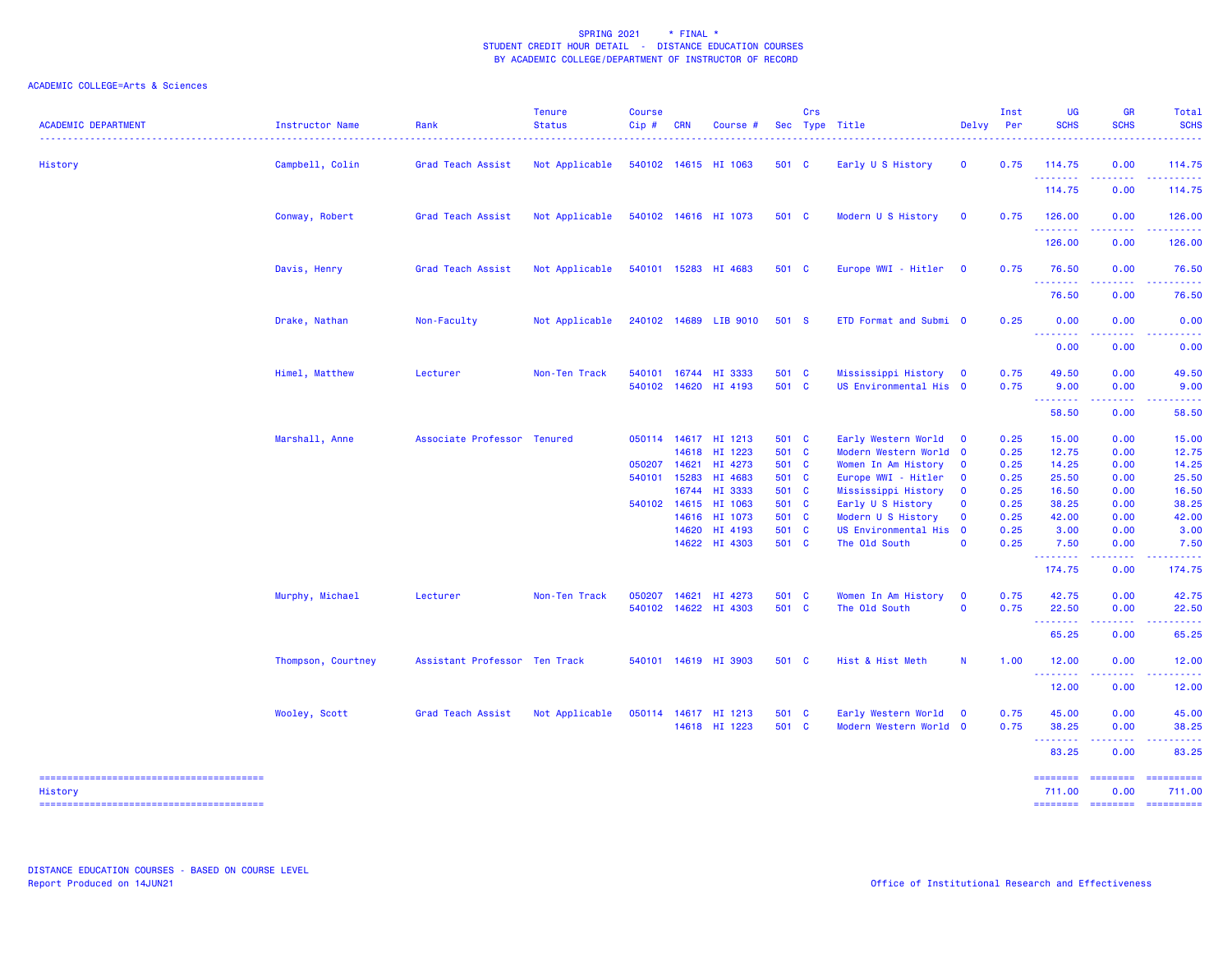| <b>ACADEMIC DEPARTMENT</b> | Instructor Name     | Rank        | <b>Tenure</b><br><b>Status</b> | <b>Course</b><br>$Cip$ # | <b>CRN</b>            | Course #                 |                | Crs | Sec Type Title                   | Delvy                      | Inst<br>Per  | UG<br><b>SCHS</b>      | <b>GR</b><br><b>SCHS</b> | <b>Total</b><br><b>SCHS</b> |
|----------------------------|---------------------|-------------|--------------------------------|--------------------------|-----------------------|--------------------------|----------------|-----|----------------------------------|----------------------------|--------------|------------------------|--------------------------|-----------------------------|
| Mathematics & Statistics   | Bashford, Hannah    | Lecturer    | Non-Ten Track                  | 270101                   | 15241                 | MA 1713                  | 551 C          |     | Calculus I                       | $\mathbf 0$                | 1.00         | 30.00                  | 0.00                     | 30.00                       |
|                            |                     |             |                                |                          | 15630                 | MA 1713                  | 501 C          |     | Calculus I                       | $\mathbf 0$                | 1.00         | 81.00<br>. <u>.</u>    | 0.00<br>.                | 81.00                       |
|                            |                     |             |                                |                          |                       |                          |                |     |                                  |                            |              | 111.00                 | 0.00                     | 111.00                      |
|                            | Beckman, Jennifer   | Instructor  | Non-Ten Track                  | 270501                   |                       | 14701 MA 3123            | 501 B          |     | Intro to Stat. Inf               | $\mathbf 0$                | 1.00         | 27.00                  | 0.00                     | 27.00                       |
|                            |                     |             |                                |                          |                       | 14811 ST 3123            | 501 B          |     | Intro to Stat. Inf.              | $\mathbf 0$                | 1.00         | 30.00<br>.             | 0.00                     | 30.00                       |
|                            |                     |             |                                |                          |                       |                          |                |     |                                  |                            |              | 57.00                  | 0.00                     | 57.00                       |
|                            | Davis, Kelsey       | Lecturer    | Non-Ten Track                  |                          |                       | 270101 14692 MA 0103     | 501 C          |     | Intermediate Algebra 0           |                            | 1.00         | 84.00<br>.             | 0.00<br>.                | 84.00                       |
|                            |                     |             |                                |                          |                       |                          |                |     |                                  |                            |              | 84.00                  | 0.00                     | 84.00                       |
|                            | Eaton, Jonathan     | Non-Faculty | Not Applicable                 | 270101                   |                       | 15042 MA 0103            | 551 B          |     | Intermediate Algebra 0           |                            | 1.00         | 42.00                  | 0.00                     | 42.00                       |
|                            |                     |             |                                | 270501                   | 14700                 | MA 2113<br>14810 ST 2113 | 502 B<br>502 B |     | Intro to Stats<br>Intro to Stats | $\mathbf 0$<br>$\mathbf 0$ | 1.00<br>1.00 | 33.00<br>39.00         | 0.00<br>0.00             | 33.00<br>39.00              |
|                            |                     |             |                                |                          |                       |                          |                |     |                                  |                            |              | .<br>114.00            | 0.00                     | 114.00                      |
|                            | Good, Abigail       | Instructor  | Non-Ten Track                  |                          |                       | 270101 15756 MA 1413     | 551 C          |     | Structure Real Numbe 0           |                            | 1.00         | 12.00                  | 0.00                     | 12.00                       |
|                            |                     |             |                                |                          |                       |                          |                |     |                                  |                            |              | .<br>12.00             | 0.00                     | 12.00                       |
|                            |                     |             |                                |                          |                       |                          |                |     |                                  |                            |              |                        |                          |                             |
|                            | Kilpatrick, Matthew | Instructor  | Non-Ten Track                  |                          | 270501 14699<br>14809 | MA 2113<br>ST 2113       | 501 C<br>501 C |     | Intro to Stats<br>Intro to Stats | $\mathbf 0$<br>$\mathbf 0$ | 1.00<br>1.00 | 33.00<br>30.00         | 0.00<br>0.00             | 33.00<br>30.00              |
|                            |                     |             |                                |                          | 15048                 | MA 2113                  | 551 B          |     | Intro to Stats                   | $\mathbf 0$                | 1.00         | 21.00                  | 0.00                     | 21.00                       |
|                            |                     |             |                                |                          |                       | 15050 ST 2113            | 551 B          |     | Intro to Stats                   | $\mathbf 0$                | 1.00         | 30.00                  | 0.00                     | 30.00                       |
|                            |                     |             |                                |                          |                       |                          |                |     |                                  |                            |              | .<br>114.00            | -----<br>0.00            | 114.00                      |
|                            | Nation, Julie       | Instructor  | Non-Ten Track                  | 270101                   |                       | 15045 MA 1423            | 551 C          |     | Problem Solving Real 0           |                            | 1.00         | 45.00                  | 0.00                     | 45.00                       |
|                            |                     |             |                                |                          |                       | 270102 14693 MA 1313     | 501 C          |     | College Algebra                  | $\mathbf 0$                | 1.00         | 108.00<br>. <u>.</u> . | 0.00                     | 108.00                      |
|                            |                     |             |                                |                          |                       |                          |                |     |                                  |                            |              | 153.00                 | 0.00                     | 153.00                      |
|                            | Riahi, Sheida       | Instructor  | Non-Ten Track                  |                          |                       | 521302 15370 BQA 2113    | 501 C          |     | <b>Bus Stat Methods I</b>        | $\mathbf 0$                | 1.00         | 57.00<br>.             | 0.00                     | 57.00                       |
|                            |                     |             |                                |                          |                       |                          |                |     |                                  |                            |              | 57.00                  | 0.00                     | 57.00                       |
|                            | Robinson, Amber     | Instructor  | Non-Ten Track                  | 270101                   | 15044                 | MA 1323                  | 551 C          |     | Trigonometry                     | $\mathbf 0$                | 1.00         | 24.00                  | 0.00                     | 24.00                       |
|                            |                     |             |                                |                          |                       | 270102 15043 MA 1313     | 551 B          |     | College Algebra                  | $\mathbf 0$                | 1.00         | 66.00<br>.             | 0.00<br>.                | 66.00<br>د د د د د          |
|                            |                     |             |                                |                          |                       |                          |                |     |                                  |                            |              | 90.00                  | 0.00                     | 90.00                       |
|                            | Tschume, William    | Instructor  | Non-Ten Track                  |                          |                       | 270101 15633 MA 1723     | 501 C          |     | Calculus II                      | $\mathbf 0$                | 1.00         | 36.00<br>.             | 0.00                     | 36.00                       |
|                            |                     |             |                                |                          |                       |                          |                |     |                                  |                            |              | 36.00                  | 0.00                     | 36.00                       |
|                            | Woodard, Kelly      | Lecturer    | Non-Ten Track                  |                          | 270101 14694          | MA 1323                  | 501 C          |     | Trigonometry                     | $\mathbf 0$                | 1.00         | 93.00                  | 0.00                     | 93.00                       |
|                            |                     |             |                                |                          | 14695                 | MA 1413                  | 501 C          |     | Structure Real Numbe             | $\overline{\mathbf{0}}$    | 1.00         | 60.00                  | 0.00                     | 60.00                       |
|                            |                     |             |                                |                          | 14696                 | MA 1423                  | 501 C          |     | Problem Solving Real 0           |                            | 1.00         | 60.00                  | 0.00                     | 60.00                       |
|                            |                     |             |                                |                          | 14697                 | MA 1433                  | 501 C          |     | Informal Geom & Meas 0           |                            | 1.00         | 45.00                  | 0.00                     | 45.00                       |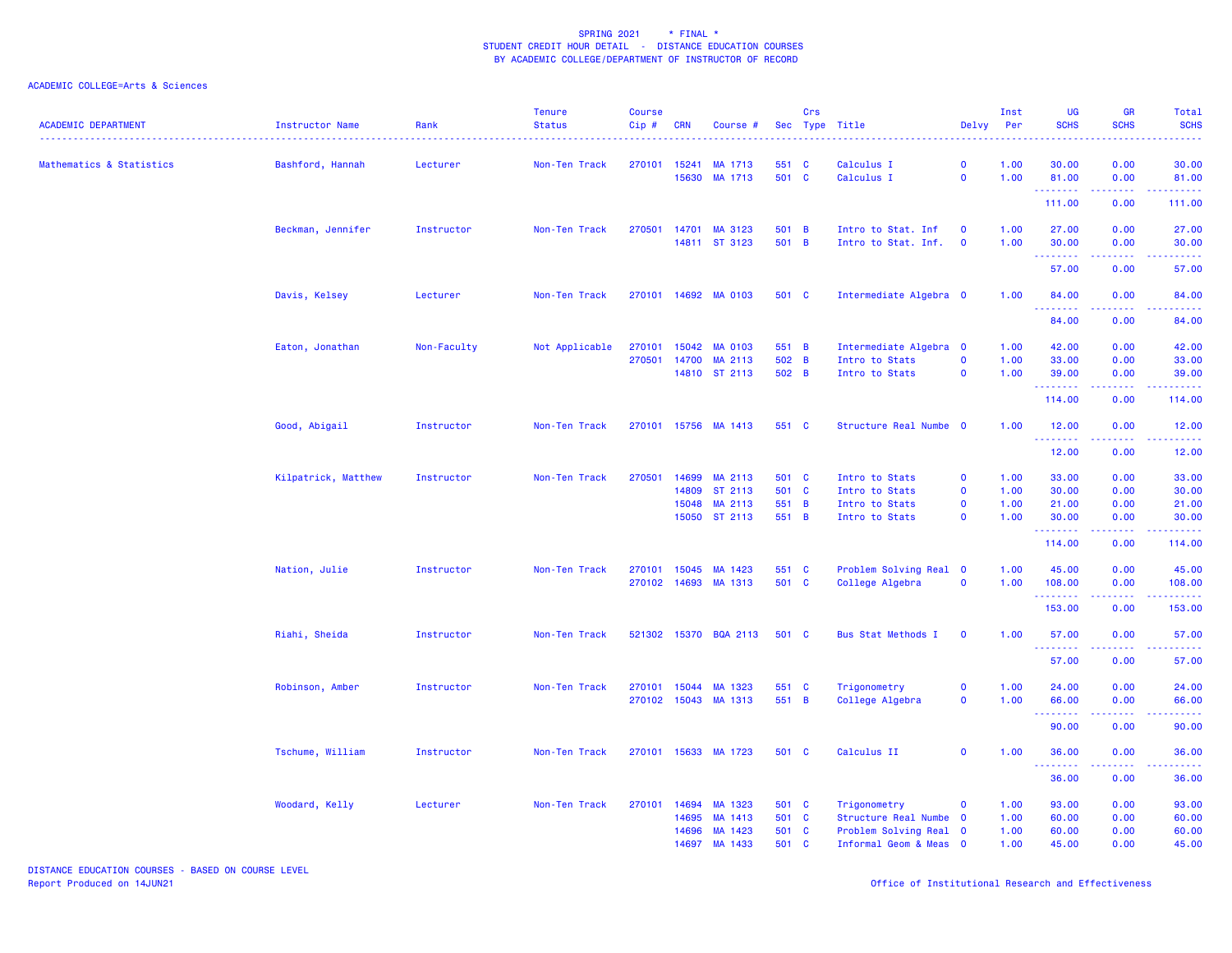| <b>ACADEMIC DEPARTMENT</b> | Instructor Name      | Rank                          | Tenure<br><b>Status</b> | <b>Course</b><br>Cip# | <b>CRN</b> | Course #                 |                | Crs | Sec Type Title                                | Delvy Per      | Inst         | UG<br><b>SCHS</b> | <b>GR</b><br><b>SCHS</b> | Total<br><b>SCHS</b>                   |
|----------------------------|----------------------|-------------------------------|-------------------------|-----------------------|------------|--------------------------|----------------|-----|-----------------------------------------------|----------------|--------------|-------------------|--------------------------|----------------------------------------|
| Mathematics & Statistics   | Woodard, Kelly       | Lecturer                      | Non-Ten Track           | 270101                | 14698      | MA 1613<br>15046 MA 1433 | 501 C<br>551 C |     | Cal Bus & Life Sc I<br>Informal Geom & Meas 0 | $\overline{0}$ | 1.00<br>1.00 | 69.00<br>24.00    | 0.00<br>0.00             | 69.00<br>24.00                         |
|                            |                      |                               |                         |                       |            |                          |                |     |                                               |                |              | .<br>351.00       | .<br>0.00                | 351.00                                 |
|                            | Yarahmadian, Shantia | Associate Professor Tenured   |                         |                       |            | 270301 15627 MA 8213     | 501 C          |     | Appl Math II                                  | N              | 1.00         | 0.00              | 12.00                    | 12.00                                  |
|                            |                      |                               |                         |                       |            |                          |                |     |                                               |                |              | 0.00              | 12.00                    | .<br>. <u>.</u> .<br>12.00             |
|                            | Young, Danielle      | Instructor                    | Non-Ten Track           | 270101                | 15047      | MA 1613                  | 551 C          |     | Cal Bus & Life Sc I                           | $\Omega$       | 1.00         | 12.00             | 0.00                     | 12.00                                  |
|                            |                      |                               |                         |                       |            |                          |                |     |                                               |                |              | --------<br>12.00 | .<br>0.00                | .<br>12.00                             |
|                            | Zhou, Qian           | Assistant Professor Ten Track |                         |                       |            | 270501 14812 ST 8114     | 501 C          |     | Statistical Methods                           | <b>N</b>       | 1.00         | 0.00              | 64.00                    | 64.00                                  |
|                            |                      |                               |                         |                       |            |                          |                |     |                                               |                |              | 0.00              | . <u>.</u> .<br>64.00    | 64.00                                  |
|                            |                      |                               |                         |                       |            |                          |                |     |                                               |                |              | ========          | ========                 | ==========                             |
| Mathematics & Statistics   |                      |                               |                         |                       |            |                          |                |     |                                               |                |              | 1191.00           | 76.00                    | 1267.00<br>======== ======== ========= |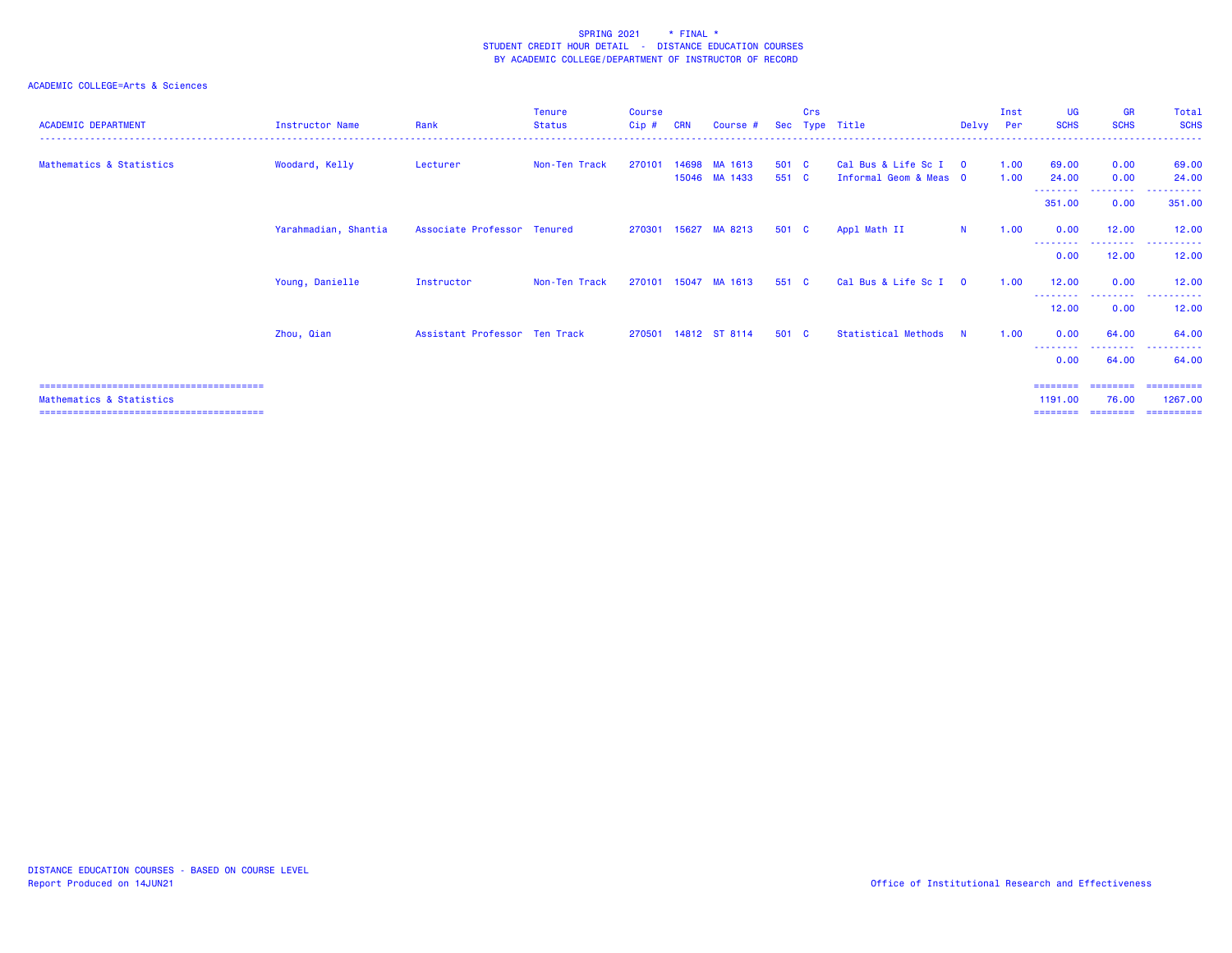| <b>ACADEMIC DEPARTMENT</b> | <b>Instructor Name</b> | Rank       | Tenure<br><b>Status</b> | <b>Course</b><br>$Cip$ # | <b>CRN</b> | Course #                          | <b>Sec</b>     | Crs | Type Title                             | Delvy Per                | Inst         | UG<br><b>SCHS</b>          | <b>GR</b><br><b>SCHS</b> | Total<br><b>SCHS</b>                  |
|----------------------------|------------------------|------------|-------------------------|--------------------------|------------|-----------------------------------|----------------|-----|----------------------------------------|--------------------------|--------------|----------------------------|--------------------------|---------------------------------------|
| Philosophy & Religion      | Clifford, Michael      | Professor  | Tenured                 |                          |            | 380103 14767 PHI 3013             | 501 C          |     | <b>Business Ethics</b>                 | $\mathbf{O}$             | 1.00         | 18,00<br>---------         | 0.00<br>.                | 18.00<br>.                            |
|                            |                        |            |                         |                          |            |                                   |                |     |                                        |                          |              | 18.00                      | 0.00                     | 18.00                                 |
|                            | Derby, Timothy         | Lecturer   | Non-Ten Track           |                          |            | 380201 14801 REL 1103             | 501 C          |     | Intro To Religion                      | $\mathbf{O}$             | 1.00         | 132,00                     | 0.00                     | 132,00                                |
|                            |                        |            |                         |                          |            |                                   |                |     |                                        |                          |              | ---------<br>132,00        | .<br>0.00                | ----------<br>132,00                  |
|                            | Hammons, Christopher   | Lecturer   | Non-Ten Track           | 380101                   | 14764      | <b>PHI 1103</b>                   | 501 C          |     | Intro To Philosophy                    | $\mathbf{0}$             | 1.00         | 90.00                      | 0.00                     | 90.00                                 |
|                            |                        |            |                         | 380103                   | 15003      | <b>PHI 1103</b><br>14766 PHI 1123 | 551 C<br>501 C |     | Intro To Philosophy<br>Intro To Ethics | $\mathbf{0}$<br>$\Omega$ | 1.00<br>1.00 | 18.00<br>78.00             | 0.00<br>0.00             | 18.00<br>78.00                        |
|                            |                        |            |                         |                          |            |                                   |                |     |                                        |                          |              | --------<br>186,00         | .<br>0.00                | <u> - - - - - - - - - -</u><br>186.00 |
|                            | Johnson, Gregory       | Instructor | Non-Ten Track           |                          |            | 380102 14765 PHI 1113             | 501 C          |     | Intro To Logic                         | $\mathbf{O}$             | 1.00         | 51.00                      | 0.00                     | 51.00                                 |
|                            |                        |            |                         |                          |            |                                   |                |     |                                        |                          |              | - - - - - - - - -<br>51.00 | -----<br>0.00            | 51.00                                 |
|                            |                        |            |                         |                          |            |                                   |                |     |                                        |                          |              | ========                   | $=$ = = = = = = =        | ==========                            |
| Philosophy & Religion      |                        |            |                         |                          |            |                                   |                |     |                                        |                          |              | 387.00<br>========         | 0.00                     | 387,00<br>-----------                 |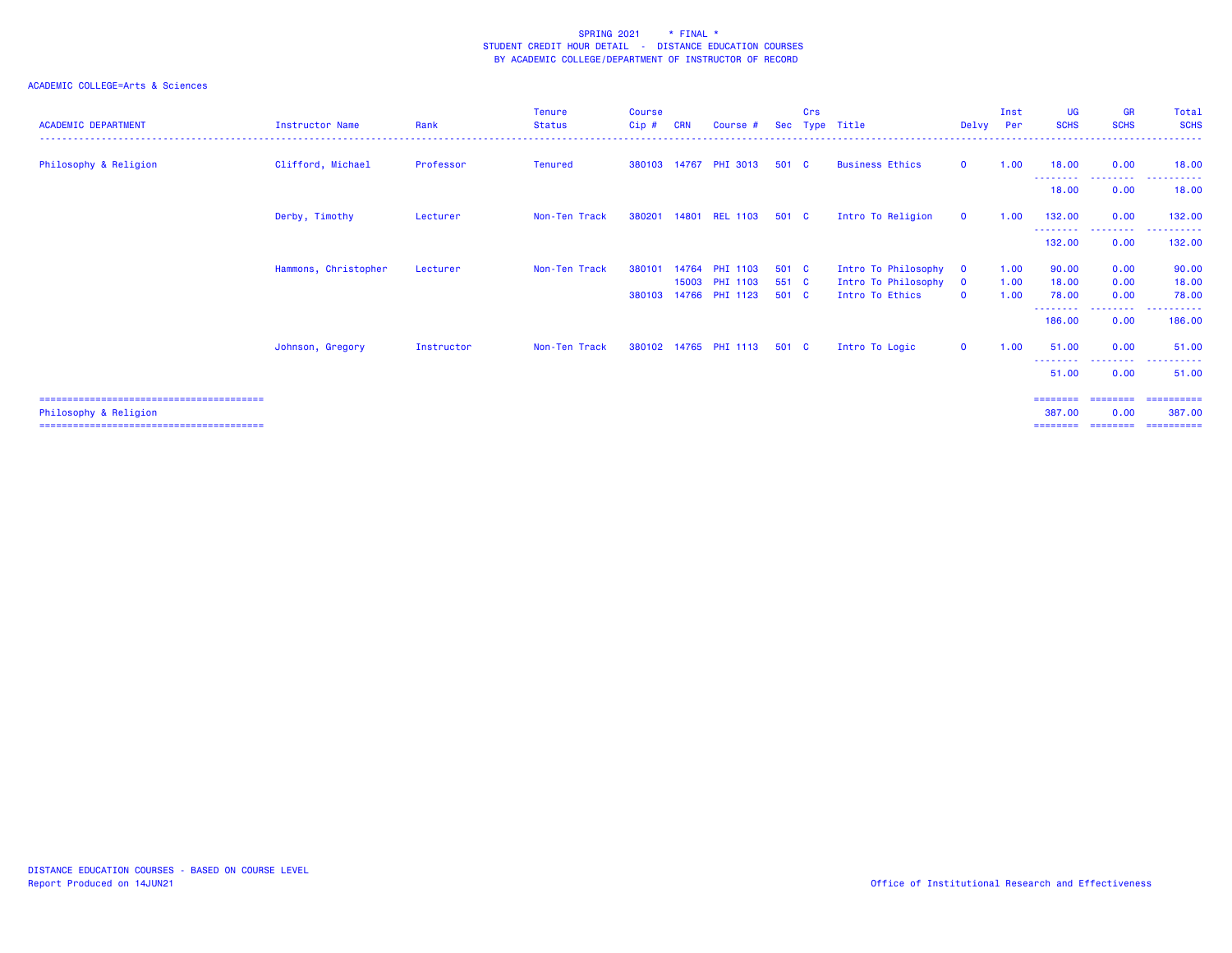| <b>ACADEMIC DEPARTMENT</b>     | Instructor Name      | Rank              | <b>Tenure</b><br>Status             | <b>Course</b><br>Cip# | <b>CRN</b> | Course #             |       | Crs | Sec Type Title         | Delvy Per | Inst | <b>UG</b><br><b>SCHS</b> | <b>GR</b><br><b>SCHS</b> | Total<br><b>SCHS</b> |
|--------------------------------|----------------------|-------------------|-------------------------------------|-----------------------|------------|----------------------|-------|-----|------------------------|-----------|------|--------------------------|--------------------------|----------------------|
| <b>Physics &amp; Astronomy</b> | Mohanmurthy, Prajwal | Grad Teach Assist | Not Applicable 400801 14762 PH 1021 |                       |            |                      | 501 L |     | Physical Science Lab 0 |           | 0.99 | 16.83<br>--------        | 0.00<br>.                | 16.83<br>.           |
|                                |                      |                   |                                     |                       |            |                      |       |     |                        |           |      | 16.83                    | 0.00                     | 16.83                |
|                                | Moody, Judith        | Lecturer          | Non-Ten Track                       |                       |            | 400801 14763 PH 1023 | 501 C |     | Physical Sci Survey 0  |           | 1.00 | 81.00                    | 0.00                     | 81.00                |
|                                |                      |                   |                                     |                       |            |                      |       |     |                        |           |      | 81.00                    | 0.00                     | 81.00                |
|                                | Swanson, Robert      | Instructor        | Non-Ten Track                       |                       |            | 400801 14762 PH 1021 | 501 L |     | Physical Science Lab 0 |           | 0.01 | 0.17                     | 0.00                     | 0.17                 |
|                                |                      |                   |                                     |                       |            |                      |       |     |                        |           |      | ---------<br>0.17        | .<br>0.00                | .<br>0.17            |
|                                |                      |                   |                                     |                       |            |                      |       |     |                        |           |      | ========                 | ========                 | ==========           |
| <b>Physics &amp; Astronomy</b> |                      |                   |                                     |                       |            |                      |       |     |                        |           |      | 98.00                    | 0.00                     | 98.00<br>========    |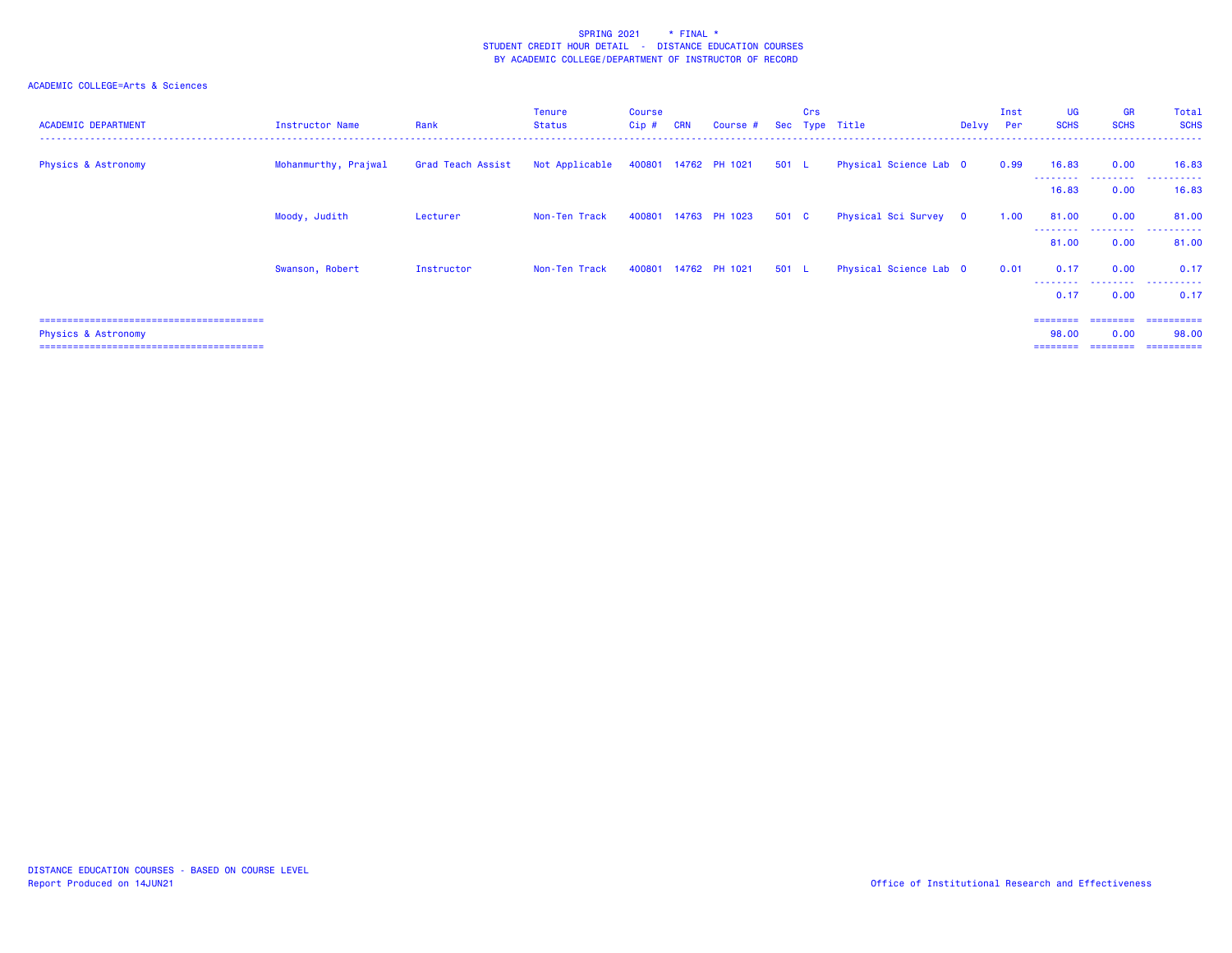| <b>ACADEMIC DEPARTMENT</b>                                | Instructor Name | Rank                          | Tenure<br>Status | <b>Course</b><br>$Cip$ # | <b>CRN</b> | Course # Sec Type Title     |       | Crs |                       | Delvy Per    | Inst | <b>UG</b><br><b>SCHS</b>                | <b>GR</b><br><b>SCHS</b>              | Total<br><b>SCHS</b>               |
|-----------------------------------------------------------|-----------------|-------------------------------|------------------|--------------------------|------------|-----------------------------|-------|-----|-----------------------|--------------|------|-----------------------------------------|---------------------------------------|------------------------------------|
| Political Science & Public Administratio Nukpezah, Julius |                 | Assistant Professor Ten Track |                  |                          |            | 440401 15142 PPA 8703 501 S |       |     | Gov Org&Adm Theory    | $\mathbf{o}$ | 1.00 | 0.00<br>--------                        | 39.00<br>.                            | 39.00<br>.                         |
|                                                           |                 |                               |                  |                          |            |                             |       |     |                       |              |      | 0.00                                    | 39,00                                 | 39,00                              |
|                                                           | Vowell, Krista  | Lecturer                      | Non-Ten Track    |                          |            | 451002 14769 PS 1113        | 501 C |     | American Government 0 |              | 1.00 | 141.00                                  | 0.00                                  | 141.00                             |
|                                                           |                 |                               |                  |                          |            |                             |       |     |                       |              |      | 141.00                                  | 0.00                                  | 141.00                             |
| Political Science & Public Administratio                  |                 |                               |                  |                          |            |                             |       |     |                       |              |      | $=$ = = = = = = =<br>141.00<br>======== | <b>ERRETTER</b><br>39.00<br>--------- | ==========<br>180,00<br>========== |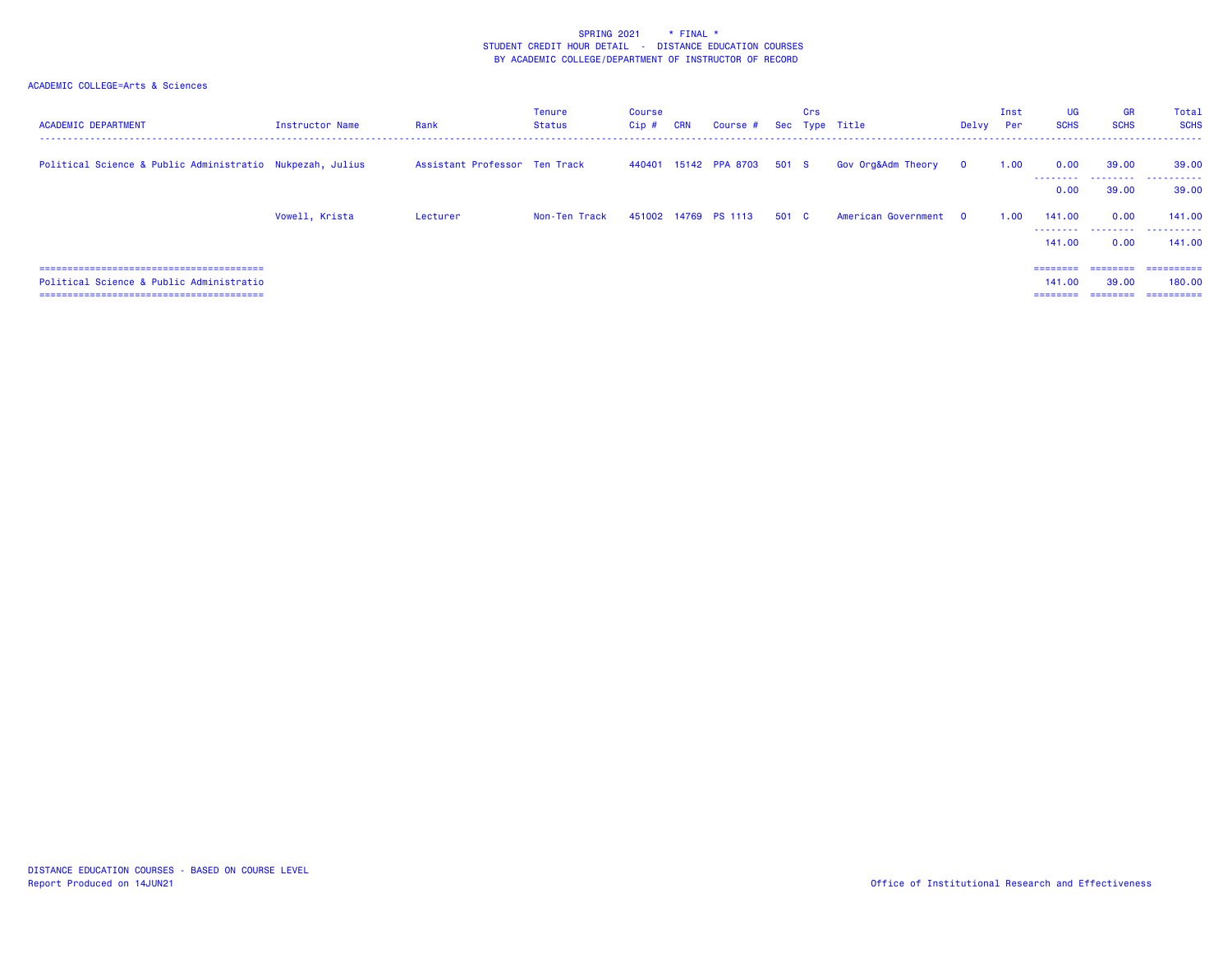| <b>ACADEMIC DEPARTMENT</b> | Instructor Name       | Rank         | <b>Tenure</b><br><b>Status</b> | <b>Course</b><br>Cip# | <b>CRN</b>                   | Course #                           |                | Crs | Sec Type Title                               | Delvy                       | Inst<br>Per  | <b>UG</b><br><b>SCHS</b> | <b>GR</b><br><b>SCHS</b>                                                                                                                                     | Total<br><b>SCHS</b>                                                                                                                                          |
|----------------------------|-----------------------|--------------|--------------------------------|-----------------------|------------------------------|------------------------------------|----------------|-----|----------------------------------------------|-----------------------------|--------------|--------------------------|--------------------------------------------------------------------------------------------------------------------------------------------------------------|---------------------------------------------------------------------------------------------------------------------------------------------------------------|
| Psychology                 | Bell, Jacqueline      | Lecturer     | Non-Ten Track                  | 422706<br>422803      | 14789                        | <b>PSY 4403</b><br>14787 PSY 4223  | 501<br>501 C   | - C | Biological Psycholog 0<br>Drug Use And Abuse | $\mathbf 0$                 | 1.00<br>1.00 | 81.00<br>123.00          | 0.00<br>0.00                                                                                                                                                 | 81.00<br>123.00                                                                                                                                               |
|                            |                       |              |                                |                       |                              |                                    |                |     |                                              |                             |              | .<br>204.00              | .<br>0.00                                                                                                                                                    | <b><i><u><u>AAAAA</u></u></i></b><br>204.00                                                                                                                   |
|                            | Campbell, Kristen     | Instructor   | Non-Ten Track                  |                       |                              | 422708 14776 PSY 3104              | 501 B          |     | Introductory Psychol 0                       |                             | 1.00         | 136.00<br>.              | 0.00<br>. <u>. .</u>                                                                                                                                         | 136.00<br>.                                                                                                                                                   |
|                            |                       |              |                                |                       |                              |                                    |                |     |                                              |                             |              | 136.00                   | 0.00                                                                                                                                                         | 136.00                                                                                                                                                        |
|                            | Franklin, Rachel      | Non-Faculty  | Not Applicable                 |                       |                              | 420101 14773 PSY 1021              | 501 C          |     | Career in Psychology 0                       |                             | 1.00         | 17.00<br>.               | 0.00<br>.                                                                                                                                                    | 17.00<br>.                                                                                                                                                    |
|                            |                       |              |                                |                       |                              |                                    |                |     |                                              |                             |              | 17.00                    | 0.00                                                                                                                                                         | 17.00                                                                                                                                                         |
|                            | Hubbard, Marlena      | Lecturer     | Non-Ten Track                  |                       | 422704 14778<br>422813 14780 | <b>PSY 3314</b><br><b>PSY 3343</b> | 501 B<br>501 C |     | Experimental Psych<br>Psych Of Learning      | $\mathbf{O}$<br>$\mathbf 0$ | 1.00<br>1.00 | 60.00<br>144.00          | 0.00<br>0.00                                                                                                                                                 | 60.00<br>144.00                                                                                                                                               |
|                            |                       |              |                                |                       |                              | 15027 PSY 3343                     | 551 C          |     | Psych Of Learning                            | $\mathbf{o}$                | 1.00         | 24.00<br>.               | 0.00<br>$\frac{1}{2} \left( \frac{1}{2} \right) \left( \frac{1}{2} \right) \left( \frac{1}{2} \right) \left( \frac{1}{2} \right) \left( \frac{1}{2} \right)$ | 24.00<br>2.2.2.2.2.2                                                                                                                                          |
|                            |                       |              |                                |                       |                              |                                    |                |     |                                              |                             |              | 228.00                   | 0.00                                                                                                                                                         | 228.00                                                                                                                                                        |
|                            | Johnson, Mallory      | Lecturer     | Non-Ten Track                  | 420101                | 14783                        | <b>PSY 3413</b>                    | 501 C          |     | Human Sexual Behavio 0                       |                             | 1.00         | 132.00                   | 0.00                                                                                                                                                         | 132.00                                                                                                                                                        |
|                            |                       |              |                                |                       | 15813                        | <b>PSY 3413</b>                    | 502 C          |     | Human Sexual Behavio 0                       |                             | 1.00         | 135.00                   | 0.00                                                                                                                                                         | 135.00                                                                                                                                                        |
|                            |                       |              |                                |                       | 422707 14781                 | <b>PSY 3353</b>                    | 501 C          |     | Motivation                                   | $\mathbf 0$                 | 1.00         | 150.00                   | 0.00                                                                                                                                                         | 150.00                                                                                                                                                        |
|                            |                       |              |                                |                       |                              | 14782 PSY 3363                     | 501 C          |     | <b>Behav Modification</b>                    | $\mathbf 0$                 | 1.00         | 129.00<br>.              | 0.00<br>$\frac{1}{2} \left( \frac{1}{2} \right) \left( \frac{1}{2} \right) \left( \frac{1}{2} \right)$                                                       | 129.00<br>.                                                                                                                                                   |
|                            |                       |              |                                |                       |                              |                                    |                |     |                                              |                             |              | 546.00                   | 0.00                                                                                                                                                         | 546.00                                                                                                                                                        |
|                            | Ludwikowski, Wyndolyn | Lecturer     | Non-Ten Track                  |                       |                              | 420101 15812 PSY 3213              | 502 C          |     | Psych Of Ab Behavior 0                       |                             | 1.00         | 66.00<br>.               | 0.00<br>.                                                                                                                                                    | 66.00<br>$\frac{1}{2} \left( \frac{1}{2} \right) \left( \frac{1}{2} \right) \left( \frac{1}{2} \right) \left( \frac{1}{2} \right) \left( \frac{1}{2} \right)$ |
|                            |                       |              |                                |                       |                              |                                    |                |     |                                              |                             |              | 66.00                    | 0.00                                                                                                                                                         | 66.00                                                                                                                                                         |
|                            | Roby, Earnestine      | Non-Faculty  | Not Applicable                 |                       |                              | 422705 14786 PSY 4203              | 501 C          |     | Theories Of Pers                             | $\mathbf 0$                 | 1.00         | 78.00<br>.               | 0.00                                                                                                                                                         | 78.00                                                                                                                                                         |
|                            |                       |              |                                |                       |                              |                                    |                |     |                                              |                             |              | 78.00                    | 0.00                                                                                                                                                         | 78.00                                                                                                                                                         |
|                            | Spencer, Jordan       | Non-Faculty  | Not Applicable                 | 320104                | 15373                        | <b>DSS 0113</b>                    | 501 C          |     | Practical Money Skil 0                       |                             | 0.50         | 4.50                     | 0.00                                                                                                                                                         | 4.50                                                                                                                                                          |
|                            |                       |              |                                | 422805                | 15365                        | EPY 4103                           | 501 C          |     | ABA for Behavior Tec 0                       |                             | 1.00         | 39.00                    | 0.00                                                                                                                                                         | 39.00                                                                                                                                                         |
|                            |                       |              |                                |                       |                              | 15366 EPY 6103                     | 501 C          |     | ABA for Behavior Tec 0                       |                             | 1.00         | 0.00<br>.                | 12.00                                                                                                                                                        | 12.00<br>.                                                                                                                                                    |
|                            |                       |              |                                |                       |                              |                                    |                |     |                                              |                             |              | 43.50                    | 12.00                                                                                                                                                        | 55.50                                                                                                                                                         |
|                            | Tkach, Melanie        | Lecturer     | Non-Ten Track                  |                       |                              | 420101 14777 PSY 3213              | 501 C          |     | Psych Of Ab Behavior 0                       |                             | 1.00         | 81.00<br>--------        | 0.00<br>.                                                                                                                                                    | 81.00<br>.                                                                                                                                                    |
|                            |                       |              |                                |                       |                              |                                    |                |     |                                              |                             |              | 81.00                    | 0.00                                                                                                                                                         | 81.00                                                                                                                                                         |
|                            | Valentine, Michael    | Non-Faculty  | Not Applicable                 |                       |                              | 420101 15028 PSY 3413              | 551 C          |     | Human Sexual Behavio 0                       |                             | 1.00         | 39.00<br>.               | 0.00                                                                                                                                                         | 39.00                                                                                                                                                         |
|                            |                       |              |                                |                       |                              |                                    |                |     |                                              |                             |              | 39.00                    | 0.00                                                                                                                                                         | 39.00                                                                                                                                                         |
|                            | Webb, Christopher     | Non-Employee | Not Applicable                 |                       |                              | 422707 14788 PSY 4353              | 501 C          |     | Psychology and the L 0                       |                             | 1.00         | 75.00<br>.               | 0.00<br>.                                                                                                                                                    | 75.00<br>. <u>.</u> .                                                                                                                                         |
|                            |                       |              |                                |                       |                              |                                    |                |     |                                              |                             |              | 75.00                    | 0.00                                                                                                                                                         | 75.00                                                                                                                                                         |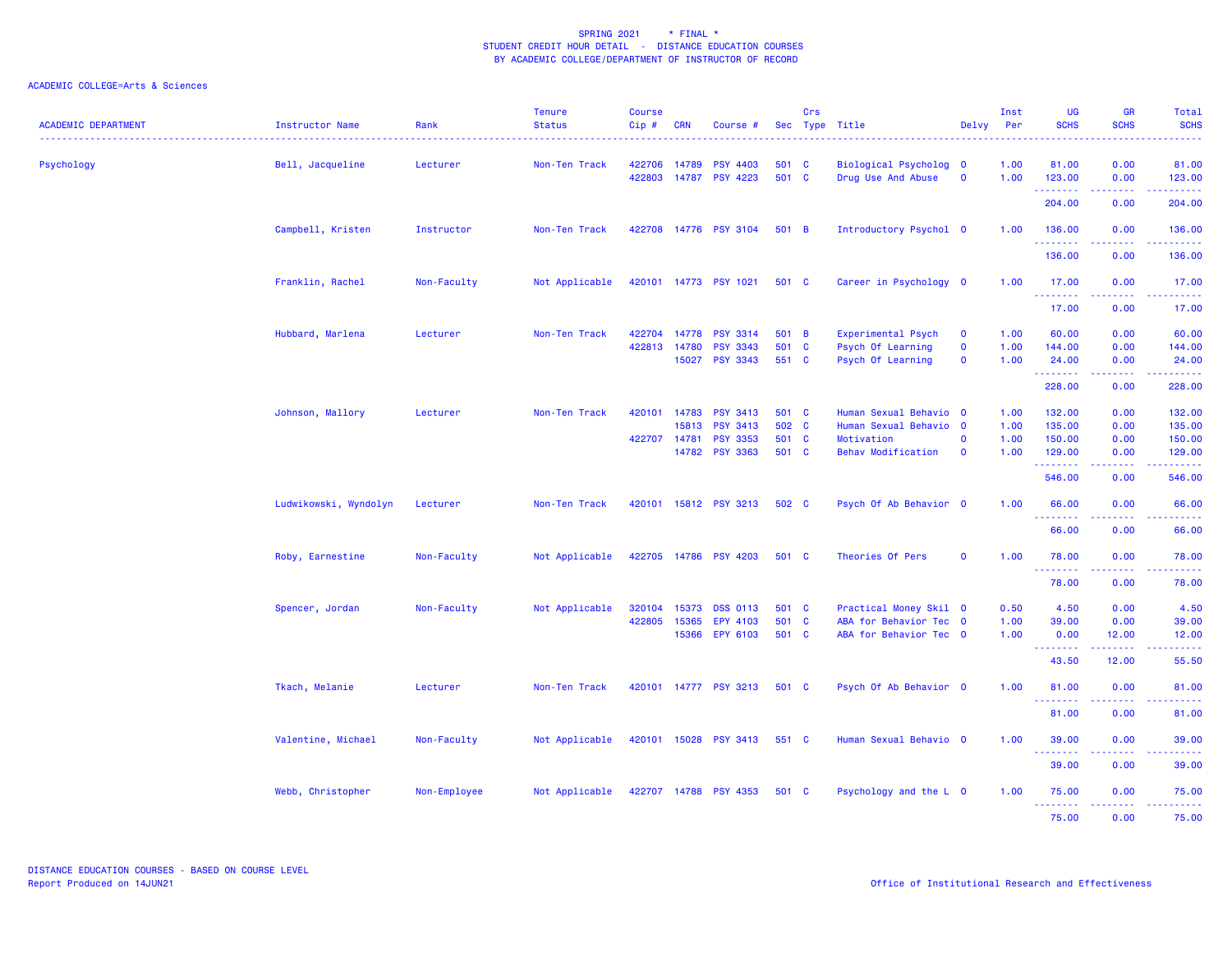### ACADEMIC COLLEGE=Arts & Sciences

|                     |                 |               | Course                            |  |       |             |             | Total       |
|---------------------|-----------------|---------------|-----------------------------------|--|-------|-------------|-------------|-------------|
| ACADEMIC DEPARTMENT | Instructor Name | <b>Status</b> | Cip # CRN Course # Sec Type Title |  | Delvy | <b>SCHS</b> | <b>SCHS</b> | <b>SCHS</b> |
| -----               |                 |               |                                   |  |       |             |             |             |

======================================== ======== ======== ==========

Psychology 1513.50 12.00 1525.50

======================================== ======== ======== ==========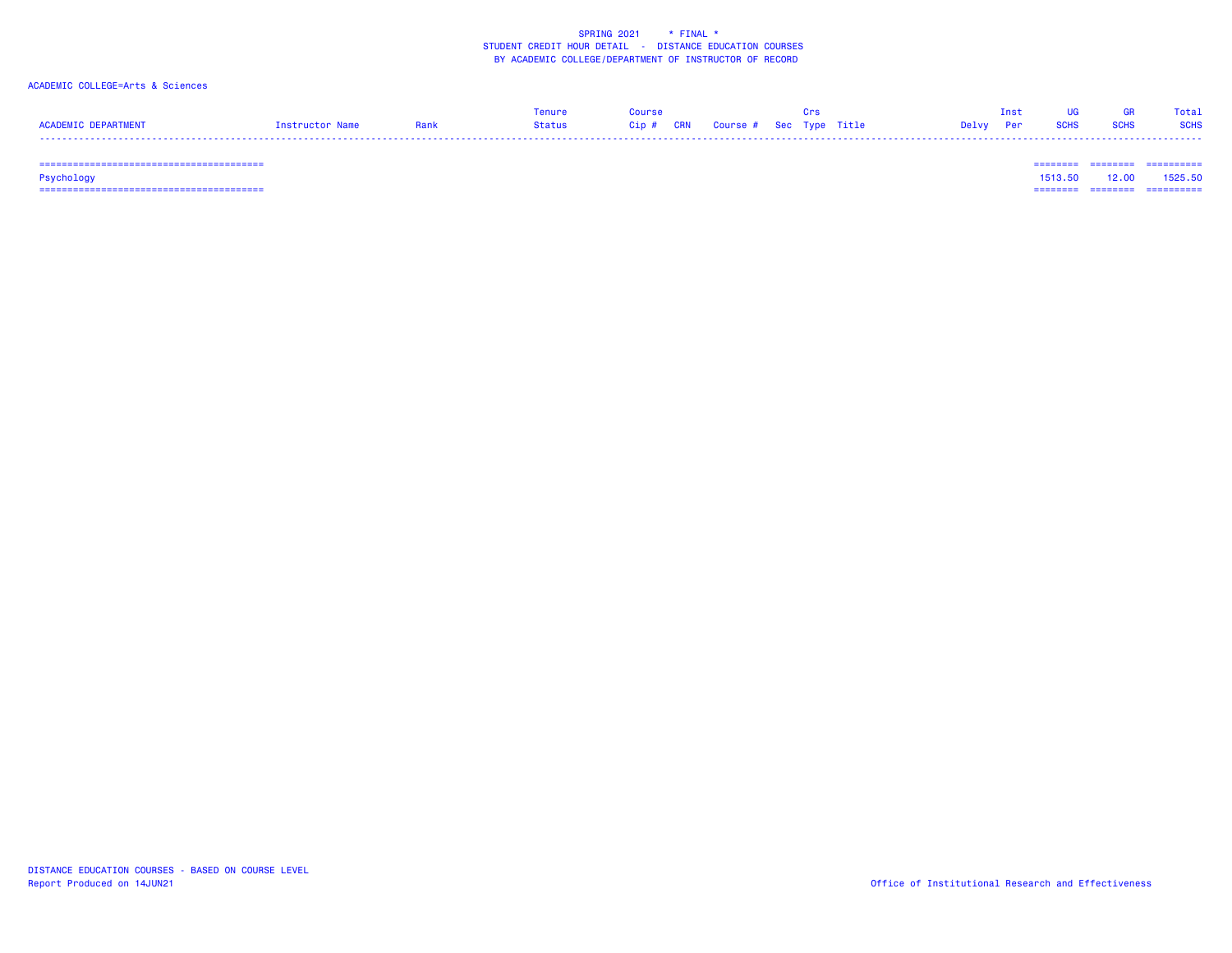| <b>ACADEMIC DEPARTMENT</b> | Instructor Name   | Rank                          | <b>Tenure</b><br><b>Status</b> | <b>Course</b><br>Cip# | <b>CRN</b> | Course #              |       | Crs | Sec Type Title         | Delvy        | Inst<br>Per | <b>UG</b><br><b>SCHS</b>                                                                                                                                                                                                                                                                                                                                                                                                                                                                        | GR<br><b>SCHS</b> | Total<br><b>SCHS</b>         |
|----------------------------|-------------------|-------------------------------|--------------------------------|-----------------------|------------|-----------------------|-------|-----|------------------------|--------------|-------------|-------------------------------------------------------------------------------------------------------------------------------------------------------------------------------------------------------------------------------------------------------------------------------------------------------------------------------------------------------------------------------------------------------------------------------------------------------------------------------------------------|-------------------|------------------------------|
| Sociology                  | Crabtree, Arialle | Lecturer                      | Non-Ten Track                  |                       |            | 451101 14806 SO 1003  | 501 C |     | Intro To Sociology     | $\mathbf 0$  | 1.00        | 84.00                                                                                                                                                                                                                                                                                                                                                                                                                                                                                           | 0.00              | 84.00<br>والمراسات لمراس     |
|                            |                   |                               |                                |                       |            |                       |       |     |                        |              |             | <b></b><br>84.00                                                                                                                                                                                                                                                                                                                                                                                                                                                                                | -----<br>0.00     | 84.00                        |
|                            | Johnson, Kecia    | Assistant Professor Ten Track |                                |                       |            | 450401 14378 CRM 4513 | 501 C |     | Correctional Systems 0 |              | 1.00        | 33.00<br>--------                                                                                                                                                                                                                                                                                                                                                                                                                                                                               | 0.00<br>.         | 33.00                        |
|                            |                   |                               |                                |                       |            |                       |       |     |                        |              |             | 33.00                                                                                                                                                                                                                                                                                                                                                                                                                                                                                           | 0.00              | 33.00                        |
|                            | Kerr, Laura       | Lecturer                      | Non-Ten Track                  |                       |            | 451101 14807 SO 3313  | 501 C |     | Deviant Behavior       | $\mathbf{o}$ | 1.00        | 72.00<br><b></b>                                                                                                                                                                                                                                                                                                                                                                                                                                                                                | 0.00              | 72.00                        |
|                            |                   |                               |                                |                       |            |                       |       |     |                        |              |             | 72.00                                                                                                                                                                                                                                                                                                                                                                                                                                                                                           | 0.00              | 72.00                        |
|                            | Moyen, Melissa    | Lecturer                      | Non-Ten Track                  |                       |            | 131315 14690 LSK 1023 | 501 C |     | Col Read/Study Skill 0 |              | 1.00        | 51.00<br>$\begin{array}{cccccccccccccc} \multicolumn{2}{c}{} & \multicolumn{2}{c}{} & \multicolumn{2}{c}{} & \multicolumn{2}{c}{} & \multicolumn{2}{c}{} & \multicolumn{2}{c}{} & \multicolumn{2}{c}{} & \multicolumn{2}{c}{} & \multicolumn{2}{c}{} & \multicolumn{2}{c}{} & \multicolumn{2}{c}{} & \multicolumn{2}{c}{} & \multicolumn{2}{c}{} & \multicolumn{2}{c}{} & \multicolumn{2}{c}{} & \multicolumn{2}{c}{} & \multicolumn{2}{c}{} & \multicolumn{2}{c}{} & \multicolumn{2}{c}{} & \$ | 0.00<br>.         | 51.00                        |
|                            |                   |                               |                                |                       |            |                       |       |     |                        |              |             | 51.00                                                                                                                                                                                                                                                                                                                                                                                                                                                                                           | 0.00              | 51.00                        |
|                            | Netadj, Mehrzad   | Instructor                    | Non-Ten Track                  | 450201                |            | 14808 SO 4173         | 501 C |     | Environment-Society    | $\mathbf 0$  | 1.00        | 24.00<br>$\begin{array}{cccccccccccccc} \multicolumn{2}{c}{} & \multicolumn{2}{c}{} & \multicolumn{2}{c}{} & \multicolumn{2}{c}{} & \multicolumn{2}{c}{} & \multicolumn{2}{c}{} & \multicolumn{2}{c}{} & \multicolumn{2}{c}{} & \multicolumn{2}{c}{} & \multicolumn{2}{c}{} & \multicolumn{2}{c}{} & \multicolumn{2}{c}{} & \multicolumn{2}{c}{} & \multicolumn{2}{c}{} & \multicolumn{2}{c}{} & \multicolumn{2}{c}{} & \multicolumn{2}{c}{} & \multicolumn{2}{c}{} & \multicolumn{2}{c}{} & \$ | 0.00<br>.         | 24.00                        |
|                            |                   |                               |                                |                       |            |                       |       |     |                        |              |             | 24.00                                                                                                                                                                                                                                                                                                                                                                                                                                                                                           | 0.00              | 24.00                        |
|                            | Russell, Kelli    | Lecturer                      | Non-Ten Track                  |                       |            | 450201 15167 SO 2203  | 501 C |     | Racial Minorities      | $\mathbf 0$  | 1.00        | 60.00<br><b>.</b> .                                                                                                                                                                                                                                                                                                                                                                                                                                                                             | 0.00              | 60.00                        |
|                            |                   |                               |                                |                       |            |                       |       |     |                        |              |             | 60.00                                                                                                                                                                                                                                                                                                                                                                                                                                                                                           | 0.00              | 60.00                        |
|                            | Swan, Courtney    | Non-Faculty                   | Not Applicable                 |                       |            | 440701 14818 SW 4653  | 501 C |     | Social Work Family V 0 |              | 1.00        | 48.00<br><b></b>                                                                                                                                                                                                                                                                                                                                                                                                                                                                                | 0.00<br>.         | 48.00                        |
|                            |                   |                               |                                |                       |            |                       |       |     |                        |              |             | 48.00                                                                                                                                                                                                                                                                                                                                                                                                                                                                                           | 0.00              | 48.00                        |
|                            | Vasquez, Lauren   | Non-Employee                  | Not Applicable                 |                       |            | 450401 14377 CRM 3503 | 501 C |     | Violence in the US     | $\mathbf 0$  | 1.00        | 90.00<br>. <b>. .</b> .                                                                                                                                                                                                                                                                                                                                                                                                                                                                         | 0.00              | 90.00                        |
|                            |                   |                               |                                |                       |            |                       |       |     |                        |              |             | 90.00                                                                                                                                                                                                                                                                                                                                                                                                                                                                                           | 0.00              | 90.00                        |
|                            | Walsh, Melanie    | Non-Faculty                   | Not Applicable                 |                       |            | 420101 14772 PSY 1013 | 501 C |     | <b>Gen Psychology</b>  | $\mathbf 0$  | 1.00        | 84.00<br><b>.</b> .                                                                                                                                                                                                                                                                                                                                                                                                                                                                             | 0.00<br>.         | 84.00<br>.                   |
|                            |                   |                               |                                |                       |            |                       |       |     |                        |              |             | 84.00                                                                                                                                                                                                                                                                                                                                                                                                                                                                                           | 0.00              | 84.00                        |
|                            | Xue, Yuanjiaozi   | Lecturer                      | Non-Ten Track                  | 450401                | 14376      | <b>CRM 1003</b>       | 501 C |     | Crime & Justice in A 0 |              | 1.00        | 81.00<br><b><i><u><u> - - - - - - -</u></u></i></b>                                                                                                                                                                                                                                                                                                                                                                                                                                             | 0.00              | 81.00                        |
|                            |                   |                               |                                |                       |            |                       |       |     |                        |              |             | 81.00                                                                                                                                                                                                                                                                                                                                                                                                                                                                                           | 0.00              | 81.00                        |
| Sociology                  |                   |                               |                                |                       |            |                       |       |     |                        |              |             | ---------<br>627.00                                                                                                                                                                                                                                                                                                                                                                                                                                                                             | ---------<br>0.00 | ==========<br>627.00         |
|                            |                   |                               |                                |                       |            |                       |       |     |                        |              |             |                                                                                                                                                                                                                                                                                                                                                                                                                                                                                                 |                   | ======== ======== ========== |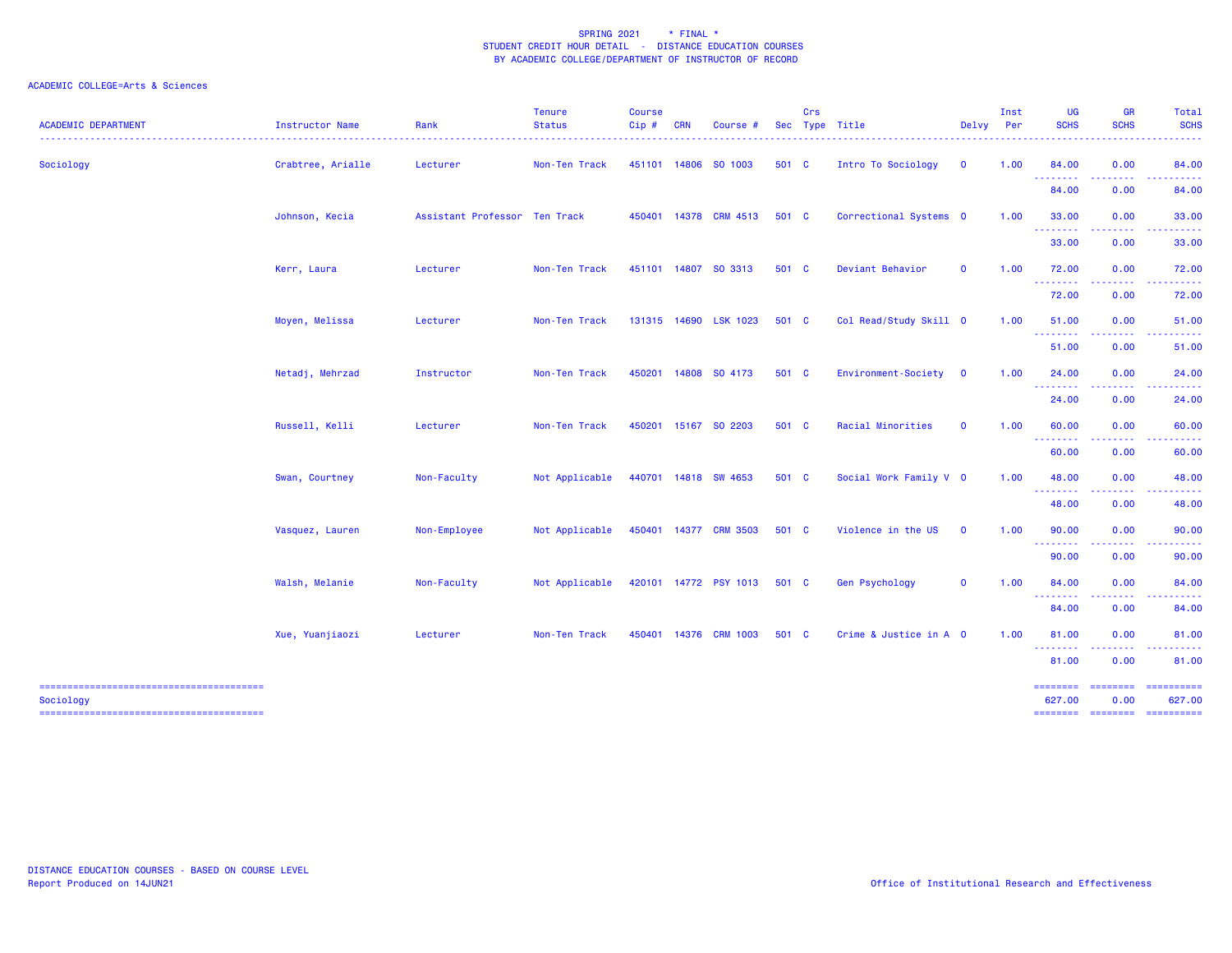| <b>ACADEMIC DEPARTMENT</b> | Instructor Name   | Rank        | <b>Tenure</b><br>Status | <b>Course</b><br>$Cip$ # | <b>CRN</b> | Course #                    |                | Crs | Sec Type Title                                  | Delvy Per | Inst         | <b>UG</b><br><b>SCHS</b> | <b>GR</b><br><b>SCHS</b> | Total<br><b>SCHS</b>       |
|----------------------------|-------------------|-------------|-------------------------|--------------------------|------------|-----------------------------|----------------|-----|-------------------------------------------------|-----------|--------------|--------------------------|--------------------------|----------------------------|
| Accountancy, School of     | Addy, Noel        | Lecturer    | Non-Ten Track           |                          |            | 520301 14264 ACC 8213 511 C |                |     | Fin & Acc Report Ana O                          |           | 1.00         | 0.00                     | 171.00<br>.              | 171.00<br>.                |
|                            |                   |             |                         |                          |            |                             |                |     |                                                 |           |              | 0.00                     | 171.00                   | 171.00                     |
|                            | Gardner, Virginia | Non-Faculty | Not Applicable          |                          |            | 520301 14263 ACC 2203 501 C |                |     | Survey of Accounting 0                          |           | 1.00         | 66.00                    | 0.00                     | 66.00                      |
|                            |                   |             |                         |                          |            |                             |                |     |                                                 |           |              | --------<br>66.00        | .<br>0.00                | . <u>.</u> .<br>.<br>66.00 |
|                            | Pannell, Angela   | Instructor  | Non-Ten Track           | 520301                   | 14261      | ACC 2013<br>14262 ACC 2023  | 501 C<br>501 C |     | Prin Financial Acct 0<br>Prin Managerial Acct 0 |           | 1.00<br>1.00 | 174.00<br>141.00         | 0.00<br>0.00             | 174.00<br>141.00           |
|                            |                   |             |                         |                          |            |                             |                |     |                                                 |           |              | ---------<br>315.00      | .<br>0.00                | .<br>315,00                |
|                            |                   |             |                         |                          |            |                             |                |     |                                                 |           |              | ========                 | ========                 | ==========                 |
| Accountancy, School of     |                   |             |                         |                          |            |                             |                |     |                                                 |           |              | 381,00<br>========       | 171.00<br>========       | 552,00<br>-----------      |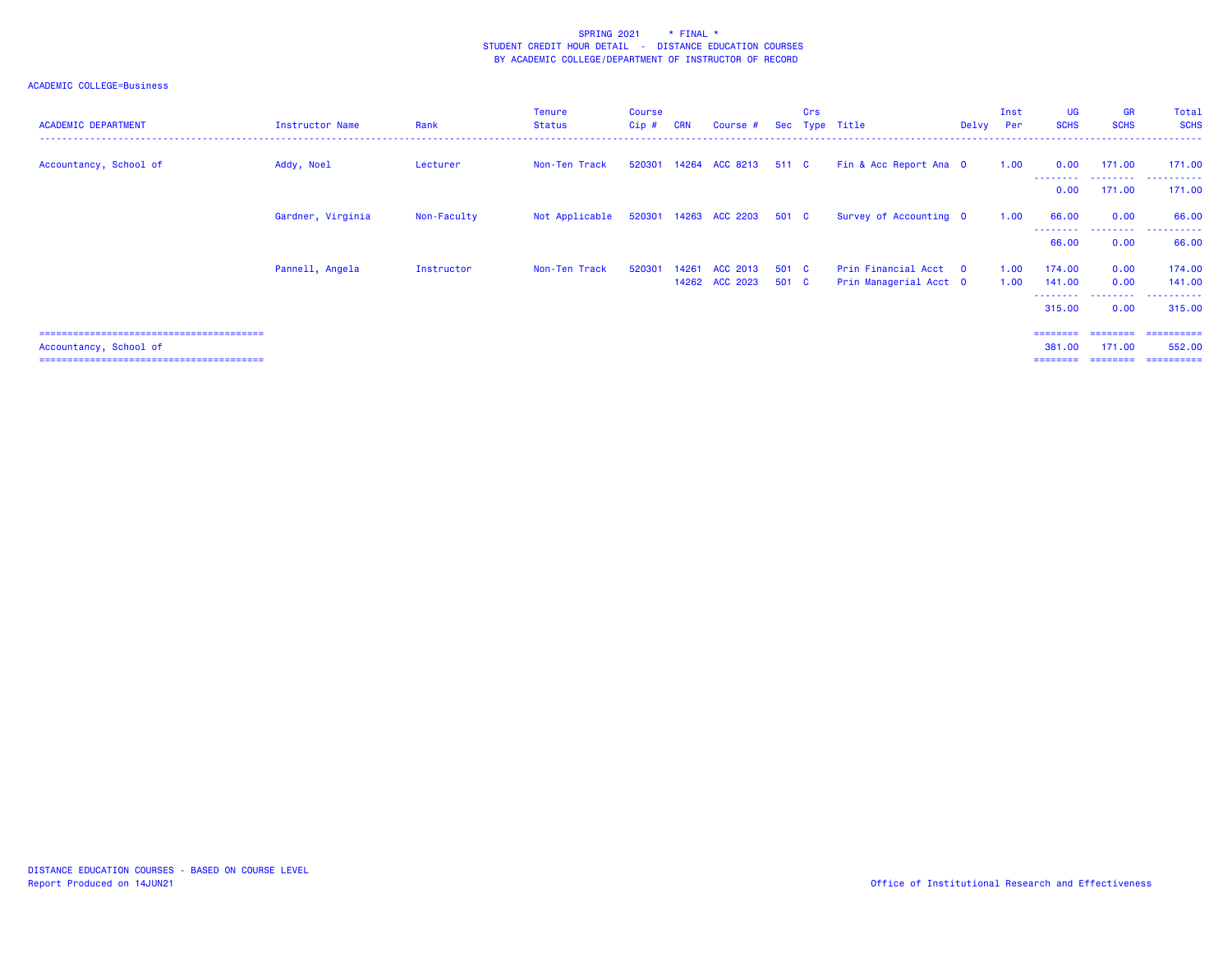| <b>ACADEMIC DEPARTMENT</b>     | <b>Instructor Name</b> | Rank                              | <b>Tenure</b><br><b>Status</b> | <b>Course</b><br>Cip# | <b>CRN</b> | Course #                       | <b>Sec</b>     | Crs | Type Title                             | Delvy Per                    | Inst         | <b>UG</b><br><b>SCHS</b> | <b>GR</b><br><b>SCHS</b>           | <b>Total</b><br><b>SCHS</b>   |
|--------------------------------|------------------------|-----------------------------------|--------------------------------|-----------------------|------------|--------------------------------|----------------|-----|----------------------------------------|------------------------------|--------------|--------------------------|------------------------------------|-------------------------------|
|                                |                        |                                   |                                |                       |            |                                |                |     |                                        |                              |              |                          |                                    | -----------------             |
| <b>Finance &amp; Economics</b> | Henry, Thomas          | Lecturer                          | Non-Ten Track                  | 450601                |            | 14391 EC 2113<br>14392 EC 2123 | 501 C<br>501 C |     | Prin Of Macroecon<br>Prin Of Microecon | $\mathbf{0}$<br>$\mathbf{0}$ | 1.00<br>1.00 | 150.00<br>177.00         | 0.00<br>0.00                       | 150.00<br>177.00              |
|                                |                        |                                   |                                |                       |            |                                |                |     |                                        |                              |              | ---------<br>327.00      | <b><i><u>ALLAS</u></i></b><br>0.00 | .<br>327.00                   |
|                                | McKinney, Kenneth      | Non-Faculty                       | Not Applicable                 |                       |            | 130407 17203 CCL 8153          | 502 C          |     | Human Resources Admi 0                 |                              | 1.00         | 0.00                     | 54.00                              | 54.00                         |
|                                |                        |                                   |                                |                       |            |                                |                |     |                                        |                              |              | --------<br>0.00         | 54.00                              | 54.00                         |
|                                | Metz, Tammi            | Instructor                        | Non-Ten Track                  | 520804                | 14686      | <b>INS 3503</b>                | 501 C          |     | <b>Employee Benefits</b>               | $\mathbf{0}$                 | 1.00         | 180.00                   | 0.00                               | 180.00                        |
|                                |                        |                                   |                                |                       |            | 521701 14685 INS 3103          | 501 C          |     | Prin Of Insurance                      | $\mathbf{O}$                 | 1.00         | 129,00<br>---------      | 0.00<br><b><i><u>ALLAS</u></i></b> | 129.00<br>.                   |
|                                |                        |                                   |                                |                       |            |                                |                |     |                                        |                              |              | 309.00                   | 0.00                               | 309.00                        |
|                                | Robbins, William       | Lecturer                          | Non-Ten Track                  | 520801                |            | 14512 FIN 3113                 | 501 C          |     | <b>Financial Systems</b>               | $\mathbf 0$                  | 1.00         | 84.00                    | 0.00                               | 84.00                         |
|                                |                        |                                   |                                |                       |            |                                |                |     |                                        |                              |              | ---------<br>84.00       | -----<br>0.00                      | 84.00                         |
|                                | Roskelley, Kenneth     | Professor                         | <b>Tenured</b>                 | 520801                |            | 14514 FIN 8113                 | 501 C          |     | Corporate Finance                      | $\mathbf{O}$                 | 1.00         | 0.00                     | 132.00                             | 132.00                        |
|                                |                        |                                   |                                |                       |            | 17398 FIN 8113                 | 551 C          |     | Corporate Finance                      | $\mathbf 0$                  | 1.00         | 0.00<br>--------         | 45.00<br>.                         | 45.00<br>.                    |
|                                |                        |                                   |                                |                       |            |                                |                |     |                                        |                              |              | 0.00                     | 177.00                             | 177.00                        |
|                                | Whitledge, Matthew     | Clinical Assist Pro Non-Ten Track |                                |                       |            | 520801 14513 FIN 3123          | 501 C          |     | Financial Management 0                 |                              | 1.00         | 165.00<br>--------       | 0.00                               | 165.00<br>.                   |
|                                |                        |                                   |                                |                       |            |                                |                |     |                                        |                              |              | 165.00                   | 0.00                               | 165.00                        |
| <b>Finance &amp; Economics</b> |                        |                                   |                                |                       |            |                                |                |     |                                        |                              |              | ========<br>885.00       | ========<br>231.00                 | ==========<br>1116.00         |
|                                |                        |                                   |                                |                       |            |                                |                |     |                                        |                              |              |                          |                                    | ========= ======== ========== |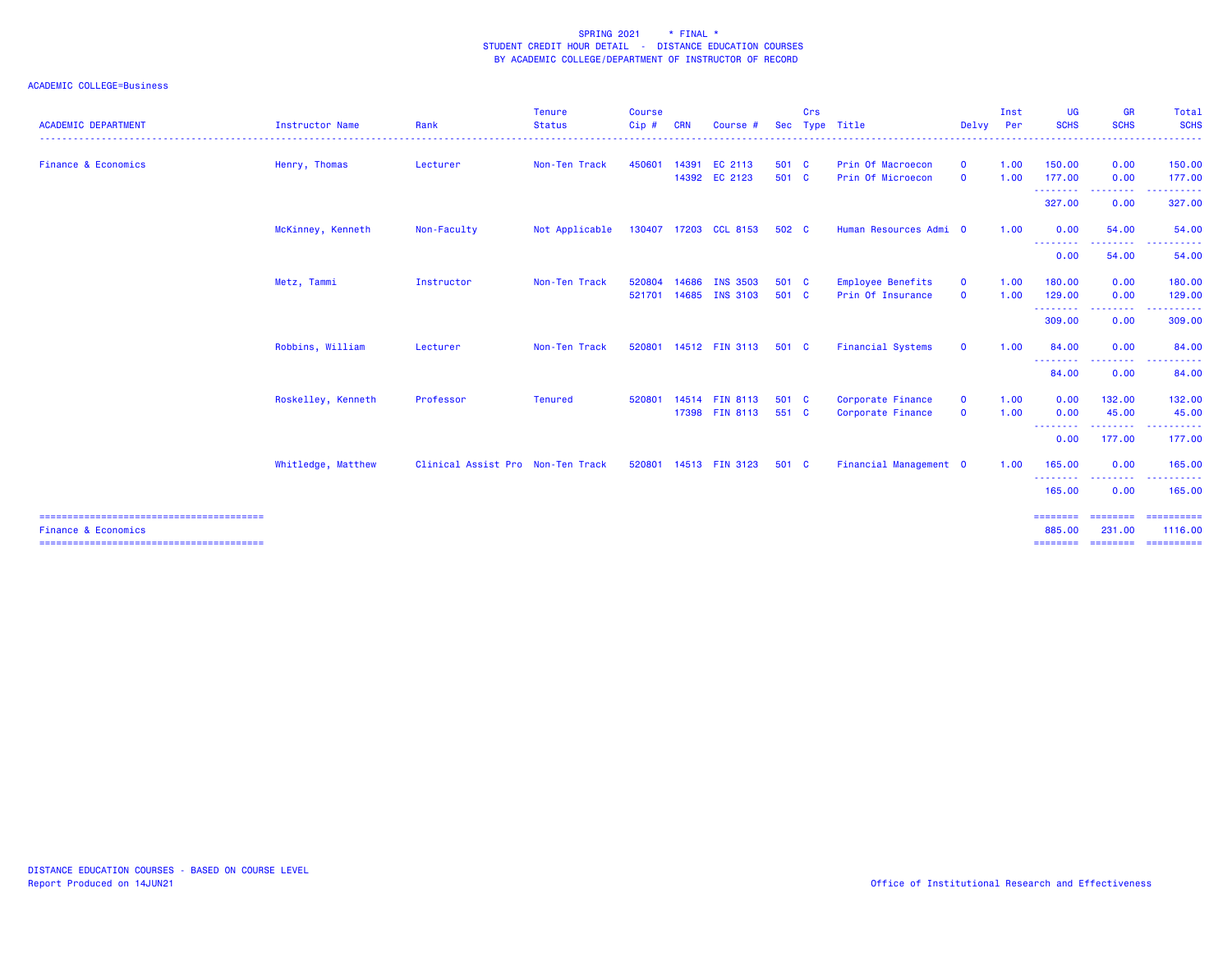| <b>ACADEMIC DEPARTMENT</b>       | Instructor Name    | Rank                              | <b>Tenure</b><br><b>Status</b> | <b>Course</b><br>Cip# | <b>CRN</b> | Course #                                 |                | Crs | Sec Type Title                                  | Delvy                       | Inst<br>Per  | UG<br><b>SCHS</b>               | <b>GR</b><br><b>SCHS</b>                                                                                                                                     | Total<br><b>SCHS</b> |
|----------------------------------|--------------------|-----------------------------------|--------------------------------|-----------------------|------------|------------------------------------------|----------------|-----|-------------------------------------------------|-----------------------------|--------------|---------------------------------|--------------------------------------------------------------------------------------------------------------------------------------------------------------|----------------------|
| Management & Information Systems | Bogue, Patty       | Instructor                        | Non-Ten Track                  |                       |            | 520201 14736 MGT 3213                    | 502 C          |     | Org Communications                              | $\mathbf{o}$                | 1.00         | 141.00<br>.                     | 0.00<br>$\frac{1}{2} \left( \frac{1}{2} \right) \left( \frac{1}{2} \right) \left( \frac{1}{2} \right) \left( \frac{1}{2} \right) \left( \frac{1}{2} \right)$ | 141.00               |
|                                  |                    |                                   |                                |                       |            |                                          |                |     |                                                 |                             |              | 141.00                          | 0.00                                                                                                                                                         | 141.00               |
|                                  | Fugate, Melvin     | Professor                         | Ten Track                      |                       |            | 520201 14740 MGT 8113                    | 501 C          |     | Leadership Skills                               | $\mathbf{O}$                | 1.00         | 0.00<br><u>.</u>                | 135.00<br>.                                                                                                                                                  | 135.00               |
|                                  |                    |                                   |                                |                       |            |                                          |                |     |                                                 |                             |              | 0.00                            | 135.00                                                                                                                                                       | 135.00               |
|                                  | Jones, Gabrielle   | Non-Faculty                       | Not Applicable                 |                       |            | 521201 14290 BIS 3233                    | 501 C          |     | Management Informati 0                          |                             | 1.00         | 165.00<br>.                     | 0.00                                                                                                                                                         | 165.00               |
|                                  |                    |                                   |                                |                       |            |                                          |                |     |                                                 |                             |              | 165.00                          | 0.00                                                                                                                                                         | 165.00               |
|                                  | Long, Rebecca      | Professor                         | <b>Tenured</b>                 |                       |            | 520201 14739 MGT 8103                    | 501 C          |     | Strategic Entreprene 0                          |                             | 1.00         | 0.00<br><u>.</u>                | 144.00<br>د د د د د د                                                                                                                                        | 144.00               |
|                                  |                    |                                   |                                |                       |            |                                          |                |     |                                                 |                             |              | 0.00                            | 144.00                                                                                                                                                       | 144.00               |
|                                  | Marett, Emily      | Instructor                        | Non-Ten Track                  | 520201                | 14735      | <b>MGT 3213</b><br>521001 14737 MGT 3513 | 501 C<br>501 C |     | Org Communications<br>Intro Human Res Mgt       | $\mathbf{O}$<br>$\mathbf 0$ | 1.00<br>1.00 | 66.00<br>150.00                 | 0.00<br>0.00                                                                                                                                                 | 66.00<br>150.00      |
|                                  |                    |                                   |                                |                       |            |                                          |                |     |                                                 |                             |              | . <u>.</u><br>216.00            | 0.00                                                                                                                                                         | 216.00               |
|                                  | Marett, Lawrence   | Associate Professor Tenured       |                                |                       |            | 521201 14291 BIS 6113                    | 501 C          |     | <b>BIS Security Managem 0</b>                   |                             | 1.00         | 0.00                            | 36.00                                                                                                                                                        | 36.00                |
|                                  |                    |                                   |                                |                       |            |                                          |                |     |                                                 |                             |              | <u> - - - - - - - -</u><br>0.00 | 36.00                                                                                                                                                        | 36.00                |
|                                  | McNeil, Stacey     | Clinical Assist Pro Non-Ten Track |                                |                       |            | 520101 14305 BUS 4853                    | 501 C          |     | <b>Business Policy</b>                          | $\mathbf{o}$                | 1.00         | 135.00                          | 0.00                                                                                                                                                         | 135.00               |
|                                  |                    |                                   |                                |                       |            |                                          |                |     |                                                 |                             |              | .<br>135.00                     | .<br>0.00                                                                                                                                                    | -----<br>135.00      |
|                                  |                    | Professor                         | <b>Tenured</b>                 |                       |            | 521201 14294 BIS 8413                    | 501 C          |     | Data Analytics                                  | $\mathbf 0$                 | 1.00         | 0.00                            | 42.00                                                                                                                                                        | 42.00                |
|                                  | Otondo, Robert     |                                   |                                |                       |            |                                          |                |     |                                                 |                             |              | .                               | 42.00                                                                                                                                                        | 42.00                |
|                                  |                    |                                   |                                |                       |            |                                          | 501 C          |     |                                                 |                             | 1.00         | 0.00                            |                                                                                                                                                              |                      |
|                                  | Pervez, Adam       | Assistant Professor Ten Track     |                                |                       |            | 520201 14734 MGT 3113                    |                |     | Principles of Manag 0                           |                             |              | 150.00<br>.                     | 0.00                                                                                                                                                         | 150.00               |
|                                  |                    |                                   |                                |                       |            | 521201 14292 BIS 8113                    | 501 C          |     | Mgt Info Tech & Sys 0                           |                             | 1.00         | 150.00<br>0.00                  | 0.00<br>51.00                                                                                                                                                | 150.00<br>51.00      |
|                                  | Pope, Michael      | Non-Employee                      | Not Applicable                 |                       |            |                                          |                |     |                                                 |                             |              | <u>.</u>                        | $\frac{1}{2} \left( \frac{1}{2} \right) \left( \frac{1}{2} \right) \left( \frac{1}{2} \right) \left( \frac{1}{2} \right) \left( \frac{1}{2} \right)$         | .                    |
|                                  |                    |                                   |                                | 520201                |            | 14741 MGT 8123                           | 501 C          |     |                                                 |                             | 1.00         | 0.00<br>0.00                    | 51.00                                                                                                                                                        | 51.00                |
|                                  | Spencer, Barbara   | Lecturer                          | Non-Ten Track                  |                       |            |                                          |                |     | Strategic Bus Consul 0                          |                             |              | .                               | 96.00<br>.                                                                                                                                                   | 96.00                |
|                                  | Taylor, Dona       | Instructor                        | Non-Ten Track                  | 520201                | 14738      | <b>MGT 3823</b>                          | 501 C          |     | Responsible Leadersh 0                          |                             | 1.00         | 0.00<br>123.00                  | 96.00<br>0.00                                                                                                                                                | 96.00<br>123.00      |
|                                  |                    |                                   |                                |                       |            | 15553 MGT 3113                           | 502 C          |     | Principles of Manag 0                           |                             | 1.00         | 132.00                          | 0.00<br>.                                                                                                                                                    | 132.00               |
|                                  |                    |                                   |                                |                       |            |                                          |                |     |                                                 |                             |              | .<br>255.00                     | 0.00                                                                                                                                                         | 255.00               |
|                                  | Warkentin, Merrill | Professor                         | <b>Tenured</b>                 | 521201                |            | 14293 BIS 8213<br>14295 BIS 8753         | 501 C<br>501 C |     | Secure Sys Analysis 0<br>Inf Sys Collabrtve P 0 |                             | 1.00<br>1.00 | 0.00<br>0.00                    | 45.00<br>6.00                                                                                                                                                | 45.00<br>6.00        |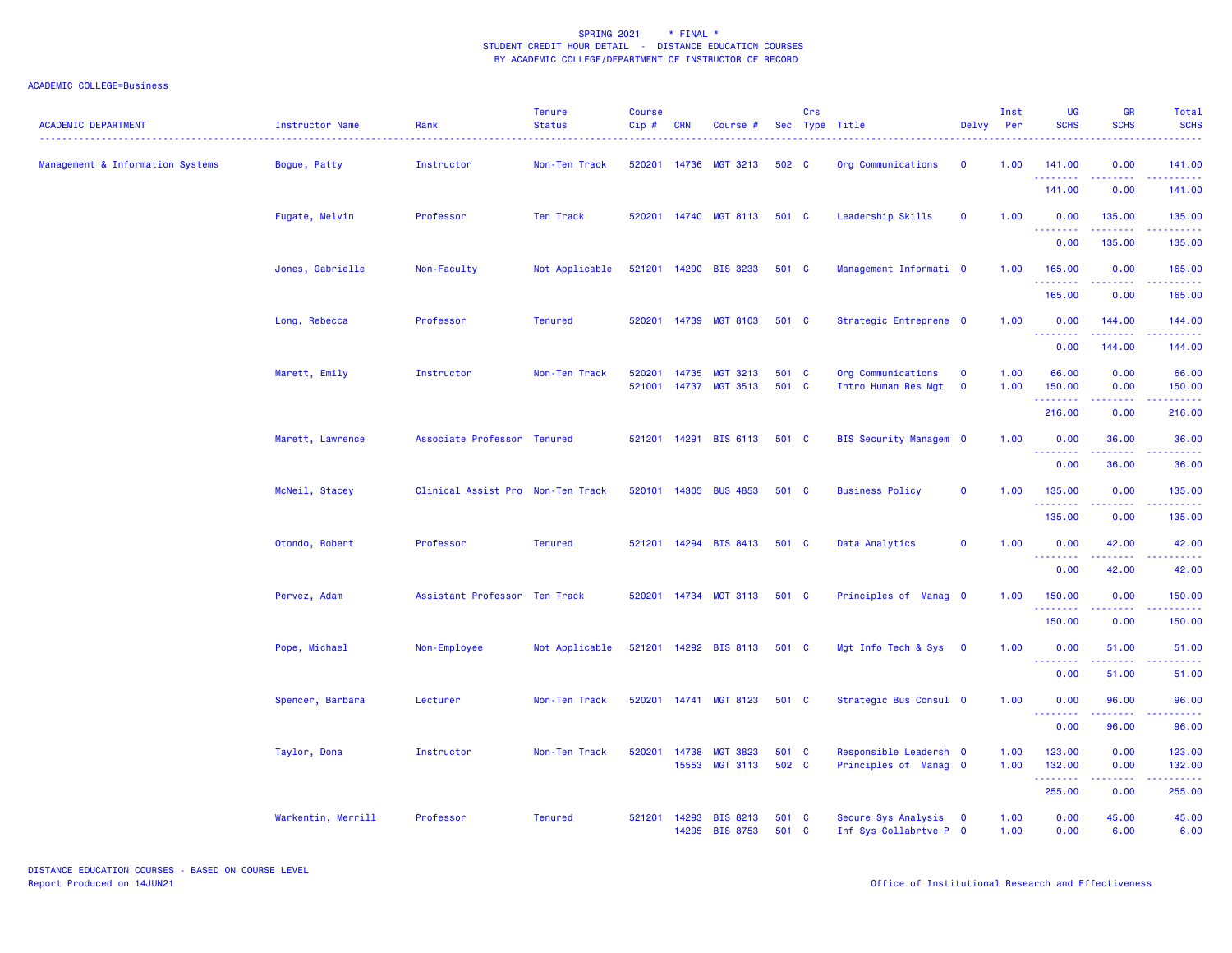### ACADEMIC COLLEGE=Business

| <b>ACADEMIC DEPARTMENT</b>      | Instructor Name | Rank | <b>Tenure</b><br><b>Status</b> | <b>Course</b><br>Cip# | <b>CRN</b> | Course # Sec Type Title | Crs | Delvy | Inst<br>Per | UG<br><b>SCHS</b> | GR<br><b>SCHS</b> | <b>Total</b><br><b>SCHS</b> |
|---------------------------------|-----------------|------|--------------------------------|-----------------------|------------|-------------------------|-----|-------|-------------|-------------------|-------------------|-----------------------------|
|                                 |                 |      |                                |                       |            |                         |     |       |             | 0.00              | 51.00             | 51.00                       |
| =============================== |                 |      |                                |                       |            |                         |     |       |             | ______            | --------          | -----------                 |

 Management & Information Systems 1062.00 555.00 1617.00 ======================================== ======== ======== ==========

DISTANCE EDUCATION COURSES - BASED ON COURSE LEVELReport Produced on 14JUN21 Office of Institutional Research and Effectiveness

1062.00 555.00 1617.00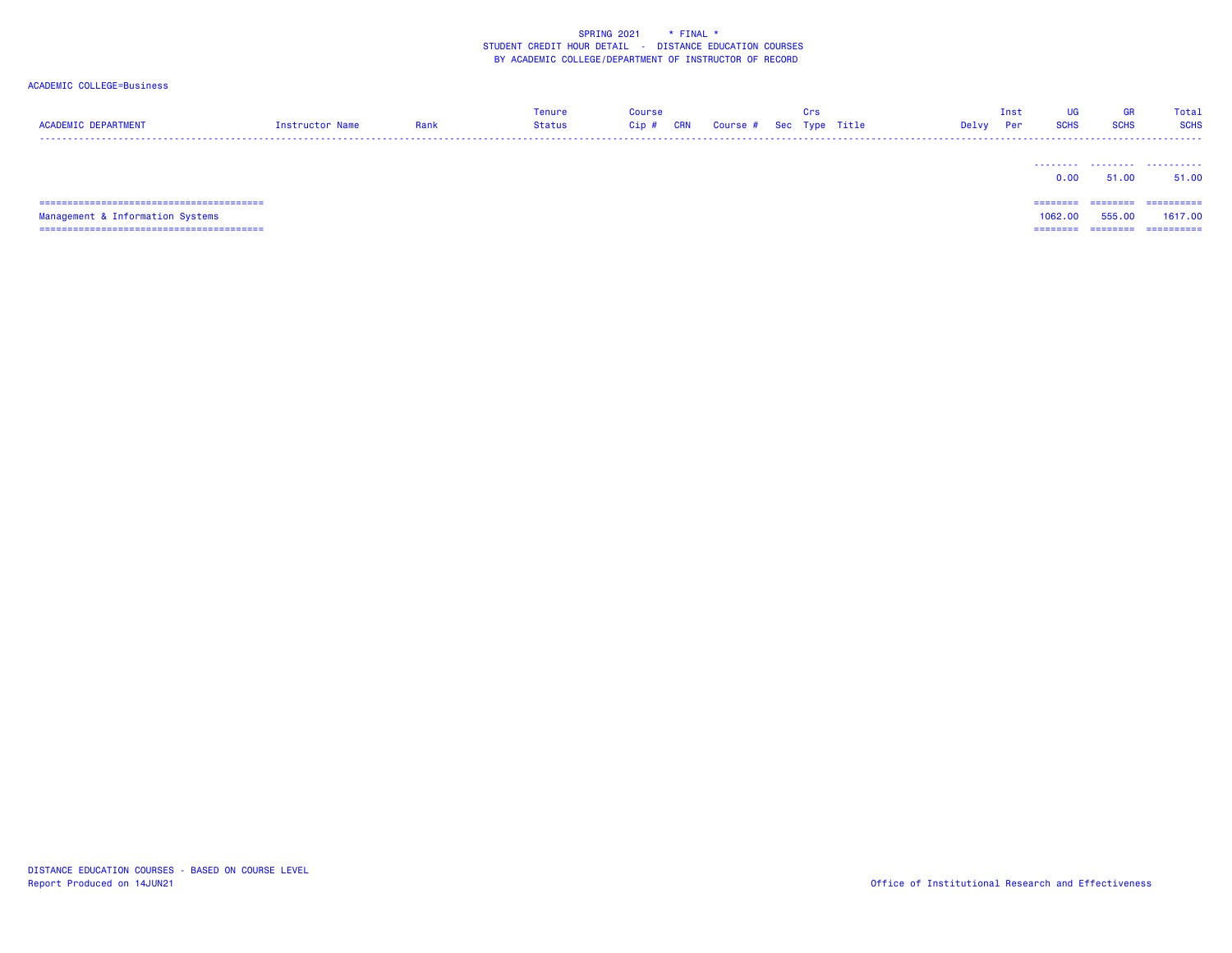| <b>ACADEMIC DEPARTMENT</b>                            | Instructor Name     | Rank                          | <b>Tenure</b><br><b>Status</b> | <b>Course</b><br>Cip# | <b>CRN</b>     | Course #                           |                | Crs | Sec Type Title                                       | Delvy                      | Inst<br>Per  | <b>UG</b><br><b>SCHS</b>              | <b>GR</b><br><b>SCHS</b> | <b>Total</b><br><b>SCHS</b> |
|-------------------------------------------------------|---------------------|-------------------------------|--------------------------------|-----------------------|----------------|------------------------------------|----------------|-----|------------------------------------------------------|----------------------------|--------------|---------------------------------------|--------------------------|-----------------------------|
| Marketing, Quantitative Analysis & Busin Ballard, Iva |                     | Instructor                    | Non-Ten Track                  | 520201<br>521302      | 17421<br>14302 | <b>BQA 6423</b><br><b>BQA 3123</b> | 531 C<br>501 C |     | <b>Business Decision An 0</b><br>Bus Stat Methods II | $\mathbf 0$                | 1.00<br>1.00 | 0.00<br>117.00<br>.                   | 72.00<br>0.00<br>.       | 72.00<br>117.00             |
|                                                       |                     |                               |                                |                       |                |                                    |                |     |                                                      |                            |              | 117.00                                | 72.00                    | 189.00                      |
|                                                       | Barney, Christian   | Grad Teach Assist             | Not Applicable                 | 521401                | 15369          | <b>MKT 4413</b>                    | 501 C          |     | Consumer Behavior                                    | $\mathbf 0$                | 1.00         | 135.00<br>--------                    | 0.00<br>. <b>. .</b>     | 135.00                      |
|                                                       |                     |                               |                                |                       |                |                                    |                |     |                                                      |                            |              | 135.00                                | 0.00                     | 135.00                      |
|                                                       | Boone, Christopher  | Assistant Professor Ten Track |                                | 520203                |                | 17420 MKT 8213                     | 531 C          |     | Supply Chain Operati 0                               |                            | 1.00         | 0.00<br>.                             | 93.00<br><b>.</b>        | 93.00                       |
|                                                       |                     |                               |                                |                       |                |                                    |                |     |                                                      |                            |              | 0.00                                  | 93.00                    | 93.00                       |
|                                                       | Brown, Haley-Lavell | Instructor                    | Non-Ten Track                  | 521501                | 14298          | <b>BL 4333</b><br>14300 BL 6333    | 501 C<br>501 C |     | <b>Real Estate Law</b><br>Real Estate Law            | $\mathbf 0$<br>$\mathbf 0$ | 1.00<br>1.00 | 75.00<br>0.00                         | 0.00<br>72.00            | 75.00<br>72.00              |
|                                                       |                     |                               |                                |                       |                |                                    |                |     |                                                      |                            |              | <u>.</u><br>75.00                     | 72.00                    | 147.00                      |
|                                                       | Dunlap, Kali        | Non-Faculty                   | Not Applicable                 |                       |                | 240102 14627 IDS 4111              | 501 C          |     | Professional Seminar 0                               |                            | 1.00         | 13.00                                 | 0.00                     | 13.00                       |
|                                                       |                     |                               |                                |                       |                |                                    |                |     |                                                      |                            |              | <b></b><br>13.00                      | .<br>0.00                | 13.00                       |
|                                                       | France, Stephen     | Associate Professor Tenured   |                                | 521399                | 15371          | <b>BQA 4413</b>                    | 501 C          |     | Bus. Forecasting and 0                               |                            | 1.00         | 3.00                                  | 0.00                     | 3.00                        |
|                                                       |                     |                               |                                |                       |                | 15372 BQA 6413                     | 501 C          |     | Bus. Forecasting and 0                               |                            | 1.00         | 0.00<br>$\sim$ $\sim$ $\sim$<br>----- | 6.00                     | 6.00<br>.                   |
|                                                       |                     |                               |                                |                       |                |                                    |                |     |                                                      |                            |              | 3.00                                  | 6.00                     | 9.00                        |
|                                                       | Graham, Kenneth     | Lecturer                      | Non-Ten Track                  | 521401                |                | 14742 MKT 3013                     | 501 C          |     | Principles Of Mkt                                    | $\mathbf 0$                | 1.00         | 252.00                                | 0.00                     | 252.00                      |
|                                                       |                     |                               |                                |                       |                |                                    |                |     |                                                      |                            |              | 252.00                                | 0.00                     | 252.00                      |
|                                                       | Hawkins, Jonathan   | Non-Faculty                   | Not Applicable                 |                       |                | 240102 14629 IDS 4111              | 503 C          |     | Professional Seminar 0                               |                            | 1.00         | 12.00<br><u>.</u>                     | 0.00                     | 12.00                       |
|                                                       |                     |                               |                                |                       |                |                                    |                |     |                                                      |                            |              | 12.00                                 | 0.00                     | 12.00                       |
|                                                       | Hazen, Benjamin     | Non-Employee                  | Not Applicable                 |                       |                | 520203 14748 MKT 8213              | 501 C          |     | Supply Chain Operati 0                               |                            | 1.00         | 0.00<br>.                             | 96.00<br>.               | 96.00<br>.                  |
|                                                       |                     |                               |                                |                       |                |                                    |                |     |                                                      |                            |              | 0.00                                  | 96.00                    | 96.00                       |
|                                                       | Kazandjian, Brett   | Grad Teach Assist             | Not Applicable                 |                       |                | 521403 14743 MKT 3323              | 501 C          |     | International Logist 0                               |                            | 1.00         | 144.00<br>.                           | 0.00                     | 144.00                      |
|                                                       |                     |                               |                                |                       |                |                                    |                |     |                                                      |                            |              | 144.00                                | 0.00                     | 144.00                      |
|                                                       | Mallette, Stephanie | Instructor                    | Non-Ten Track                  | 220205                | 14296<br>14297 | BL 2413<br><b>BL 4243</b>          | 501 C<br>501 C |     | Legal Envt Bus<br>Entrepreneur Law                   | $\mathbf 0$<br>$\mathbf 0$ | 1.00<br>1.00 | 129.00<br>36.00                       | 0.00<br>0.00             | 129.00<br>36.00             |
|                                                       |                     |                               |                                |                       | 14299          | BL 6243                            | 501 C          |     | Entrepreneur Law                                     | $\mathbf 0$                | 1.00         | 0.00                                  | 27.00                    | 27.00                       |
|                                                       |                     |                               |                                | 229999                |                | 14301 BL 8113                      | 501 C          |     | Law Ethics Disp Res                                  | $\mathbf 0$                | 1.00         | 0.00<br><b><i><u>AAAAAAA</u></i></b>  | 93.00<br><u>.</u>        | 93.00                       |
|                                                       |                     |                               |                                |                       |                |                                    |                |     |                                                      |                            |              | 165.00                                | 120.00                   | 285.00                      |
|                                                       | Pompelia, Anthony   | Lecturer                      | Non-Ten Track                  | 521401                | 15827          | <b>MKT 4423</b>                    | 501 C          |     | Strategic Brand Mana 0                               |                            | 1.00         | 93.00                                 | 0.00                     | 93.00                       |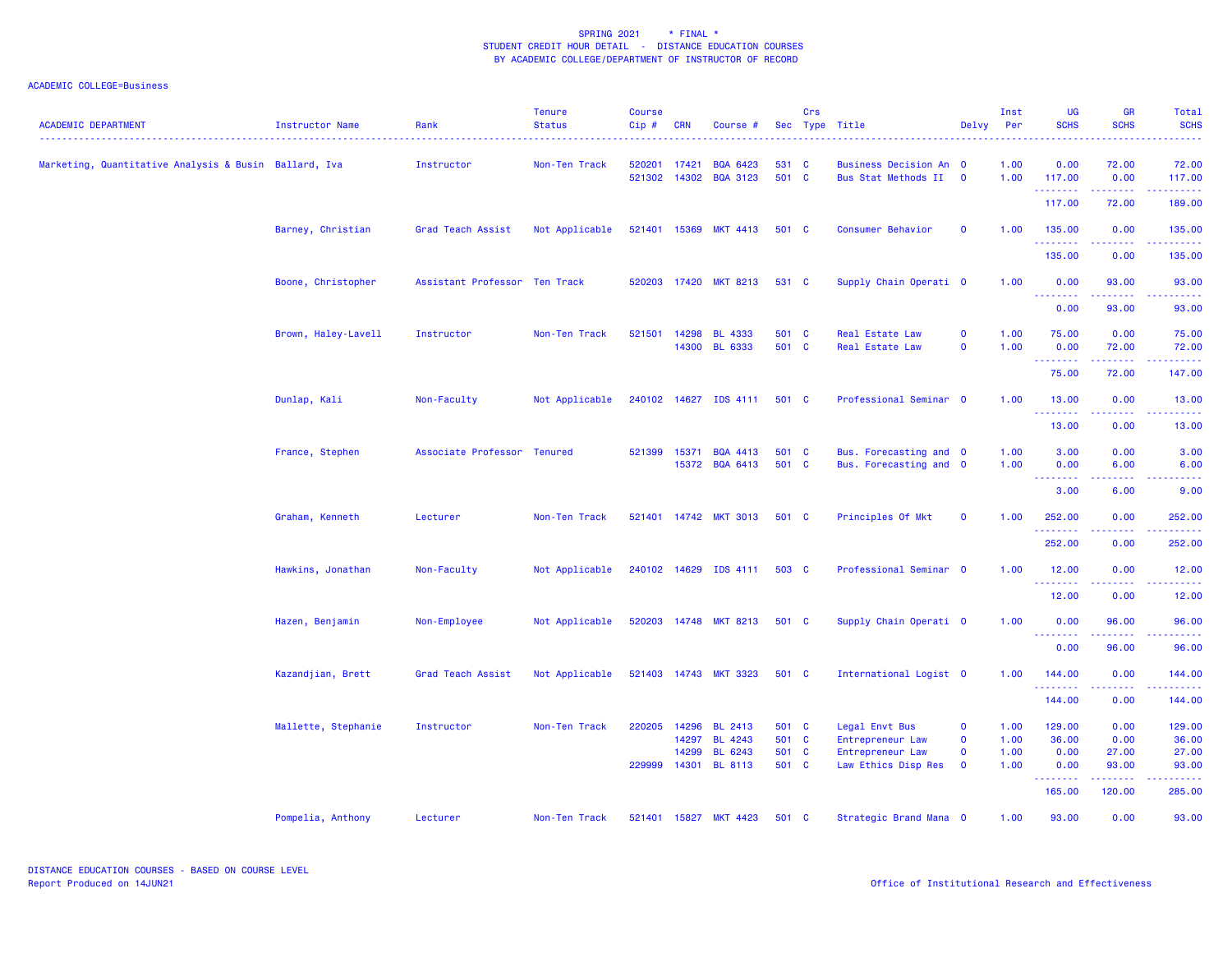| <b>ACADEMIC DEPARTMENT</b>                               | Instructor Name | Rank                          | Tenure<br><b>Status</b> | Course<br>$Cip$ # | <b>CRN</b> | Course #        | Sec   | Crs | Type Title             | Delvy        | Inst<br>Per | UG<br><b>SCHS</b>  | <b>GR</b><br><b>SCHS</b> | Total<br><b>SCHS</b>                  |
|----------------------------------------------------------|-----------------|-------------------------------|-------------------------|-------------------|------------|-----------------|-------|-----|------------------------|--------------|-------------|--------------------|--------------------------|---------------------------------------|
|                                                          |                 |                               |                         |                   |            |                 |       |     |                        |              |             |                    |                          |                                       |
|                                                          |                 |                               |                         |                   |            |                 |       |     |                        |              |             | 93.00              | 0.00                     | 93.00                                 |
| Marketing, Quantitative Analysis & Busin Shanahan, Kevin |                 | Professor                     | Tenured                 | 521401            | 14747      | <b>MKT 8153</b> | 501 C |     | Strategic Marketing    | $\mathbf{0}$ | 1.00        | 0.00               | 141.00                   | 141.00                                |
|                                                          |                 |                               |                         |                   |            | 15095 MKT 8153  | 551 C |     | Strategic Marketing    | $\mathbf{0}$ | 1.00        | 0.00               | 117.00<br>. <u>.</u>     | 117.00<br><u> - - - - - - - - - -</u> |
|                                                          |                 |                               |                         |                   |            |                 |       |     |                        |              |             | 0.00               | 258.00                   | 258.00                                |
|                                                          | Walton, Laura   | Instructor                    | Non-Ten Track           | 521401            | 14746      | <b>MKT 6143</b> | 501 C |     | Sales Management       | $\mathbf{O}$ | 1.00        | 0.00               | 33.00                    | 33.00                                 |
|                                                          |                 |                               |                         |                   | 15368      | <b>MKT 4113</b> | 501 C |     | Personal Selling       | $\mathbf{O}$ | 1.00        | 138.00             | 0.00                     | 138.00                                |
|                                                          |                 |                               |                         | 521803            | 16367      | <b>MKT 3213</b> | 501 C |     | Retailing              | $\mathbf{o}$ | 1.00        | 102.00             | 0.00                     | 102.00                                |
|                                                          |                 |                               |                         |                   |            |                 |       |     |                        |              |             | <u>.</u><br>240.00 | --------<br>33.00        | .<br>273.00                           |
|                                                          | Zhuo, Yueran    | Assistant Professor Ten Track |                         | 520201            | 14304      | BQA 6423        | 501 C |     | Business Decision An 0 |              | 1.00        | 0.00               | 111.00                   | 111.00                                |
|                                                          |                 |                               |                         | 521302            | 15096      | BQA 8443        | 551 C |     | Stat Analy Bus Dec     | $\mathbf 0$  | 1.00        | 0.00               | 75.00                    | 75.00                                 |
|                                                          |                 |                               |                         |                   |            | 16232 BQA 8443  | 501 C |     | Stat Analy Bus Dec     | $\mathbf{0}$ | 1.00        | 0.00               | 135,00                   | 135.00                                |
|                                                          |                 |                               |                         |                   |            |                 |       |     |                        |              |             | --------<br>0.00   | . <u>.</u> .<br>321.00   | ----------<br>321,00                  |
|                                                          |                 |                               |                         |                   |            |                 |       |     |                        |              |             | ========           |                          |                                       |
| Marketing, Quantitative Analysis & Busin                 |                 |                               |                         |                   |            |                 |       |     |                        |              |             | 1249.00            | 1071.00                  | 2320,00                               |
|                                                          |                 |                               |                         |                   |            |                 |       |     |                        |              |             | ========           | ========                 | ==========                            |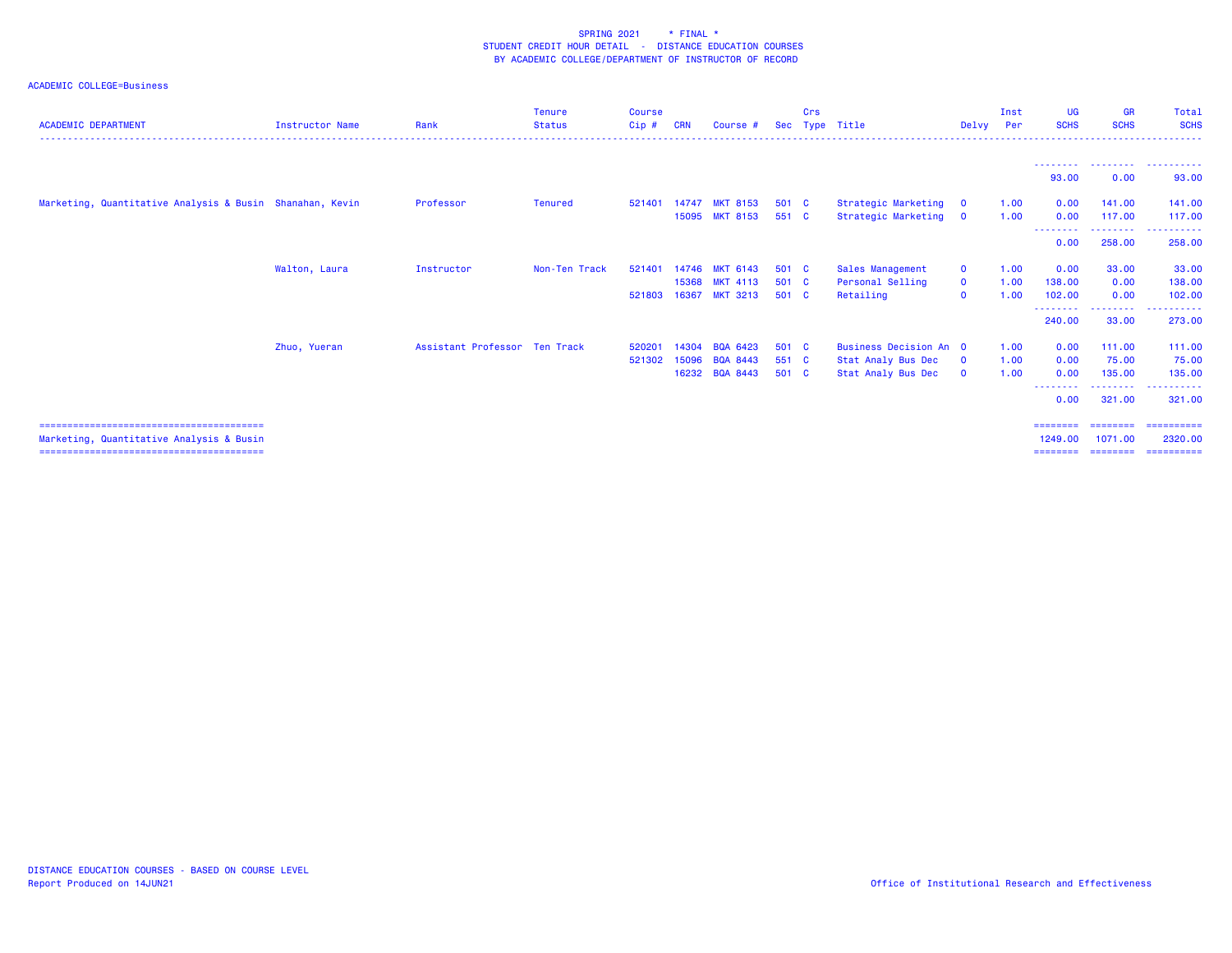| <b>ACADEMIC DEPARTMENT</b>              | Instructor Name       | Rank                              | <b>Tenure</b><br><b>Status</b> | Course<br>Cip# | <b>CRN</b> | Course #              |       | Crs | Sec Type Title         | Delvy        | Inst<br>Per | <b>UG</b><br><b>SCHS</b>                                                                                                                                                                                                                                                                                                                                                                                                                                                                       | <b>GR</b><br><b>SCHS</b>                                                                                                                                     | Total<br><b>SCHS</b>                            |
|-----------------------------------------|-----------------------|-----------------------------------|--------------------------------|----------------|------------|-----------------------|-------|-----|------------------------|--------------|-------------|------------------------------------------------------------------------------------------------------------------------------------------------------------------------------------------------------------------------------------------------------------------------------------------------------------------------------------------------------------------------------------------------------------------------------------------------------------------------------------------------|--------------------------------------------------------------------------------------------------------------------------------------------------------------|-------------------------------------------------|
| Counseling, Educational Psychology, and | Abernathy, Larry      | Research Assoc Prof Non-Ten Track |                                |                |            | 422707 14784 PSY 3623 | 501 C |     | Social Psychology      | $\mathbf 0$  | 1.00        | 144.00<br>.                                                                                                                                                                                                                                                                                                                                                                                                                                                                                    | 0.00<br>$\frac{1}{2} \left( \frac{1}{2} \right) \left( \frac{1}{2} \right) \left( \frac{1}{2} \right) \left( \frac{1}{2} \right) \left( \frac{1}{2} \right)$ | 144.00<br>.                                     |
|                                         |                       |                                   |                                |                |            |                       |       |     |                        |              |             | 144.00                                                                                                                                                                                                                                                                                                                                                                                                                                                                                         | 0.00                                                                                                                                                         | 144.00                                          |
|                                         | Borgen, John          | Assistant Professor Ten Track     |                                |                |            | 422805 15364 EPY 9443 | 501 C |     | Single Subject Desig 0 |              | 1.00        | 0.00<br><b></b>                                                                                                                                                                                                                                                                                                                                                                                                                                                                                | 33.00<br>.                                                                                                                                                   | 33.00<br><b><i><u><u> - - - - -</u></u></i></b> |
|                                         |                       |                                   |                                |                |            |                       |       |     |                        |              |             | 0.00                                                                                                                                                                                                                                                                                                                                                                                                                                                                                           | 33.00                                                                                                                                                        | 33.00                                           |
|                                         | Gainer, Donna         | Instructor                        | Non-Ten Track                  | 130101         | 15357      | <b>EPY 3143</b>       | 501 C |     | Human Develop And Le 0 |              | 1.00        | 18.00                                                                                                                                                                                                                                                                                                                                                                                                                                                                                          | 0.00                                                                                                                                                         | 18.00                                           |
|                                         |                       |                                   |                                | 130499         | 15356      | <b>EPY 3063</b>       | 501 C |     | Indiv Diff/Exception 0 |              | 1.00        | 48.00                                                                                                                                                                                                                                                                                                                                                                                                                                                                                          | 0.00                                                                                                                                                         | 48.00                                           |
|                                         |                       |                                   |                                |                |            | 15359 EPY 4553        | 501 C |     | Creativity/Innovatio 0 |              | 1.00        | 18.00                                                                                                                                                                                                                                                                                                                                                                                                                                                                                          | 0.00                                                                                                                                                         | 18.00                                           |
|                                         |                       |                                   |                                |                | 15360      | EPY 6553              | 501 C |     | Creativity/Innovatio 0 |              | 1.00        | 0.00                                                                                                                                                                                                                                                                                                                                                                                                                                                                                           | 3.00                                                                                                                                                         | 3.00                                            |
|                                         |                       |                                   |                                | 422806 15355   |            | <b>EPY 2513</b>       | 501 C |     | Human Growth & Devel 0 |              | 1.00        | 84.00                                                                                                                                                                                                                                                                                                                                                                                                                                                                                          | 0.00                                                                                                                                                         | 84.00                                           |
|                                         |                       |                                   |                                |                |            | 15358 EPY 3503        | 501 C |     | Principles of Ed Psy 0 |              | 1.00        | 75.00<br>.                                                                                                                                                                                                                                                                                                                                                                                                                                                                                     | 0.00<br>$\frac{1}{2} \left( \frac{1}{2} \right) \left( \frac{1}{2} \right) \left( \frac{1}{2} \right) \left( \frac{1}{2} \right) \left( \frac{1}{2} \right)$ | 75.00<br><u>.</u>                               |
|                                         |                       |                                   |                                |                |            |                       |       |     |                        |              |             | 243.00                                                                                                                                                                                                                                                                                                                                                                                                                                                                                         | 3.00                                                                                                                                                         | 246.00                                          |
|                                         | Ghahremani, Mehdi     | Lecturer                          | Non-Ten Track                  |                |            | 131005 16274 EPY 4073 | 501 C |     | Personal & Motivatio 0 |              | 1.00        | 36.00<br><u>.</u>                                                                                                                                                                                                                                                                                                                                                                                                                                                                              | 0.00                                                                                                                                                         | 36.00                                           |
|                                         |                       |                                   |                                |                |            |                       |       |     |                        |              |             | 36.00                                                                                                                                                                                                                                                                                                                                                                                                                                                                                          | 0.00                                                                                                                                                         | 36.00                                           |
|                                         | Smith, Hallie         | Assistant Professor Ten Track     |                                | 420101         | 14927      | <b>EPY 4113</b>       | 551 C |     | Prin. of Behavior An 0 |              | 1.00        | 6.00                                                                                                                                                                                                                                                                                                                                                                                                                                                                                           | 0.00                                                                                                                                                         | 6.00                                            |
|                                         |                       |                                   |                                |                | 14928      | EPY 6113              | 551 C |     | Prin. of Behavior An 0 |              | 1.00        | 0.00                                                                                                                                                                                                                                                                                                                                                                                                                                                                                           | 6.00                                                                                                                                                         | 6.00                                            |
|                                         |                       |                                   |                                | 422803         | 15463      | <b>EPY 8990</b>       | 501 C |     | Special Topic In EPY N |              | 1.00        | 0.00                                                                                                                                                                                                                                                                                                                                                                                                                                                                                           | 9.00                                                                                                                                                         | 9.00                                            |
|                                         |                       |                                   |                                | 422805         | 15361      | EPY 4223              | 501 C |     | Applications of ABA    | $\mathbf 0$  | 1.00        | 6.00                                                                                                                                                                                                                                                                                                                                                                                                                                                                                           | 0.00                                                                                                                                                         | 6.00                                            |
|                                         |                       |                                   |                                |                |            | 15362 EPY 6223        | 501 C |     | Applications of ABA    | $\mathbf{o}$ | 1.00        | 0.00                                                                                                                                                                                                                                                                                                                                                                                                                                                                                           | 24.00                                                                                                                                                        | 24.00                                           |
|                                         |                       |                                   |                                |                |            |                       |       |     |                        |              |             | <b><i><u><u> - - - - - - -</u></u></i></b><br>12.00                                                                                                                                                                                                                                                                                                                                                                                                                                            | 39.00                                                                                                                                                        | 51.00                                           |
|                                         | Stinson-Perez, Sylvia | Non-Faculty                       | Not Applicable                 |                |            | 131009 14375 COE 6303 | 501 C |     | Rehab of Visual Imp 0  |              | 1.00        | 0.00                                                                                                                                                                                                                                                                                                                                                                                                                                                                                           | 48.00                                                                                                                                                        | 48.00                                           |
|                                         |                       |                                   |                                |                |            |                       |       |     |                        |              |             | $\frac{1}{2} \left( \frac{1}{2} \right) \left( \frac{1}{2} \right) \left( \frac{1}{2} \right) \left( \frac{1}{2} \right)$<br>.<br>0.00                                                                                                                                                                                                                                                                                                                                                         | .<br>48.00                                                                                                                                                   | . <b>.</b><br>48.00                             |
|                                         | Wang, Chih-Hsuan      | Lecturer                          | Non-Ten Track                  | 130603         | 14506      | EPY 6214              | 501 C |     | Ed & Psy Statistics    | $\mathbf 0$  | 1.00        | 0.00                                                                                                                                                                                                                                                                                                                                                                                                                                                                                           | 72.00                                                                                                                                                        | 72.00                                           |
|                                         |                       |                                   |                                |                |            | 14507 EPY 8214        | 501 B |     | Int Ed & Psy Stat      | $\mathbf 0$  | 1.00        | 0.00<br>$\begin{array}{cccccccccccccc} \multicolumn{2}{c}{} & \multicolumn{2}{c}{} & \multicolumn{2}{c}{} & \multicolumn{2}{c}{} & \multicolumn{2}{c}{} & \multicolumn{2}{c}{} & \multicolumn{2}{c}{} & \multicolumn{2}{c}{} & \multicolumn{2}{c}{} & \multicolumn{2}{c}{} & \multicolumn{2}{c}{} & \multicolumn{2}{c}{} & \multicolumn{2}{c}{} & \multicolumn{2}{c}{} & \multicolumn{2}{c}{} & \multicolumn{2}{c}{} & \multicolumn{2}{c}{} & \multicolumn{2}{c}{} & \multicolumn{2}{c}{} & \$ | 52.00                                                                                                                                                        | 52.00<br>.                                      |
|                                         |                       |                                   |                                |                |            |                       |       |     |                        |              |             | 0.00                                                                                                                                                                                                                                                                                                                                                                                                                                                                                           | 124.00                                                                                                                                                       | 124.00                                          |
| Counseling, Educational Psychology, and |                       |                                   |                                |                |            |                       |       |     |                        |              |             | ========<br>435.00                                                                                                                                                                                                                                                                                                                                                                                                                                                                             | --------<br>247.00                                                                                                                                           | 682.00                                          |
|                                         |                       |                                   |                                |                |            |                       |       |     |                        |              |             | <b>SESSESSE</b>                                                                                                                                                                                                                                                                                                                                                                                                                                                                                | ===================                                                                                                                                          |                                                 |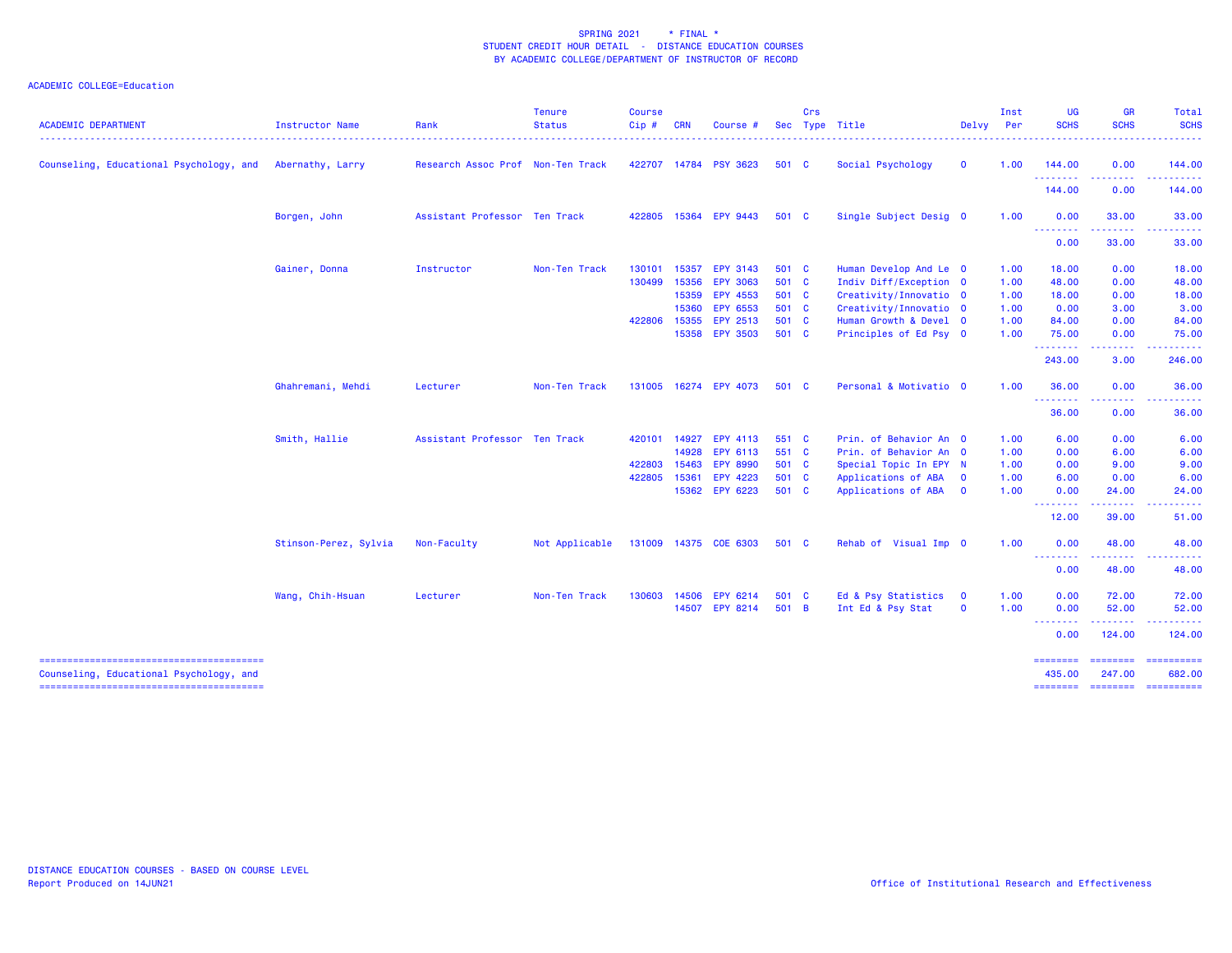| <b>ACADEMIC DEPARTMENT</b>                              | Instructor Name       | Rank                          | <b>Tenure</b><br><b>Status</b> | <b>Course</b><br>Cip# | <b>CRN</b>   | Course #                          |                | Crs | Sec Type Title                                   | Delvy        | Inst<br><b>Per</b> | UG<br><b>SCHS</b>                                                                                                                                                                                                                                                                                                                                                                                                                                                                              | <b>GR</b><br><b>SCHS</b>                                                                                                                                     | Total<br><b>SCHS</b>      |
|---------------------------------------------------------|-----------------------|-------------------------------|--------------------------------|-----------------------|--------------|-----------------------------------|----------------|-----|--------------------------------------------------|--------------|--------------------|------------------------------------------------------------------------------------------------------------------------------------------------------------------------------------------------------------------------------------------------------------------------------------------------------------------------------------------------------------------------------------------------------------------------------------------------------------------------------------------------|--------------------------------------------------------------------------------------------------------------------------------------------------------------|---------------------------|
| Curriculum, Instruction & Special Educat Adams, Christy |                       | Non-Employee                  | Not Applicable                 | 131203 16281          |              | <b>RDG 3423</b>                   | 503 C          |     | Middle Lvl Lit II                                | $\mathbf{O}$ | 0.50               | 19.50<br>.                                                                                                                                                                                                                                                                                                                                                                                                                                                                                     | 0.00<br>.                                                                                                                                                    | 19.50                     |
|                                                         |                       |                               |                                |                       |              |                                   |                |     |                                                  |              |                    | 19.50                                                                                                                                                                                                                                                                                                                                                                                                                                                                                          | 0.00                                                                                                                                                         | 19.50                     |
|                                                         | Alley, Kathleen       | Associate Professor Tenured   |                                |                       | 131203 14796 | <b>RDG 3423</b>                   | 501 C          |     | Middle Lvl Lit II                                | $\mathbf{O}$ | 0.50               | 24.00                                                                                                                                                                                                                                                                                                                                                                                                                                                                                          | 0.00                                                                                                                                                         | 24.00                     |
|                                                         |                       |                               |                                |                       | 14797        | <b>RDG 3423</b>                   | 502 C          |     | Middle Lvl Lit II                                | $\mathbf{O}$ | 0.50               | 25.50                                                                                                                                                                                                                                                                                                                                                                                                                                                                                          | 0.00                                                                                                                                                         | 25.50                     |
|                                                         |                       |                               |                                |                       | 16281        | <b>RDG 3423</b>                   | 503 C          |     | Middle Lvl Lit II                                | $\mathbf 0$  | 0.50               | 19.50                                                                                                                                                                                                                                                                                                                                                                                                                                                                                          | 0.00<br>22222                                                                                                                                                | 19.50<br>.                |
|                                                         |                       |                               |                                |                       |              |                                   |                |     |                                                  |              |                    | 69.00                                                                                                                                                                                                                                                                                                                                                                                                                                                                                          | 0.00                                                                                                                                                         | 69.00                     |
|                                                         | Atterberry, Tiffiney  | Instructor                    | Non-Ten Track                  |                       |              | 131316 14457 EDE 4113             | 501 C          |     | Teach Elem/Mid Level 0                           |              | 1.00               | 57.00                                                                                                                                                                                                                                                                                                                                                                                                                                                                                          | 0.00                                                                                                                                                         | 57.00                     |
|                                                         |                       |                               |                                |                       |              |                                   |                |     |                                                  |              |                    | .<br>57.00                                                                                                                                                                                                                                                                                                                                                                                                                                                                                     | .<br>0.00                                                                                                                                                    | .<br>57.00                |
|                                                         | Binford, Paul         | Associate Professor Tenured   |                                |                       | 131203 14941 | <b>EDS 8243</b>                   | 551 C          |     | Adv. Plan Manage Lea 0                           |              | 1.00               | 0.00                                                                                                                                                                                                                                                                                                                                                                                                                                                                                           | 18.00                                                                                                                                                        | 18.00                     |
|                                                         |                       |                               |                                |                       |              | 131318 14474 EDS 6643             | 501 C          |     | Soc Studies Educ Ped 0                           |              | 1.00               | 0.00                                                                                                                                                                                                                                                                                                                                                                                                                                                                                           | 27.00                                                                                                                                                        | 27.00                     |
|                                                         |                       |                               |                                |                       |              |                                   |                |     |                                                  |              |                    | $\begin{array}{cccccccccccccc} \multicolumn{2}{c}{} & \multicolumn{2}{c}{} & \multicolumn{2}{c}{} & \multicolumn{2}{c}{} & \multicolumn{2}{c}{} & \multicolumn{2}{c}{} & \multicolumn{2}{c}{} & \multicolumn{2}{c}{} & \multicolumn{2}{c}{} & \multicolumn{2}{c}{} & \multicolumn{2}{c}{} & \multicolumn{2}{c}{} & \multicolumn{2}{c}{} & \multicolumn{2}{c}{} & \multicolumn{2}{c}{} & \multicolumn{2}{c}{} & \multicolumn{2}{c}{} & \multicolumn{2}{c}{} & \multicolumn{2}{c}{} & \$<br>0.00 | .<br>45.00                                                                                                                                                   | 45.00                     |
|                                                         | Collier, Matthew      | Lecturer                      | Non-Ten Track                  |                       |              | 131001 17317 EDX 8173             | 502 C          |     | Sp Ed In Reg Classrm 0                           |              | 1.00               | 0.00                                                                                                                                                                                                                                                                                                                                                                                                                                                                                           | 84.00                                                                                                                                                        | 84.00                     |
|                                                         |                       |                               |                                |                       |              |                                   |                |     |                                                  |              |                    | <u>.</u><br>0.00                                                                                                                                                                                                                                                                                                                                                                                                                                                                               | المتمامين<br>84.00                                                                                                                                           | .<br>84.00                |
|                                                         | Davidson, Sandy       | Lecturer                      | Non-Ten Track                  |                       | 131315 14792 | <b>RDG 3123</b>                   | 501 C          |     | Early Lit Instruct I 0                           |              | 1.00               | 54.00                                                                                                                                                                                                                                                                                                                                                                                                                                                                                          | 0.00                                                                                                                                                         | 54.00                     |
|                                                         |                       |                               |                                |                       |              | 14793 RDG 3123                    | 502 C          |     | Early Lit Instruct I 0                           |              | 1.00               | 72.00                                                                                                                                                                                                                                                                                                                                                                                                                                                                                          | 0.00                                                                                                                                                         | 72.00                     |
|                                                         |                       |                               |                                |                       |              |                                   |                |     |                                                  |              |                    | <b><i><u><u> - - - - - - -</u></u></i></b><br>126.00                                                                                                                                                                                                                                                                                                                                                                                                                                           | 22222<br>0.00                                                                                                                                                | 126.00                    |
|                                                         | Devlin, Sandy         | Professor                     | <b>Tenured</b>                 | 131001 14491          |              | <b>EDX 8053</b>                   | 501 C          |     | Fundamentals of Teac 0                           |              | 1.00               | 0.00                                                                                                                                                                                                                                                                                                                                                                                                                                                                                           | 51.00                                                                                                                                                        | 51.00                     |
|                                                         |                       |                               |                                |                       | 14952        | <b>EDX 8023</b>                   | 551 C          |     | Fundamentals of Teac 0                           |              | 1.00               | 0.00                                                                                                                                                                                                                                                                                                                                                                                                                                                                                           | 27.00                                                                                                                                                        | 27.00                     |
|                                                         |                       |                               |                                |                       |              | 14953 EDX 8053                    | 551 C          |     | Fundamentals of Teac 0                           |              | 1.00               | 0.00                                                                                                                                                                                                                                                                                                                                                                                                                                                                                           | 45.00                                                                                                                                                        | 45.00                     |
|                                                         |                       |                               |                                |                       |              |                                   |                |     |                                                  |              |                    | $\begin{array}{cccccccccccccc} \multicolumn{2}{c}{} & \multicolumn{2}{c}{} & \multicolumn{2}{c}{} & \multicolumn{2}{c}{} & \multicolumn{2}{c}{} & \multicolumn{2}{c}{} & \multicolumn{2}{c}{} & \multicolumn{2}{c}{} & \multicolumn{2}{c}{} & \multicolumn{2}{c}{} & \multicolumn{2}{c}{} & \multicolumn{2}{c}{} & \multicolumn{2}{c}{} & \multicolumn{2}{c}{} & \multicolumn{2}{c}{} & \multicolumn{2}{c}{} & \multicolumn{2}{c}{} & \multicolumn{2}{c}{} & \multicolumn{2}{c}{} & \$<br>0.00 | 123.00                                                                                                                                                       | $- - - - - - -$<br>123.00 |
|                                                         | Dozier, Nicole        | Lecturer                      | Non-Ten Track                  |                       |              | 131202 14454 EDE 3343             | 501 C          |     | Teach Adoles Lit                                 | $\mathbf{O}$ | 1.00               | 36.00                                                                                                                                                                                                                                                                                                                                                                                                                                                                                          | 0.00                                                                                                                                                         | 36.00                     |
|                                                         |                       |                               |                                |                       |              |                                   |                |     |                                                  |              |                    | .<br>36.00                                                                                                                                                                                                                                                                                                                                                                                                                                                                                     | $\frac{1}{2} \left( \frac{1}{2} \right) \left( \frac{1}{2} \right) \left( \frac{1}{2} \right) \left( \frac{1}{2} \right) \left( \frac{1}{2} \right)$<br>0.00 | .<br>36.00                |
|                                                         | Durst, Hope           | Lecturer                      | Non-Ten Track                  |                       | 131202 14460 | <b>EDE 4883</b>                   | 501 C          |     | Manag Elem/Mid Lvl C 0                           |              | 1.00               | 93.00                                                                                                                                                                                                                                                                                                                                                                                                                                                                                          | 0.00                                                                                                                                                         | 93.00                     |
|                                                         |                       |                               |                                |                       |              | 131203 14450 EDE 3223             | 501 C          |     | Middle Level Educati 0                           |              | 1.00               | 45.00                                                                                                                                                                                                                                                                                                                                                                                                                                                                                          | 0.00                                                                                                                                                         | 45.00                     |
|                                                         |                       |                               |                                |                       |              |                                   |                |     |                                                  |              |                    | 138.00                                                                                                                                                                                                                                                                                                                                                                                                                                                                                         | .<br>0.00                                                                                                                                                    | 138.00                    |
|                                                         |                       |                               |                                |                       |              |                                   |                |     |                                                  |              |                    |                                                                                                                                                                                                                                                                                                                                                                                                                                                                                                |                                                                                                                                                              |                           |
|                                                         | Entrekin Morgan, Mary | Non-Employee                  | Not Applicable                 |                       | 131311 14456 | <b>EDE 3523</b><br>15248 EDE 3523 | 502 C<br>503 C |     | Found EL/ML Math Edu 0<br>Found EL/ML Math Edu 0 |              | 1.00<br>1.00       | 48.00<br>36.00                                                                                                                                                                                                                                                                                                                                                                                                                                                                                 | 0.00<br>0.00                                                                                                                                                 | 48.00<br>36.00            |
|                                                         |                       |                               |                                |                       |              |                                   |                |     |                                                  |              |                    | .                                                                                                                                                                                                                                                                                                                                                                                                                                                                                              |                                                                                                                                                              |                           |
|                                                         |                       |                               |                                |                       |              |                                   |                |     |                                                  |              |                    | 84.00                                                                                                                                                                                                                                                                                                                                                                                                                                                                                          | 0.00                                                                                                                                                         | 84.00                     |
|                                                         | Fondren, Patricia     | Assistant Professor Ten Track |                                |                       |              | 131001 14954 EDX 6813             | 551 C          |     | Intro Assmt Spec Ed 0                            |              | 1.00               | 0.00                                                                                                                                                                                                                                                                                                                                                                                                                                                                                           | 18.00                                                                                                                                                        | 18.00                     |
|                                                         |                       |                               |                                |                       |              | 14955 EDX 6193                    | 551 C          |     | Adv. Plan Special Ed 0                           |              | 1.00               | 0.00<br>$\begin{array}{cccccccccccccc} \multicolumn{2}{c}{} & \multicolumn{2}{c}{} & \multicolumn{2}{c}{} & \multicolumn{2}{c}{} & \multicolumn{2}{c}{} & \multicolumn{2}{c}{} & \multicolumn{2}{c}{} & \multicolumn{2}{c}{} & \multicolumn{2}{c}{} & \multicolumn{2}{c}{} & \multicolumn{2}{c}{} & \multicolumn{2}{c}{} & \multicolumn{2}{c}{} & \multicolumn{2}{c}{} & \multicolumn{2}{c}{} & \multicolumn{2}{c}{} & \multicolumn{2}{c}{} & \multicolumn{2}{c}{} & \multicolumn{2}{c}{} & \$ | 42.00<br>.                                                                                                                                                   | 42.00<br>.                |
|                                                         |                       |                               |                                |                       |              |                                   |                |     |                                                  |              |                    | 0.00                                                                                                                                                                                                                                                                                                                                                                                                                                                                                           | 60.00                                                                                                                                                        | 60.00                     |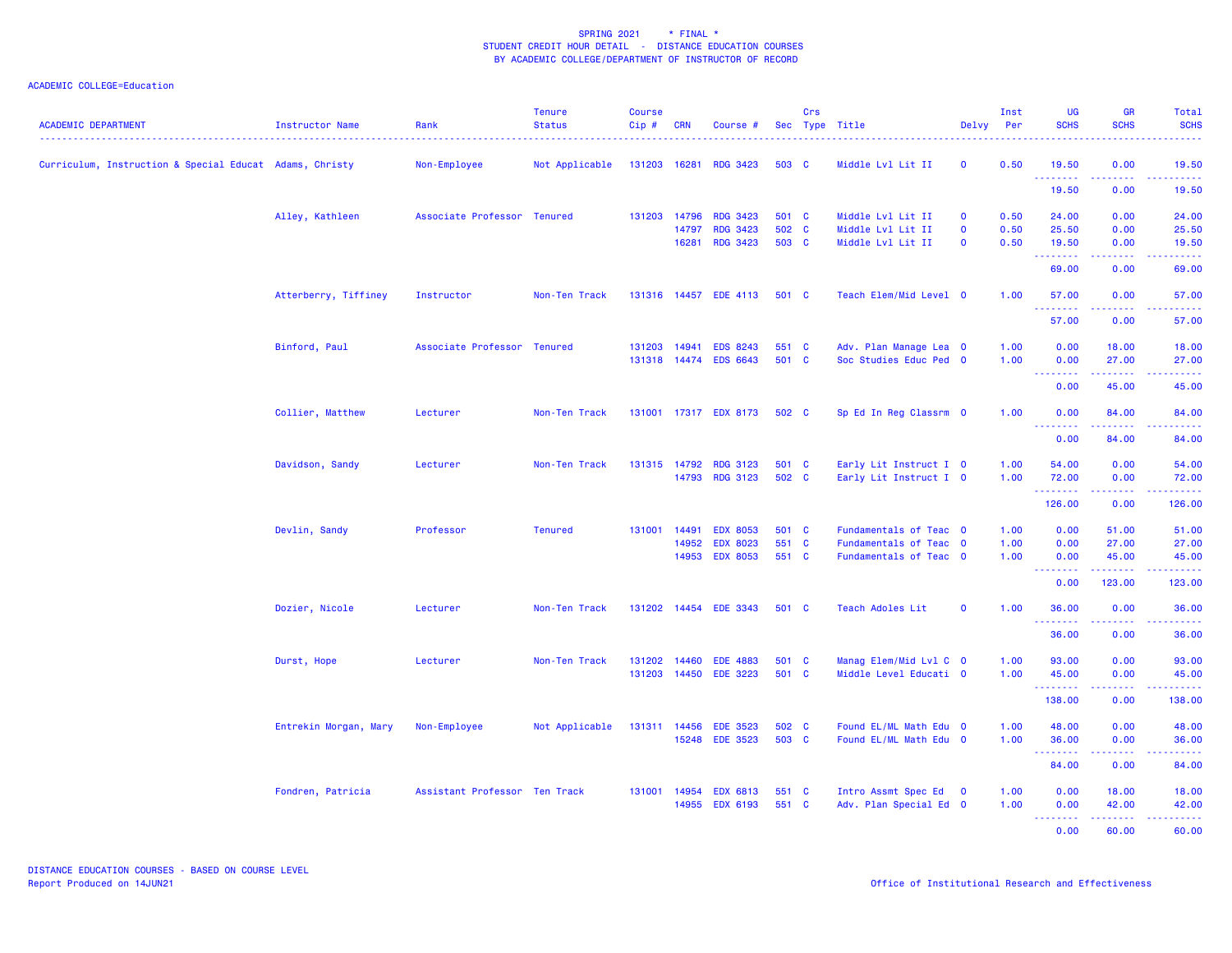| <b>ACADEMIC DEPARTMENT</b>                           | Instructor Name   | Rank                              | <b>Tenure</b><br><b>Status</b> | <b>Course</b><br>Cip# | <b>CRN</b>                       | Course #                                                                                    |                                           | Crs | Sec Type Title                                                                                                                 | Delvy                      | Inst<br>Per                          | UG<br><b>SCHS</b>                    | GR<br><b>SCHS</b>                         | Total<br><b>SCHS</b>                      |
|------------------------------------------------------|-------------------|-----------------------------------|--------------------------------|-----------------------|----------------------------------|---------------------------------------------------------------------------------------------|-------------------------------------------|-----|--------------------------------------------------------------------------------------------------------------------------------|----------------------------|--------------------------------------|--------------------------------------|-------------------------------------------|-------------------------------------------|
| Curriculum, Instruction & Special Educat Franz, Dana |                   | Professor                         | <b>Tenured</b>                 |                       |                                  | 131205 17943 EDS 7000                                                                       | $501$ I                                   |     | Directed Indiv Study 0                                                                                                         |                            | 1.00                                 | 0.00                                 | 3.00                                      | 3.00                                      |
|                                                      |                   |                                   |                                |                       |                                  |                                                                                             |                                           |     |                                                                                                                                |                            |                                      | <b>.</b><br>0.00                     | 3.00                                      | 3.00                                      |
|                                                      | Furr, Brittany    | Non-Employee                      | Not Applicable                 |                       |                                  | 131203 14796 RDG 3423<br>14797 RDG 3423                                                     | 501 C<br>502 C                            |     | Middle Lvl Lit II<br>Middle Lvl Lit II                                                                                         | $\mathbf 0$<br>$\mathbf 0$ | 0.50<br>0.50                         | 24.00<br>25.50                       | 0.00<br>0.00                              | 24.00<br>25.50                            |
|                                                      |                   |                                   |                                |                       |                                  |                                                                                             |                                           |     |                                                                                                                                |                            |                                      | .<br>49.50                           | 0.00                                      | 49.50                                     |
|                                                      | Hause, Barry      | Lecturer                          | Non-Ten Track                  |                       |                                  | 500902 14751 MU 1133                                                                        | 501 C                                     |     | The History of Rock                                                                                                            | $\overline{\mathbf{0}}$    | 1.00                                 | 114.00                               | 0.00                                      | 114.00                                    |
|                                                      |                   |                                   |                                |                       |                                  |                                                                                             |                                           |     |                                                                                                                                |                            |                                      | 114.00                               | 0.00                                      | 114.00                                    |
|                                                      | Hollis, Anitra    | Lecturer                          | Non-Ten Track                  |                       |                                  | 131318 14459 EDE 4143                                                                       | 501 C                                     |     | Teach Elem/Mid Lvl S 0                                                                                                         |                            | 1.00                                 | 51.00                                | 0.00                                      | 51.00                                     |
|                                                      |                   |                                   |                                |                       |                                  |                                                                                             |                                           |     |                                                                                                                                |                            |                                      | .<br>51.00                           | 0.00                                      | 51.00                                     |
|                                                      | Holmes, Helen     | Lecturer                          | Non-Ten Track                  | 131203                | 14451<br>15247                   | <b>EDE 3223</b><br><b>EDE 3223</b>                                                          | 502 C<br>503 C                            |     | Middle Level Educati 0<br>Middle Level Educati 0                                                                               |                            | 1.00<br>1.00                         | 48.00<br>39.00                       | 0.00<br>0.00                              | 48.00<br>39.00                            |
|                                                      |                   |                                   |                                |                       |                                  |                                                                                             |                                           |     |                                                                                                                                |                            |                                      | .<br>87.00                           | .<br>0.00                                 | 87.00                                     |
|                                                      | Hopper, Peggy     | Professor                         | <b>Tenured</b>                 | 131205 14945          |                                  | <b>EDS 8623</b><br>131315 14940 RDG 8653                                                    | 551 C<br>551 C                            |     | Effective Instructio 0<br>Teach Read Sec Sch                                                                                   | $\mathbf 0$                | 1.00<br>1.00                         | 0.00<br>0.00                         | 15.00<br>21.00                            | 15.00<br>21.00                            |
|                                                      |                   |                                   |                                |                       |                                  |                                                                                             |                                           |     |                                                                                                                                |                            |                                      | $\sim 100$<br>.<br>0.00              | 36.00                                     | 36.00                                     |
|                                                      | Jamison, Breana   | Instructor                        | Non-Ten Track                  |                       |                                  | 422814 14485 EDX 3213                                                                       | 501 C                                     |     | Indiv Inst Except Ch 0                                                                                                         |                            | 1.00                                 | 78.00                                | 0.00                                      | 78.00                                     |
|                                                      |                   |                                   |                                |                       |                                  |                                                                                             |                                           |     |                                                                                                                                |                            |                                      | . <b>.</b><br>78.00                  | .<br>0.00                                 | . <u>.</u><br>78.00                       |
|                                                      | Lindsey, Gail     | Clinical Assist Pro Non-Ten Track |                                |                       |                                  | 131315 14452 EDE 3233                                                                       | 501 C                                     |     | Teach Lit at Elem/Mi 0                                                                                                         |                            | 1.00                                 | 45.00                                | 0.00                                      | 45.00                                     |
|                                                      |                   |                                   |                                |                       |                                  |                                                                                             |                                           |     |                                                                                                                                |                            |                                      | .<br>45.00                           | .<br>0.00                                 | . <u>.</u><br>45.00                       |
|                                                      | Lowery, David     | Non-Employee                      | Not Applicable                 |                       |                                  | 131305 14476 EDS 6673                                                                       | 501 C                                     |     | Language Arts Educ P 0                                                                                                         |                            | 1.00                                 | 0.00                                 | 36.00                                     | 36.00                                     |
|                                                      |                   |                                   |                                |                       |                                  |                                                                                             |                                           |     |                                                                                                                                |                            |                                      | .<br>0.00                            | 36.00                                     | 36.00                                     |
|                                                      | Mattox, Kimberly  | Instructor                        | Non-Ten Track                  |                       |                                  | 422814 15252 EDX 3213                                                                       | 503 C                                     |     | Indiv Inst Except Ch 0                                                                                                         |                            | 1.00                                 | 81.00                                | 0.00                                      | 81.00                                     |
|                                                      |                   |                                   |                                |                       |                                  |                                                                                             |                                           |     |                                                                                                                                |                            |                                      | .<br>81.00                           | 0.00                                      | 81.00                                     |
|                                                      | McBride, Craig    | Non-Employee                      | Not Applicable                 | 130101 17766          |                                  | <b>EDS 8103</b><br>131316 14475 EDS 6653                                                    | 503 C<br>501 C                            |     | Adv Meth in Mid/Sec<br>Science Educ Pedago 0                                                                                   | $\overline{\mathbf{0}}$    | 1.00<br>1.00                         | 0.00<br>0.00                         | 84.00<br>18.00                            | 84.00<br>18.00                            |
|                                                      |                   |                                   |                                |                       |                                  |                                                                                             |                                           |     |                                                                                                                                |                            |                                      | <u>.</u><br>0.00                     | المتماليات<br>102.00                      | .<br>102.00                               |
|                                                      | McGinnis, Brecken | Instructor                        | Non-Ten Track                  | 131001 14490          | 14492<br>15250<br>15251<br>17693 | <b>EDX 8013</b><br><b>EDX 8173</b><br><b>EDX 8023</b><br><b>EDX 8053</b><br><b>EDX 8053</b> | 501 C<br>501 C<br>501 C<br>502 C<br>552 C |     | Fundamentals of Teac 0<br>Sp Ed In Reg Classrm 0<br>Fundamentals of Teac 0<br>Fundamentals of Teac 0<br>Fundamentals of Teac 0 |                            | 1.00<br>1.00<br>1.00<br>1.00<br>1.00 | 0.00<br>0.00<br>0.00<br>0.00<br>0.00 | 90.00<br>93.00<br>48.00<br>72.00<br>42.00 | 90.00<br>93.00<br>48.00<br>72.00<br>42.00 |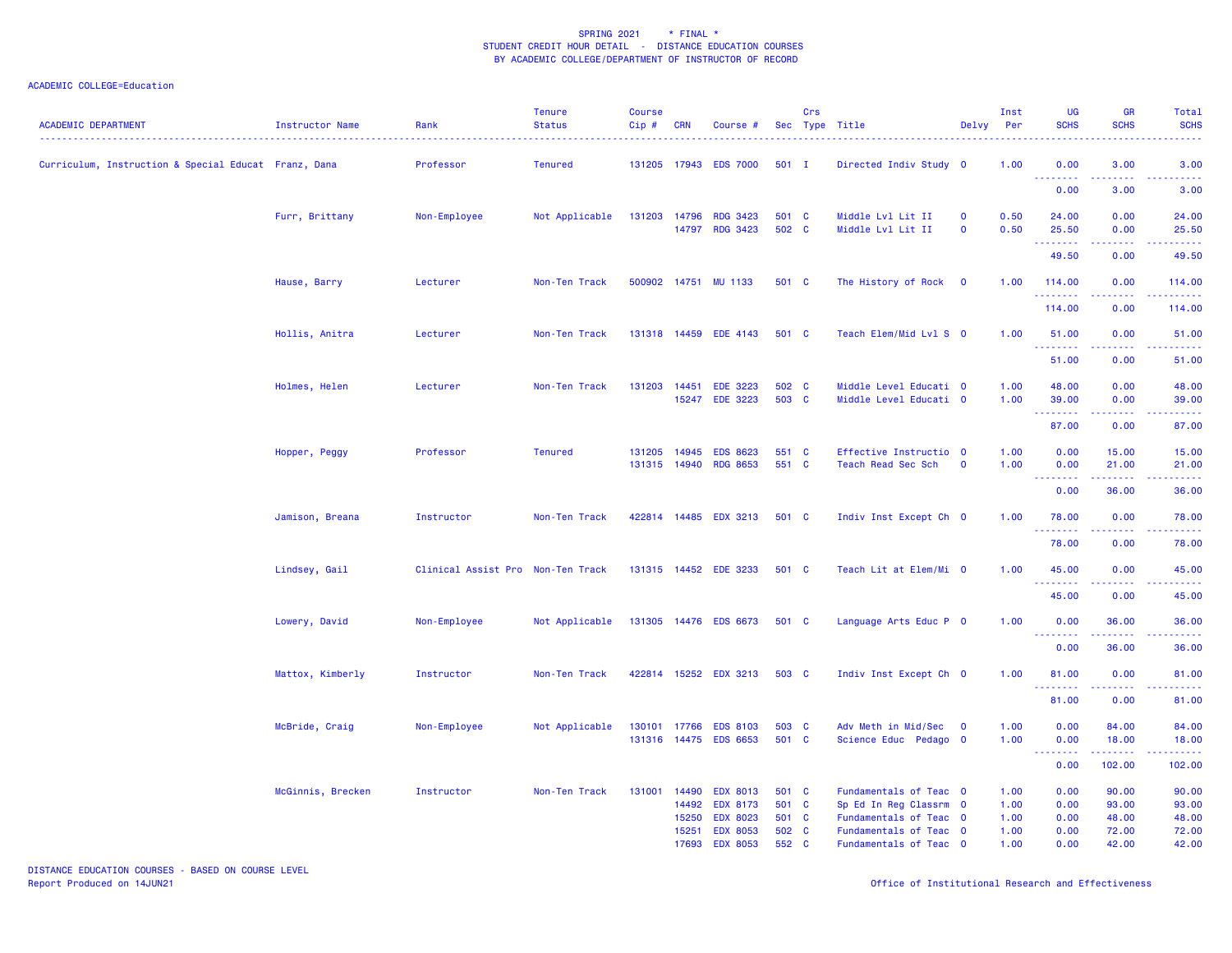## ACADEMIC COLLEGE=Education

| <b>ACADEMIC DEPARTMENT</b>                                 | Instructor Name        | Rank                        | <b>Tenure</b><br><b>Status</b> | <b>Course</b><br>Cip# | CRN   | Course #               |       | Crs | Sec Type Title          | Delvy        | Inst<br>Per | UG<br><b>SCHS</b>             | GR<br><b>SCHS</b>                                                                                                                 | Total<br><b>SCHS</b>                                                                                                              |
|------------------------------------------------------------|------------------------|-----------------------------|--------------------------------|-----------------------|-------|------------------------|-------|-----|-------------------------|--------------|-------------|-------------------------------|-----------------------------------------------------------------------------------------------------------------------------------|-----------------------------------------------------------------------------------------------------------------------------------|
| Curriculum, Instruction & Special Educat McGinnis, Brecken |                        | Instructor                  | Non-Ten Track                  |                       |       | 131001 17749 EDX 8013  | 502 C |     | Fundamentals of Teac 0  |              | 1.00        | 0.00<br><u> - - - - - - -</u> | 36.00                                                                                                                             | 36.00                                                                                                                             |
|                                                            |                        |                             |                                |                       |       |                        |       |     |                         |              |             | 0.00                          | 381.00                                                                                                                            | 381.00                                                                                                                            |
|                                                            | Mulkana, Angela        | Lecturer                    | Non-Ten Track                  | 131203 14794          |       | <b>RDG 3413</b>        | 501 C |     | Middle Lvl Lit I        | $\mathbf 0$  | 1.00        | 48.00                         | 0.00                                                                                                                              | 48.00                                                                                                                             |
|                                                            |                        |                             |                                |                       | 14795 | <b>RDG 3413</b>        | 502 C |     | Middle Lvl Lit I        | $\mathbf 0$  | 1.00        | 51.00                         | 0.00                                                                                                                              | 51.00                                                                                                                             |
|                                                            |                        |                             |                                |                       | 14799 | <b>RDG 8123</b>        | 501 C |     | Sup MidSch Lit Learn 0  |              | 1.00        | 0.00                          | 72.00                                                                                                                             | 72.00                                                                                                                             |
|                                                            |                        |                             |                                |                       | 16279 | <b>RDG 3413</b>        | 503 C |     | Middle Lvl Lit I        | $\mathbf 0$  | 1.00        | 39.00                         | 0.00                                                                                                                              | 39.00                                                                                                                             |
|                                                            |                        |                             |                                | 131315 14791          |       | <b>RDG 3113</b>        | 502 C |     | Early Literacy Instr 0  |              | 1.00        | 66.00<br>.                    | 0.00<br>$\frac{1}{2} \left( \frac{1}{2} \right) \left( \frac{1}{2} \right) \left( \frac{1}{2} \right) \left( \frac{1}{2} \right)$ | 66.00<br>.                                                                                                                        |
|                                                            |                        |                             |                                |                       |       |                        |       |     |                         |              |             | 204.00                        | 72.00                                                                                                                             | 276.00                                                                                                                            |
|                                                            | Nicholson, David       | Lecturer                    | Non-Ten Track                  |                       |       | 131202 15103 EDE 2521  | 551 C |     | Intro to Elem Ed        | $\mathbf 0$  | 1.00        | 9.00<br>.                     | 0.00<br>.                                                                                                                         | 9.00<br>$\frac{1}{2} \left( \frac{1}{2} \right) \left( \frac{1}{2} \right) \left( \frac{1}{2} \right) \left( \frac{1}{2} \right)$ |
|                                                            |                        |                             |                                |                       |       |                        |       |     |                         |              |             | 9.00                          | 0.00                                                                                                                              | 9.00                                                                                                                              |
|                                                            | Parker, Sarah          | Instructor                  | Non-Ten Track                  |                       |       | 131311 14458 EDE 4123  | 501 C |     | Teach Elem/Mid Level 0  |              | 1.00        | 54.00<br><u>.</u>             | 0.00                                                                                                                              | 54.00                                                                                                                             |
|                                                            |                        |                             |                                |                       |       |                        |       |     |                         |              |             | 54.00                         | 0.00                                                                                                                              | 54.00                                                                                                                             |
|                                                            | Prater, Kathy          | Instructor                  | Non-Ten Track                  |                       |       | 131315 14790 RDG 3113  | 501 C |     | Early Literacy Instr 0  |              | 1.00        | 54.00<br>.                    | 0.00                                                                                                                              | 54.00                                                                                                                             |
|                                                            |                        |                             |                                |                       |       |                        |       |     |                         |              |             | 54.00                         | 0.00                                                                                                                              | 54.00                                                                                                                             |
|                                                            | Ratliff, Lindon        | Associate Professor Tenured |                                | 130101                | 14477 | <b>EDS 8103</b>        | 501 C |     | Adv Meth in Mid/Sec     | $\mathbf{0}$ | 1.00        | 0.00                          | 90.00                                                                                                                             | 90.00                                                                                                                             |
|                                                            |                        |                             |                                | 130301                | 14944 | <b>EDS 6403</b>        | 551 C |     | Eval in Sec Schools     | $\mathbf 0$  | 1.00        | 0.00                          | 12.00                                                                                                                             | 12.00                                                                                                                             |
|                                                            |                        |                             |                                |                       |       | 15249 EDS 6403         | 501 C |     | Eval in Sec Schools     | $\mathbf 0$  | 1.00        | 0.00<br>.                     | 93.00                                                                                                                             | 93.00                                                                                                                             |
|                                                            |                        |                             |                                |                       |       |                        |       |     |                         |              |             | 0.00                          | 195.00                                                                                                                            | 195.00                                                                                                                            |
|                                                            | Sanders, Jennifer      | Lecturer                    | Non-Ten Track                  |                       |       | 131305 14798 RDG 4133  | 501 B |     | Integrat Literacy In 0  |              | 1.00        | 54.00<br>.                    | 0.00<br>$\frac{1}{2} \left( \frac{1}{2} \right) \left( \frac{1}{2} \right) \left( \frac{1}{2} \right) \left( \frac{1}{2} \right)$ | 54.00<br>.                                                                                                                        |
|                                                            |                        |                             |                                |                       |       |                        |       |     |                         |              |             | 54.00                         | 0.00                                                                                                                              | 54.00                                                                                                                             |
|                                                            | Shea, Donna            | Non-Faculty                 | Not Applicable                 | 131001 14483          |       | <b>EDS 8886</b>        | 501 H |     | Dimensions of Learni F  |              | 1.00        | 0.00                          | 150.00                                                                                                                            | 150.00                                                                                                                            |
|                                                            |                        |                             |                                |                       | 14493 | <b>EDX 8243</b>        | 501 H |     | MATX Internship II      | $\mathbf 0$  | 1.00        | 0.00                          | 210.00                                                                                                                            | 210.00                                                                                                                            |
|                                                            |                        |                             |                                | 131202 14461          |       | <b>EDE 4886</b>        | 501 E |     | Elem. Mid Lvl Interns 0 |              | 1.00        | 186.00                        | 0.00                                                                                                                              | 186.00                                                                                                                            |
|                                                            |                        |                             |                                |                       | 14462 | <b>EDE 4896</b>        | 501 E |     | Elem/Mid Levl Intern 0  |              | 1.00        | 186.00                        | 0.00                                                                                                                              | 186.00                                                                                                                            |
|                                                            |                        |                             |                                | 131203 14479          |       | <b>EDS 8243</b>        | 502 C |     | Adv. Plan Manage Lea 0  |              | 1.00        | 0.00<br>.                     | 30.00<br>.                                                                                                                        | 30.00<br>.                                                                                                                        |
|                                                            |                        |                             |                                |                       |       |                        |       |     |                         |              |             | 372.00                        | 390.00                                                                                                                            | 762.00                                                                                                                            |
|                                                            | Smith, Kimberly        | Instructor                  | Non-Ten Track                  |                       |       | 131311 14455 EDE 3523  | 501 C |     | Found EL/ML Math Edu 0  |              | 1.00        | 45.00<br>.                    | 0.00<br>.                                                                                                                         | 45.00                                                                                                                             |
|                                                            |                        |                             |                                |                       |       |                        |       |     |                         |              |             | 45.00                         | 0.00                                                                                                                              | 45.00                                                                                                                             |
|                                                            | Stampley, Amy          | Lecturer                    | Non-Ten Track                  | 131001                | 17785 | <b>EDX 8173</b>        | 503 C |     | Sp Ed In Reg Classrm 0  |              | 1.00        | 0.00                          | 87.00                                                                                                                             | 87.00                                                                                                                             |
|                                                            |                        |                             |                                |                       |       | 131203 14478 EDS 8243  | 501 C |     | Adv. Plan Manage Lea 0  |              | 1.00        | 0.00                          | 81.00                                                                                                                             | 81.00                                                                                                                             |
|                                                            |                        |                             |                                |                       |       |                        |       |     |                         |              |             | .<br>0.00                     | 168.00                                                                                                                            | 168.00                                                                                                                            |
|                                                            | Vollenweider, Jennifer | Instructor                  | Non-Ten Track                  |                       |       | 150612 14677 INDT 3363 | 501 B |     | Motion & Time Study     | $\mathbf 0$  | 1.00        | 75.00                         | 0.00                                                                                                                              | 75.00                                                                                                                             |
|                                                            |                        |                             |                                | 150613 15202          |       | INDT 3813 501 C        |       |     | Writing for Industry 0  |              | 1.00        | 72.00                         | 0.00                                                                                                                              | 72.00                                                                                                                             |

DISTANCE EDUCATION COURSES - BASED ON COURSE LEVELReport Produced on 14JUN21 Office of Institutional Research and Effectiveness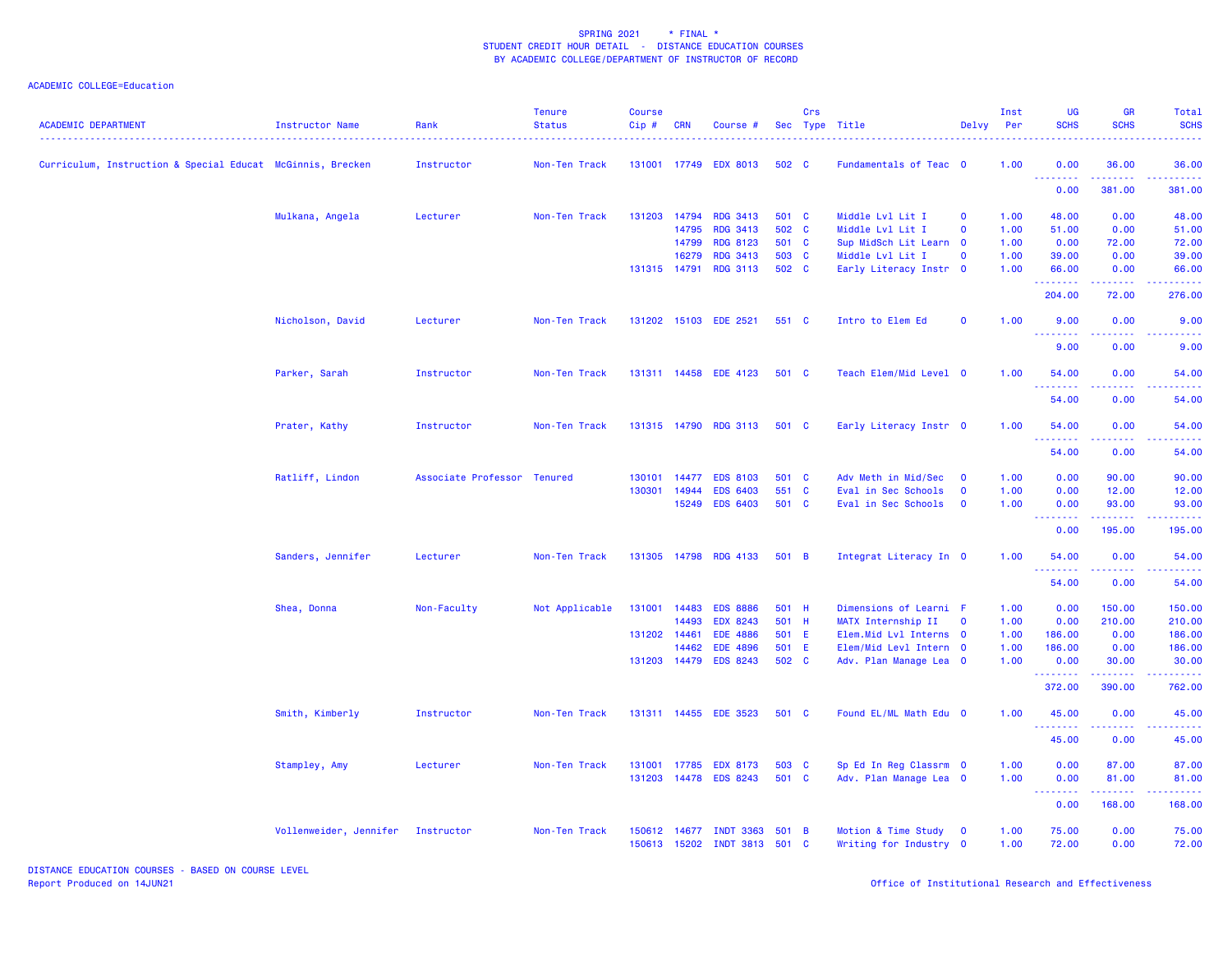| <b>ACADEMIC DEPARTMENT</b>                            | Instructor Name | Rank                        | <b>Tenure</b><br><b>Status</b> | Course<br>Cip# | <b>CRN</b> | Course #        | Sec   | Crs<br>Type | Title               | Delvy                   | Inst<br>Per | UG<br><b>SCHS</b>   | <b>GR</b><br><b>SCHS</b> | Total<br><b>SCHS</b> |
|-------------------------------------------------------|-----------------|-----------------------------|--------------------------------|----------------|------------|-----------------|-------|-------------|---------------------|-------------------------|-------------|---------------------|--------------------------|----------------------|
|                                                       |                 |                             |                                |                |            |                 |       |             |                     |                         |             |                     |                          |                      |
|                                                       |                 |                             |                                |                |            |                 |       |             |                     |                         |             | ---------<br>147.00 | .<br>0.00                | .<br>147.00          |
| Curriculum, Instruction & Special Educat Walker, Ryan |                 | Associate Professor Tenured |                                | 130101         | 14942      | <b>EDS 8103</b> | 551 C |             | Adv Meth in Mid/Sec | $\overline{\mathbf{0}}$ | 1.00        | 0.00                | 21.00                    | 21.00                |
|                                                       |                 |                             |                                | 131205         | 14480      | <b>EDS 8613</b> | 501 C |             | Mdle & Sec Sch Curr | $\Omega$                | 1.00        | 0.00                | 96.00                    | 96.00                |
|                                                       |                 |                             |                                |                |            | 14943 EDS 8613  | 551 C |             | Mdle & Sec Sch Curr | $\Omega$                | 1.00        | 0.00                | 21.00                    | 21.00                |
|                                                       |                 |                             |                                |                |            |                 |       |             |                     |                         |             | --------<br>0.00    | ---------<br>138.00      | .<br>138.00          |
|                                                       | Yuan, Ruiping   | Instructor                  | Non-Ten Track                  | 131202         | 14446      | <b>EDE 2521</b> | 501 C |             | Intro to Elem Ed    | $\Omega$                | 1.00        | 32.00               | 0.00                     | 32.00                |
|                                                       |                 |                             |                                |                |            | 14448 EDE 3123  | 501 C |             | Early Childhood Ed  | $\mathbf{0}$            | 1.00        | 60.00               | 0.00                     | 60.00                |
|                                                       |                 |                             |                                |                |            | 14449 EDE 3123  | 502 C |             | Early Childhood Ed  | $\mathbf{0}$            | 1.00        | 63.00               | 0.00                     | 63.00                |
|                                                       |                 |                             |                                |                |            |                 |       |             |                     |                         |             | --------<br>155.00  | .<br>0.00                | 155.00               |
|                                                       |                 |                             |                                |                |            |                 |       |             |                     |                         |             | ========            | ========                 | ==========           |
| Curriculum, Instruction & Special Educat              |                 |                             |                                |                |            |                 |       |             |                     |                         |             | 2129,00             | 1833.00                  | 3962.00              |
|                                                       |                 |                             |                                |                |            |                 |       |             |                     |                         |             | ========            | ---------                | ==========           |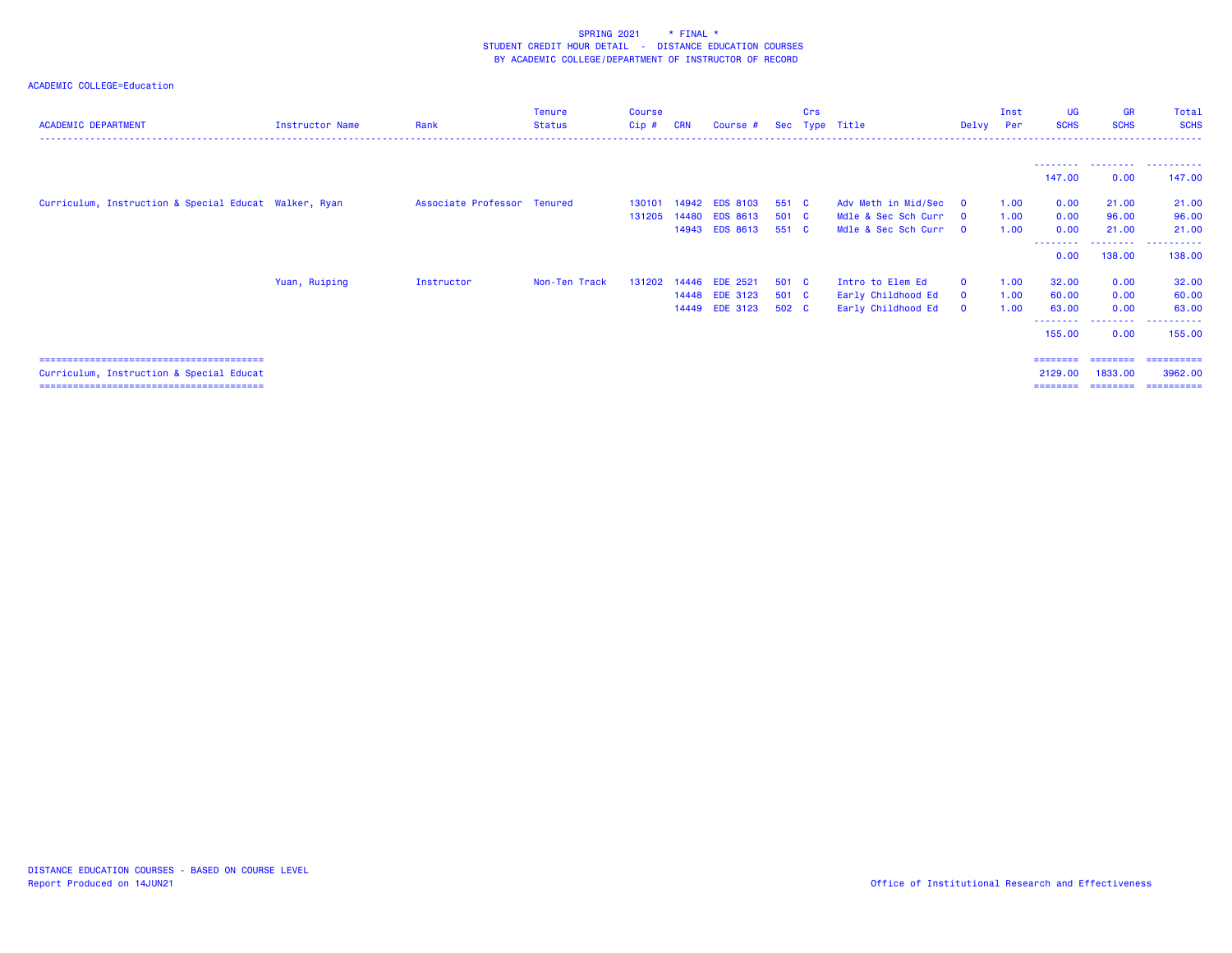| <b>ACADEMIC DEPARTMENT</b> | Instructor Name        | Rank<br>.                         | <b>Tenure</b><br><b>Status</b><br><u>.</u> | <b>Course</b><br>Cip# | <b>CRN</b> | Course #                          |                | Crs | Sec Type Title                                   | Delvy Per    | Inst         | <b>UG</b><br><b>SCHS</b>                             | <b>GR</b><br><b>SCHS</b>                                                                                                                                     | Total<br><b>SCHS</b><br>. |
|----------------------------|------------------------|-----------------------------------|--------------------------------------------|-----------------------|------------|-----------------------------------|----------------|-----|--------------------------------------------------|--------------|--------------|------------------------------------------------------|--------------------------------------------------------------------------------------------------------------------------------------------------------------|---------------------------|
| Educational Leadership     | Armstrong, Christopher | Non-Faculty                       | Not Applicable                             |                       |            | 130407 14309 CCL 8153             | 501 C          |     | Human Resources Admi 0                           |              | 1.00         | 0.00<br><u>.</u>                                     | 57.00<br>.                                                                                                                                                   | 57.00<br>.                |
|                            |                        |                                   |                                            |                       |            |                                   |                |     |                                                  |              |              | 0.00                                                 | 57.00                                                                                                                                                        | 57.00                     |
|                            | Blackbourn, Richard    | Professor                         | <b>Tenured</b>                             |                       |            | 130401 15733 EDL 8613             | 503 H          |     | Leadership Intern II 0                           |              | 1.00         | 0.00<br><u> - - - - - - - -</u>                      | 30.00                                                                                                                                                        | 30.00                     |
|                            |                        |                                   |                                            |                       |            |                                   |                |     |                                                  |              |              | 0.00                                                 | 30.00                                                                                                                                                        | 30.00                     |
|                            | Briscoe, Kaleb         | Assistant Professor Ten Track     |                                            | 130499                | 15462      | <b>HED 8990</b>                   | 551 C          |     | Special Topic In HED 0                           |              | 1.00         | 0.00                                                 | 15.00                                                                                                                                                        | 15.00                     |
|                            |                        |                                   |                                            | 130601                | 15731      | <b>EDA 8473</b>                   | 501 C          |     | Intro to Research in N                           |              | 1.00         | 0.00<br><b><i><u><u> - - - - - - - -</u></u></i></b> | 54.00<br>.                                                                                                                                                   | 54.00<br><u>.</u>         |
|                            |                        |                                   |                                            |                       |            |                                   |                |     |                                                  |              |              | 0.00                                                 | 69.00                                                                                                                                                        | 69.00                     |
|                            | Coats, Linda           | Professor                         | <b>Tenured</b>                             | 130407                | 14307      | <b>CCL 8133</b><br>14310 CCL 8173 | 501 C<br>501 C |     | Lead Theory Pract in 0<br>Comm College Teachin 0 |              | 1.00<br>1.00 | 0.00<br>0.00                                         | 30.00<br>57.00                                                                                                                                               | 30.00<br>57.00            |
|                            |                        |                                   |                                            |                       | 17206      | <b>CCL 8173</b>                   | 502 C          |     | Comm College Teachin 0                           |              | 1.00         | 0.00                                                 | 39.00                                                                                                                                                        | 39.00                     |
|                            |                        |                                   |                                            |                       |            | 17377 CCL 9000                    | 502 D          |     | Diss./Dissertation R 0                           |              | 1.00         | 0.00                                                 | 13.00                                                                                                                                                        | 13.00                     |
|                            |                        |                                   |                                            |                       |            |                                   |                |     |                                                  |              |              | <u> - - - - - - - -</u><br>0.00                      | 139.00                                                                                                                                                       | .<br>139.00               |
|                            | Cutts, Qiana           | Assistant Professor Ten Track     |                                            | 130901                |            | 14465 EDF 3333                    | 501 C          |     | Social Foundation Ed 0                           |              | 1.00         | 72.00                                                | 0.00                                                                                                                                                         | 72.00                     |
|                            |                        |                                   |                                            |                       |            |                                   |                |     |                                                  |              |              | 72.00                                                | $\frac{1}{2} \left( \frac{1}{2} \right) \left( \frac{1}{2} \right) \left( \frac{1}{2} \right) \left( \frac{1}{2} \right) \left( \frac{1}{2} \right)$<br>0.00 | .<br>72.00                |
|                            | Fincher, Mark          | Associate Professor Tenured       |                                            |                       |            | 130407 14313 CCL 8343             | 501 C          |     | Community Dev Resour 0                           |              | 1.00         | 0.00                                                 | 48.00                                                                                                                                                        | 48.00                     |
|                            |                        |                                   |                                            |                       |            | 14315 CCL 9000                    | 504 D          |     | Diss./Dissertation R F                           |              | 1.00         | 0.00                                                 | 1.00                                                                                                                                                         | 1.00                      |
|                            |                        |                                   |                                            |                       |            |                                   |                |     |                                                  |              |              | 0.00                                                 | 49.00                                                                                                                                                        | 49.00                     |
|                            | Fuller, Bobby          | Non-Employee                      | Not Applicable                             |                       |            | 130401 15732 EDL 8613             | 502 H          |     | Leadership Intern II 0                           |              | 1.00         | 0.00<br><u>.</u>                                     | 30.00                                                                                                                                                        | 30.00<br>.                |
|                            |                        |                                   |                                            |                       |            |                                   |                |     |                                                  |              |              | 0.00                                                 | 30.00                                                                                                                                                        | 30.00                     |
|                            | King, Stephanie        | Associate Professor Tenured       |                                            | 130407 14308          |            | <b>CCL 8143</b>                   | 501 C          |     | Program Planning and 0                           |              | 1.00         | 0.00                                                 | 54.00                                                                                                                                                        | 54.00                     |
|                            |                        |                                   |                                            |                       |            | 14311 CCL 8193                    | 501 S          |     | Sem Comm Coll Lead                               | $\mathbf 0$  | 1.00         | 0.00                                                 | 45.00                                                                                                                                                        | 45.00                     |
|                            |                        |                                   |                                            |                       | 14312      | <b>CCL 8313</b>                   | 501 C          |     | Comm Coll Instrl Ass 0                           |              | 1.00         | 0.00                                                 | 24.00                                                                                                                                                        | 24.00                     |
|                            |                        |                                   |                                            |                       |            | 14314 CCL 9000                    | 501 D          |     | Diss./Dissertation R 0                           |              | 1.00         | 0.00<br><b><i><u><u> - - - - - - -</u></u></i></b>   | 23.00<br><b><i><u>AAAAAA</u></i></b>                                                                                                                         | 23.00<br>.                |
|                            |                        |                                   |                                            |                       |            |                                   |                |     |                                                  |              |              | 0.00                                                 | 146.00                                                                                                                                                       | 146.00                    |
|                            | Labat Jr., Myron       | Associate Professor Ten Track     |                                            |                       |            | 130401 14470 EDL 8623             | 501 C          |     | Curric Leadership                                | $\mathbf 0$  | 1.00         | 0.00<br><b><i><u>AAAAAAAA</u></i></b>                | 42.00<br><u>.</u>                                                                                                                                            | 42.00<br>.                |
|                            |                        |                                   |                                            |                       |            |                                   |                |     |                                                  |              |              | 0.00                                                 | 42.00                                                                                                                                                        | 42.00                     |
|                            | Maulding, Christy      | Non-Employee                      | Not Applicable                             |                       |            | 130401 14471 EDL 8623             | 502 C          |     | Curric Leadership                                | $\mathbf 0$  | 1.00         | 0.00                                                 | 30.00                                                                                                                                                        | 30.00                     |
|                            |                        |                                   |                                            |                       |            |                                   |                |     |                                                  |              |              | <b><i><u>AAAAAAA</u></i></b><br>0.00                 | 30.00                                                                                                                                                        | 30.00                     |
|                            | McMullan, Leigh Ann    | Clinical Assist Pro Non-Ten Track |                                            | 130401                | 15063      | <b>EDL 8633</b>                   | 552 C          |     | HR Leadership                                    | $\mathbf 0$  | 1.00         | 0.00                                                 | 24.00                                                                                                                                                        | 24.00                     |
|                            |                        |                                   |                                            |                       | 15735      | <b>EDL 8623</b>                   | 503 C          |     | Curric Leadership                                | $\mathbf 0$  | 1.00         | 0.00                                                 | 33.00                                                                                                                                                        | 33.00                     |
|                            |                        |                                   |                                            |                       |            | 17204 EDL 8633                    | 553 C          |     | HR Leadership                                    | $\mathbf{O}$ | 1.00         | 0.00                                                 | 21.00                                                                                                                                                        | 21.00                     |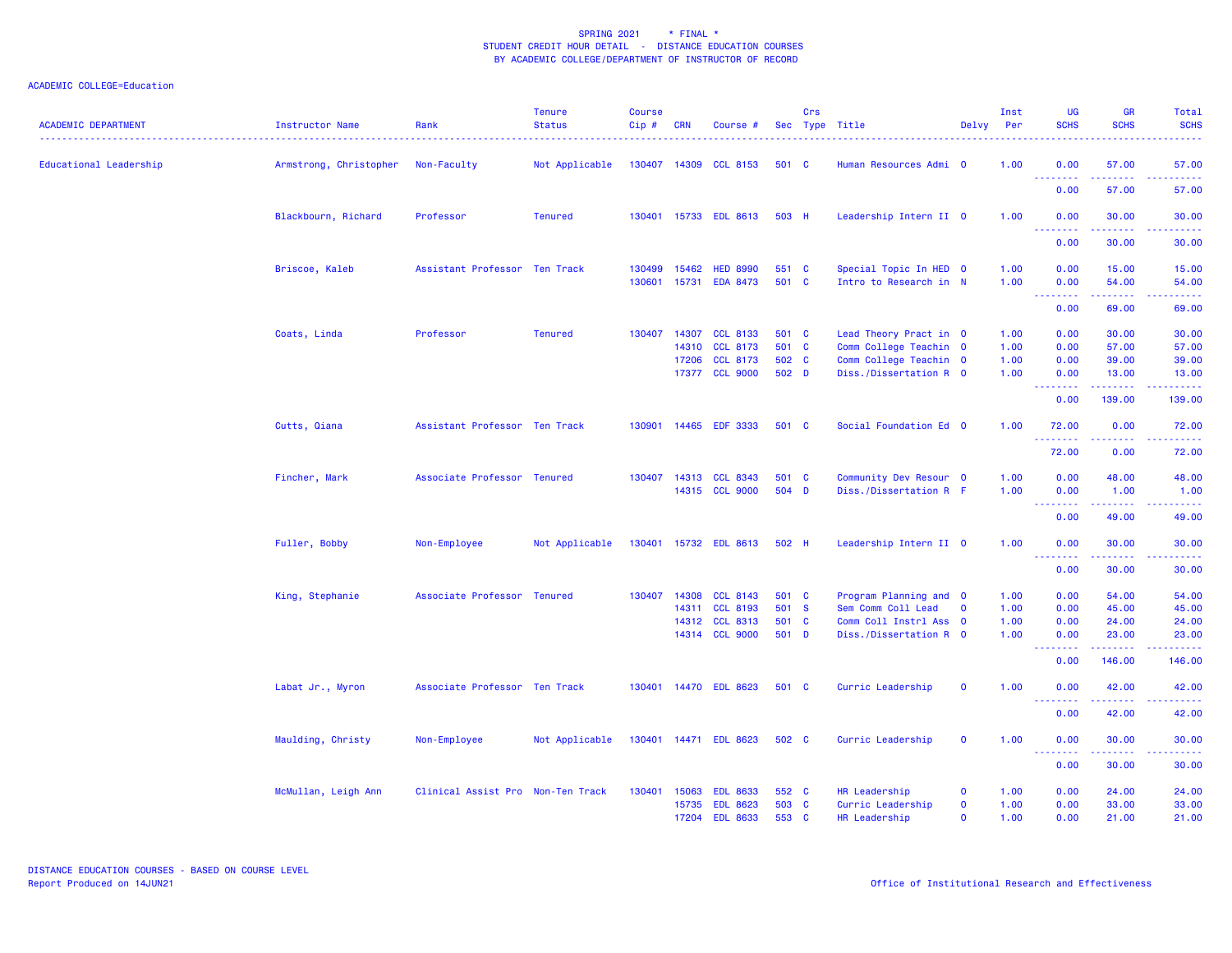| <b>ACADEMIC DEPARTMENT</b> | <b>Instructor Name</b> | Rank                          | <b>Tenure</b><br><b>Status</b> | <b>Course</b><br>Cip# | <b>CRN</b> | Course #              | <b>Sec</b> | Crs | Type Title             | Delvy Per   | Inst | <b>UG</b><br><b>SCHS</b>                         | <b>GR</b><br><b>SCHS</b> | <b>Total</b><br><b>SCHS</b> |
|----------------------------|------------------------|-------------------------------|--------------------------------|-----------------------|------------|-----------------------|------------|-----|------------------------|-------------|------|--------------------------------------------------|--------------------------|-----------------------------|
|                            |                        |                               |                                |                       |            |                       |            |     |                        |             |      |                                                  |                          |                             |
|                            |                        |                               |                                |                       |            |                       |            |     |                        |             |      | 0.00                                             | .<br>78.00               | .<br>78.00                  |
| Educational Leadership     | Molina, Danielle       | Associate Professor Tenured   |                                |                       |            | 130401 14612 HED 8283 | 501 C      |     | Educational Leadersh N |             | 1.00 | 0.00<br><b></b>                                  | 45.00<br>.               | 45.00                       |
|                            |                        |                               |                                |                       |            |                       |            |     |                        |             |      | 0.00                                             | 45.00                    | 45.00                       |
|                            | Oswalt, Katie          | Instructor                    | Non-Ten Track                  | 130407                |            | 14306 CCL 8113        | 501 C      |     | Comm Col Hist/Philos 0 |             | 1.00 | 0.00<br>--------                                 | 36.00<br>-------         | 36.00<br>.                  |
|                            |                        |                               |                                |                       |            |                       |            |     |                        |             |      | 0.00                                             | 36.00                    | 36.00                       |
|                            | Prince, Debra          | Associate Professor Tenured   |                                | 130601                |            | 14466 EDF 8363        | 501 C      |     | Func & Met Res In Ed 0 |             | 1.00 | 0.00<br><b><i><u><u> Liston List</u></u></i></b> | 54.00<br><u>.</u>        | 54.00<br><u>.</u>           |
|                            |                        |                               |                                |                       |            |                       |            |     |                        |             |      | 0.00                                             | 54.00                    | 54.00                       |
|                            | Smith, Kaleb           | Lecturer                      | Non-Ten Track                  | 130301                |            | 17906 EDS 6403        | 502 C      |     | Eval in Sec Schools    | $\mathbf 0$ | 1.00 | 0.00<br><b></b>                                  | 48.00                    | 48.00                       |
|                            |                        |                               |                                |                       |            |                       |            |     |                        |             |      | 0.00                                             | 48.00                    | 48.00                       |
|                            | Tharp, Paula           | Assistant Professor Ten Track |                                | 130401                | 14469      | <b>EDL 8613</b>       | 501 H      |     | Leadership Intern II 0 |             | 1.00 | 0.00                                             | 39.00                    | 39.00                       |
|                            |                        |                               |                                |                       |            | 15062 EDL 8633        | 551 C      |     | HR Leadership          | $\mathbf 0$ | 1.00 | 0.00                                             | 36.00                    | 36.00                       |
|                            |                        |                               |                                |                       | 15734      | <b>EDL 8613</b>       | 504 H      |     | Leadership Intern II 0 |             | 1.00 | 0.00                                             | 24.00                    | 24.00                       |
|                            |                        |                               |                                |                       |            | 17205 EDL 8633        | 554 C      |     | HR Leadership          | $\mathbf 0$ | 1.00 | 0.00<br><b></b>                                  | 21.00<br>.               | 21,00<br>.                  |
|                            |                        |                               |                                |                       |            |                       |            |     |                        |             |      | 0.00                                             | 120.00                   | 120.00                      |
|                            | White, Carol           | Assistant Professor Ten Track |                                |                       |            | 130407 17378 CCL 9000 | 503 D      |     | Diss./Dissertation R 0 |             | 1.00 | 0.00                                             | 6.00                     | 6.00                        |
|                            |                        |                               |                                |                       |            |                       |            |     |                        |             |      | 0.00                                             | 6.00                     | 6.00                        |
|                            | Winkler, Christa       | Assistant Professor Ten Track |                                |                       |            | 130499 17379 HED 8990 | 501 C      |     | Special Topic In HED N |             | 1.00 | 0.00<br>- - - - - - - -                          | 33.00                    | 33.00                       |
|                            |                        |                               |                                |                       |            |                       |            |     |                        |             |      | 0.00                                             | 33.00                    | 33,00                       |
| Educational Leadership     |                        |                               |                                |                       |            |                       |            |     |                        |             |      | 72.00                                            | ---------<br>1012.00     | - ==========<br>1084.00     |
|                            |                        |                               |                                |                       |            |                       |            |     |                        |             |      |                                                  |                          |                             |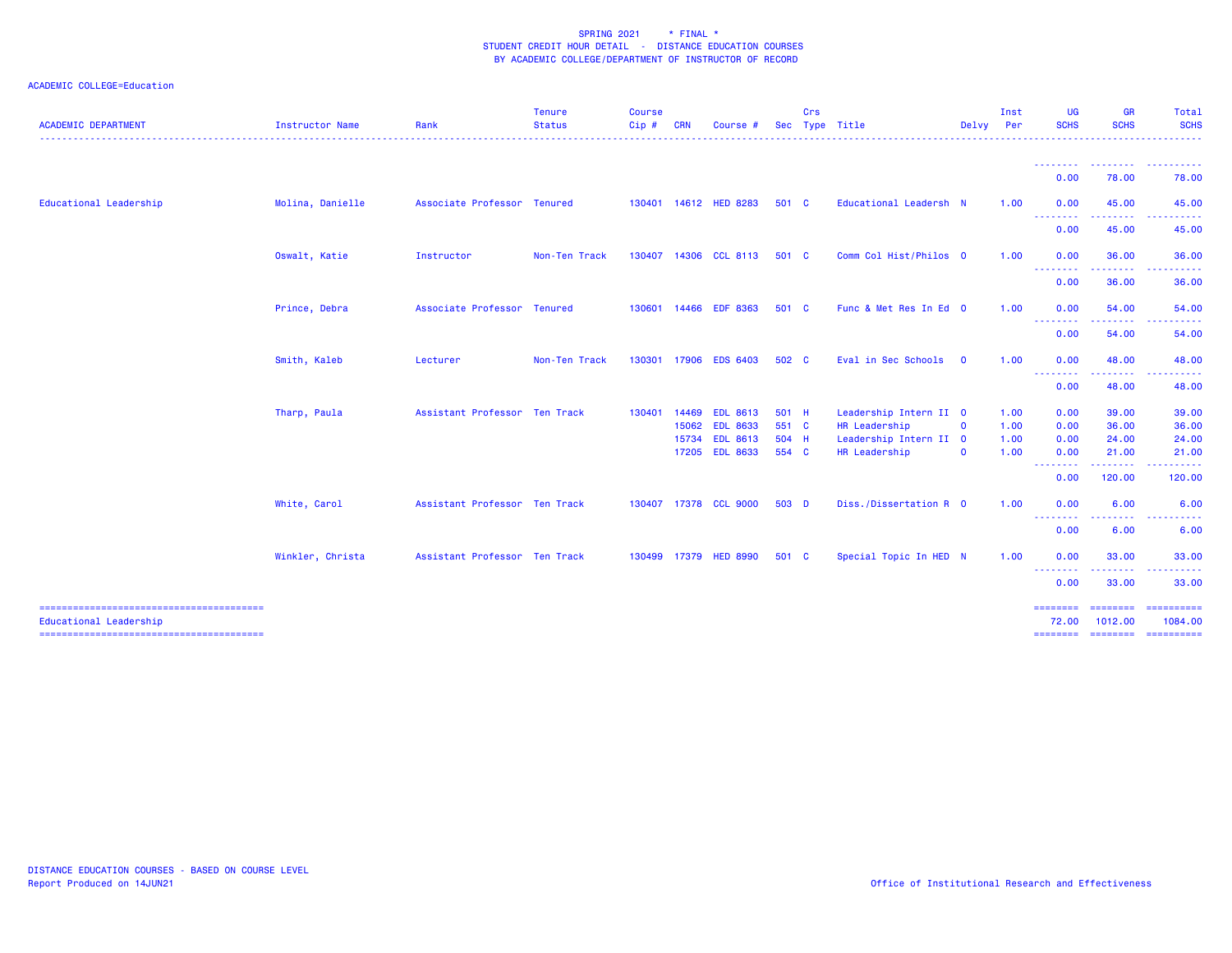| Instructional Systems and Workforce Deve Adams, James<br>Professor<br><b>Tenured</b><br>131309<br><b>TECH 4143</b><br>501 C<br>His & Phil Career &<br>1.00<br>12.00<br>0.00<br>15194<br>$\mathbf{0}$<br><b>TECH 6143</b><br>501 C<br>1.00<br>0.00<br>30.00<br>15195<br>His & Phil Career &<br>$\overline{\mathbf{0}}$<br><b>TECH 4263</b><br>501 C<br>Diverse Wrk & Ed Env 0<br>1.00<br>131399 15196<br>12.00<br>0.00<br>15197<br>TECH 6263 501 C<br>Diverse Wrk & Ed Env 0<br>1.00<br>27.00<br>0.00<br>.<br>.<br>24.00<br>57.00<br>Bailey, Melinda<br>Non-Faculty<br>Not Applicable<br>240102 14628 IDS 4111<br>502 C<br>Professional Seminar 0<br>1.00<br>10.00<br>0.00<br>.<br>.<br>.<br>10.00<br>0.00<br>15231<br>TECH 8793 501 E<br>Directed Pro & Portf 0<br>1.00<br>Beriswill, Joanne<br>Associate Professor Tenured<br>110301<br>0.00<br>18.00<br>150613 15229<br>TECH 8723 501 C<br>Instructional Design 0<br>1.00<br>0.00<br>21.00<br>.<br>.<br>.<br>0.00<br>39.00<br>Indust Fluid Power<br>Buchanan, Jody<br>Instructor<br>Non-Ten Track<br>150612 16192 INDT 2613 501 B<br>$\overline{\mathbf{0}}$<br>1.00<br>42.00<br>0.00<br>.<br>.<br>42.00<br>0.00<br>Dale, Jonathan<br>Non-Employee<br>Not Applicable<br>150612 15204 INDT 4224 501 C<br>Quality Assurance<br>$\mathbf 0$<br>1.00<br>68.00<br>0.00<br>$\sim$ $\sim$ $\sim$ $\sim$<br>68.00<br>0.00<br>Ferguson, Douglas<br>Non-Ten Track<br><b>Automated Systems</b><br>$\mathbf{o}$<br>1.00<br>30.00<br>0.00<br>Lecturer<br>150612<br>14681<br>INDT 4203 501 B<br>15209<br>INDT 4403 501 B<br>Automated Systems II 0<br>1.00<br>150613<br>27.00<br>0.00<br>.<br>$\frac{1}{2} \left( \frac{1}{2} \right) \left( \frac{1}{2} \right) \left( \frac{1}{2} \right) \left( \frac{1}{2} \right)$<br>57.00<br>0.00<br>Francom, Gregory<br>Clinical Assist Pro Non-Ten Track<br>15211<br>TECH 2123 501 B<br>Database Mgt<br>1.00<br>30.00<br>110401<br>$\mathbf 0$<br>0.00<br>130501<br>15199<br><b>TECH 8643</b><br>501<br>Multimedia Design II 0<br>$\mathbf{C}$<br>1.00<br>0.00<br>21.00<br>131309<br>15220<br><b>TECH 4763</b><br>501 C<br>Digital Tools/Learni 0<br>1.00<br>45.00<br>0.00<br>15224<br>TECH 6763 501 C<br>1.00<br>Digital Tools/Learni 0<br>0.00<br>27.00<br>.<br>المستمرين<br>.<br>75.00<br>48.00<br>Giordano, Mickey<br>150303<br>15201<br>INDT 3104 501 B<br>Adv Ind Ele, Electro 0<br>1.00<br>72.00<br>Instructor<br>Non-Ten Track<br>0.00<br>150505<br>15203<br>INDT 4213 501 C<br>Energy Source & Powe 0<br>1.00<br>54.00<br>0.00<br>.<br>.<br>.<br>126.00<br>0.00<br>Hill, Jessica<br>Non-Employee<br>Not Applicable<br>131303<br>15213 TECH 3133 501 C<br>Admin Management & P 0<br>1.00<br>69.00<br>0.00<br>.<br>$  -$<br>.<br>69.00<br>0.00<br>Not Applicable<br>150613 14683 INDT 4801 501 S<br>$\mathbf 0$<br>1.00<br>Hudson, Vonda<br>Non-Faculty<br>Senior Seminar<br>9.00<br>0.00<br>.<br>.<br>.<br>9.00<br>0.00<br>James, Clinton<br>$\mathbf{o}$<br>1.00<br>Lecturer<br>Non-Ten Track<br>150612<br>15200<br>INDT 3044 501 C<br>Industrial Safety<br>44.00<br>0.00<br>150613 15210 INDT 4463 501 C | <b>ACADEMIC DEPARTMENT</b> | Instructor Name | Rank<br>. | <b>Tenure</b><br><b>Status</b> | <b>Course</b><br>Cip# | <b>CRN</b> | Course # | Crs | Sec Type Title<br>. <u>.</u> | Delvy       | Inst<br>Per<br>$\frac{1}{2} \left( \frac{1}{2} \right) \left( \frac{1}{2} \right) \left( \frac{1}{2} \right)$ | <b>UG</b><br><b>SCHS</b> | <b>GR</b><br><b>SCHS</b> | Total<br><b>SCHS</b><br>$\frac{1}{2} \left( \frac{1}{2} \right) \left( \frac{1}{2} \right) \left( \frac{1}{2} \right) \left( \frac{1}{2} \right) \left( \frac{1}{2} \right)$ |
|-------------------------------------------------------------------------------------------------------------------------------------------------------------------------------------------------------------------------------------------------------------------------------------------------------------------------------------------------------------------------------------------------------------------------------------------------------------------------------------------------------------------------------------------------------------------------------------------------------------------------------------------------------------------------------------------------------------------------------------------------------------------------------------------------------------------------------------------------------------------------------------------------------------------------------------------------------------------------------------------------------------------------------------------------------------------------------------------------------------------------------------------------------------------------------------------------------------------------------------------------------------------------------------------------------------------------------------------------------------------------------------------------------------------------------------------------------------------------------------------------------------------------------------------------------------------------------------------------------------------------------------------------------------------------------------------------------------------------------------------------------------------------------------------------------------------------------------------------------------------------------------------------------------------------------------------------------------------------------------------------------------------------------------------------------------------------------------------------------------------------------------------------------------------------------------------------------------------------------------------------------------------------------------------------------------------------------------------------------------------------------------------------------------------------------------------------------------------------------------------------------------------------------------------------------------------------------------------------------------------------------------------------------------------------------------------------------------------------------------------------------------------------------------------------------------------------------------------------------------------------------------------------------------------------------------------------------------------------------------------------------------------------------------------------------------------------------------------------|----------------------------|-----------------|-----------|--------------------------------|-----------------------|------------|----------|-----|------------------------------|-------------|---------------------------------------------------------------------------------------------------------------|--------------------------|--------------------------|------------------------------------------------------------------------------------------------------------------------------------------------------------------------------|
|                                                                                                                                                                                                                                                                                                                                                                                                                                                                                                                                                                                                                                                                                                                                                                                                                                                                                                                                                                                                                                                                                                                                                                                                                                                                                                                                                                                                                                                                                                                                                                                                                                                                                                                                                                                                                                                                                                                                                                                                                                                                                                                                                                                                                                                                                                                                                                                                                                                                                                                                                                                                                                                                                                                                                                                                                                                                                                                                                                                                                                                                                                 |                            |                 |           |                                |                       |            |          |     |                              |             |                                                                                                               |                          |                          | 12.00                                                                                                                                                                        |
|                                                                                                                                                                                                                                                                                                                                                                                                                                                                                                                                                                                                                                                                                                                                                                                                                                                                                                                                                                                                                                                                                                                                                                                                                                                                                                                                                                                                                                                                                                                                                                                                                                                                                                                                                                                                                                                                                                                                                                                                                                                                                                                                                                                                                                                                                                                                                                                                                                                                                                                                                                                                                                                                                                                                                                                                                                                                                                                                                                                                                                                                                                 |                            |                 |           |                                |                       |            |          |     |                              |             |                                                                                                               |                          |                          | 30.00                                                                                                                                                                        |
|                                                                                                                                                                                                                                                                                                                                                                                                                                                                                                                                                                                                                                                                                                                                                                                                                                                                                                                                                                                                                                                                                                                                                                                                                                                                                                                                                                                                                                                                                                                                                                                                                                                                                                                                                                                                                                                                                                                                                                                                                                                                                                                                                                                                                                                                                                                                                                                                                                                                                                                                                                                                                                                                                                                                                                                                                                                                                                                                                                                                                                                                                                 |                            |                 |           |                                |                       |            |          |     |                              |             |                                                                                                               |                          |                          | 12.00                                                                                                                                                                        |
|                                                                                                                                                                                                                                                                                                                                                                                                                                                                                                                                                                                                                                                                                                                                                                                                                                                                                                                                                                                                                                                                                                                                                                                                                                                                                                                                                                                                                                                                                                                                                                                                                                                                                                                                                                                                                                                                                                                                                                                                                                                                                                                                                                                                                                                                                                                                                                                                                                                                                                                                                                                                                                                                                                                                                                                                                                                                                                                                                                                                                                                                                                 |                            |                 |           |                                |                       |            |          |     |                              |             |                                                                                                               |                          |                          | 27.00                                                                                                                                                                        |
|                                                                                                                                                                                                                                                                                                                                                                                                                                                                                                                                                                                                                                                                                                                                                                                                                                                                                                                                                                                                                                                                                                                                                                                                                                                                                                                                                                                                                                                                                                                                                                                                                                                                                                                                                                                                                                                                                                                                                                                                                                                                                                                                                                                                                                                                                                                                                                                                                                                                                                                                                                                                                                                                                                                                                                                                                                                                                                                                                                                                                                                                                                 |                            |                 |           |                                |                       |            |          |     |                              |             |                                                                                                               |                          |                          | 81.00                                                                                                                                                                        |
|                                                                                                                                                                                                                                                                                                                                                                                                                                                                                                                                                                                                                                                                                                                                                                                                                                                                                                                                                                                                                                                                                                                                                                                                                                                                                                                                                                                                                                                                                                                                                                                                                                                                                                                                                                                                                                                                                                                                                                                                                                                                                                                                                                                                                                                                                                                                                                                                                                                                                                                                                                                                                                                                                                                                                                                                                                                                                                                                                                                                                                                                                                 |                            |                 |           |                                |                       |            |          |     |                              |             |                                                                                                               |                          |                          | 10.00                                                                                                                                                                        |
|                                                                                                                                                                                                                                                                                                                                                                                                                                                                                                                                                                                                                                                                                                                                                                                                                                                                                                                                                                                                                                                                                                                                                                                                                                                                                                                                                                                                                                                                                                                                                                                                                                                                                                                                                                                                                                                                                                                                                                                                                                                                                                                                                                                                                                                                                                                                                                                                                                                                                                                                                                                                                                                                                                                                                                                                                                                                                                                                                                                                                                                                                                 |                            |                 |           |                                |                       |            |          |     |                              |             |                                                                                                               |                          |                          | 10.00                                                                                                                                                                        |
|                                                                                                                                                                                                                                                                                                                                                                                                                                                                                                                                                                                                                                                                                                                                                                                                                                                                                                                                                                                                                                                                                                                                                                                                                                                                                                                                                                                                                                                                                                                                                                                                                                                                                                                                                                                                                                                                                                                                                                                                                                                                                                                                                                                                                                                                                                                                                                                                                                                                                                                                                                                                                                                                                                                                                                                                                                                                                                                                                                                                                                                                                                 |                            |                 |           |                                |                       |            |          |     |                              |             |                                                                                                               |                          |                          | 18.00                                                                                                                                                                        |
|                                                                                                                                                                                                                                                                                                                                                                                                                                                                                                                                                                                                                                                                                                                                                                                                                                                                                                                                                                                                                                                                                                                                                                                                                                                                                                                                                                                                                                                                                                                                                                                                                                                                                                                                                                                                                                                                                                                                                                                                                                                                                                                                                                                                                                                                                                                                                                                                                                                                                                                                                                                                                                                                                                                                                                                                                                                                                                                                                                                                                                                                                                 |                            |                 |           |                                |                       |            |          |     |                              |             |                                                                                                               |                          |                          | 21.00                                                                                                                                                                        |
|                                                                                                                                                                                                                                                                                                                                                                                                                                                                                                                                                                                                                                                                                                                                                                                                                                                                                                                                                                                                                                                                                                                                                                                                                                                                                                                                                                                                                                                                                                                                                                                                                                                                                                                                                                                                                                                                                                                                                                                                                                                                                                                                                                                                                                                                                                                                                                                                                                                                                                                                                                                                                                                                                                                                                                                                                                                                                                                                                                                                                                                                                                 |                            |                 |           |                                |                       |            |          |     |                              |             |                                                                                                               |                          |                          | 39.00                                                                                                                                                                        |
|                                                                                                                                                                                                                                                                                                                                                                                                                                                                                                                                                                                                                                                                                                                                                                                                                                                                                                                                                                                                                                                                                                                                                                                                                                                                                                                                                                                                                                                                                                                                                                                                                                                                                                                                                                                                                                                                                                                                                                                                                                                                                                                                                                                                                                                                                                                                                                                                                                                                                                                                                                                                                                                                                                                                                                                                                                                                                                                                                                                                                                                                                                 |                            |                 |           |                                |                       |            |          |     |                              |             |                                                                                                               |                          |                          | 42.00                                                                                                                                                                        |
|                                                                                                                                                                                                                                                                                                                                                                                                                                                                                                                                                                                                                                                                                                                                                                                                                                                                                                                                                                                                                                                                                                                                                                                                                                                                                                                                                                                                                                                                                                                                                                                                                                                                                                                                                                                                                                                                                                                                                                                                                                                                                                                                                                                                                                                                                                                                                                                                                                                                                                                                                                                                                                                                                                                                                                                                                                                                                                                                                                                                                                                                                                 |                            |                 |           |                                |                       |            |          |     |                              |             |                                                                                                               |                          |                          | 42.00                                                                                                                                                                        |
|                                                                                                                                                                                                                                                                                                                                                                                                                                                                                                                                                                                                                                                                                                                                                                                                                                                                                                                                                                                                                                                                                                                                                                                                                                                                                                                                                                                                                                                                                                                                                                                                                                                                                                                                                                                                                                                                                                                                                                                                                                                                                                                                                                                                                                                                                                                                                                                                                                                                                                                                                                                                                                                                                                                                                                                                                                                                                                                                                                                                                                                                                                 |                            |                 |           |                                |                       |            |          |     |                              |             |                                                                                                               |                          |                          | 68.00                                                                                                                                                                        |
|                                                                                                                                                                                                                                                                                                                                                                                                                                                                                                                                                                                                                                                                                                                                                                                                                                                                                                                                                                                                                                                                                                                                                                                                                                                                                                                                                                                                                                                                                                                                                                                                                                                                                                                                                                                                                                                                                                                                                                                                                                                                                                                                                                                                                                                                                                                                                                                                                                                                                                                                                                                                                                                                                                                                                                                                                                                                                                                                                                                                                                                                                                 |                            |                 |           |                                |                       |            |          |     |                              |             |                                                                                                               |                          |                          | 68.00                                                                                                                                                                        |
|                                                                                                                                                                                                                                                                                                                                                                                                                                                                                                                                                                                                                                                                                                                                                                                                                                                                                                                                                                                                                                                                                                                                                                                                                                                                                                                                                                                                                                                                                                                                                                                                                                                                                                                                                                                                                                                                                                                                                                                                                                                                                                                                                                                                                                                                                                                                                                                                                                                                                                                                                                                                                                                                                                                                                                                                                                                                                                                                                                                                                                                                                                 |                            |                 |           |                                |                       |            |          |     |                              |             |                                                                                                               |                          |                          | 30.00                                                                                                                                                                        |
|                                                                                                                                                                                                                                                                                                                                                                                                                                                                                                                                                                                                                                                                                                                                                                                                                                                                                                                                                                                                                                                                                                                                                                                                                                                                                                                                                                                                                                                                                                                                                                                                                                                                                                                                                                                                                                                                                                                                                                                                                                                                                                                                                                                                                                                                                                                                                                                                                                                                                                                                                                                                                                                                                                                                                                                                                                                                                                                                                                                                                                                                                                 |                            |                 |           |                                |                       |            |          |     |                              |             |                                                                                                               |                          |                          | 27.00                                                                                                                                                                        |
|                                                                                                                                                                                                                                                                                                                                                                                                                                                                                                                                                                                                                                                                                                                                                                                                                                                                                                                                                                                                                                                                                                                                                                                                                                                                                                                                                                                                                                                                                                                                                                                                                                                                                                                                                                                                                                                                                                                                                                                                                                                                                                                                                                                                                                                                                                                                                                                                                                                                                                                                                                                                                                                                                                                                                                                                                                                                                                                                                                                                                                                                                                 |                            |                 |           |                                |                       |            |          |     |                              |             |                                                                                                               |                          |                          | 57.00                                                                                                                                                                        |
|                                                                                                                                                                                                                                                                                                                                                                                                                                                                                                                                                                                                                                                                                                                                                                                                                                                                                                                                                                                                                                                                                                                                                                                                                                                                                                                                                                                                                                                                                                                                                                                                                                                                                                                                                                                                                                                                                                                                                                                                                                                                                                                                                                                                                                                                                                                                                                                                                                                                                                                                                                                                                                                                                                                                                                                                                                                                                                                                                                                                                                                                                                 |                            |                 |           |                                |                       |            |          |     |                              |             |                                                                                                               |                          |                          | 30.00                                                                                                                                                                        |
|                                                                                                                                                                                                                                                                                                                                                                                                                                                                                                                                                                                                                                                                                                                                                                                                                                                                                                                                                                                                                                                                                                                                                                                                                                                                                                                                                                                                                                                                                                                                                                                                                                                                                                                                                                                                                                                                                                                                                                                                                                                                                                                                                                                                                                                                                                                                                                                                                                                                                                                                                                                                                                                                                                                                                                                                                                                                                                                                                                                                                                                                                                 |                            |                 |           |                                |                       |            |          |     |                              |             |                                                                                                               |                          |                          | 21.00                                                                                                                                                                        |
|                                                                                                                                                                                                                                                                                                                                                                                                                                                                                                                                                                                                                                                                                                                                                                                                                                                                                                                                                                                                                                                                                                                                                                                                                                                                                                                                                                                                                                                                                                                                                                                                                                                                                                                                                                                                                                                                                                                                                                                                                                                                                                                                                                                                                                                                                                                                                                                                                                                                                                                                                                                                                                                                                                                                                                                                                                                                                                                                                                                                                                                                                                 |                            |                 |           |                                |                       |            |          |     |                              |             |                                                                                                               |                          |                          | 45.00                                                                                                                                                                        |
|                                                                                                                                                                                                                                                                                                                                                                                                                                                                                                                                                                                                                                                                                                                                                                                                                                                                                                                                                                                                                                                                                                                                                                                                                                                                                                                                                                                                                                                                                                                                                                                                                                                                                                                                                                                                                                                                                                                                                                                                                                                                                                                                                                                                                                                                                                                                                                                                                                                                                                                                                                                                                                                                                                                                                                                                                                                                                                                                                                                                                                                                                                 |                            |                 |           |                                |                       |            |          |     |                              |             |                                                                                                               |                          |                          | 27.00                                                                                                                                                                        |
|                                                                                                                                                                                                                                                                                                                                                                                                                                                                                                                                                                                                                                                                                                                                                                                                                                                                                                                                                                                                                                                                                                                                                                                                                                                                                                                                                                                                                                                                                                                                                                                                                                                                                                                                                                                                                                                                                                                                                                                                                                                                                                                                                                                                                                                                                                                                                                                                                                                                                                                                                                                                                                                                                                                                                                                                                                                                                                                                                                                                                                                                                                 |                            |                 |           |                                |                       |            |          |     |                              |             |                                                                                                               |                          |                          | 123.00                                                                                                                                                                       |
|                                                                                                                                                                                                                                                                                                                                                                                                                                                                                                                                                                                                                                                                                                                                                                                                                                                                                                                                                                                                                                                                                                                                                                                                                                                                                                                                                                                                                                                                                                                                                                                                                                                                                                                                                                                                                                                                                                                                                                                                                                                                                                                                                                                                                                                                                                                                                                                                                                                                                                                                                                                                                                                                                                                                                                                                                                                                                                                                                                                                                                                                                                 |                            |                 |           |                                |                       |            |          |     |                              |             |                                                                                                               |                          |                          | 72.00                                                                                                                                                                        |
|                                                                                                                                                                                                                                                                                                                                                                                                                                                                                                                                                                                                                                                                                                                                                                                                                                                                                                                                                                                                                                                                                                                                                                                                                                                                                                                                                                                                                                                                                                                                                                                                                                                                                                                                                                                                                                                                                                                                                                                                                                                                                                                                                                                                                                                                                                                                                                                                                                                                                                                                                                                                                                                                                                                                                                                                                                                                                                                                                                                                                                                                                                 |                            |                 |           |                                |                       |            |          |     |                              |             |                                                                                                               |                          |                          | 54.00                                                                                                                                                                        |
|                                                                                                                                                                                                                                                                                                                                                                                                                                                                                                                                                                                                                                                                                                                                                                                                                                                                                                                                                                                                                                                                                                                                                                                                                                                                                                                                                                                                                                                                                                                                                                                                                                                                                                                                                                                                                                                                                                                                                                                                                                                                                                                                                                                                                                                                                                                                                                                                                                                                                                                                                                                                                                                                                                                                                                                                                                                                                                                                                                                                                                                                                                 |                            |                 |           |                                |                       |            |          |     |                              |             |                                                                                                               |                          |                          | 126.00                                                                                                                                                                       |
|                                                                                                                                                                                                                                                                                                                                                                                                                                                                                                                                                                                                                                                                                                                                                                                                                                                                                                                                                                                                                                                                                                                                                                                                                                                                                                                                                                                                                                                                                                                                                                                                                                                                                                                                                                                                                                                                                                                                                                                                                                                                                                                                                                                                                                                                                                                                                                                                                                                                                                                                                                                                                                                                                                                                                                                                                                                                                                                                                                                                                                                                                                 |                            |                 |           |                                |                       |            |          |     |                              |             |                                                                                                               |                          |                          | 69.00                                                                                                                                                                        |
|                                                                                                                                                                                                                                                                                                                                                                                                                                                                                                                                                                                                                                                                                                                                                                                                                                                                                                                                                                                                                                                                                                                                                                                                                                                                                                                                                                                                                                                                                                                                                                                                                                                                                                                                                                                                                                                                                                                                                                                                                                                                                                                                                                                                                                                                                                                                                                                                                                                                                                                                                                                                                                                                                                                                                                                                                                                                                                                                                                                                                                                                                                 |                            |                 |           |                                |                       |            |          |     |                              |             |                                                                                                               |                          |                          | 69.00                                                                                                                                                                        |
|                                                                                                                                                                                                                                                                                                                                                                                                                                                                                                                                                                                                                                                                                                                                                                                                                                                                                                                                                                                                                                                                                                                                                                                                                                                                                                                                                                                                                                                                                                                                                                                                                                                                                                                                                                                                                                                                                                                                                                                                                                                                                                                                                                                                                                                                                                                                                                                                                                                                                                                                                                                                                                                                                                                                                                                                                                                                                                                                                                                                                                                                                                 |                            |                 |           |                                |                       |            |          |     |                              |             |                                                                                                               |                          |                          | 9.00                                                                                                                                                                         |
|                                                                                                                                                                                                                                                                                                                                                                                                                                                                                                                                                                                                                                                                                                                                                                                                                                                                                                                                                                                                                                                                                                                                                                                                                                                                                                                                                                                                                                                                                                                                                                                                                                                                                                                                                                                                                                                                                                                                                                                                                                                                                                                                                                                                                                                                                                                                                                                                                                                                                                                                                                                                                                                                                                                                                                                                                                                                                                                                                                                                                                                                                                 |                            |                 |           |                                |                       |            |          |     |                              |             |                                                                                                               |                          |                          | 9.00                                                                                                                                                                         |
|                                                                                                                                                                                                                                                                                                                                                                                                                                                                                                                                                                                                                                                                                                                                                                                                                                                                                                                                                                                                                                                                                                                                                                                                                                                                                                                                                                                                                                                                                                                                                                                                                                                                                                                                                                                                                                                                                                                                                                                                                                                                                                                                                                                                                                                                                                                                                                                                                                                                                                                                                                                                                                                                                                                                                                                                                                                                                                                                                                                                                                                                                                 |                            |                 |           |                                |                       |            |          |     | Mfg Tech & Proc II           | $\mathbf 0$ | 1.00                                                                                                          | 30.00                    | 0.00                     | 44.00<br>30.00                                                                                                                                                               |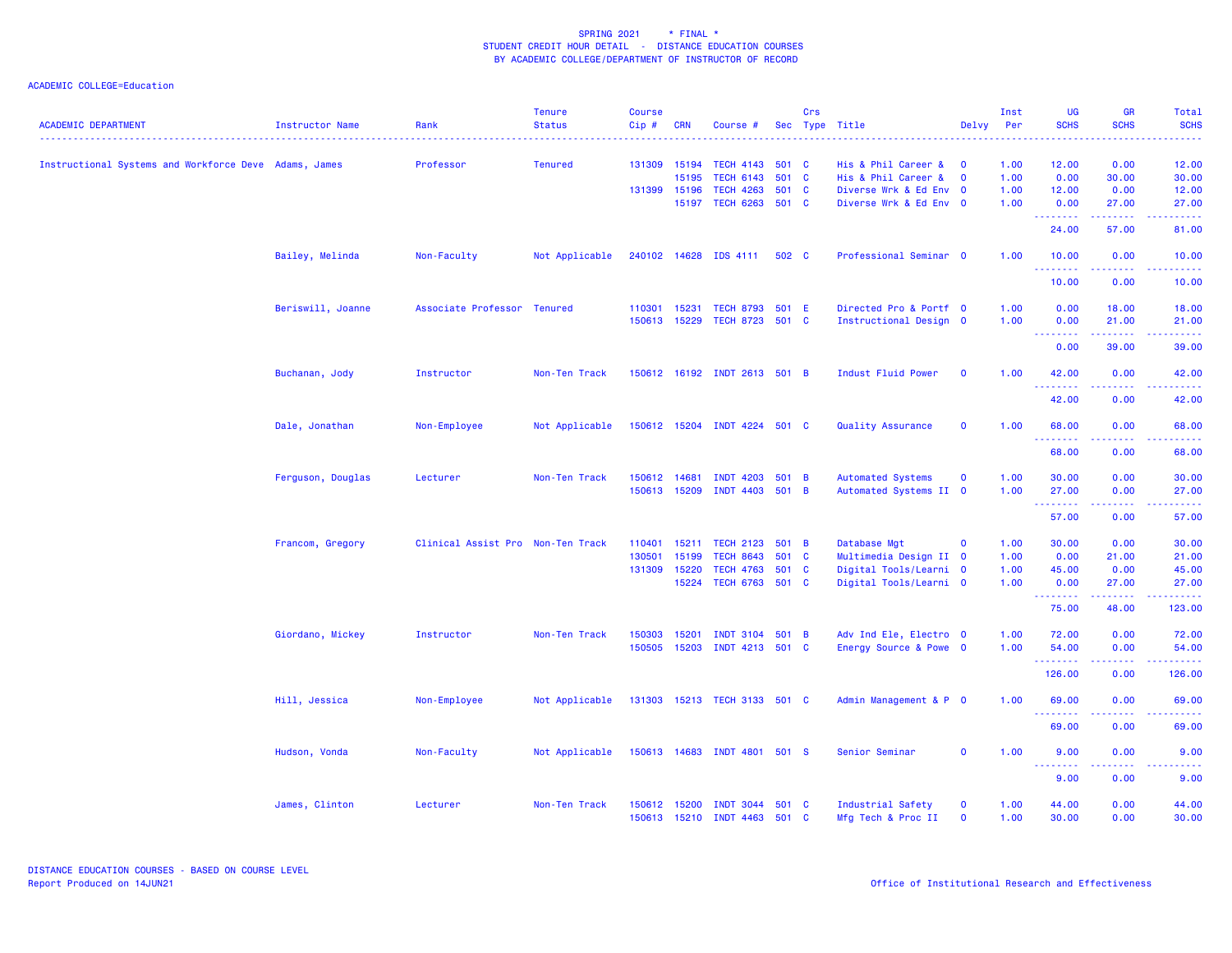| <b>ACADEMIC DEPARTMENT</b>                              | Instructor Name      | Rank                          | <b>Tenure</b><br><b>Status</b><br>. | <b>Course</b><br>Cip# | <b>CRN</b>     | Course #                            |       | Crs | Sec Type Title                                   | Delvy       | Inst<br>Per  | <b>UG</b><br><b>SCHS</b>                                                                                                                                                                                                                                                                                                                                                                                                                                                                       | <b>GR</b><br><b>SCHS</b> | <b>Total</b><br><b>SCHS</b><br>. |
|---------------------------------------------------------|----------------------|-------------------------------|-------------------------------------|-----------------------|----------------|-------------------------------------|-------|-----|--------------------------------------------------|-------------|--------------|------------------------------------------------------------------------------------------------------------------------------------------------------------------------------------------------------------------------------------------------------------------------------------------------------------------------------------------------------------------------------------------------------------------------------------------------------------------------------------------------|--------------------------|----------------------------------|
|                                                         |                      |                               |                                     |                       |                |                                     |       |     |                                                  |             |              |                                                                                                                                                                                                                                                                                                                                                                                                                                                                                                |                          |                                  |
|                                                         |                      |                               |                                     |                       |                |                                     |       |     |                                                  |             |              | 74.00                                                                                                                                                                                                                                                                                                                                                                                                                                                                                          | 0.00                     | 74.00                            |
| Instructional Systems and Workforce Deve Lee, Sang Joon |                      | Associate Professor Tenured   |                                     | 130501                |                | 15234 TECH 8853 501 C               |       |     | Learning Tech in Dis 0                           |             | 1.00         | 0.00<br>$\begin{array}{cccccccccccccc} \multicolumn{2}{c}{} & \multicolumn{2}{c}{} & \multicolumn{2}{c}{} & \multicolumn{2}{c}{} & \multicolumn{2}{c}{} & \multicolumn{2}{c}{} & \multicolumn{2}{c}{} & \multicolumn{2}{c}{} & \multicolumn{2}{c}{} & \multicolumn{2}{c}{} & \multicolumn{2}{c}{} & \multicolumn{2}{c}{} & \multicolumn{2}{c}{} & \multicolumn{2}{c}{} & \multicolumn{2}{c}{} & \multicolumn{2}{c}{} & \multicolumn{2}{c}{} & \multicolumn{2}{c}{} & \multicolumn{2}{c}{} & \$ | 36.00                    | 36.00                            |
|                                                         |                      |                               |                                     |                       |                |                                     |       |     |                                                  |             |              | 0.00                                                                                                                                                                                                                                                                                                                                                                                                                                                                                           | 36.00                    | 36.00                            |
|                                                         | Peterson, Whitney    | Instructor                    | Non-Ten Track                       | 110301                | 15214          | <b>TECH 4283</b>                    | 501 B |     | Advanced Office Syst 0                           |             | 1.00         | 33.00                                                                                                                                                                                                                                                                                                                                                                                                                                                                                          | 0.00                     | 33.00                            |
|                                                         |                      |                               |                                     |                       | 15215          | <b>TECH 6283</b>                    | 501 B |     | Advanced Office Syst 0                           |             | 1.00         | 0.00                                                                                                                                                                                                                                                                                                                                                                                                                                                                                           | 3.00                     | 3.00                             |
|                                                         |                      |                               |                                     |                       | 15216          | <b>TECH 1273</b>                    | 501 C |     | Computer Application 0                           |             | 1.00         | 81.00                                                                                                                                                                                                                                                                                                                                                                                                                                                                                          | 0.00                     | 81.00                            |
|                                                         |                      |                               |                                     |                       |                | 15217 TECH 1273 502 C               |       |     | Computer Application 0                           |             | 1.00         | 93.00                                                                                                                                                                                                                                                                                                                                                                                                                                                                                          | 0.00                     | 93.00                            |
|                                                         |                      |                               |                                     | 131303                |                | 15212 TECH 2133 501 B               |       |     | Sprdsht Design & Ana 0                           |             | 1.00         | 24.00<br>.                                                                                                                                                                                                                                                                                                                                                                                                                                                                                     | 0.00<br>22222            | 24.00                            |
|                                                         |                      |                               |                                     |                       |                |                                     |       |     |                                                  |             |              | 231.00                                                                                                                                                                                                                                                                                                                                                                                                                                                                                         | 3.00                     | 234.00                           |
|                                                         | Rendon, Andrew       | Non-Faculty                   | Not Applicable                      | 300000                | 15218          | TECH 4423 501 C                     |       |     | History of Veterans' 0                           |             | 1.00         | 27,00                                                                                                                                                                                                                                                                                                                                                                                                                                                                                          | 0.00                     | 27.00                            |
|                                                         |                      |                               |                                     |                       | 15222          | TECH 6423 501 C                     |       |     | History of Veterans' 0                           |             | 1.00         | 0.00                                                                                                                                                                                                                                                                                                                                                                                                                                                                                           | 15.00                    | 15.00                            |
|                                                         |                      |                               |                                     |                       |                |                                     |       |     |                                                  |             |              | <u>.</u><br>27.00                                                                                                                                                                                                                                                                                                                                                                                                                                                                              | 15.00                    | 42.00                            |
|                                                         |                      |                               |                                     |                       |                |                                     |       |     |                                                  |             |              |                                                                                                                                                                                                                                                                                                                                                                                                                                                                                                |                          |                                  |
|                                                         | Scott-Bracey, Pamela | Associate Professor Tenured   |                                     | 130501                | 15228          | TECH 8533 501 C                     |       |     | Evaluation & Assess 0                            |             | 1.00         | 0.00                                                                                                                                                                                                                                                                                                                                                                                                                                                                                           | 45.00                    | 45.00                            |
|                                                         |                      |                               |                                     | 131309                | 15236          | TECH 8863 501 C                     |       |     | Grant Writing Essent 0                           |             | 1.00         | 0.00<br>$\begin{array}{cccccccccccccc} \multicolumn{2}{c}{} & \multicolumn{2}{c}{} & \multicolumn{2}{c}{} & \multicolumn{2}{c}{} & \multicolumn{2}{c}{} & \multicolumn{2}{c}{} & \multicolumn{2}{c}{} & \multicolumn{2}{c}{} & \multicolumn{2}{c}{} & \multicolumn{2}{c}{} & \multicolumn{2}{c}{} & \multicolumn{2}{c}{} & \multicolumn{2}{c}{} & \multicolumn{2}{c}{} & \multicolumn{2}{c}{} & \multicolumn{2}{c}{} & \multicolumn{2}{c}{} & \multicolumn{2}{c}{} & \multicolumn{2}{c}{} & \$ | 27.00<br>المستمدات       | 27.00                            |
|                                                         |                      |                               |                                     |                       |                |                                     |       |     |                                                  |             |              | 0.00                                                                                                                                                                                                                                                                                                                                                                                                                                                                                           | 72.00                    | 72.00                            |
|                                                         | Spencer, Rebecca     | Non-Faculty                   | Not Applicable                      |                       |                | 320105 15375 DSS 0713               | 501 C |     | Career Exploration                               | $\mathbf 0$ | 0.50         | 4.50                                                                                                                                                                                                                                                                                                                                                                                                                                                                                           | 0.00                     | 4.50                             |
|                                                         |                      |                               |                                     |                       |                |                                     |       |     |                                                  |             |              | <b><i><u>AAAAAAAA</u></i></b><br>4.50                                                                                                                                                                                                                                                                                                                                                                                                                                                          | 0.00                     | 4.50                             |
|                                                         |                      |                               |                                     |                       |                |                                     |       |     |                                                  |             |              |                                                                                                                                                                                                                                                                                                                                                                                                                                                                                                |                          |                                  |
|                                                         | Sun, Yan             | Assistant Professor Ten Track |                                     | 131321                | 15221<br>15225 | TECH 4803 501 C<br><b>TECH 6803</b> | 501 C |     | Integ Tech for Learn 0<br>Integ Tech for Learn 0 |             | 1.00<br>1.00 | 30.00<br>0.00                                                                                                                                                                                                                                                                                                                                                                                                                                                                                  | 0.00<br>27.00            | 30.00<br>27.00                   |
|                                                         |                      |                               |                                     | 150613 15198          |                | TECH 8713 501 B                     |       |     | Research in ISWD                                 | $\Omega$    | 1.00         | 0.00                                                                                                                                                                                                                                                                                                                                                                                                                                                                                           | 57.00                    | 57.00                            |
|                                                         |                      |                               |                                     |                       |                |                                     |       |     |                                                  |             |              | --------<br>30.00                                                                                                                                                                                                                                                                                                                                                                                                                                                                              | .<br>84.00               | .<br>114.00                      |
|                                                         |                      |                               |                                     |                       |                |                                     |       |     |                                                  |             |              |                                                                                                                                                                                                                                                                                                                                                                                                                                                                                                |                          |                                  |
|                                                         | Wyatt, John          | Associate Professor Tenured   |                                     | 150612 14961          |                | INDT 4233 551 C                     |       |     | Maintenance Mgt                                  | $\mathbf 0$ | 1.00         | 27.00                                                                                                                                                                                                                                                                                                                                                                                                                                                                                          | 0.00                     | 27.00                            |
|                                                         |                      |                               |                                     | 150613 15207          |                | INDT 4263 501 C                     |       |     | Mfg Tech & Proc                                  | $\mathbf 0$ | 1.00         | 60.00<br><b></b>                                                                                                                                                                                                                                                                                                                                                                                                                                                                               | 0.00<br>2.2.2.2.2        | 60.00<br><u>.</u>                |
|                                                         |                      |                               |                                     |                       |                |                                     |       |     |                                                  |             |              | 87.00                                                                                                                                                                                                                                                                                                                                                                                                                                                                                          | 0.00                     | 87.00                            |
|                                                         | Yu, Chien            | Professor                     | <b>Tenured</b>                      | 130501                | 15226          | TECH 8443 501 C                     |       |     | Theory of Multimedia 0                           |             | 1.00         | 0.00                                                                                                                                                                                                                                                                                                                                                                                                                                                                                           | 36.00                    | 36.00                            |
|                                                         |                      |                               |                                     |                       | 15233          | TECH 8843 501 C                     |       |     | Found Instr Sys Tech 0                           |             | 1.00         | 0.00                                                                                                                                                                                                                                                                                                                                                                                                                                                                                           | 57.00                    | 57.00                            |
|                                                         |                      |                               |                                     |                       |                |                                     |       |     |                                                  |             |              | <b><i><u>AAAAAAAA</u></i></b><br>0.00                                                                                                                                                                                                                                                                                                                                                                                                                                                          | 93.00                    | 93.00                            |
| Instructional Systems and Workforce Deve                |                      |                               |                                     |                       |                |                                     |       |     |                                                  |             |              | ========<br>933.50                                                                                                                                                                                                                                                                                                                                                                                                                                                                             | ========<br>447.00       | ==========<br>1380.50            |
|                                                         |                      |                               |                                     |                       |                |                                     |       |     |                                                  |             |              | $=$ =======                                                                                                                                                                                                                                                                                                                                                                                                                                                                                    | $=$ = = = = = = =        | -----------                      |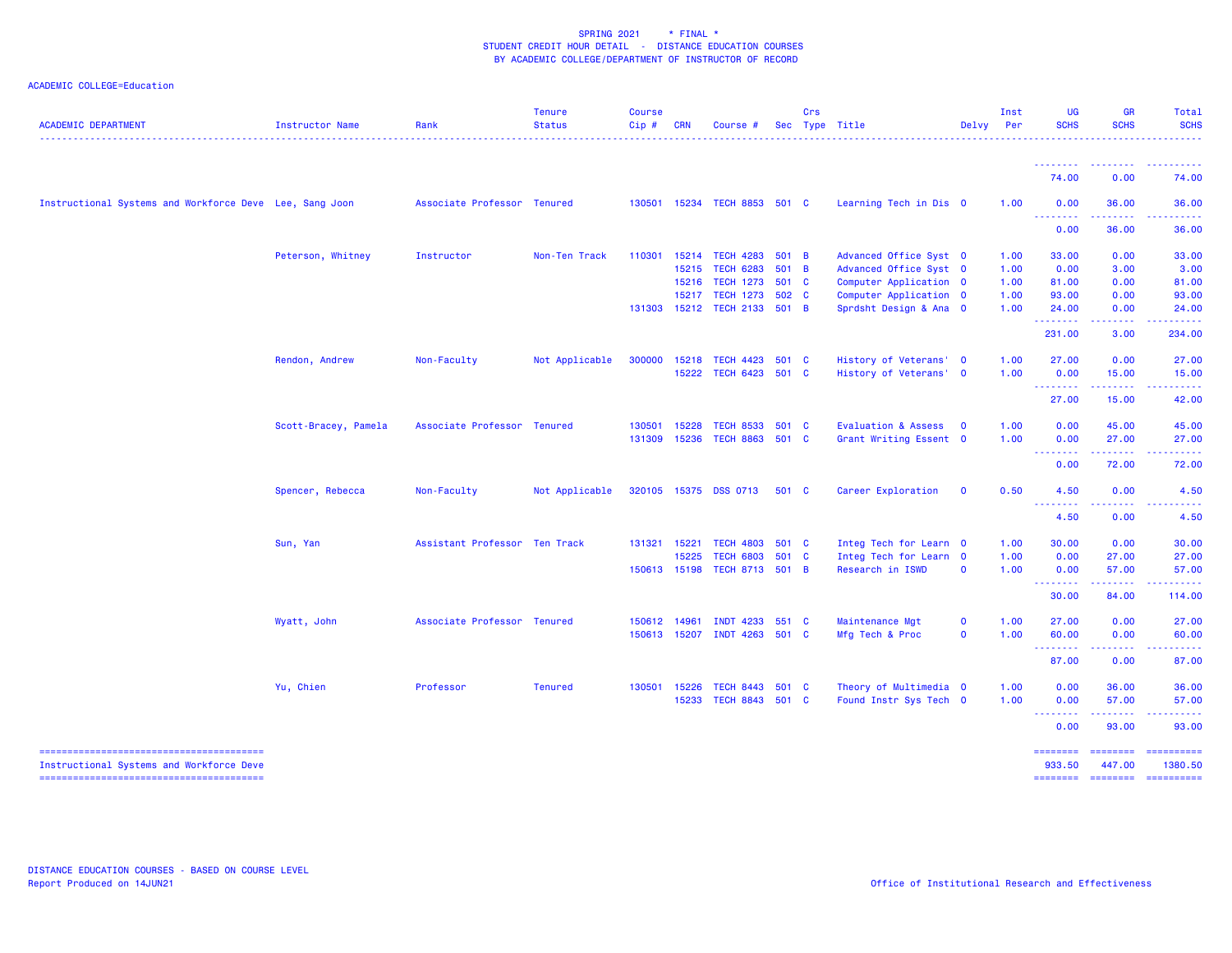| <b>ACADEMIC DEPARTMENT</b> | Instructor Name | Rank                          | <b>Tenure</b><br><b>Status</b> | <b>Course</b><br>Cip# | <b>CRN</b> | Course #                                  | <b>Sec</b>     | Crs | Type Title                                       | Delvy Per                  | Inst         | <b>UG</b><br><b>SCHS</b>                                     | <b>GR</b><br><b>SCHS</b>              | Total<br><b>SCHS</b>                                    |
|----------------------------|-----------------|-------------------------------|--------------------------------|-----------------------|------------|-------------------------------------------|----------------|-----|--------------------------------------------------|----------------------------|--------------|--------------------------------------------------------------|---------------------------------------|---------------------------------------------------------|
| Kinesiology                | Chander, Harish | Associate Professor Tenured   |                                |                       |            | 310505 15073 KI 2603                      | 551 C          |     | Medical Terminology                              | $\mathbf{0}$               | 1.00         | 42.00                                                        | 0.00                                  | 42.00                                                   |
|                            |                 |                               |                                |                       |            |                                           |                |     |                                                  |                            |              | <u>.</u><br>42.00                                            | 0.00                                  | 42.00                                                   |
|                            | Chen, Chih Chia | Assistant Professor Ten Track |                                |                       |            | 310505 15074 PE 3223                      | 551 C          |     | Motor Dev & Movement 0                           |                            | 1.00         | 93.00<br>---------                                           | 0.00                                  | 93.00                                                   |
|                            |                 |                               |                                |                       |            |                                           |                |     |                                                  |                            |              | 93.00                                                        | 0.00                                  | 93.00                                                   |
|                            | Hunter, Michael | Non-Employee                  | Not Applicable                 | 300000                | 15219      | <b>TECH 4433</b><br>15223 TECH 6433 501 C | 501 C          |     | Dev of Veterans' Ben 0<br>Dev of Veterans' Ben 0 |                            | 1.00<br>1.00 | 9.00<br>0.00                                                 | 0.00<br>12.00                         | 9.00<br>12.00                                           |
|                            |                 |                               |                                |                       |            |                                           |                |     |                                                  |                            |              | --------<br>9.00                                             | <b><i><u>AAAAAAA</u></i></b><br>12.00 | .<br>$\sim$ $\sim$ $\sim$<br>21.00                      |
|                            | Jackson, Stacy  | Non-Faculty                   | Not Applicable                 | 320104                |            | 15373 DSS 0113<br>320105 15375 DSS 0713   | 501 C<br>501 C |     | Practical Money Skil 0<br>Career Exploration     | $\mathbf 0$                | 0.50<br>0.50 | 4.50<br>4.50<br><b><i><u><u> - - - - - - - -</u></u></i></b> | 0.00<br>0.00                          | 4.50<br>4.50                                            |
|                            |                 |                               |                                |                       |            |                                           |                |     |                                                  |                            |              | 9.00                                                         | 0.00                                  | 9.00                                                    |
|                            | Johnson, Wesley | Lecturer                      | Non-Ten Track                  | 131304                | 14757      | PE 4413<br>512201 14756 PE 3433           | 501 C<br>501 C |     | Basic Driver Ed I<br>Genl Safety Methods         | $\mathbf 0$<br>$\mathbf 0$ | 1.00<br>1.00 | 111.00<br>120.00                                             | 0.00<br>0.00                          | 111.00<br>120.00                                        |
|                            |                 |                               |                                |                       |            |                                           |                |     |                                                  |                            |              | ---------<br>231.00                                          | -----<br>0.00                         | .<br>231.00                                             |
|                            | Kim, Dae Eun    | Instructor                    | Non-Ten Track                  |                       |            | 310504 15659 SS 3103                      | 501 C          |     | Sport Sponsorship                                | $\mathbf{O}$               | 1.00         | 90.00                                                        | 0.00                                  | 90.00                                                   |
|                            |                 |                               |                                |                       |            |                                           |                |     |                                                  |                            |              | --------<br>90.00                                            | .<br>0.00                             | 90.00                                                   |
| Kinesiology                |                 |                               |                                |                       |            |                                           |                |     |                                                  |                            |              | ========<br>474.00                                           | ========<br>12.00                     | ==========<br>486.00<br>=============================== |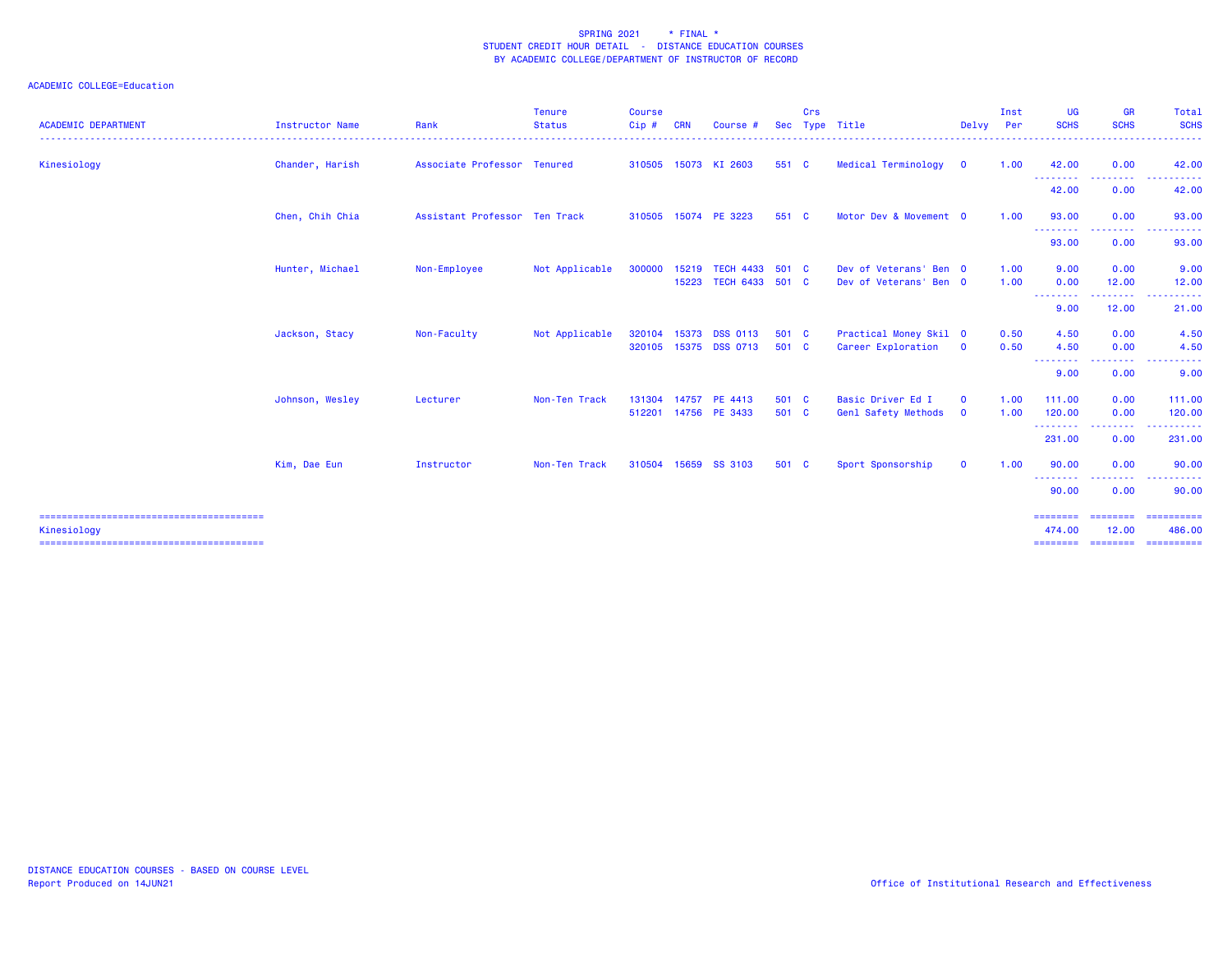| <b>ACADEMIC DEPARTMENT</b> | Instructor Name | Rank        | <b>Tenure</b><br><b>Status</b> | <b>Course</b><br>Cip# | <b>CRN</b> | Course #                              |                | Crs | Sec Type Title                                 | Delvy Per   | Inst         | UG<br><b>SCHS</b>           | <b>GR</b><br><b>SCHS</b> | Total<br><b>SCHS</b> |
|----------------------------|-----------------|-------------|--------------------------------|-----------------------|------------|---------------------------------------|----------------|-----|------------------------------------------------|-------------|--------------|-----------------------------|--------------------------|----------------------|
| Music                      | Cary, Jessica   | Instructor  | Non-Ten Track                  | 500901                |            | 14749 MU 1113                         | 501 C          |     | His & Apprec Of Musi 0                         |             | 1.00         | 108.00                      | 0.00                     | 108.00               |
|                            |                 |             |                                |                       |            |                                       |                |     |                                                |             |              | - - - - - - - - -<br>108.00 | .<br>0.00                | 108.00               |
|                            | Davis, Daniel   | Non-Faculty | Not Applicable                 |                       |            | 240102 14689 LIB 9010                 | 501 S          |     | ETD Format and Submi 0                         |             | 0.25         | 0.00                        | 0.00                     | 0.00                 |
|                            |                 |             |                                |                       |            |                                       |                |     |                                                |             |              | --------<br>0.00            | .<br>0.00                | .<br>0.00            |
|                            | Grant, Courtney | Lecturer    | Non-Ten Track                  |                       |            | 131312 14750 MU 1123                  | 501 C          |     | American Music App.                            | $\mathbf 0$ | 1.00         | 96.00                       | 0.00                     | 96.00                |
|                            |                 |             |                                |                       |            |                                       |                |     |                                                |             |              | --------<br>96.00           | ---------<br>0.00        | 96.00                |
|                            | Hause, Barry    | Lecturer    | Non-Ten Track                  |                       |            | 500902 14752 MU 1143<br>15688 MU 1133 | 501 C<br>502 C |     | The History of Jazz 0<br>The History of Rock 0 |             | 1.00<br>1.00 | 63.00<br>117.00             | 0.00<br>0.00             | 63.00<br>117.00      |
|                            |                 |             |                                |                       |            |                                       |                |     |                                                |             |              | ---------<br>180.00         | .<br>0.00                | .<br>180.00          |
|                            |                 |             |                                |                       |            |                                       |                |     |                                                |             |              | ========                    | ---------                | ==========           |
| Music                      |                 |             |                                |                       |            |                                       |                |     |                                                |             |              | 384,00                      | 0.00                     | 384,00               |
|                            |                 |             |                                |                       |            |                                       |                |     |                                                |             |              | ========                    | ---------                | -==========          |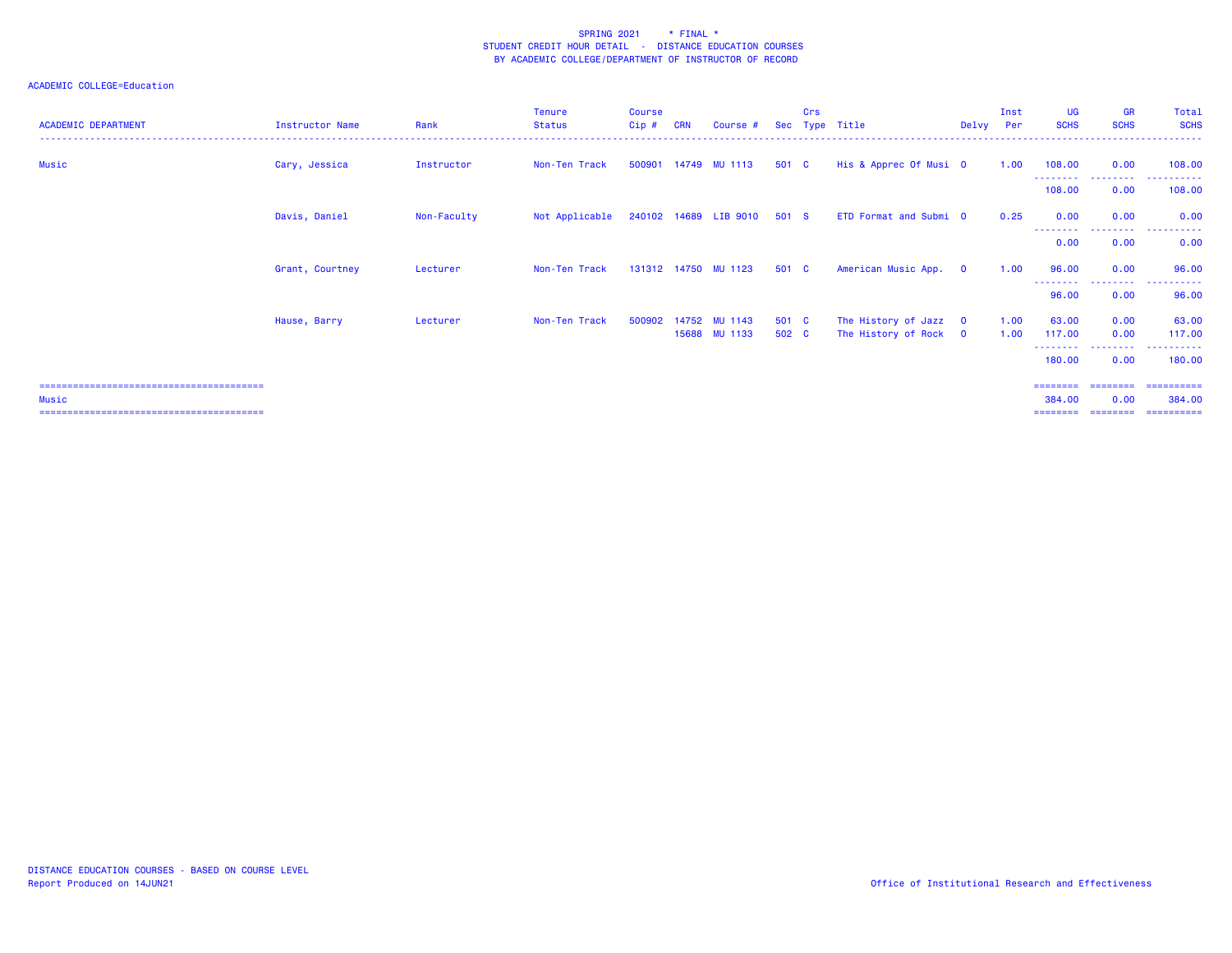|                            |                        |                               | <b>Tenure</b>      | <b>Course</b> |            |                       |       | Crs |                        |                         | Inst | UG                              | <b>GR</b>                                                                                                                                | Total                 |
|----------------------------|------------------------|-------------------------------|--------------------|---------------|------------|-----------------------|-------|-----|------------------------|-------------------------|------|---------------------------------|------------------------------------------------------------------------------------------------------------------------------------------|-----------------------|
| <b>ACADEMIC DEPARTMENT</b> | <b>Instructor Name</b> | Rank                          | <b>Status</b><br>. | Cip#<br>.     | <b>CRN</b> | Course #              | Sec   |     | Type Title             | Delvy Per               |      | <b>SCHS</b><br>.                | <b>SCHS</b><br>. <u>.</u>                                                                                                                | <b>SCHS</b><br>------ |
| Aerospace Engineering      | Bhatia, Manav          | Associate Professor Tenured   |                    |               |            | 141101 14494 EM 6123  | 501 C |     | Intro Finite Element 0 |                         | 0.34 | 0.00                            | 7.14                                                                                                                                     | 7.14                  |
|                            |                        |                               |                    |               |            | 14496 EM 8113         | 501 C |     | Theory Of Cont Media 0 |                         | 0.50 | 0.00<br>--------                | 1.50<br>.                                                                                                                                | 1.50                  |
|                            |                        |                               |                    |               |            |                       |       |     |                        |                         |      | 0.00                            | 8.64                                                                                                                                     | 8.64                  |
|                            | Cheng, Yang            | Associate Professor Tenured   |                    | 140201        | 14274      | ASE 6133              | 501 C |     | Automatic Control      | $\mathbf{o}$            | 1.00 | 0.00                            | 9.00                                                                                                                                     | 9.00                  |
|                            |                        |                               |                    |               | 15425      | ASE 6813              | 501 C |     | Adv Orbital Mechanic 0 |                         | 1.00 | 0.00                            | 9.00                                                                                                                                     | 9.00                  |
|                            |                        |                               |                    |               |            |                       |       |     |                        |                         |      | --------<br>0.00                | .<br>18.00                                                                                                                               | <u>.</u><br>18.00     |
|                            | Janus, Jonathan        | Associate Professor Tenured   |                    | 140201        | 14280      | ASE 8423              | 501 C |     | Comput Fluid Dyn II 0  |                         | 1.00 | 0.00                            | 6.00                                                                                                                                     | 6.00                  |
|                            |                        |                               |                    |               | 14281      | <b>ASE 9000</b>       | 501 D |     | Research/Diss          | $\mathbf{o}$            | 1.00 | 0.00                            | 9.00                                                                                                                                     | 9.00                  |
|                            |                        |                               |                    |               | 17679      | ASE 6013              | 501 E |     | Directed Project in    | $\overline{\mathbf{0}}$ | 1.00 | 0.00                            | 3.00                                                                                                                                     | 3.00                  |
|                            |                        |                               |                    |               |            |                       |       |     |                        |                         |      | --------<br>0.00                | .<br>18.00                                                                                                                               | د د د د د د<br>18.00  |
|                            | Lv, Yu                 | Assistant Professor Ten Track |                    | 140201        | 14276      | ASE 6353              | 501 C |     | Combustion Theory an O |                         | 1.00 | 0.00                            | 3.00                                                                                                                                     | 3.00                  |
|                            |                        |                               |                    |               | 14277      | ASE 6423              | 501 C |     | Int Comput Fluid Dyn 0 |                         | 1.00 | 0.00                            | 9.00                                                                                                                                     | 9.00                  |
|                            |                        |                               |                    |               |            |                       |       |     |                        |                         |      | --------<br>0.00                | $\frac{1}{2} \left( \frac{1}{2} \right) \left( \frac{1}{2} \right) \left( \frac{1}{2} \right)$<br>12.00                                  | 12.00                 |
|                            | Sescu, Adrian          | Associate Professor Tenured   |                    | 140201        | 14279      | ASE 8353              | 501 C |     | <b>Turbulent Flow</b>  | $\Omega$                | 1.00 | 0.00                            | 18.00                                                                                                                                    | 18.00                 |
|                            |                        |                               |                    |               |            |                       |       |     |                        |                         |      | <u> - - - - - - - -</u><br>0.00 | $\mathcal{L}^{\mathcal{L}}\mathcal{L}^{\mathcal{L}}\mathcal{L}^{\mathcal{L}}\mathcal{L}^{\mathcal{L}}\mathcal{L}^{\mathcal{L}}$<br>18.00 | 18.00                 |
|                            | Sullivan, Rani         | Professor                     | Tenured            |               |            | 141101 14496 EM 8113  | 501 C |     | Theory Of Cont Media 0 |                         | 0.50 | 0.00                            | 1.50                                                                                                                                     | 1.50                  |
|                            |                        |                               |                    |               |            |                       |       |     |                        |                         |      | .<br>0.00                       | <b><i><u><u> - - - - -</u></u></i></b><br>1.50                                                                                           | <b>.</b><br>1.50      |
|                            | Walker, Calvin         | Instructor                    | Non-Ten Track      |               |            | 140201 14275 ASE 6153 | 501 C |     | Advanced Performance 0 |                         | 1.00 | 0.00                            | 18.00                                                                                                                                    | 18.00                 |
|                            |                        |                               |                    |               |            |                       |       |     |                        |                         |      | .<br>0.00                       | .<br>18.00                                                                                                                               | 18.00                 |
|                            |                        |                               |                    |               |            |                       |       |     |                        |                         |      | ========<br>0.00                | <b>EEEEEEEE</b><br>94.14                                                                                                                 | -----------<br>94.14  |
| Aerospace Engineering      |                        |                               |                    |               |            |                       |       |     |                        |                         |      |                                 |                                                                                                                                          |                       |
|                            |                        |                               |                    |               |            |                       |       |     |                        |                         |      |                                 |                                                                                                                                          |                       |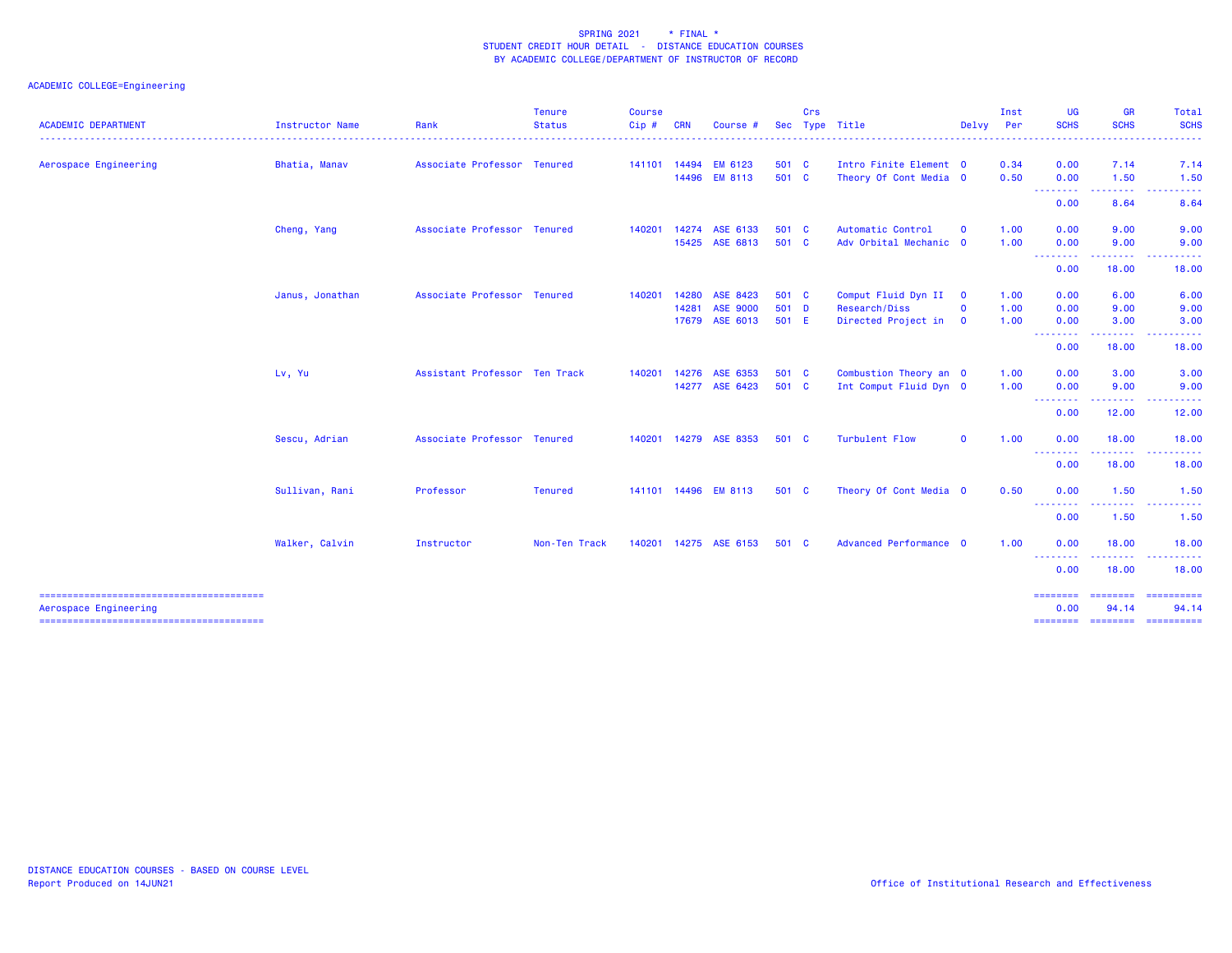| <b>ACADEMIC DEPARTMENT</b>      | Instructor Name | Rank                        | Tenure<br>Status | Course<br>Cip# | <b>CRN</b> | Course # Sec Type Title | Crs |                | Delvy    | Inst<br><b>Per</b> | <b>UG</b><br><b>SCHS</b>  | <b>GR</b><br><b>SCHS</b> | <b>Total</b><br><b>SCHS</b>      |
|---------------------------------|-----------------|-----------------------------|------------------|----------------|------------|-------------------------|-----|----------------|----------|--------------------|---------------------------|--------------------------|----------------------------------|
| Chemical Engineering, School of | Kundu, Santanu  | Associate Professor Tenured |                  | 140701         |            | 14356 CHE 8523 501 C    |     | Adv Tran Pheno | $\Omega$ | 1.00               | 0.00<br>0.00              | 3.00<br>3.00             | 3.00<br>3.00                     |
| Chemical Engineering, School of |                 |                             |                  |                |            |                         |     |                |          |                    | ========<br>0.00<br>===== | ---------<br>3.00        | ==========<br>3.00<br>========== |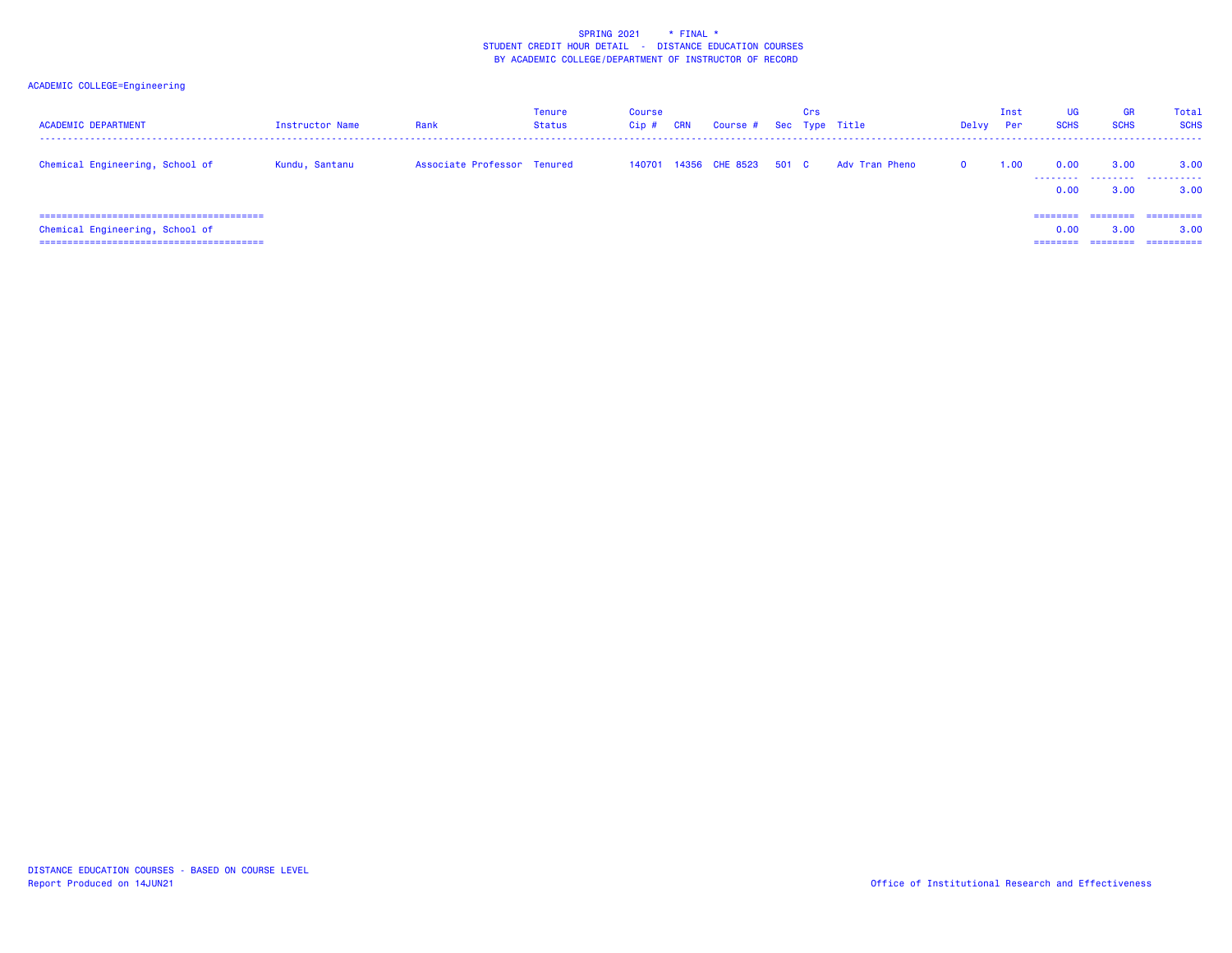| <b>ACADEMIC DEPARTMENT</b>        | Instructor Name     | Rank                          | <b>Tenure</b><br><b>Status</b> | <b>Course</b><br>Cip# | <b>CRN</b> | Course #                                         |                         | Crs | Sec Type Title                                                 | Delvy                      | Inst<br>Per          | <b>UG</b><br><b>SCHS</b>                           | <b>GR</b><br><b>SCHS</b>                                                                                                                                      | Total<br><b>SCHS</b>     |
|-----------------------------------|---------------------|-------------------------------|--------------------------------|-----------------------|------------|--------------------------------------------------|-------------------------|-----|----------------------------------------------------------------|----------------------------|----------------------|----------------------------------------------------|---------------------------------------------------------------------------------------------------------------------------------------------------------------|--------------------------|
| Civil & Environmental Engineering | Ermagun, Alireza    | Assistant Professor Ten Track |                                | 140801                | 14351      | <b>CE 9000</b><br>15417 CE 6163                  | 512 D<br>501 C          |     | Research / Diss<br>Urban Tranp. Plannin 0                      | $\mathbf 0$                | 1.00<br>1.00         | 0.00<br>0.00<br><u>.</u>                           | 8.00<br>3.00<br>22222                                                                                                                                         | 8.00<br>3.00<br>.        |
|                                   |                     |                               |                                |                       |            |                                                  |                         |     |                                                                |                            |                      | 0.00                                               | 11.00                                                                                                                                                         | 11.00                    |
|                                   | Freyne, Seamus      | Associate Professor Tenured   |                                | 140801                | 14340      | <b>CE 9000</b><br>15421 CE 8503                  | 501 D<br>501 C          |     | Research / Diss<br>Data Analysis for CE 0                      | $\mathbf 0$                | 1.00<br>1.00         | 0.00<br>0.00<br><b>.</b>                           | 2.00<br>60.00<br>. <b>.</b>                                                                                                                                   | 2.00<br>60.00<br>.       |
|                                   |                     |                               |                                |                       |            |                                                  |                         |     |                                                                |                            |                      | 0.00                                               | 62.00                                                                                                                                                         | 62.00                    |
|                                   | Gude, Veera         | Associate Professor Tenured   |                                | 140801                |            | 14341 CE 9000                                    | 502 D                   |     | Research / Diss                                                | $\mathbf 0$                | 1.00                 | 0.00                                               | 1.00                                                                                                                                                          | 1.00                     |
|                                   |                     |                               |                                |                       |            |                                                  |                         |     |                                                                |                            |                      | 0.00                                               | 1.00                                                                                                                                                          | 1.00                     |
|                                   | Gullett, Philip     | Associate Professor Tenured   |                                | 140801                | 14325      | <b>CE 8000</b><br>14342 CE 9000<br>17830 CE 7000 | 503 D<br>503 D<br>503 I |     | Research / Thesis<br>Research / Diss<br>Directed Indiv Study 0 | $\mathbf 0$<br>$\mathbf 0$ | 1.00<br>1.00<br>1.00 | 0.00<br>0.00<br>0.00                               | 1.00<br>2.00<br>3.00                                                                                                                                          | 1.00<br>2.00<br>3.00     |
|                                   |                     |                               |                                |                       |            |                                                  |                         |     |                                                                |                            |                      | <b><i><u>AAAAAAA</u></i></b><br>0.00               | 6.00                                                                                                                                                          | $- - - -$<br>6.00        |
|                                   | Howard, Isaac       | Professor                     | <b>Tenured</b>                 | 140801<br>140899      | 16223      | 14343 CE 9000<br>CE 8303                         | 504 D<br>501 C          |     | Research / Diss<br>Mat'l Characterizati N                      | $\mathbf 0$                | 1.00<br>1.00         | 0.00<br>0.00                                       | 2.00<br>33.00                                                                                                                                                 | 2.00<br>33.00            |
|                                   |                     |                               |                                |                       |            |                                                  |                         |     |                                                                |                            |                      | <b><i><u>AAAAAAA</u></i></b><br>0.00               | .<br>35.00                                                                                                                                                    | د د د د د<br>35.00       |
|                                   | Martin, James L.    | Non-Employee                  | Not Applicable                 |                       |            | 140805 15423 CE 8573                             | 501 C                   |     | Hydro-environmental 0                                          |                            | 1.00                 | 0.00                                               | 27.00                                                                                                                                                         | 27.00                    |
|                                   |                     |                               |                                |                       |            |                                                  |                         |     |                                                                |                            |                      | <b><i><u><u> - - - - - - -</u></u></i></b><br>0.00 | 27.00                                                                                                                                                         | 27.00                    |
|                                   | Ramirez Avila, John | Assistant Professor Ten Track |                                | 140801                |            | 14330 CE 8000                                    | 508 D                   |     | Research / Thesis                                              | $\Omega$                   | 1.00                 | 0.00                                               | 3.00                                                                                                                                                          | 3.00                     |
|                                   |                     |                               |                                | 140805                | 14347      | <b>CE 9000</b><br>15422 CE 8563                  | 508 D<br>501 C          |     | Research / Diss<br>Groundwater Res Eval 0                      | $\mathbf{o}$               | 1.00<br>1.00         | 0.00<br>0.00                                       | 3.00<br>21.00                                                                                                                                                 | 3.00<br>21.00            |
|                                   |                     |                               |                                |                       |            |                                                  |                         |     |                                                                |                            |                      | <b></b><br>0.00                                    | 27.00                                                                                                                                                         | والمتمام المتار<br>27.00 |
|                                   | Stache, Jeremiah    | Non-Employee                  | Not Applicable                 |                       |            | 140801 15420 CE 8473                             | 501 C                   |     | Theoretical Soil Mec 0                                         |                            | 1.00                 | 0.00                                               | 18.00                                                                                                                                                         | 18.00                    |
|                                   |                     |                               |                                |                       |            |                                                  |                         |     |                                                                |                            |                      | .<br>0.00                                          | $\frac{1}{2} \left( \frac{1}{2} \right) \left( \frac{1}{2} \right) \left( \frac{1}{2} \right) \left( \frac{1}{2} \right) \left( \frac{1}{2} \right)$<br>18.00 | .<br>18.00               |
|                                   | Truax, Dennis       | Professor                     | <b>Tenured</b>                 | 140801                |            | 14348 CE 9000                                    | 509 D                   |     | Research / Diss                                                | $\mathbf 0$                | 1.00                 | 0.00                                               | 1.00                                                                                                                                                          | 1.00                     |
|                                   |                     |                               |                                |                       |            |                                                  |                         |     |                                                                |                            |                      | <u> - - - - - - - -</u><br>0.00                    | 1.00                                                                                                                                                          | 1.00                     |
|                                   | Vahedifard, Farshid | Associate Professor Tenured   |                                | 140801                | 14349      | <b>CE 9000</b>                                   | 510 D                   |     | Research / Diss                                                | $\mathbf 0$                | 1.00                 | 0.00                                               | 9.00                                                                                                                                                          | 9.00                     |
|                                   |                     |                               |                                |                       | 17207      | <b>CE 7000</b><br>17731 CE 7000                  | 501 I<br>502 I          |     | Directed Indiv Study 0<br>Directed Indiv Study 0               |                            | 1.00<br>1.00         | 0.00<br>0.00                                       | 3.00<br>3.00                                                                                                                                                  | 3.00<br>3.00             |
|                                   |                     |                               |                                |                       |            |                                                  |                         |     |                                                                |                            |                      | .<br>0.00                                          | 15.00                                                                                                                                                         | والمتمام الماري<br>15.00 |
|                                   | Wang, Jun           | Assistant Professor Ten Track |                                | 140801<br>141001      | 14352      | <b>CE 9000</b><br>15418 CE 6733                  | 513 D<br>501 C          |     | Research / Diss<br>Const Eng Equipt & M N                      | $\Omega$                   | 1.00<br>1.00         | 0.00<br>0.00                                       | 7.00<br>15.00                                                                                                                                                 | 7.00<br>15.00            |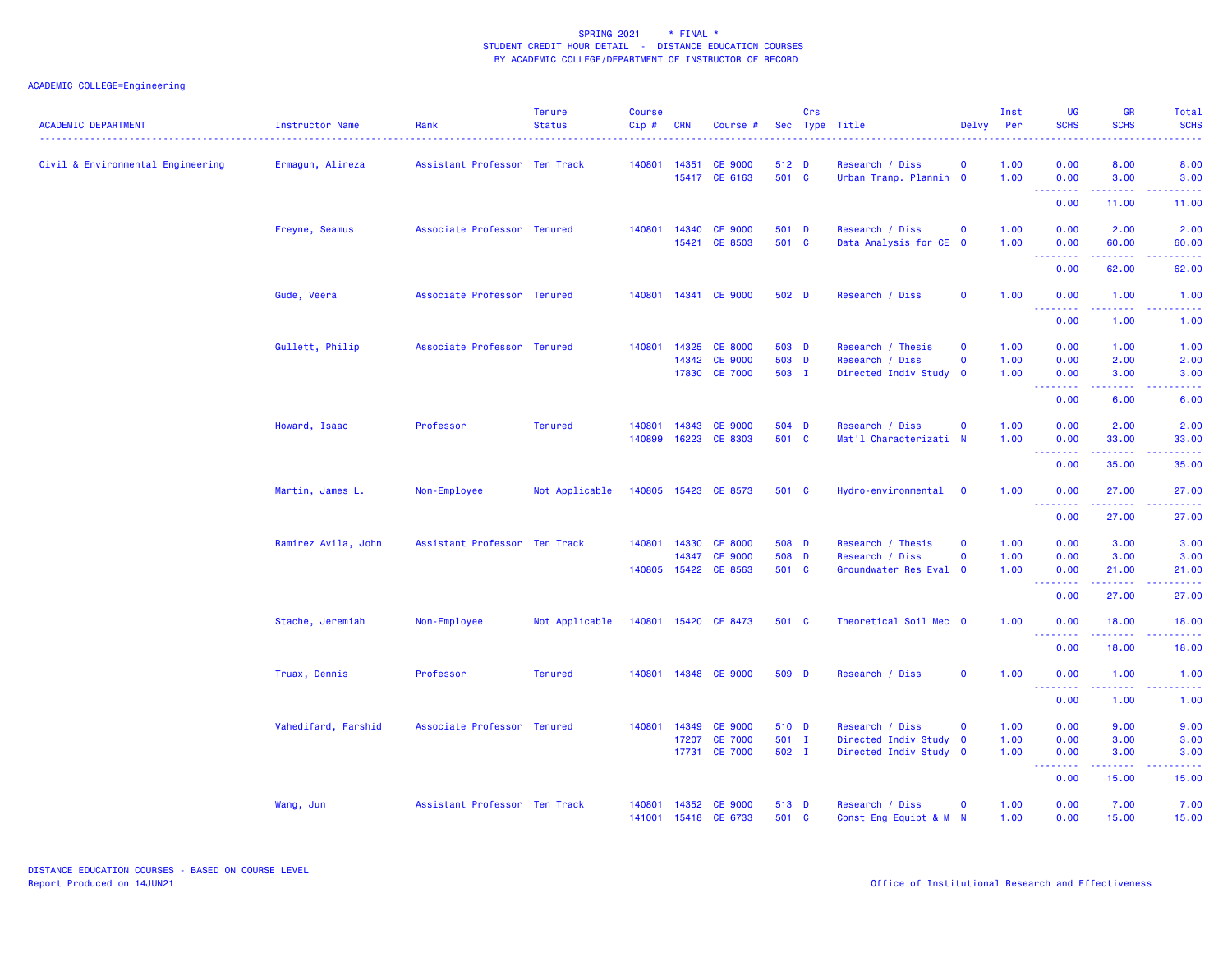| <b>ACADEMIC DEPARTMENT</b>        | <b>Instructor Name</b> | Rank                        | Tenure<br>Status | <b>Course</b><br>Cip # | <b>CRN</b> | Course #                       |                | Crs | Sec Type Title  |                        | Delvy    | Inst<br><b>Per</b> | UG<br><b>SCHS</b>            | <b>GR</b><br><b>SCHS</b>       | Total<br><b>SCHS</b>                |
|-----------------------------------|------------------------|-----------------------------|------------------|------------------------|------------|--------------------------------|----------------|-----|-----------------|------------------------|----------|--------------------|------------------------------|--------------------------------|-------------------------------------|
|                                   |                        |                             |                  |                        |            |                                |                |     |                 |                        |          |                    | ---------<br>0.00            | 22.00                          | <br>22,00                           |
| Civil & Environmental Engineering | Zhang, Li              | Associate Professor Tenured |                  | 140801                 |            | 14350 CE 9000<br>17909 CE 7000 | 511 D<br>504 I |     | Research / Diss | Directed Indiv Study 0 | $\Omega$ | 1.00<br>1.00       | 0.00<br>0.00<br>.            | 1.00<br>3.00                   | 1.00<br>3.00<br>.                   |
|                                   |                        |                             |                  |                        |            |                                |                |     |                 |                        |          |                    | 0.00                         | 4.00                           | 4.00                                |
| Civil & Environmental Engineering |                        |                             |                  |                        |            |                                |                |     |                 |                        |          |                    | ========<br>0.00<br>======== | --------<br>229.00<br>======== | -----------<br>229,00<br>========== |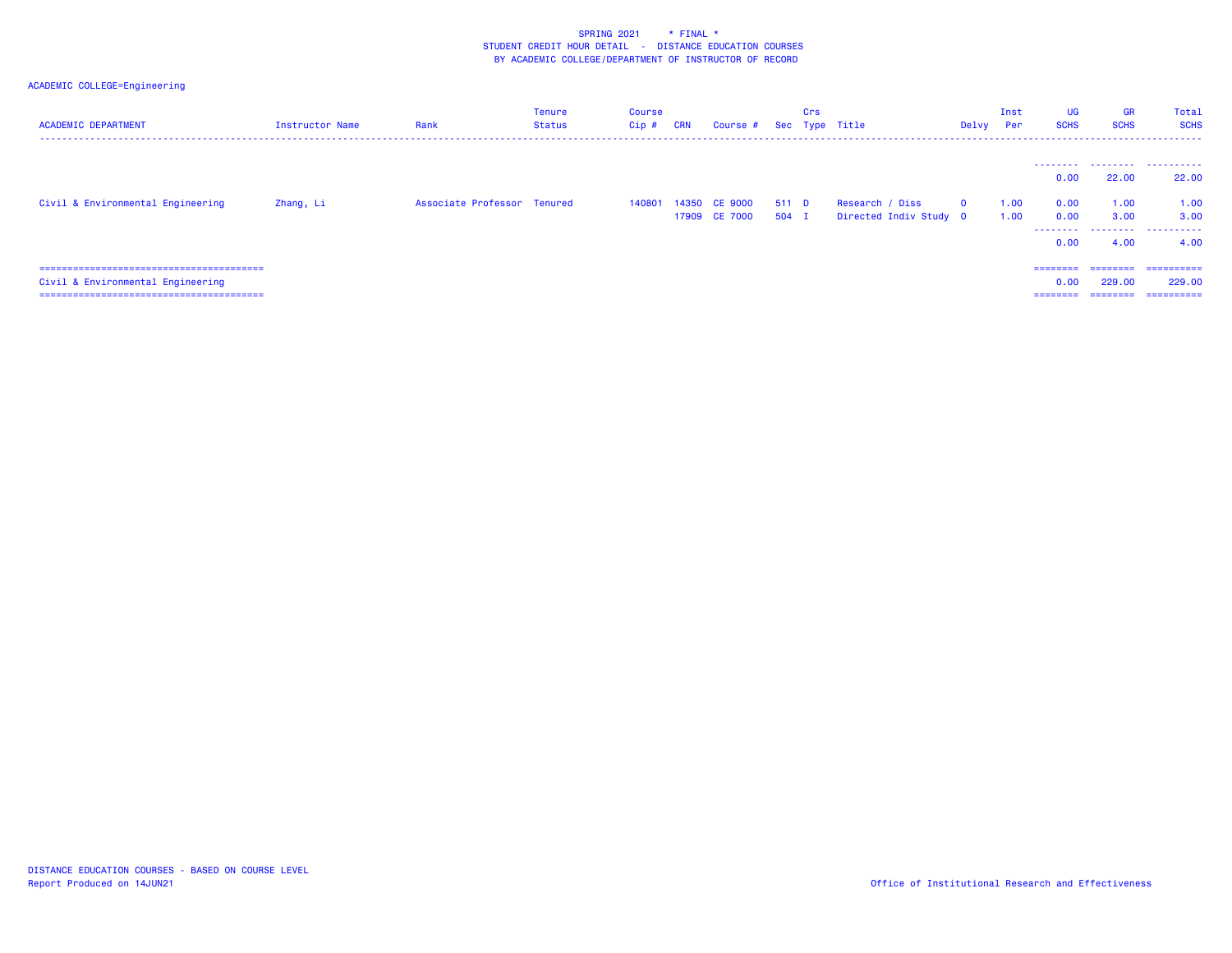| <b>ACADEMIC DEPARTMENT</b>     | Instructor Name       | Rank                          | <b>Tenure</b><br><b>Status</b> | <b>Course</b><br>$Cip$ # | <b>CRN</b>            | Course #                           |                | Crs | Sec Type Title                                | Delvy                      | Inst<br>Per  | <b>UG</b><br><b>SCHS</b>            | <b>GR</b><br><b>SCHS</b>              | Total<br><b>SCHS</b> |
|--------------------------------|-----------------------|-------------------------------|--------------------------------|--------------------------|-----------------------|------------------------------------|----------------|-----|-----------------------------------------------|----------------------------|--------------|-------------------------------------|---------------------------------------|----------------------|
| Computer Science & Engineering | Banicescu, Ioana      | Professor                     | <b>Tenured</b>                 |                          | 110101 17520<br>17616 | <b>CSE 8843</b><br><b>CSE 8813</b> | 501 C<br>501 C |     | Seg/Parallel Alrthm<br>Theory of Computatio N | $\blacksquare$             | 1.00<br>1.00 | 0.00<br>0.00<br><b></b>             | 15.00<br>12.00<br>2.2.2.2.2           | 15.00<br>12.00       |
|                                |                       |                               |                                |                          |                       |                                    |                |     |                                               |                            |              | 0.00                                | 27.00                                 | 27.00                |
|                                | Bhowmik, Tanmay       | Assistant Professor Ten Track |                                |                          | 110101 14385          | <b>CSE 8000</b><br>15533 CSE 8273  | 502 D<br>501 C |     | Research / Thesis<br>Software Reqts Eng       | $\mathbf 0$<br>$\mathbf N$ | 1.00<br>1.00 | 0.00<br>0.00                        | 3.00<br>6.00                          | 3.00<br>6.00         |
|                                |                       |                               |                                |                          |                       |                                    |                |     |                                               |                            |              | 0.00                                | 9.00                                  | 9.00                 |
|                                | Chen, Zhiqian         | Assistant Professor Ten Track |                                |                          |                       | 110101 15524 CSE 6633              | 501 C          |     | Artificial Intell                             | <b>N</b>                   | 1.00         | 0.00                                | 18.00                                 | 18.00                |
|                                |                       |                               |                                |                          |                       |                                    |                |     |                                               |                            |              | <u> - - - - - - - -</u><br>0.00     | <u>.</u><br>18.00                     | 18.00                |
|                                | Girault, Russell      | Non-Faculty                   | Not Applicable                 |                          |                       | 110701 15522 CSE 6363              | 501 C          |     | Software Reverse Eng N                        |                            | 1.00         | 0.00                                | 3.00                                  | 3.00                 |
|                                |                       |                               |                                |                          |                       |                                    |                |     |                                               |                            |              | 0.00                                | 3.00                                  | 3.00                 |
|                                | Henderson, Lisa       | Instructor                    | Non-Ten Track                  |                          |                       | 110201 14379 CSE 1233              | 501 C          |     | Cmptr Prog-C                                  | $\mathbf 0$                | 1.00         | 24.00                               | 0.00                                  | 24.00                |
|                                |                       |                               |                                |                          |                       |                                    |                |     |                                               |                            |              | 24.00                               | 0.00                                  | 24.00                |
|                                | Jankun-Kelly, T.      | Associate Professor Tenured   |                                |                          |                       | 110101 17519 CSE 8413              | 501 C          |     | Visualization                                 | N                          | 1.00         | 0.00                                | 3.00                                  | 3.00                 |
|                                |                       |                               |                                |                          |                       |                                    |                |     |                                               |                            |              | 0.00                                | 3.00                                  | 3.00                 |
|                                | Knight, Aubrey        | Instructor                    | Non-Ten Track                  |                          |                       | 110201 14382 CSE 2383              | 501 C          |     | Data Struc & Anal of 0                        |                            | 1.00         | 27.00                               | 0.00                                  | 27.00                |
|                                |                       |                               |                                |                          |                       |                                    |                |     |                                               |                            |              | 27.00                               | 0.00                                  | 27.00                |
|                                | McDaniel, Christopher | Instructor                    | Non-Ten Track                  |                          |                       | 110201 14381 CSE 1384              | 502 C          |     | Intermed Comp Prog                            | $\mathbf 0$                | 1.00         | 48.00                               | 0.00                                  | 48.00                |
|                                |                       |                               |                                |                          |                       |                                    |                |     |                                               |                            |              | .<br>48.00                          | <b><i><u><u>.</u></u></i></b><br>0.00 | 48.00                |
|                                | Neal, Kortni          | Instructor                    | Non-Ten Track                  |                          |                       | 110201 14380 CSE 1284              | 501 C          |     | Intro Comp Prog                               | $\mathbf 0$                | 1.00         | 28.00                               | 0.00                                  | 28.00                |
|                                |                       |                               |                                |                          |                       |                                    |                |     |                                               |                            |              | .<br>28.00                          | 0.00                                  | 28.00                |
|                                | Perkins, Andy         | Professor                     | <b>Tenured</b>                 |                          |                       | 110201 14383 CSE 2813              | 502 C          |     | Discrete Structures                           | $\mathbf 0$                | 1.00         | 21.00                               | 0.00                                  | 21.00                |
|                                |                       |                               |                                |                          |                       |                                    |                |     |                                               |                            |              | <u> - - - - - - - -</u><br>21.00    | 0.00                                  | 21.00                |
|                                | Rahimi, Shahram       | Professor                     | <b>Tenured</b>                 |                          |                       | 309999 17676 CME 9000              | 507 D          |     | Research/Dis                                  | $\mathbf 0$                | 1.00         | 0.00                                | 3.00                                  | 3.00                 |
|                                |                       |                               |                                |                          |                       |                                    |                |     |                                               |                            |              | 2222.<br>$\sim 100$<br>0.00         | .<br>3.00                             | 3.00                 |
|                                | Ramkumar, Mahalingam  | Associate Professor Tenured   |                                | 309999                   |                       | 17708 CME 9000                     | 508 D          |     | Research/Dis                                  | $\mathbf 0$                | 1.00         | 0.00                                | 1.00                                  | 1.00                 |
|                                |                       |                               |                                |                          |                       |                                    |                |     |                                               |                            |              | $\sim$ $\sim$ $\sim$<br>222<br>0.00 | 1.00                                  | 1.00                 |
|                                | Young, Maxwell        | Assistant Professor Ten Track |                                |                          |                       | 110101 16992 CSE 6153              | 501 C          |     | Data Comm Networks                            | $\mathbf N$                | 1.00         | 0.00                                | 3.00                                  | 3.00                 |
|                                |                       |                               |                                |                          |                       |                                    |                |     |                                               |                            |              |                                     |                                       |                      |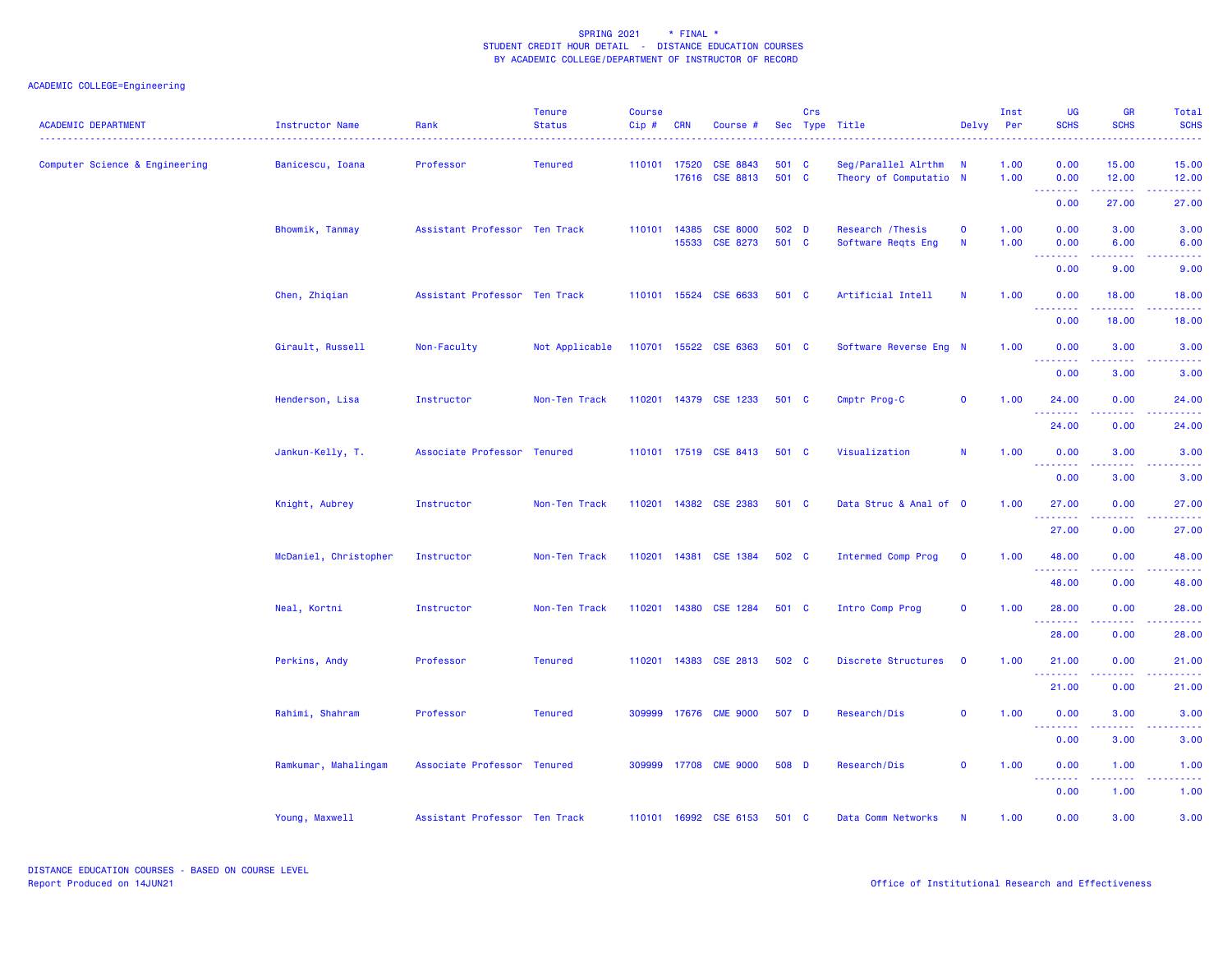# ACADEMIC COLLEGE=Engineering

| <b>ACADEMIC DEPARTMENT</b> | Instructor Name | Rank | Tenure<br>Status | Course<br>Cip# | <b>CRN</b> | Course # Sec Type Title | Crs | Delvy | Inst<br>Per | <b>SCHS</b>     | GR<br><b>SCHS</b> | Total<br><b>SCHS</b> |
|----------------------------|-----------------|------|------------------|----------------|------------|-------------------------|-----|-------|-------------|-----------------|-------------------|----------------------|
|                            |                 |      |                  |                |            |                         |     |       |             | --------<br>0.0 | 3.OC              | ------<br>3.00       |

 Computer Science & Engineering 148.00 67.00 215.00 ======================================== ======== ======== ==========

 ======================================== ======== ======== ==========148.00 67.00 215.00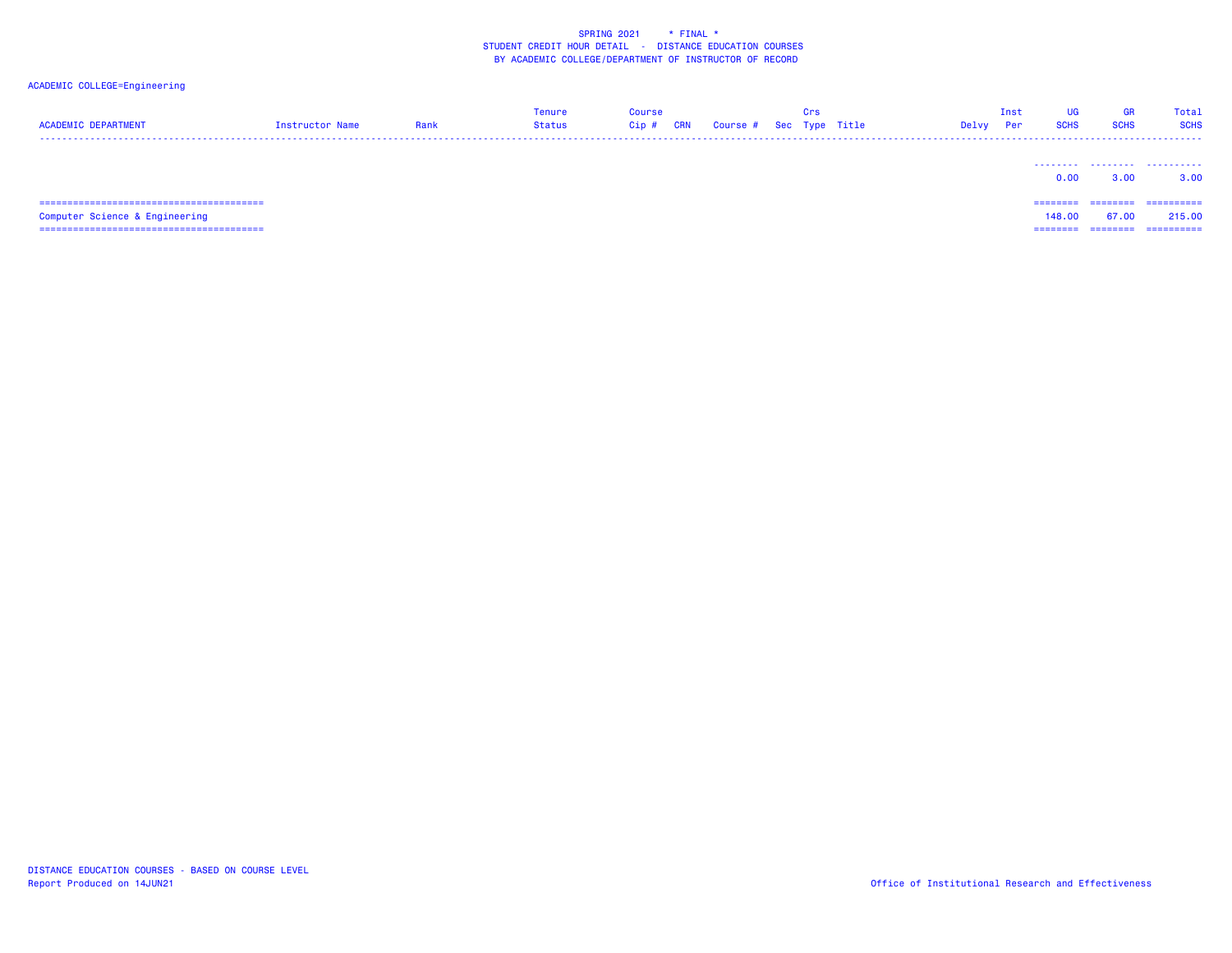|                                   |                 |                               | <b>Tenure</b>                 | <b>Course</b> |              |                          |       | Crs |                        |                         | Inst | UG                              | <b>GR</b>                      | <b>Total</b>                                                                                                                             |
|-----------------------------------|-----------------|-------------------------------|-------------------------------|---------------|--------------|--------------------------|-------|-----|------------------------|-------------------------|------|---------------------------------|--------------------------------|------------------------------------------------------------------------------------------------------------------------------------------|
| <b>ACADEMIC DEPARTMENT</b>        | Instructor Name | Rank                          | <b>Status</b><br>. <b>.</b> . | Cip#          | <b>CRN</b>   | Course #                 |       |     | Sec Type Title<br>.    | Delvy                   | Per  | <b>SCHS</b>                     | <b>SCHS</b>                    | <b>SCHS</b><br>$\frac{1}{2} \left( \frac{1}{2} \right) \left( \frac{1}{2} \right) \left( \frac{1}{2} \right) \left( \frac{1}{2} \right)$ |
| Electrical & Computer Engineering | Ball, John      | Associate Professor Tenured   |                               |               | 141001 14397 | <b>ECE 8000</b>          | 501 D |     | Research/Thesis        | $\mathbf 0$             | 1.00 | 0.00                            | 4.00                           | 4.00                                                                                                                                     |
|                                   |                 |                               |                               |               | 14422        | <b>ECE 9000</b>          | 501 D |     | Research/Diss          | $\mathbf{o}$            | 1.00 | 0.00                            | 7.00                           | 7.00                                                                                                                                     |
|                                   |                 |                               |                               |               | 16729        | <b>ECE 8990</b>          | 503 C |     | Special Topic in ECE N |                         | 0.50 | 0.00                            | 12.00                          | 12.00                                                                                                                                    |
|                                   |                 |                               |                               |               |              | 143501 17238 IE 8990     | 501 B |     | Special Topic In IE    | N                       | 0.50 | 0.00<br>.                       | 10.50<br>.                     | 10.50<br>.                                                                                                                               |
|                                   |                 |                               |                               |               |              |                          |       |     |                        |                         |      | 0.00                            | 33.50                          | 33.50                                                                                                                                    |
|                                   | Choi, Seungdeog | Associate Professor Tenured   |                               |               | 141001 14395 | <b>ECE 6653</b>          | 501 C |     | Intro to Power Elect N |                         | 1.00 | 0.00                            | 15.00                          | 15.00                                                                                                                                    |
|                                   |                 |                               |                               |               | 14423        | <b>ECE 9000</b>          | 502 D |     | Research/Diss          | $\mathbf 0$             | 1.00 | 0.00                            | 15.00                          | 15.00                                                                                                                                    |
|                                   |                 |                               |                               |               |              |                          |       |     |                        |                         |      | <u>.</u><br>0.00                | .<br>30.00                     | .<br>30.00                                                                                                                               |
|                                   | Donohoe, John   | Professor                     | <b>Tenured</b>                |               |              | 141001 14424 ECE 9000    | 503 D |     | Research/Diss          | $\mathbf 0$             | 1.00 | 0.00<br><u>.</u>                | 1.00<br>$\sim$ $\sim$ $\sim$   | 1.00<br>$- - - -$                                                                                                                        |
|                                   |                 |                               |                               |               |              |                          |       |     |                        |                         |      | 0.00                            | 1.00                           | 1.00                                                                                                                                     |
|                                   | Du, Qian        | Professor                     | <b>Tenured</b>                |               |              | 141001  14425  ECE  9000 | 504 D |     | Research/Diss          | $\mathbf{o}$            | 1.00 | 0.00                            | 6.00                           | 6.00                                                                                                                                     |
|                                   |                 |                               |                               |               |              | 15597 ECE 8423           | 501 C |     | Adaptive Signal Proc 0 |                         | 1.00 | 0.00                            | 18.00                          | 18.00                                                                                                                                    |
|                                   |                 |                               |                               |               |              |                          |       |     |                        |                         |      | <u> - - - - - - - -</u><br>0.00 | <b>.</b><br>24.00              | .<br>24.00                                                                                                                               |
|                                   | Fowler, James   | Professor                     | <b>Tenured</b>                |               |              | 141001 15598 ECE 8813    | 501 C |     | Information Theory     | $\mathbf{O}$            | 1.00 | 0.00                            | 12.00                          | 12.00                                                                                                                                    |
|                                   |                 |                               |                               |               |              |                          |       |     |                        |                         |      | 0.00                            | 12.00                          | 12.00                                                                                                                                    |
|                                   | Fu, Yong        | Professor                     | <b>Tenured</b>                |               |              | 141001 14394 ECE 6633    | 501 C |     | Pwer Distrib Systems 0 |                         | 1.00 | 0.00<br>.                       | 18.00<br>.                     | 18.00<br>د د د د د                                                                                                                       |
|                                   |                 |                               |                               |               |              |                          |       |     |                        |                         |      | 0.00                            | 18.00                          | 18.00                                                                                                                                    |
|                                   | Gurbuz, Ali     | Assistant Professor Ten Track |                               |               | 141001 15596 | <b>ECE 6990</b>          | 501 C |     | Special Topic in ECE N |                         | 1.00 | 0.00                            | 12.00                          | 12.00                                                                                                                                    |
|                                   |                 |                               |                               |               | 17664        | <b>ECE 7000</b>          | 501 I |     | Directed Indiv Study 0 |                         | 1.00 | 0.00                            | 3.00                           | 3.00                                                                                                                                     |
|                                   |                 |                               |                               | 309999        | 18013        | <b>CME 9000</b>          | 509 D |     | Research/Dis           | $\mathbf 0$             | 1.00 | 0.00<br><u>.</u>                | 6.00<br>2.2.2.2.2              | 6.00<br>.                                                                                                                                |
|                                   |                 |                               |                               |               |              |                          |       |     |                        |                         |      | 0.00                            | 21.00                          | 21.00                                                                                                                                    |
|                                   | Jones, Bryan    | Associate Professor Tenured   |                               |               |              | 141001 14431 ECE 9000    | 510 D |     | Research/Diss          | $\mathbf 0$             | 1.00 | 0.00<br>.                       | 3.00                           | 3.00                                                                                                                                     |
|                                   |                 |                               |                               |               |              |                          |       |     |                        |                         |      | 0.00                            | 3.00                           | 3.00                                                                                                                                     |
|                                   | Kurum, Mehmet   | Assistant Professor Ten Track |                               |               | 141001 14434 | <b>ECE 9000</b>          | 513 D |     | Research/Diss          | $\mathbf{o}$            | 1.00 | 0.00                            | 1.00                           | 1.00                                                                                                                                     |
|                                   |                 |                               |                               |               | 15825        | <b>ECE 8990</b>          | 501 C |     | Special Topic in ECE N |                         | 1.00 | 0.00<br>- - - - - - - -         | 3.00<br>$\omega$ is a $\omega$ | 3.00<br>$\frac{1}{2} \left( \frac{1}{2} \right) \left( \frac{1}{2} \right) \left( \frac{1}{2} \right) \left( \frac{1}{2} \right)$        |
|                                   |                 |                               |                               |               |              |                          |       |     |                        |                         |      | 0.00                            | 4.00                           | 4.00                                                                                                                                     |
|                                   | Liu, Chun-Hung  | Assistant Professor Ten Track |                               |               |              | 141001 16356 ECE 8803    | 501 C |     | Random Signals & Sys N |                         | 1.00 | 0.00<br>.                       | 6.00                           | 6.00                                                                                                                                     |
|                                   |                 |                               |                               |               |              |                          |       |     |                        |                         |      | 0.00                            | 6.00                           | 6.00                                                                                                                                     |
|                                   | Luo, Chaomin    | Associate Professor Tenured   |                               |               | 141001 14436 | <b>ECE 9000</b>          | 516 D |     | Research/Diss          | $\mathbf 0$             | 1.00 | 0.00                            | 4.00                           | 4.00                                                                                                                                     |
|                                   |                 |                               |                               |               | 17634        | <b>ECE 7000</b>          | 502 I |     | Directed Indiv Study   | $\overline{\mathbf{0}}$ | 1.00 | 0.00                            | 3.00                           | 3.00                                                                                                                                     |
|                                   |                 |                               |                               |               |              |                          |       |     |                        |                         |      | <u>.</u>                        | .                              | $\sim$ $\sim$ $\sim$ $\sim$ $\sim$                                                                                                       |
|                                   |                 |                               |                               |               |              |                          |       |     |                        |                         |      | 0.00                            | 7.00                           | 7.00                                                                                                                                     |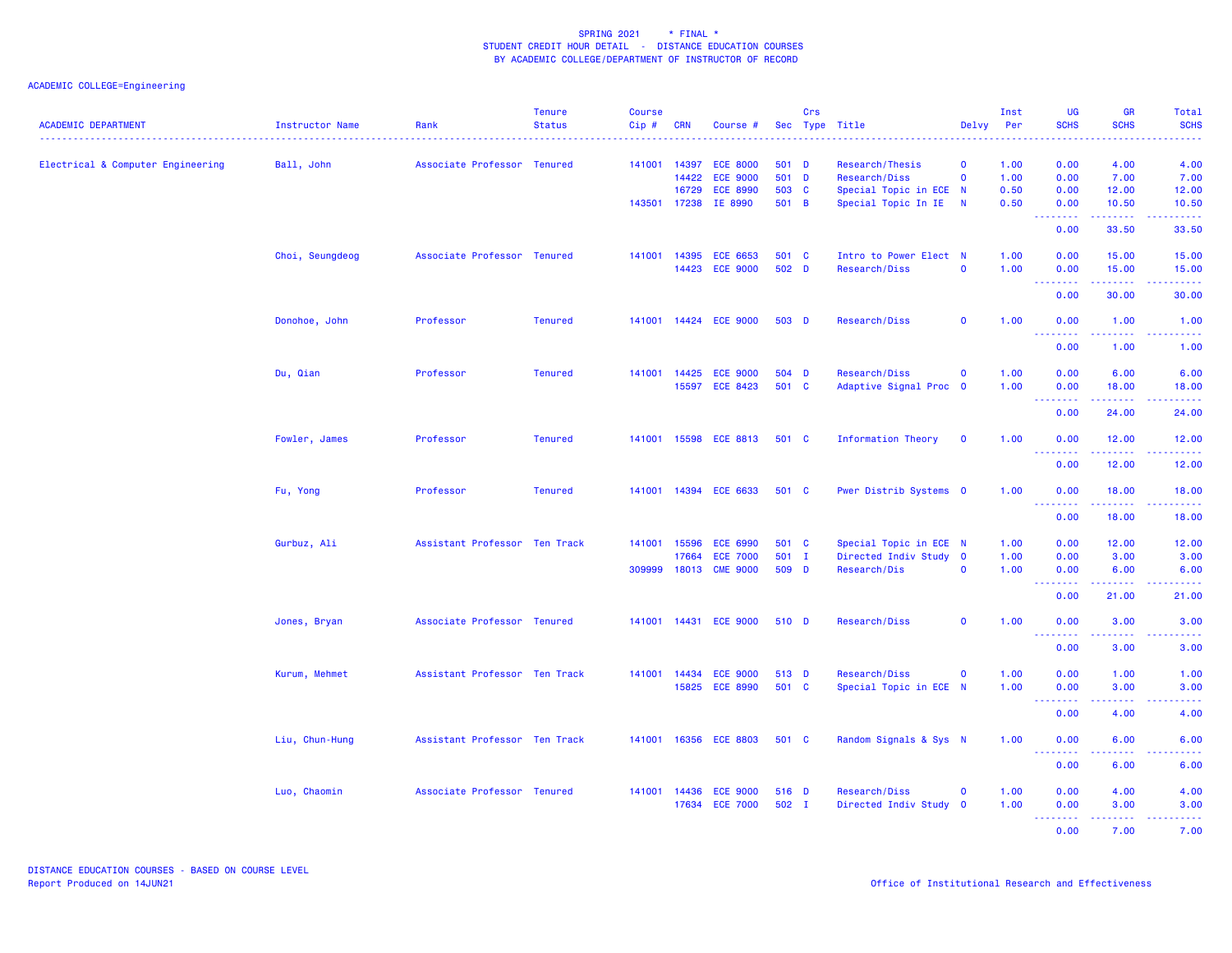| <b>ACADEMIC DEPARTMENT</b>        | Instructor Name                                       | Rank                          | <b>Tenure</b><br><b>Status</b> | <b>Course</b><br>Cip# | <b>CRN</b> | Course #                          | <b>Sec</b>     | Crs | Type Title                           | Delvy Per                   | Inst         | <b>UG</b><br><b>SCHS</b> | <b>GR</b><br><b>SCHS</b>                                                                               | Total<br><b>SCHS</b>                                                                                                                                                                                                                                                                                                                                                                                                                                                                                     |
|-----------------------------------|-------------------------------------------------------|-------------------------------|--------------------------------|-----------------------|------------|-----------------------------------|----------------|-----|--------------------------------------|-----------------------------|--------------|--------------------------|--------------------------------------------------------------------------------------------------------|----------------------------------------------------------------------------------------------------------------------------------------------------------------------------------------------------------------------------------------------------------------------------------------------------------------------------------------------------------------------------------------------------------------------------------------------------------------------------------------------------------|
| Electrical & Computer Engineering | Marojevic, Vuk                                        | Associate Professor Ten Track |                                |                       |            | 141001  14438  ECE  9000          | 518 D          |     | Research/Diss                        | $\mathbf{O}$                | 1.00         | 0.00                     | 1.00                                                                                                   | 1.00                                                                                                                                                                                                                                                                                                                                                                                                                                                                                                     |
|                                   |                                                       |                               |                                |                       |            |                                   |                |     |                                      |                             |              | <u>.</u><br>0.00         | <u> - - - - - - - -</u><br>1.00                                                                        | .<br>$\frac{1}{2} \left( \frac{1}{2} \right) \left( \frac{1}{2} \right) \left( \frac{1}{2} \right)$<br>1.00                                                                                                                                                                                                                                                                                                                                                                                              |
|                                   | Mohammadi-Aragh, Mahnas Assistant Professor Ten Track |                               |                                |                       |            | 141001  14439  ECE  9000          | 519 D          |     | Research/Diss                        | $\mathbf{O}$                | 1.00         | 0.00                     | 3.00                                                                                                   | 3.00                                                                                                                                                                                                                                                                                                                                                                                                                                                                                                     |
|                                   |                                                       |                               |                                |                       |            |                                   |                |     |                                      |                             |              | --------<br>0.00         | --------<br>3.00                                                                                       | .<br>3.00                                                                                                                                                                                                                                                                                                                                                                                                                                                                                                |
|                                   | Moorhead, Robert                                      | Professor                     | <b>Tenured</b>                 |                       |            | 141001  14440  ECE  9000          | $520$ D        |     | Research/Diss                        | $\mathbf{O}$                | 1.00         | 0.00                     | 3.00                                                                                                   | 3.00                                                                                                                                                                                                                                                                                                                                                                                                                                                                                                     |
|                                   |                                                       |                               |                                |                       |            |                                   |                |     |                                      |                             |              | 0.00                     | $\frac{1}{2} \left( \frac{1}{2} \right) \left( \frac{1}{2} \right) \left( \frac{1}{2} \right)$<br>3.00 | 3.00                                                                                                                                                                                                                                                                                                                                                                                                                                                                                                     |
|                                   | Park, Chanyeop                                        | Assistant Professor Ten Track |                                |                       |            | 141001 14441 ECE 9000             | $521$ D        |     | Research/Diss                        | $\mathbf{o}$                | 1.00         | 0.00                     | 1.00                                                                                                   | 1.00                                                                                                                                                                                                                                                                                                                                                                                                                                                                                                     |
|                                   |                                                       |                               |                                |                       |            |                                   |                |     |                                      |                             |              | --------<br>0.00         | <u>.</u><br>1.00                                                                                       | 1.00                                                                                                                                                                                                                                                                                                                                                                                                                                                                                                     |
|                                   | Tang, Bo                                              | Assistant Professor Ten Track |                                | 140901                |            | 14396 ECE 6743                    | 501 B          |     | Digital Sys Design                   | $\mathbf{o}$                | 1.00         | 0.00                     | 12.00                                                                                                  | 12.00                                                                                                                                                                                                                                                                                                                                                                                                                                                                                                    |
|                                   |                                                       |                               |                                | 141001                | 14442      | <b>ECE 9000</b><br>16727 ECE 8443 | 522 D<br>501 C |     | Research/Diss<br>Pattern Recognition | $\mathbf{o}$<br>$\mathbf 0$ | 1.00<br>1.00 | 0.00<br>0.00             | 3.00<br>30.00                                                                                          | 3.00<br>30.00                                                                                                                                                                                                                                                                                                                                                                                                                                                                                            |
|                                   |                                                       |                               |                                |                       |            |                                   |                |     |                                      |                             |              | <u>.</u><br>0.00         | <u> - - - - - - - 1</u><br>45.00                                                                       | $\begin{array}{cccccccccccccc} \multicolumn{2}{c}{} & \multicolumn{2}{c}{} & \multicolumn{2}{c}{} & \multicolumn{2}{c}{} & \multicolumn{2}{c}{} & \multicolumn{2}{c}{} & \multicolumn{2}{c}{} & \multicolumn{2}{c}{} & \multicolumn{2}{c}{} & \multicolumn{2}{c}{} & \multicolumn{2}{c}{} & \multicolumn{2}{c}{} & \multicolumn{2}{c}{} & \multicolumn{2}{c}{} & \multicolumn{2}{c}{} & \multicolumn{2}{c}{} & \multicolumn{2}{c}{} & \multicolumn{2}{c}{} & \multicolumn{2}{c}{} & \$<br>$  -$<br>45.00 |
|                                   | Zhao, Junbo                                           | Assistant Professor Ten Track |                                | 141001                | 14443      | <b>ECE 9000</b>                   | 523 D          |     | Research/Diss                        | $\mathbf{o}$                | 1.00         | 0.00                     | 1.00                                                                                                   | 1.00                                                                                                                                                                                                                                                                                                                                                                                                                                                                                                     |
|                                   |                                                       |                               |                                |                       |            | 15948 ECE 8990                    | 502 C          |     | Special Topic in ECE N               |                             | 1.00         | 0.00<br><u>.</u>         | 18.00                                                                                                  | 18.00                                                                                                                                                                                                                                                                                                                                                                                                                                                                                                    |
|                                   |                                                       |                               |                                |                       |            |                                   |                |     |                                      |                             |              | 0.00                     | 19.00                                                                                                  | 19,00                                                                                                                                                                                                                                                                                                                                                                                                                                                                                                    |
| Electrical & Computer Engineering |                                                       |                               |                                |                       |            |                                   |                |     |                                      |                             |              | 0.00                     | --------<br>231.50                                                                                     | ==========<br>231.50<br>===============================                                                                                                                                                                                                                                                                                                                                                                                                                                                  |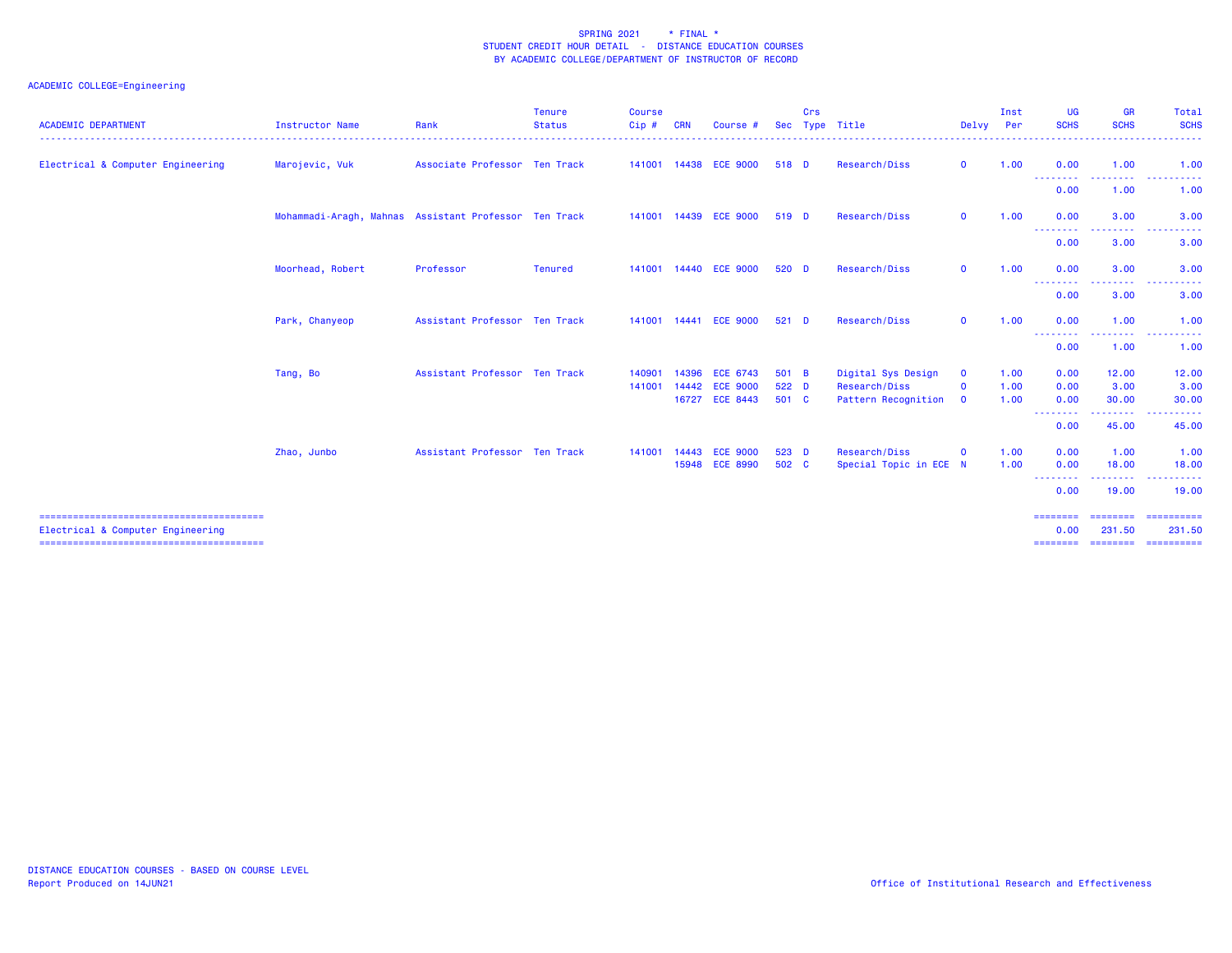|                                  |                        |                                   | <b>Tenure</b>  | <b>Course</b> |              |                      |       | Crs |                        |                         | Inst | <b>UG</b>                        | <b>GR</b>                          | Total              |
|----------------------------------|------------------------|-----------------------------------|----------------|---------------|--------------|----------------------|-------|-----|------------------------|-------------------------|------|----------------------------------|------------------------------------|--------------------|
| <b>ACADEMIC DEPARTMENT</b>       | Instructor Name        | Rank<br>.                         | <b>Status</b>  | Cip#          | <b>CRN</b>   | Course #             |       |     | Sec Type Title<br>.    | Delvy                   | Per  | <b>SCHS</b>                      | <b>SCHS</b>                        | <b>SCHS</b>        |
| Industrial & Systems Engineering | Bian, Linkan           | Associate Professor Tenured       |                |               | 143501 14659 | IE 9000              | 501 D |     | Research/DIss          | $\mathbf 0$             | 1.00 | 0.00                             | 1.00                               | 1.00               |
|                                  |                        |                                   |                |               | 16036        | IE 8000              | 514 D |     | Research / Thesis      | $\mathbf 0$             | 1.00 | 0.00                             | 1.00                               | 1.00               |
|                                  |                        |                                   |                |               | 16891        | IE 7000              | 501 I |     | Directed Indiv Study   | $\mathbf{o}$            | 1.00 | 0.00                             | 6.00                               | 6.00               |
|                                  |                        |                                   |                | 270301        | 14637        | IE 6623              | 501 C |     | Eng Statistics II      | $\Omega$                | 1.00 | 0.00                             | 42.00                              | 42.00              |
|                                  |                        |                                   |                |               | 15395        | IE 6613              | 501 C |     | Eng Statistics I       | $\mathbf 0$             | 1.00 | 0.00                             | 15.00                              | 15.00              |
|                                  |                        |                                   |                | 309999 14362  |              | <b>CME 9000</b>      | 506 D |     | Research/Dis           | $\mathbf 0$             | 1.00 | 0.00                             | 3.00                               | 3.00               |
|                                  |                        |                                   |                |               |              |                      |       |     |                        |                         |      | .<br>0.00                        | 68.00                              | 68.00              |
|                                  | Burch, Reuben          | Assistant Professor Ten Track     |                | 141001        | 16729        | <b>ECE 8990</b>      | 503 C |     | Special Topic in ECE N |                         | 0.50 | 0.00                             | 12.00                              | 12.00              |
|                                  |                        |                                   |                | 143501        | 14643        | IE 8000              | 503 D |     | Research / Thesis      | $\mathbf 0$             | 1.00 | 0.00                             | 6.00                               | 6.00               |
|                                  |                        |                                   |                |               | 14661        | IE 9000              | 503 D |     | Research/DIss          | $\Omega$                | 1.00 | 0.00                             | 5.00                               | 5.00               |
|                                  |                        |                                   |                |               | 16890        | IE 6990              | 501 C |     | Special Topic In IE    | $\mathbf 0$             | 1.00 | 0.00                             | 9.00                               | 9.00               |
|                                  |                        |                                   |                |               | 17238        | IE 8990              | 501 B |     | Special Topic In IE    | $\overline{N}$          | 0.50 | 0.00<br>$\omega = \omega/\omega$ | 10.50<br>$\omega$ is a $\omega$ in | 10.50<br>بالأباليا |
|                                  |                        |                                   |                |               |              |                      |       |     |                        |                         |      | 0.00                             | 42.50                              | 42.50              |
|                                  | Jaradat, Raed          | Associate Professor Ten Track     |                | 142701        | 14640        | IE 6773              | 501 C |     | Sys Simulation I       | $\mathbf 0$             | 1.00 | 0.00                             | 27.00                              | 27.00              |
|                                  |                        |                                   |                | 143501        | 14644        | IE 8000              | 504 D |     | Research / Thesis      | $\Omega$                | 1.00 | 0.00                             | 1.00                               | 1.00               |
|                                  |                        |                                   |                |               | 14662        | IE 9000              | 504 D |     | Research/DIss          | $\Omega$                | 1.00 | 0.00                             | 10.00                              | 10.00              |
|                                  |                        |                                   |                |               |              | 18015 IE 7000        | 502 I |     | Directed Indiv Study   | $\mathbf 0$             | 1.00 | 0.00                             | 3.00                               | 3.00               |
|                                  |                        |                                   |                |               |              |                      |       |     |                        |                         |      | <b></b><br>0.00                  | .<br>41.00                         | 41.00              |
|                                  | Ma, Junfeng            | Assistant Professor Ten Track     |                | 143501        |              | 14634 IE 6533        | 501 C |     | Project Mgt            | $\mathbf 0$             | 1.00 | 0.00                             | 54.00                              | 54.00              |
|                                  |                        |                                   |                |               | 14663        | IE 9000              | 505 D |     | Research/DIss          | $\Omega$                | 1.00 | 0.00                             | 9.00                               | 9.00               |
|                                  |                        |                                   |                |               |              | 15392 IE 8763        | 501 C |     | Stochastic Programmi   | $\overline{\mathbf{0}}$ | 1.00 | 0.00                             | 24.00                              | 24.00              |
|                                  |                        |                                   |                |               |              |                      |       |     |                        |                         |      | .<br>0.00                        | 87.00                              | 87.00              |
|                                  | Marufuzzaman, Mohammad | Associate Professor Ten Track     |                |               |              | 143501 14664 IE 9000 | 506 D |     | Research/DIss          | $\mathbf 0$             | 1.00 | 0.00                             | 5.00                               | 5.00               |
|                                  |                        |                                   |                |               |              |                      |       |     |                        |                         |      | <u>.</u><br>0.00                 | 5.00                               | 5.00               |
|                                  | Pirim, Harun           | Clinical Assist Pro Non-Ten Track |                |               |              | 143501 14635 IE 6543 | 501 C |     | Logistics Engineerin 0 |                         | 1.00 | 0.00                             | 27.00                              | 27.00              |
|                                  |                        |                                   |                |               |              | 270101 14639 IE 6733 | 501 C |     | Linear Programming I 0 |                         | 1.00 | 0.00                             | 21.00                              | 21.00              |
|                                  |                        |                                   |                |               |              |                      |       |     |                        |                         |      | .                                |                                    |                    |
|                                  |                        |                                   |                |               |              |                      |       |     |                        |                         |      | 0.00                             | 48.00                              | 48.00              |
|                                  | Reeves, Kari           | Professor                         | <b>Tenured</b> |               |              | 140101 14563 GE 8003 | 501 C |     | <b>MENG Capstone</b>   | $\mathbf 0$             | 0.75 | 0.00<br><u>.</u>                 | 4.50                               | 4.50               |
|                                  |                        |                                   |                |               |              |                      |       |     |                        |                         |      | 0.00                             | 4.50                               | 4.50               |
|                                  | Smith, Brian           | Associate Professor Ten Track     |                |               |              | 143501 14650 IE 8000 | 510 D |     | Research / Thesis      | $\mathbf 0$             | 1.00 | 0.00                             | 1.00                               | 1.00               |
|                                  |                        |                                   |                |               | 14668        | IE 9000              | 510 D |     | Research/DIss          | $\mathbf 0$             | 1.00 | 0.00                             | 19.00                              | 19.00              |
|                                  |                        |                                   |                |               | 143701 15390 | IE 8733              | 501 C |     | <b>Decision Theory</b> | $\mathbf 0$             | 1.00 | 0.00<br>.                        | 45.00<br>$- - - - -$               | 45.00              |
|                                  |                        |                                   |                |               |              |                      |       |     |                        |                         |      | 0.00                             | 65.00                              | 65.00              |
|                                  | Strawderman, Lesley    | Professor                         | <b>Tenured</b> |               |              | 143501 14651 IE 8000 | 511 D |     | Research / Thesis      | $\mathbf 0$             | 1.00 | 0.00                             | 3.00                               | 3.00               |
|                                  |                        |                                   |                |               | 14669        | IE 9000              | 511 D |     | Research/DIss          | $\Omega$                | 1.00 | 0.00                             | 17.00                              | 17.00              |
|                                  |                        |                                   |                |               |              | 14910 IE 6513        | 551 C |     | Engineering Admin      | $\mathbf 0$             | 1.00 | 0.00                             | 15.00                              | 15.00              |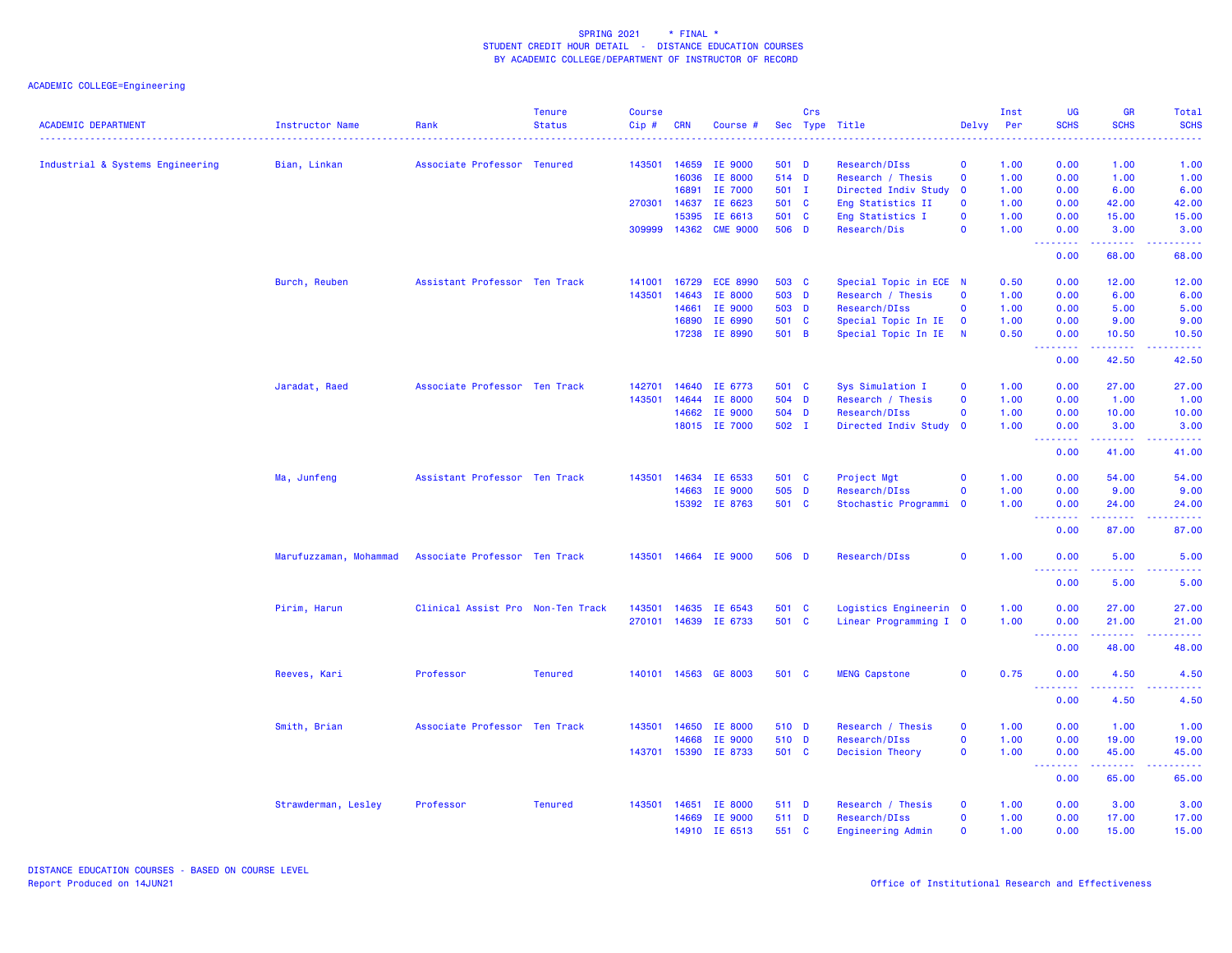| <b>ACADEMIC DEPARTMENT</b>       | Instructor Name | Rank                          | <b>Tenure</b><br><b>Status</b> | <b>Course</b><br>$Cip$ # | <b>CRN</b> | Course #             |       | Crs | Sec Type Title   | Delvy Per    | Inst | <b>UG</b><br><b>SCHS</b> | <b>GR</b><br><b>SCHS</b> | Total<br><b>SCHS</b>                  |
|----------------------------------|-----------------|-------------------------------|--------------------------------|--------------------------|------------|----------------------|-------|-----|------------------|--------------|------|--------------------------|--------------------------|---------------------------------------|
|                                  |                 |                               |                                |                          |            |                      |       |     |                  |              |      |                          |                          |                                       |
|                                  |                 |                               |                                |                          |            |                      |       |     |                  |              |      | 0.00                     | 35.00                    | --------  --------  --------<br>35.00 |
| Industrial & Systems Engineering | Tian, Wenmeng   | Assistant Professor Ten Track |                                |                          |            | 143501 14670 IE 9000 | 512 D |     | Research/DIss    | $\mathbf{0}$ | 1.00 | 0.00<br>---------        | 1.00<br>.                | 1.00<br>.                             |
|                                  |                 |                               |                                |                          |            |                      |       |     |                  |              |      | 0.00                     | 1.00                     | 1.00                                  |
|                                  | Wang, Haifeng   | Assistant Professor Ten Track |                                | 143501                   | 14671      | <b>IE 9000</b>       | 513 D |     | Research/DIss    | $\mathbf{0}$ | 1.00 | 0.00                     | 1.00                     | 1.00                                  |
|                                  |                 |                               |                                | 270101                   |            | 16578 IE 8743        | 501 C |     | Nonlinear Prog I | $\Omega$     | 1.00 | 0.00                     | 9.00                     | 9.00                                  |
|                                  |                 |                               |                                |                          |            |                      |       |     |                  |              |      | --------<br>0.00         | .<br>10.00               | .<br>10.00                            |
|                                  |                 |                               |                                |                          |            |                      |       |     |                  |              |      | $=$ = = = = = = =        | ========                 | ==========                            |
| Industrial & Systems Engineering |                 |                               |                                |                          |            |                      |       |     |                  |              |      | 0.00                     | 407.00                   | 407.00                                |
|                                  |                 |                               |                                |                          |            |                      |       |     |                  |              |      | ========                 | ========                 | -----------                           |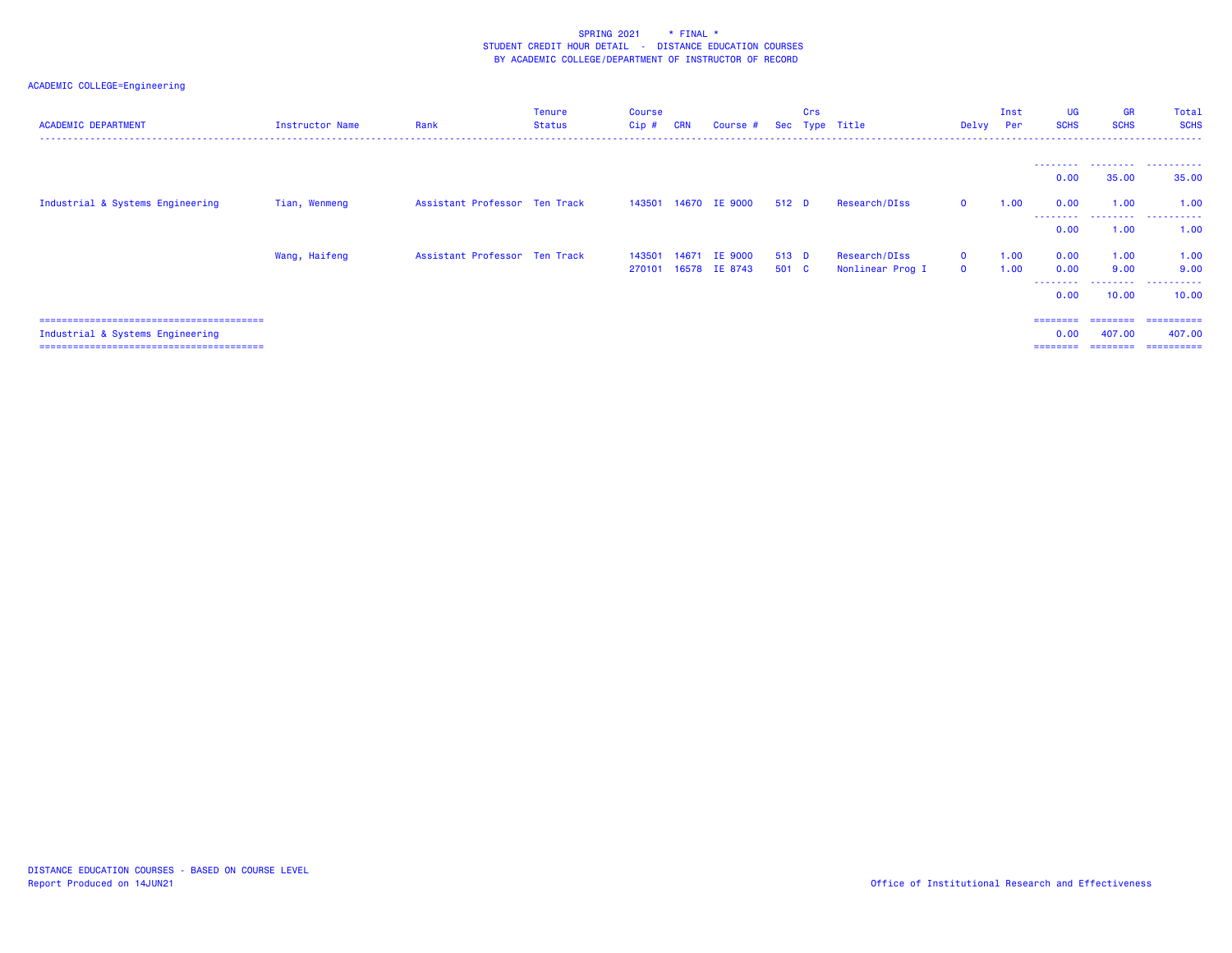| <b>ACADEMIC DEPARTMENT</b> | Instructor Name      | Rank                              | <b>Tenure</b><br><b>Status</b> | <b>Course</b><br>Cip# | <b>CRN</b>   | Course #             |       | Crs | Sec Type Title         | Delvy        | Inst<br>Per | UG<br><b>SCHS</b>               | <b>GR</b><br><b>SCHS</b>                                                                               | Total<br><b>SCHS</b>                                                                                                               |
|----------------------------|----------------------|-----------------------------------|--------------------------------|-----------------------|--------------|----------------------|-------|-----|------------------------|--------------|-------------|---------------------------------|--------------------------------------------------------------------------------------------------------|------------------------------------------------------------------------------------------------------------------------------------|
| Mechanical Engineering     | Barrett, Christopher | Assistant Professor Ten Track     |                                |                       | 141901 14733 | <b>ME 9000</b>       | 520 D |     | Research / Diss        | $\mathbf{o}$ | 1.00        | 0.00                            | 2.00                                                                                                   | 2.00                                                                                                                               |
|                            |                      |                                   |                                |                       | 15454        | ME 6990              | 501 C |     | Special Topic In ME    | N            | 1.00        | 0.00<br>.                       | 3.00<br>$\frac{1}{2} \left( \frac{1}{2} \right) \left( \frac{1}{2} \right) \left( \frac{1}{2} \right)$ | 3.00                                                                                                                               |
|                            |                      |                                   |                                |                       |              |                      |       |     |                        |              |             | 0.00                            | 5.00                                                                                                   | 5.00                                                                                                                               |
|                            | Bhushan, Shanti      | Assistant Professor Ten Track     |                                |                       |              | 141901 15608 ME 8823 | 501 C |     | Viscous Flow II        | $\mathsf{N}$ | 1.00        | 0.00<br>.                       | 9.00<br>وعاجات                                                                                         | 9.00<br>$\frac{1}{2} \left( \frac{1}{2} \right) \left( \frac{1}{2} \right) \left( \frac{1}{2} \right) \left( \frac{1}{2} \right)$  |
|                            |                      |                                   |                                |                       |              |                      |       |     |                        |              |             | 0.00                            | 9.00                                                                                                   | 9.00                                                                                                                               |
|                            | Cho, HeeJin          | Associate Professor Tenured       |                                |                       |              | 141901 14725 ME 9000 | 507 D |     | Research / Diss        | $\mathbf 0$  | 1.00        | 0.00<br>.                       | 3.00                                                                                                   | 3.00                                                                                                                               |
|                            |                      |                                   |                                |                       |              |                      |       |     |                        |              |             | 0.00                            | 3.00                                                                                                   | 3.00                                                                                                                               |
|                            | Dickel, Doyl         | Assistant Professor Ten Track     |                                |                       |              | 141901 15607 ME 8373 | 501 C |     | Integrate Comp Mat?1 N |              | 1.00        | 0.00<br><u> - - - - - - - -</u> | 18.00<br>.                                                                                             | 18.00<br>.                                                                                                                         |
|                            |                      |                                   |                                |                       |              |                      |       |     |                        |              |             | 0.00                            | 18.00                                                                                                  | 18.00                                                                                                                              |
|                            | Hammi, Youssef       | Associate Professor Ten Track     |                                | 141101                | 14494        | <b>EM 6123</b>       | 501 C |     | Intro Finite Element 0 |              | 0.33        | 0.00                            | 6.93                                                                                                   | 6.93                                                                                                                               |
|                            |                      |                                   |                                | 141901                | 14718        | ME 8253              | 501 C |     | Fatigue in Engin Des N |              | 1.00        | 0.00                            | 48.00                                                                                                  | 48.00                                                                                                                              |
|                            |                      |                                   |                                |                       |              | 14722 ME 9000        | 503 D |     | Research / Diss        | $\mathbf 0$  | 1.00        | 0.00                            | 6.00                                                                                                   | 6.00                                                                                                                               |
|                            |                      |                                   |                                |                       |              |                      |       |     |                        |              |             | 0.00                            | 60.93                                                                                                  | 60.93                                                                                                                              |
|                            | Hodge, B. Keith      | Lecturer                          | Non-Ten Track                  |                       |              | 141901 15601 ME 6353 | 501 C |     | Alt Energy Sources     | <b>N</b>     | 1.00        | 0.00<br>.                       | 21.00<br>.                                                                                             | 21.00<br>.                                                                                                                         |
|                            |                      |                                   |                                |                       |              |                      |       |     |                        |              |             | 0.00                            | 21.00                                                                                                  | 21.00                                                                                                                              |
|                            | Hwang, Joonsik       | Assistant Professor Ten Track     |                                |                       |              | 140101 15600 ME 6193 | 501 C |     | Automotive Engineeri N |              | 1.00        | 0.00<br><u>.</u>                | 15.00                                                                                                  | 15.00<br>.                                                                                                                         |
|                            |                      |                                   |                                |                       |              |                      |       |     |                        |              |             | 0.00                            | 15.00                                                                                                  | 15.00                                                                                                                              |
|                            | Li, Like             | Assistant Professor Ten Track     |                                |                       |              | 141901 15606 ME 8313 | 501 C |     | Cond Heat Transfer     | $\mathsf{N}$ | 1.00        | 0.00<br>.                       | 18.00<br>.                                                                                             | 18.00<br>.                                                                                                                         |
|                            |                      |                                   |                                |                       |              |                      |       |     |                        |              |             | 0.00                            | 18.00                                                                                                  | 18.00                                                                                                                              |
|                            | Liu, Yucheng         | Professor                         | <b>Tenured</b>                 |                       | 141901 14729 | <b>ME 9000</b>       | 513 D |     | Research / Diss        | $\mathbf 0$  | 1.00        | 0.00                            | 11.00                                                                                                  | 11.00                                                                                                                              |
|                            |                      |                                   |                                |                       | 15603        | ME 6643              | 501 C |     | Intro Vibration/Cont N |              | 1.00        | 0.00<br>.                       | 15.00                                                                                                  | 15.00<br>$\frac{1}{2} \left( \frac{1}{2} \right) \left( \frac{1}{2} \right) \left( \frac{1}{2} \right) \left( \frac{1}{2} \right)$ |
|                            |                      |                                   |                                |                       |              |                      |       |     |                        |              |             | 0.00                            | 26.00                                                                                                  | 26.00                                                                                                                              |
|                            | Priddy, Matthew      | Assistant Professor Ten Track     |                                | 141101                | 14494        | EM 6123              | 501 C |     | Intro Finite Element 0 |              | 0.33        | 0.00                            | 6.93                                                                                                   | 6.93                                                                                                                               |
|                            |                      |                                   |                                | 141901                | 14702        | ME 6233              | 501 C |     | Fundamentals of FEA    | $\mathbf N$  | 1.00        | 0.00                            | 18.00                                                                                                  | 18.00                                                                                                                              |
|                            |                      |                                   |                                |                       | 14716        | <b>ME 8000</b>       | 517 D |     | Research / Thesis      | $\mathbf{o}$ | 1.00        | 0.00                            | 1.00                                                                                                   | 1.00                                                                                                                               |
|                            |                      |                                   |                                |                       | 14724        | <b>ME 9000</b>       | 506 D |     | Research / Diss        | $\mathbf 0$  | 1.00        | 0.00<br>.                       | 3.00                                                                                                   | 3.00                                                                                                                               |
|                            |                      |                                   |                                |                       |              |                      |       |     |                        |              |             | 0.00                            | 28.93                                                                                                  | 28.93                                                                                                                              |
|                            | Roy, Shrabanti       | Grad Teach Assist                 | Not Applicable                 |                       |              | 141901 15602 ME 6393 | 501 C |     | Power Generation Sys N |              | 1.00        | 0.00<br>.                       | 3.00<br>.                                                                                              | 3.00                                                                                                                               |
|                            |                      |                                   |                                |                       |              |                      |       |     |                        |              |             | 0.00                            | 3.00                                                                                                   | 3.00                                                                                                                               |
|                            | Spayde, Emily        | Clinical Assist Pro Non-Ten Track |                                |                       |              | 141901 17829 ME 7000 | 501 I |     | Directed Indiv Study 0 |              | 1.00        | 0.00                            | 3.00                                                                                                   | 3.00                                                                                                                               |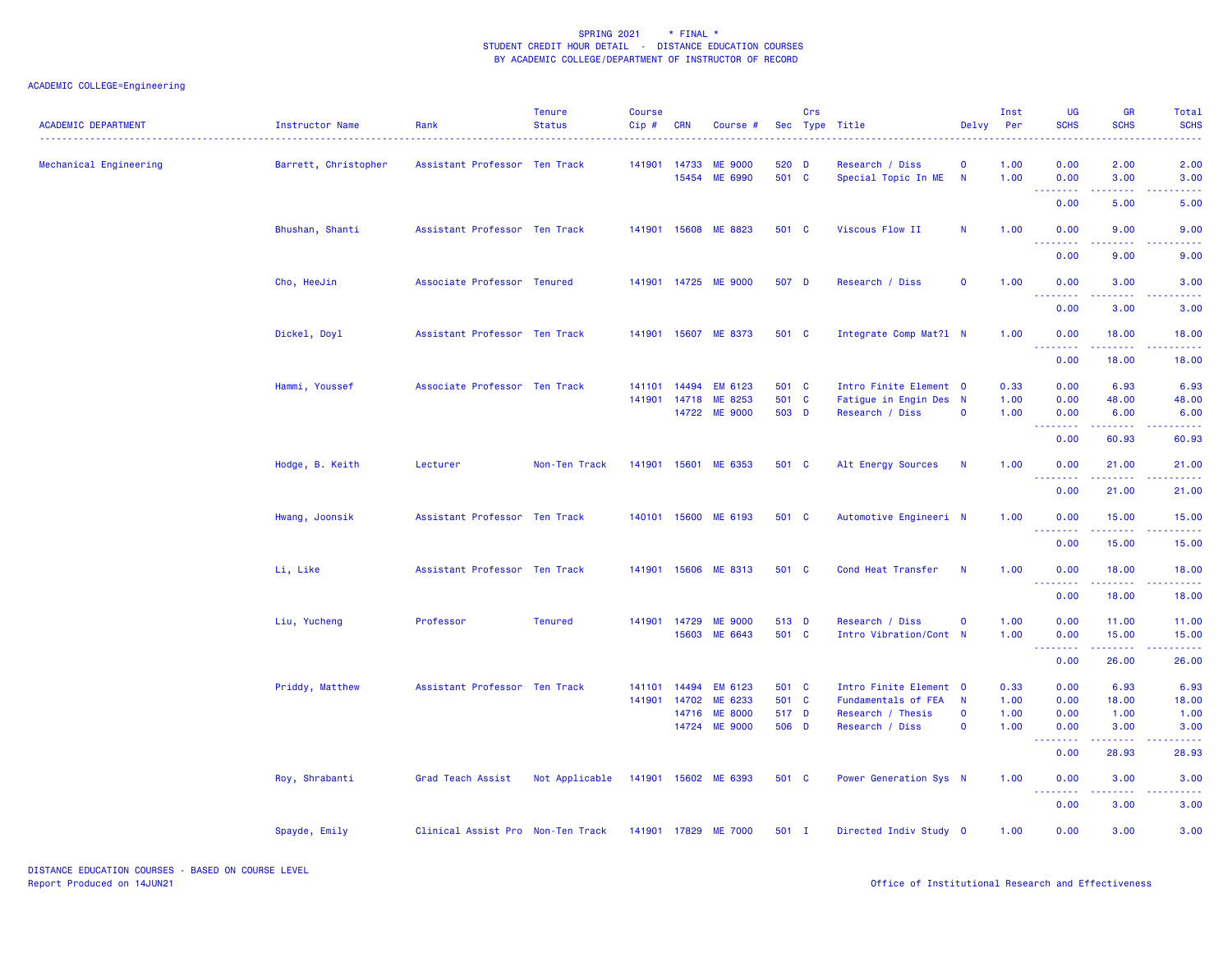# ACADEMIC COLLEGE=Engineering

| <b>ACADEMIC DEPARTMENT</b> | Instructor Name      | Rank                          | Tenure<br>Status | <b>Course</b><br>Cip# | <b>CRN</b> | Course # Sec Type Title |       | Crs |                   | Delvy        | Inst<br>Per | <b>UG</b><br><b>SCHS</b> | <b>GR</b><br><b>SCHS</b>       | Total<br><b>SCHS</b>                |
|----------------------------|----------------------|-------------------------------|------------------|-----------------------|------------|-------------------------|-------|-----|-------------------|--------------|-------------|--------------------------|--------------------------------|-------------------------------------|
|                            |                      |                               |                  |                       |            |                         |       |     |                   |              |             | 0.00                     | 3.00                           | 3.00                                |
| Mechanical Engineering     | Whittington, Wilburn | Assistant Professor Ten Track |                  |                       |            | 141901 14713 ME 8000    | 511 D |     | Research / Thesis | $\mathbf{o}$ | 1.00        | 0.00<br>.                | 3.00                           | 3.00                                |
|                            |                      |                               |                  |                       |            |                         |       |     |                   |              |             | 0.00                     | 3.00                           | 3.00                                |
| Mechanical Engineering     |                      |                               |                  |                       |            |                         |       |     |                   |              |             | 0.00<br>========         | ========<br>213.86<br>======== | -----------<br>213.86<br>========== |

DISTANCE EDUCATION COURSES - BASED ON COURSE LEVELReport Produced on 14JUN21 Office of Institutional Research and Effectiveness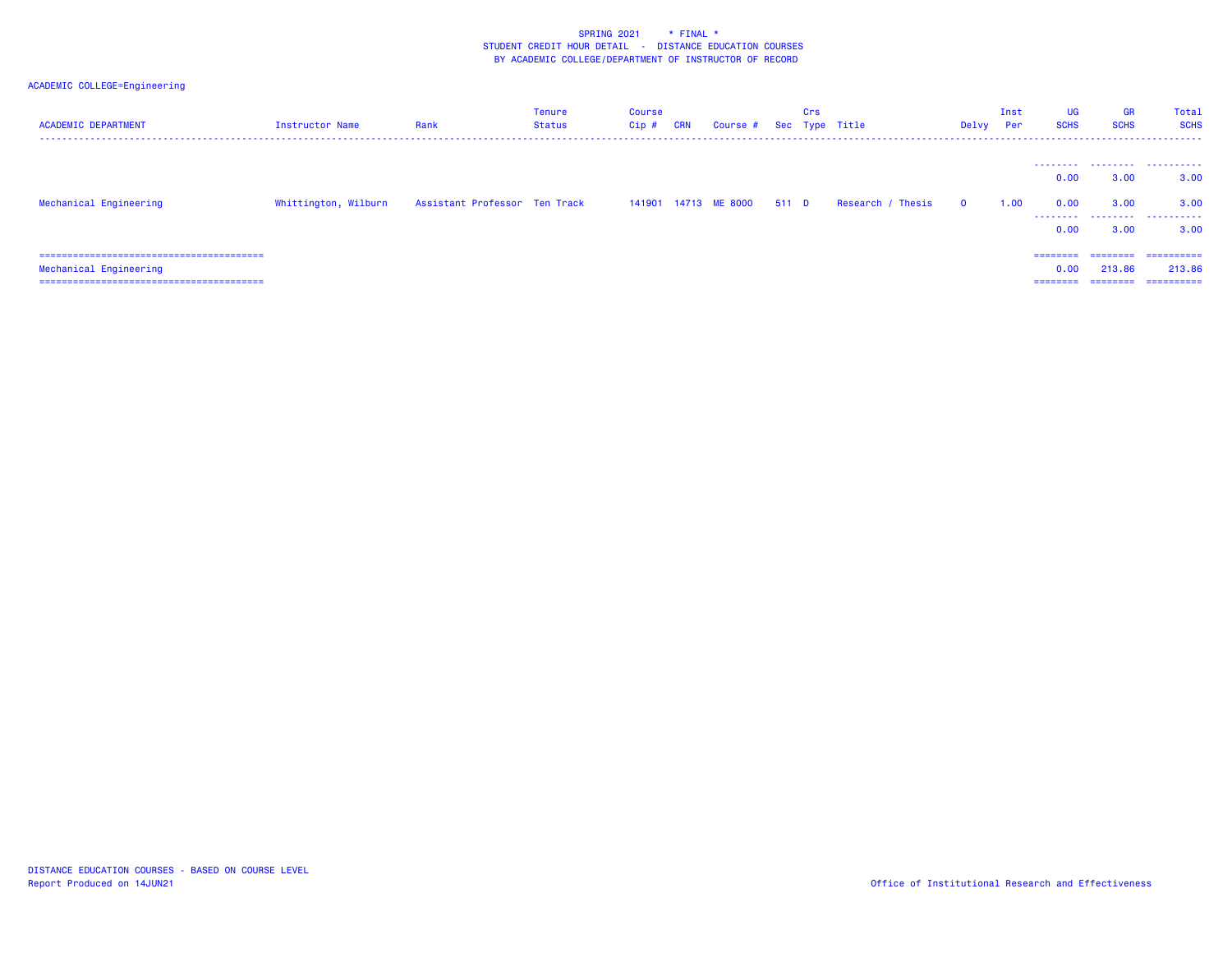| <b>ACADEMIC DEPARTMENT</b> | Instructor Name   | Rank                          | <b>Tenure</b><br><b>Status</b> | <b>Course</b><br>Cip# | <b>CRN</b> | Course #                 |                  | Crs | Sec Type Title                              | Delvy Per                  | Inst         | <b>UG</b><br><b>SCHS</b>                           | <b>GR</b><br><b>SCHS</b> | Total<br><b>SCHS</b><br>-----                      |
|----------------------------|-------------------|-------------------------------|--------------------------------|-----------------------|------------|--------------------------|------------------|-----|---------------------------------------------|----------------------------|--------------|----------------------------------------------------|--------------------------|----------------------------------------------------|
| Forestry                   | Grado, Stephen    | Professor                     | Tenured                        | 030501                |            | 14548 FO 8000            | 502 <sub>D</sub> |     | Research / Thesis                           | $\mathbf{O}$               | 1.00         | 0.00                                               | 1.00                     | 1.00                                               |
|                            |                   |                               |                                |                       |            |                          |                  |     |                                             |                            |              | <b>.</b> .<br>0.00                                 | <u>.</u><br>1.00         | $\sim$ $\sim$ $\sim$<br><u>.</u><br>1.00           |
|                            | Grala, Robert     | Professor                     | <b>Tenured</b>                 | 030501                |            | 14543 FO 6113            | 501 C            |     | Forest Resource Econ 0                      |                            | 1.00         | 0.00                                               | 9.00                     | 9.00                                               |
|                            |                   |                               |                                |                       |            |                          |                  |     |                                             |                            |              | --------<br>0.00                                   | 9.00                     | 9.00                                               |
|                            | Grebner, Donald   | Professor                     | <b>Tenured</b>                 | 030501                | 14547      | FO 8000<br>16626 FO 8293 | 501 D<br>503 D   |     | Research / Thesis<br>Professional Paper     | $\mathbf 0$<br>$\mathbf 0$ | 1.00<br>1.00 | 0.00<br>0.00                                       | 2.00<br>6.00             | 2.00<br>6.00                                       |
|                            |                   |                               |                                |                       |            |                          |                  |     |                                             |                            |              | --------<br>0.00                                   | .<br>8.00                | 8.00                                               |
|                            | Himes, Austin     | Assistant Professor Ten Track |                                | 030502                | 17591      | FO 8333                  | 501 C            |     | Silviculture for Mul 0                      |                            | 1.00         | 0.00                                               | 24.00                    | 24.00                                              |
|                            |                   |                               |                                |                       |            |                          |                  |     |                                             |                            |              | <b><i><u><u> - - - - - - -</u></u></i></b><br>0.00 | 24.00                    | 24.00                                              |
|                            | McConnell, Thomas | Assistant Professor Ten Track |                                | 030501                |            | 14557 FO 8211            | 501 S            |     | Graduate Seminar                            | $\mathbf 0$                | 1.00         | 0.00                                               | 5.00                     | 5.00                                               |
|                            |                   |                               |                                |                       |            |                          |                  |     |                                             |                            |              | <b><i><u><u> - - - - - - -</u></u></i></b><br>0.00 | . <b>.</b><br>5.00       | .<br>5.00                                          |
|                            | Polinko, Adam     | Assistant Professor Ten Track |                                | 030501                |            | 15126 FO 8000            | 514 D            |     | Research / Thesis                           | $\mathbf 0$                | 1.00         | 0.00                                               | 1.00                     | 1.00                                               |
|                            |                   |                               |                                |                       |            |                          |                  |     |                                             |                            |              | <b></b><br>0.00                                    | .<br>1.00                | ------<br>$\sim$ $\sim$ $\sim$<br>1.00             |
|                            | Siegert, Courtney | Associate Professor Tenured   |                                | 030501<br>030502      | 14554      | F0 8000<br>15120 FO 6463 | 508 D<br>501 C   |     | Research / Thesis<br>Forest Hydro & Water 0 | $\mathbf 0$                | 1.00<br>1.00 | 0.00<br>0.00                                       | 2.00<br>15.00            | 2.00<br>15.00                                      |
|                            |                   |                               |                                |                       |            |                          |                  |     |                                             |                            |              | --------<br>0.00                                   | .<br>17.00               | ------<br>17.00                                    |
|                            | Sun, Changyou     | Professor                     | <b>Tenured</b>                 | 030501                |            | 14544 FO 6413            | 501 C            |     | Natural Res Policy                          | $\mathbf 0$                | 1.00         | 0.00                                               | 9.00                     | 9.00                                               |
|                            |                   |                               |                                |                       |            |                          |                  |     |                                             |                            |              | --------<br>0.00                                   | <u>.</u><br>9.00         | $- - -$<br>.<br>9.00                               |
| Forestry                   |                   |                               |                                |                       |            |                          |                  |     |                                             |                            |              | ========<br>0.00<br>========                       | 74.00                    | ======== ==========<br>74.00<br>======== ========= |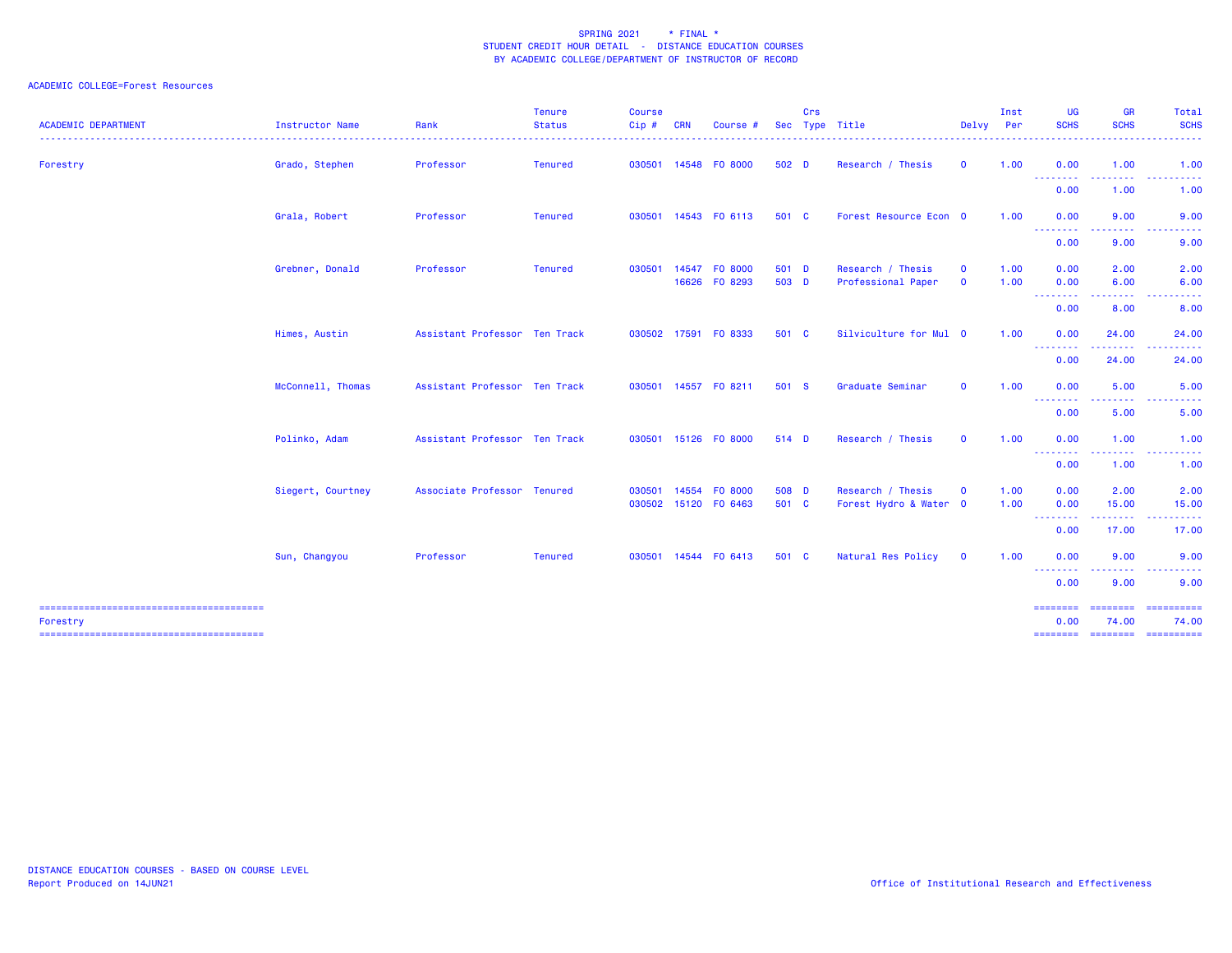| <b>ACADEMIC DEPARTMENT</b> | Instructor Name                                       | Rank                          | <b>Tenure</b><br>Status | <b>Course</b><br>$Cip$ # | <b>CRN</b> | Course #                           |                | Crs | Sec Type Title                              | Delvy Per   | Inst         | <b>UG</b><br><b>SCHS</b>     | <b>GR</b><br><b>SCHS</b>     | Total<br><b>SCHS</b>               |
|----------------------------|-------------------------------------------------------|-------------------------------|-------------------------|--------------------------|------------|------------------------------------|----------------|-----|---------------------------------------------|-------------|--------------|------------------------------|------------------------------|------------------------------------|
| Sustainable Bioproducts    | Filgueira Amorim Franca Assistant Professor Ten Track |                               |                         | 030101<br>030506 15537   | 15541      | <b>SBP 4213</b><br><b>SBP 8013</b> | 501 B<br>501 C |     | Deterioration & Pres 0<br>Adv Wood Sci Tech | $\Omega$    | 1.00<br>1.00 | 6.00<br>0.00                 | 0.00<br>3.00                 | 6.00<br>3.00                       |
|                            |                                                       |                               |                         |                          |            |                                    |                |     |                                             |             |              | ---------<br>6.00            | 3.00                         | 9.00                               |
|                            | Hassan, El Barbary                                    | Associate Professor Tenured   |                         |                          |            | 030101 15539 SBP 4023              | 501 C          |     | Lignocell Biomass Ch 0                      |             | 1.00         | 3.00<br>3.00                 | 0.00<br>---------<br>0.00    | 3.00<br>.<br>3.00                  |
|                            | Owens, Frank                                          | Assistant Professor Ten Track |                         |                          |            | 030509 14804 SBP 6013              | 501 B          |     | <b>Wood Anatomy</b>                         | $\mathbf 0$ | 1.00         | 0.00<br>--------             | 6.00<br>.                    | 6.00<br>.                          |
|                            |                                                       |                               |                         |                          |            |                                    |                |     |                                             |             |              | 0.00                         | 6.00                         | 6.00                               |
| Sustainable Bioproducts    |                                                       |                               |                         |                          |            |                                    |                |     |                                             |             |              | ========<br>9.00<br>======== | ========<br>9.00<br>======== | ==========<br>18.00<br>----------- |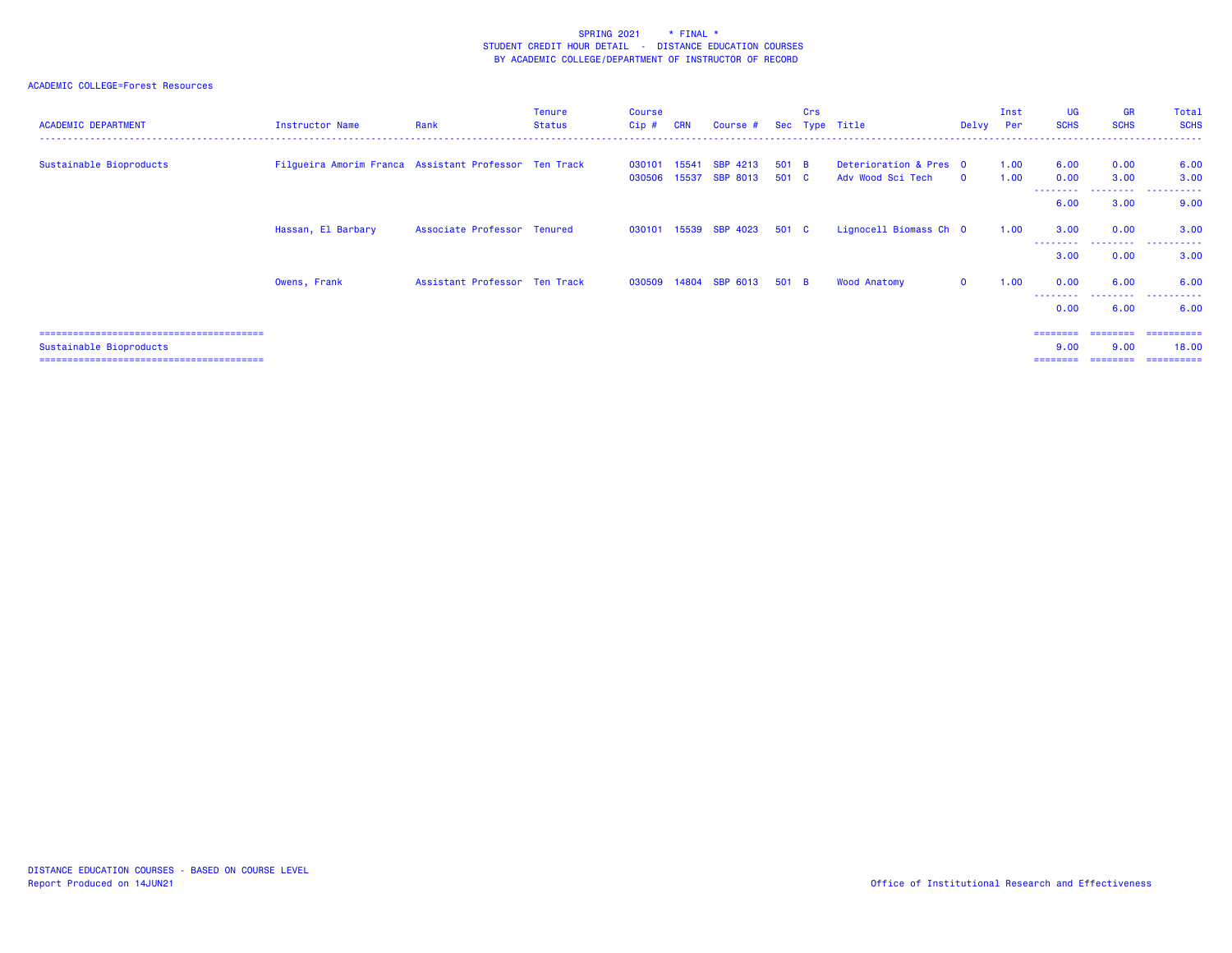| <b>ACADEMIC DEPARTMENT</b>        | <b>Instructor Name</b> | Rank       | Tenure<br>Status | Course<br>$Cip \#$ | <b>CRN</b> | Course #                         |                | Crs | Sec Type Title                                  | Delvy    | Inst<br>Per  | UG<br><b>SCHS</b>                 | <b>GR</b><br><b>SCHS</b> | Total<br><b>SCHS</b><br>. <u>.</u> .        |
|-----------------------------------|------------------------|------------|------------------|--------------------|------------|----------------------------------|----------------|-----|-------------------------------------------------|----------|--------------|-----------------------------------|--------------------------|---------------------------------------------|
| Wildlife, Fisheries & Aquaculture | Ayers, Christopher     | Instructor | Non-Ten Track    | 030101             |            | 16063 WFA 8343                   | 501 C          |     | Con Eco & Res Man                               | $\Omega$ | 1.00         | 0.00<br>.                         | 12.00<br>.               | 12.00<br>.                                  |
|                                   |                        |            |                  |                    |            |                                  |                |     |                                                 |          |              | 0.00                              | 12.00                    | 12,00                                       |
|                                   | Hines, Stacy           | Instructor | Non-Ten Track    | 030601             |            | 16064 WFA 8723<br>16065 WFA 8753 | 501 C<br>501 C |     | Conserv Ed Outreach 0<br>Terrestrial Biodiver 0 |          | 1.00<br>1.00 | 0.00<br>0.00<br>---------<br>0.00 | 12,00<br>15.00<br>27,00  | 12.00<br>15,00<br>27.00                     |
| Wildlife, Fisheries & Aquaculture |                        |            |                  |                    |            |                                  |                |     |                                                 |          |              | ========<br>0.00<br>========      | 39.00<br>========        | ========= ==========<br>39,00<br>========== |